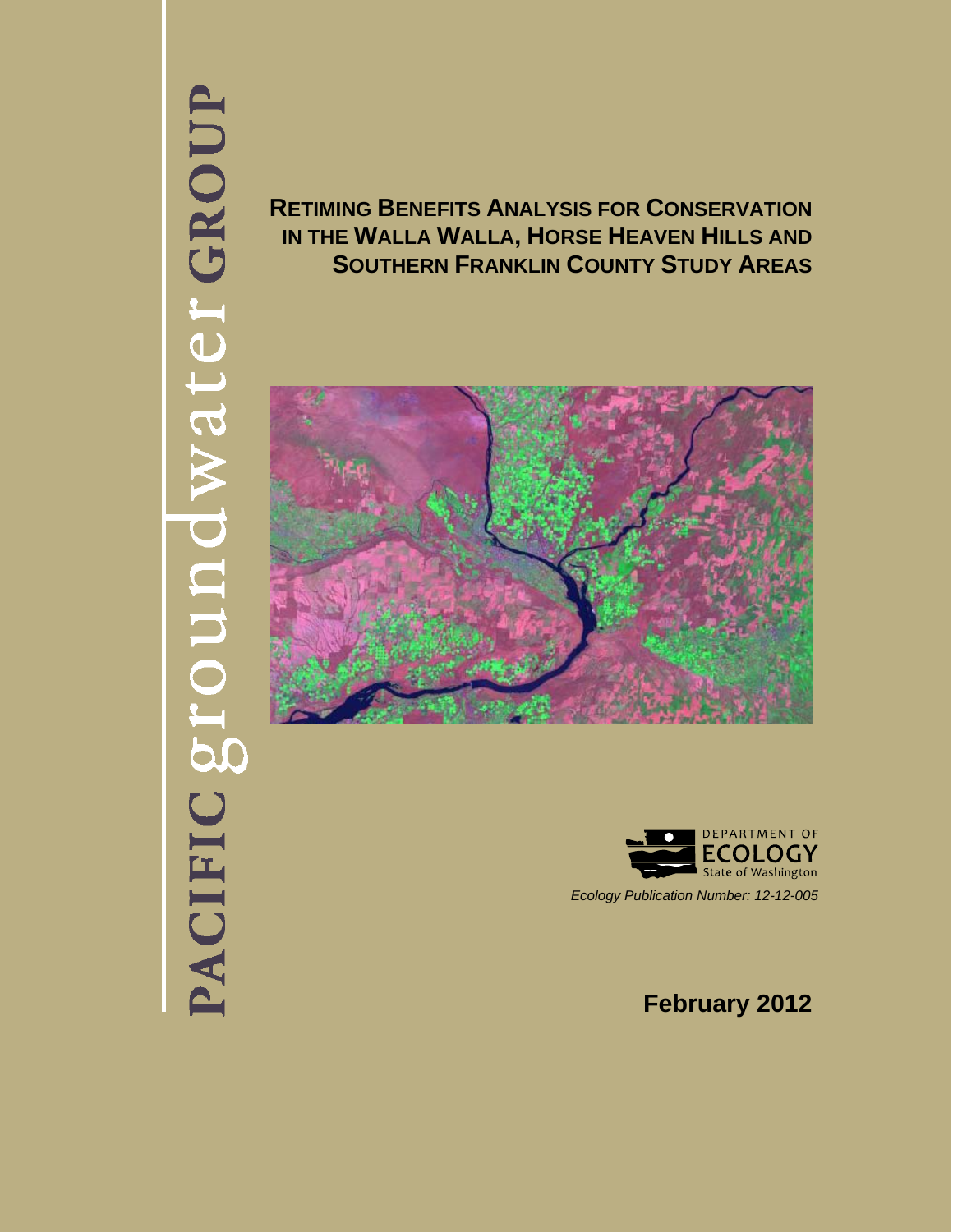# **RETIMING BENEFITS ANALYSIS FOR CONSERVATION IN THE WALLA WALLA, HORSE HEAVEN HILLS AND SOUTHERN FRANKLIN COUNTY STUDY AREAS**

*Prepared for:* 

**Franklin Conservation District 1533 E. Spokane, Suite C Pasco, WA 99301 (509) 545-8546 www.franklincd.org** 

*Prepared by:* 

**Pacific Groundwater Group 2377 Eastlake Avenue East, Suite 200 Seattle, Washington 98102 206.329.0141**  *www.pgwg.com*

> *February 27, 2012 JZ1001 Franklin Retiming Report Final.doc*

If you need this document in a format for the visually impaired, call the Office of Columbia River at (509) 575-2490. Persons with hearing loss can call 711 for Washington Relay Service. Persons with a speech disability can call 877-833-6341.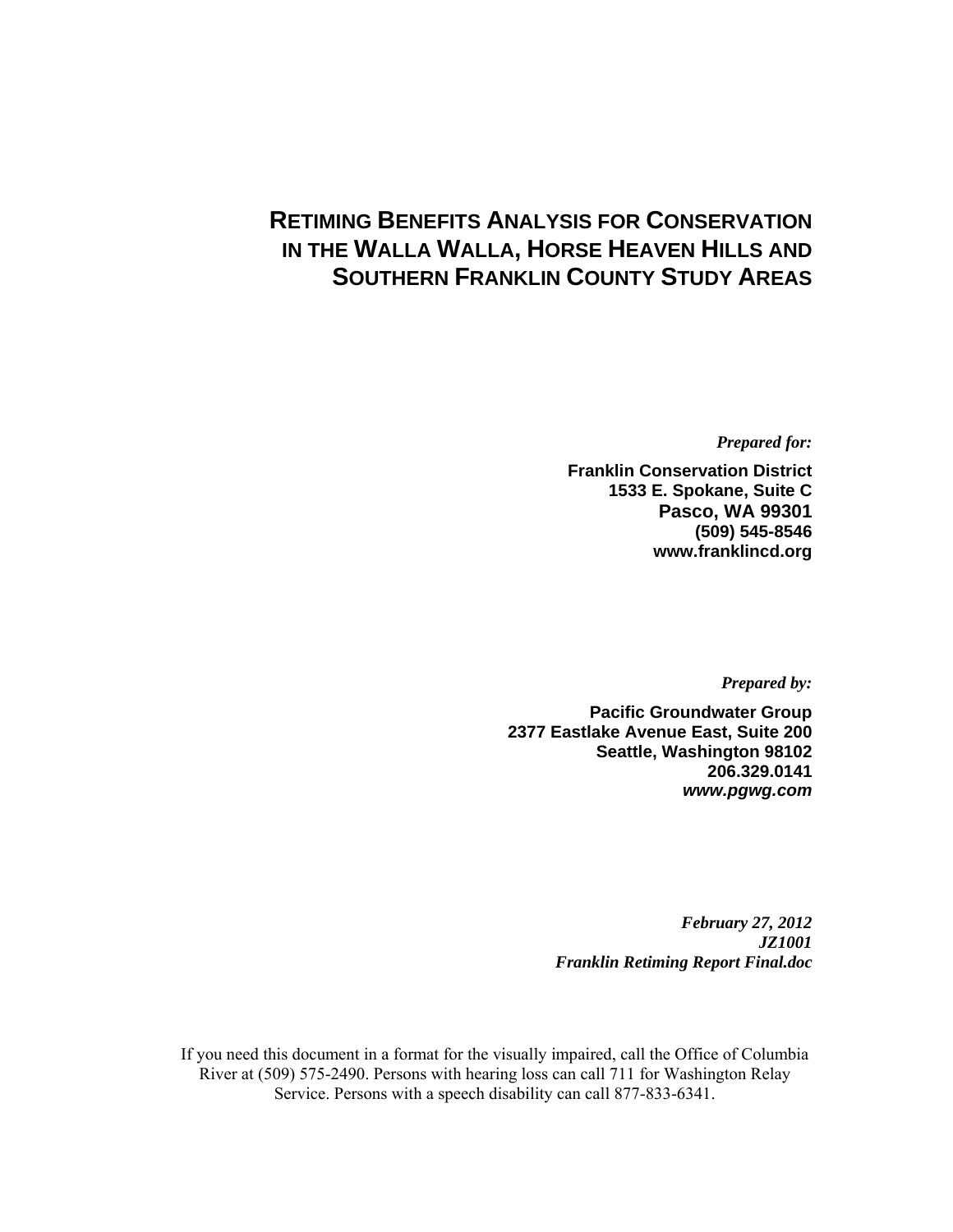# **TABLE OF CONTENTS**

| 1.0 |                                                                                  |  |
|-----|----------------------------------------------------------------------------------|--|
| 2.0 |                                                                                  |  |
| 3.0 |                                                                                  |  |
| 3.1 |                                                                                  |  |
|     | 3.1.1                                                                            |  |
|     | 3.1.2                                                                            |  |
|     | 3.1.3                                                                            |  |
|     | Timing of Surface Water Return Flows and Source Water Left Instream  11<br>3.1.4 |  |
|     | 3.1.5                                                                            |  |
| 3.2 |                                                                                  |  |
|     | 3.2.1                                                                            |  |
|     | 3.2.2                                                                            |  |
|     | 3.2.3                                                                            |  |
|     | 3.2.4                                                                            |  |
|     | 3.2.5                                                                            |  |
| 3.3 |                                                                                  |  |
|     | 3.3.1                                                                            |  |
|     | 3.3.2                                                                            |  |
|     | 3.3.3                                                                            |  |
|     | 3.3.4                                                                            |  |
| 3.4 |                                                                                  |  |
| 4.0 |                                                                                  |  |
| 4.1 |                                                                                  |  |
|     | 4.1.1                                                                            |  |
|     | 4.1.2                                                                            |  |
|     | 4.1.3                                                                            |  |
|     | Timing of Surface Water Return Flows and Source Water Left Instream  32<br>4.1.4 |  |
|     | 4.1.5                                                                            |  |
| 4.2 |                                                                                  |  |
|     | 4.2.1                                                                            |  |
|     | 4.2.2                                                                            |  |
|     | 4.2.3                                                                            |  |
|     | 4.2.4                                                                            |  |
|     | 4.2.5                                                                            |  |
|     | 4.2.6                                                                            |  |
| 4.3 |                                                                                  |  |
|     | 4.3.1                                                                            |  |
|     | 4.3.2                                                                            |  |
| 4.4 | RETIMING BENEFITS OF CONSERVATION IN THE QUATERNARY PROVINCE 47                  |  |
|     | 4.4.1                                                                            |  |
|     | 4.4.2                                                                            |  |
|     | 4.4.3                                                                            |  |
|     | 4.4.4                                                                            |  |
| 4.5 |                                                                                  |  |
|     |                                                                                  |  |
| 5.0 |                                                                                  |  |
| 5.1 |                                                                                  |  |
|     | 5.1.1                                                                            |  |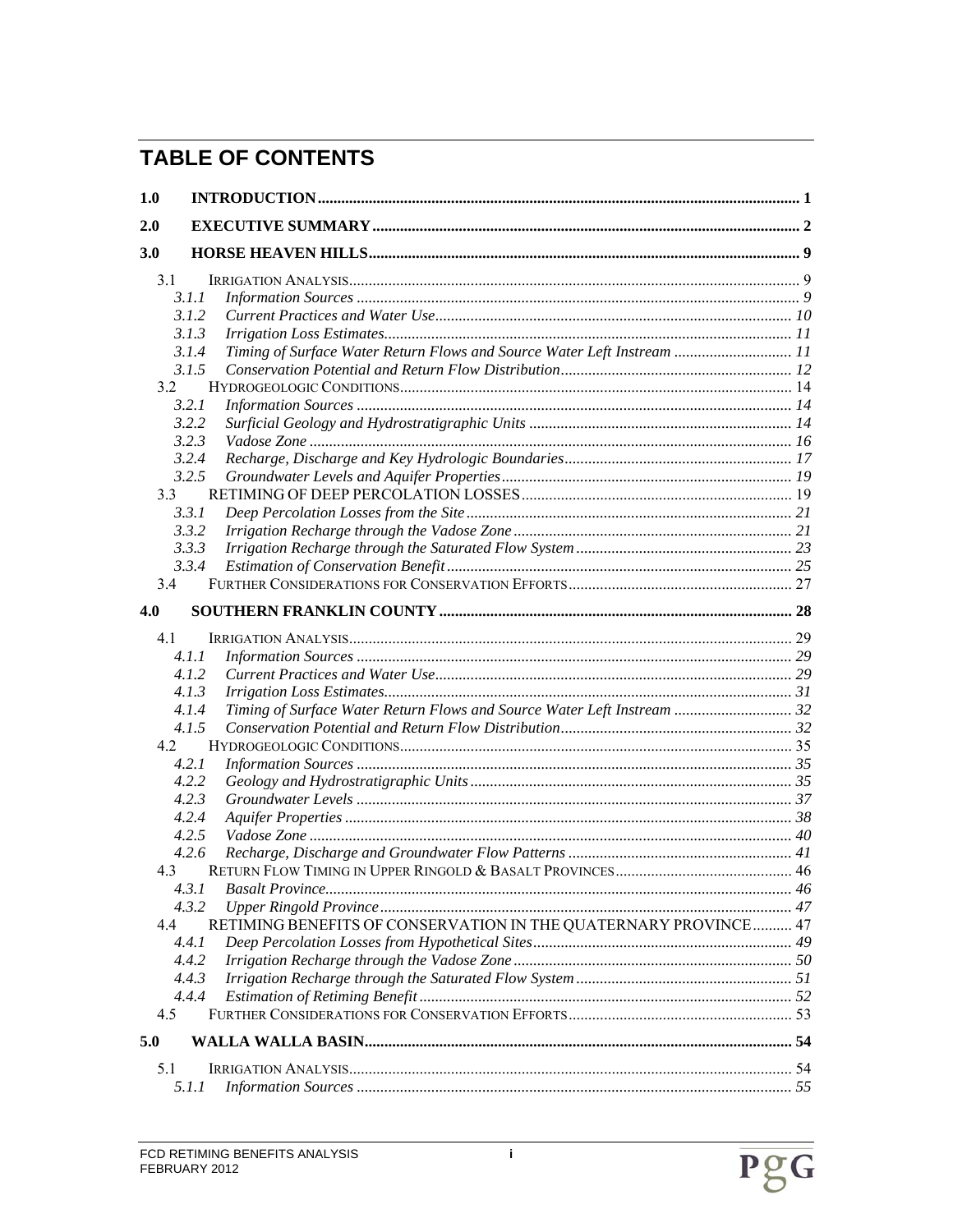| 5.1.2 |                                                                         |    |
|-------|-------------------------------------------------------------------------|----|
| 5.1.3 |                                                                         |    |
| 5.1.4 | Timing of Surface Water Return Flows and Source Water Left Instream  57 |    |
| 5.1.5 |                                                                         |    |
| 52    |                                                                         |    |
| 5.2.1 |                                                                         |    |
| 5.2.2 |                                                                         |    |
| 5.2.3 |                                                                         |    |
| 5.2.4 |                                                                         |    |
| 5.2.5 |                                                                         |    |
| 5.2.6 |                                                                         |    |
| 5.2.7 |                                                                         |    |
| 5.2.8 |                                                                         |    |
| 53    |                                                                         |    |
| 5.3.1 |                                                                         |    |
| 5.3.2 |                                                                         |    |
| 5.3.3 |                                                                         |    |
| 5.3.4 |                                                                         |    |
| 54    |                                                                         |    |
|       |                                                                         | 75 |
|       |                                                                         |    |

# **TABLES**

Table 4-1 SFC: Key Features of Hydrostratigraphic Units

# **FIGURES**

| Figure 1-1    | <b>Study Areas</b>                                                                 |
|---------------|------------------------------------------------------------------------------------|
| Figure 3-1    | Irrigated Acreage in the Horse Heaven Hills Study Area                             |
| Figure 3-2    | Horse Heaven Hills: Surficial Geology                                              |
| Figure 3-3    | Horse Heaven Hills: "Central Value" Vadose Zone Flux Predictions for Loess Soil    |
| Figure 3-4    | Horse Heaven Hills: Vadose Zone Flux Predictions for Touchet Beds                  |
| Figure 3-5    | Horse Heaven Hills: STRMDEPL08 Model Predictions                                   |
| Figure 3-6    | Horse Heaven Hills: Jenkin's Model Streamflow Impacts Since Initiation of Recharge |
| Figure 4-1    | Irrigated Acreage in the Southern Franklin County Study Area                       |
| Figure 4-2    | SFC: Extent and Thickness of Selected Units                                        |
| Figure 4-3    | SFC: Depth to Water in Suprabasalt Aquifers                                        |
| Figure 4-4    | SFC: Conceptual Relationship Between Drains and Conservation Benefit               |
| Figure 4-5    | SFC: Model Domain and Hypothetical Conservation Sites                              |
| Figure 4-6    | SFC: Pre-Conservation Hydrus Results for 3 Hypothetical Conservation Sites         |
| Figure 4-7    | SFC: Predicted Subsurface Return Flow at Block 1 Site                              |
| Figure 4-8    | SFC: Predicted Subsurface Return Flow at Block 17 Site                             |
| Figure 4-9    | SFC: Predicted Post-Conservation Net River Impact $(I_N)$ at Greenbelt Site        |
| Figure $4-10$ | SFC: Estimated Conservation Benefit $(\Delta I_N)$ at Greenbelt Site               |

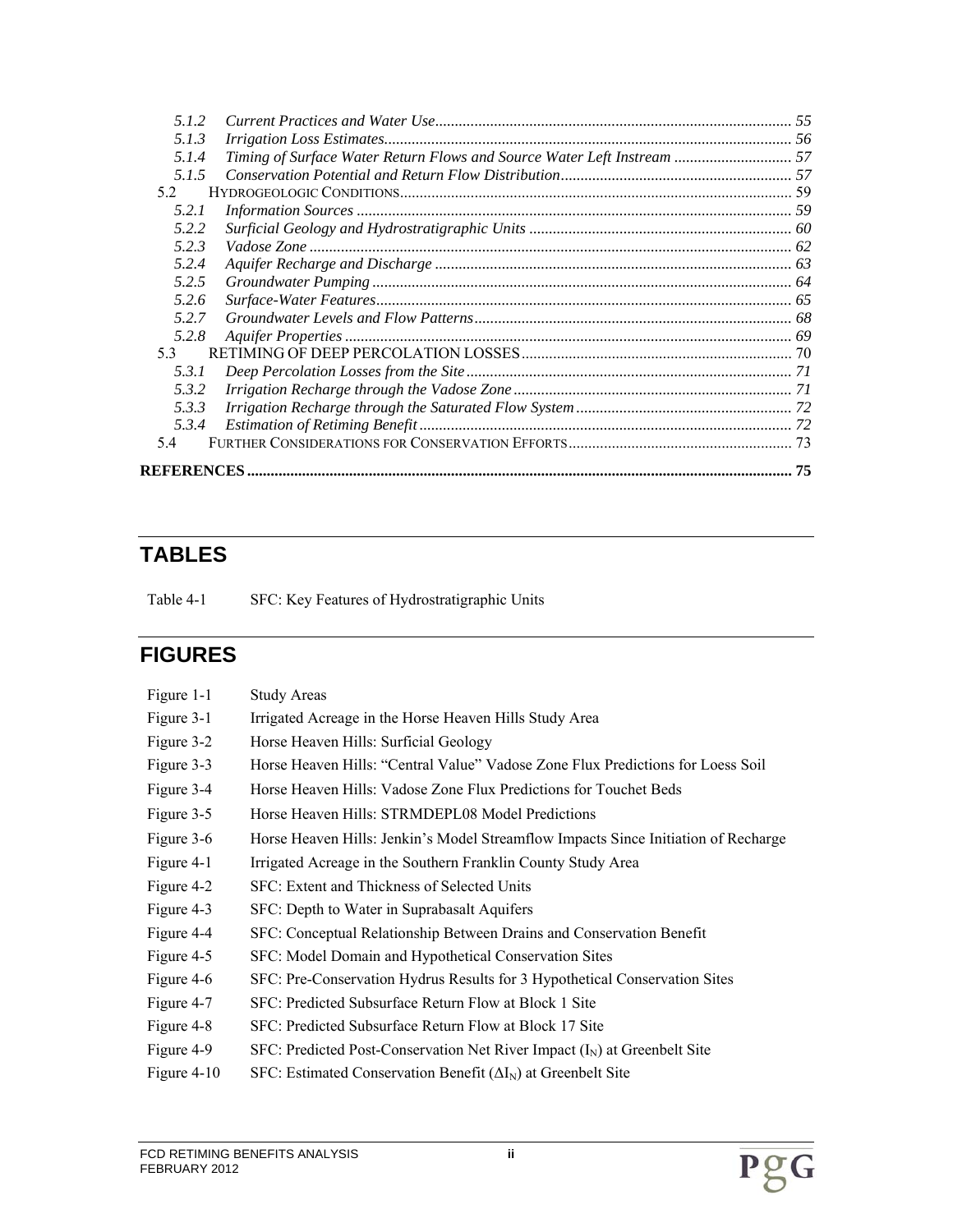- Figure 5-1 Irrigated Acreage in the Walla Walla Study Area
- Figure 5-2 Walla Walla: Surficial Geology
- Figure 5-3 Walla Walla: Thickness of Surficial Fine-Grained Sediments (Qf) Near Gardena Terrace
- Figure 5-4 Wells in Vicinity of Proposed Gardena Terrace Pilot Site
- Figure 5-5 Walla Walla: Comparison of Hydrus Pre-Conservation Results for Various Vadose Zone Configurations
- Figure 5-6 Walla Walla: Predicted Pre-Conservation Groundwater Discharge to Surface Water from Site Irrigation

# **APPENDICES**

| Appendix A:    | Study Area Water Use – Current Practices & Conservation Potential       |
|----------------|-------------------------------------------------------------------------|
| Appendix B:    | <b>Estimating Irrigation Losses</b>                                     |
| Appendix C:    | Water Particle Travel Times                                             |
| Appendix D:    | South Franklin County Study Area – Current Practices and Conservation   |
|                | Potential Segregated by Geologic Province                               |
| Appendix E:    | Estimated Pre-IWM and Post-IWM Over-Application Deep Percolation Losses |
|                | for Potholes East Canal 1951 to 1986                                    |
| Appendix F:    | Draft Revised Current Practices and Conservation Potential Estimates    |
| Appendix G:    | Water Use, Efficiencies and Loss Pathways for the Potholes East Canal   |
|                | 1951-1986                                                               |
| Appendix H:    | Documentation of Modeling Analyses for Horse Heaven Hills Study Area    |
| Appendix I:    | Documentation of Vadose-Zone Modeling for SFC Quaternary Province       |
| Appendix J:    | Documentation of Groundwater Flow Model for SFC Quaternary Province     |
| Appendix $K$ : | Documentation of Modeling Analyses for Walla Walla Study Area           |
|                |                                                                         |

*NOTE: APPENDICES ARE PROVIDED IN PDF FORM ON ATTACHED DISK.*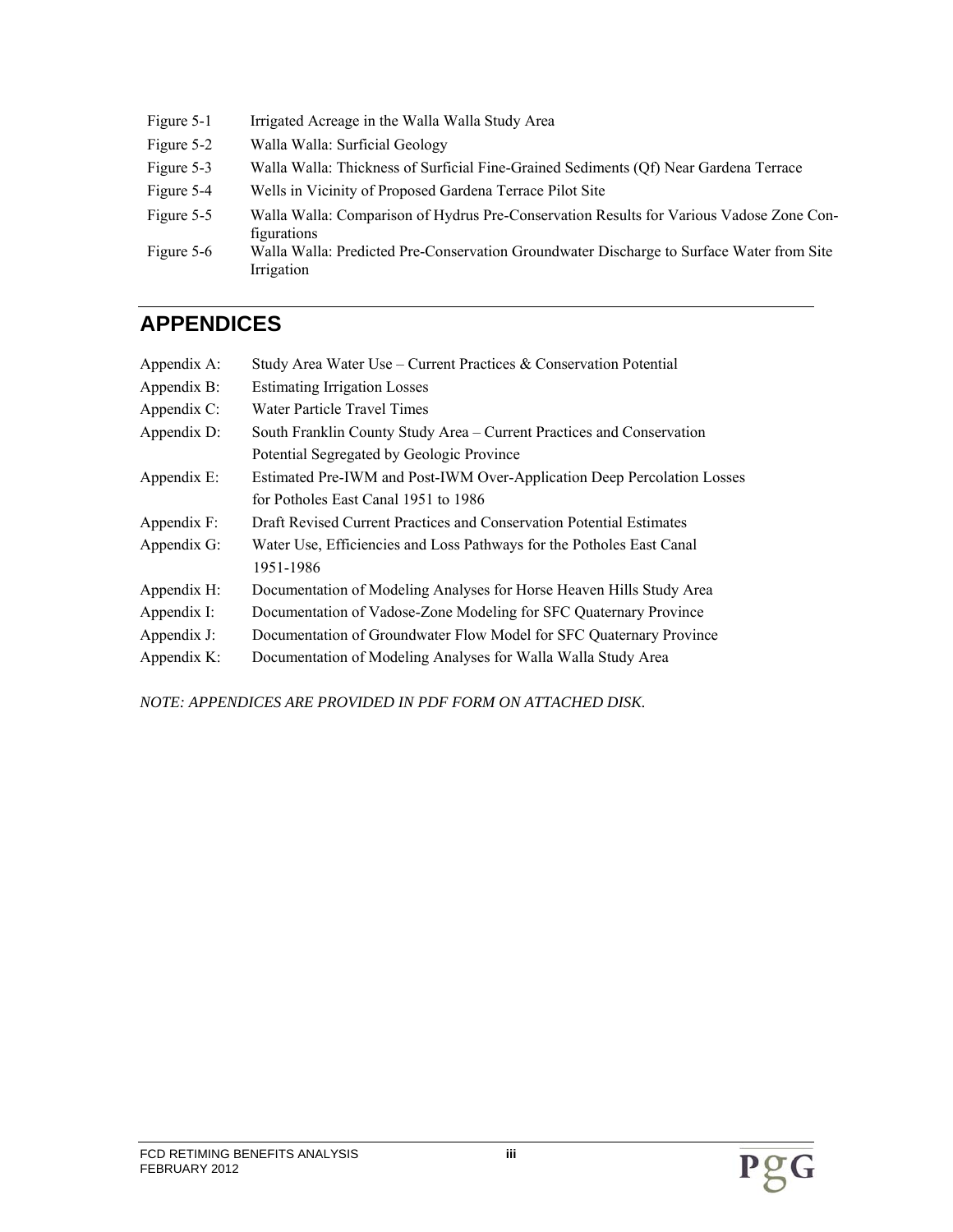# **SIGNATURE**

This report, and Pacific Groundwater Group's work contributing to this report, were reviewed by the undersigned and approved for release.

Nas drogeci 2461 **Onsed Geo** Peter Schwartzman

**Peter Schwartzman** Principal Hydrogeologist Washington State Hydrogeologist No. 2461

The irrigation analyses and associated technical memoranda included in this report were prepared for Pacific Groundwater Group by RH2 Engineering under the direction of the following registered professional engineers.





Randy L. Asplund, P.E. **Richard L. Erickson, P.E. Richard L. Erickson, P.E.** 

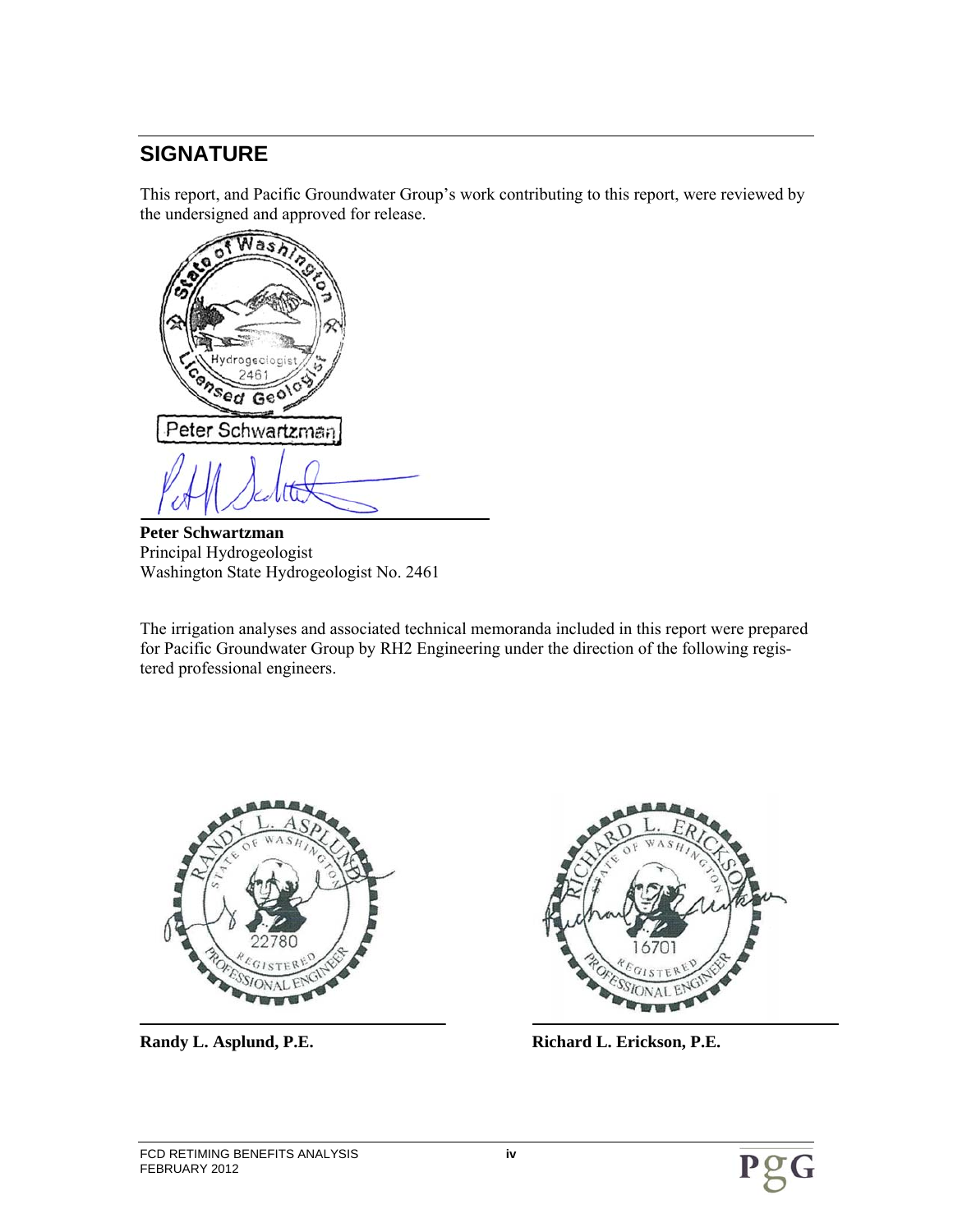# **1.0 INTRODUCTION**

This report presents analysis of three study areas identified as good candidates for irrigation conservation projects. The goal of such projects would be to reduce irrigation diversions/withdrawals, thus making more water available during the critical flow periods on a given stream for additional beneficial uses without impairment to existing water rights or fisheries objectives.

In early March 2010, the consultant team of Pacific Groundwater Group (PGG) and RH2 Engineering (RH2) met with Mark Nielson of the Franklin Conservation District (FCD) and members of the Irrigation Work Group (IWG) to discuss study areas for preliminary evaluation. Nine areas were considered, of which three (Horse Heaven Hills, Southern Franklin County, and the Walla Walla Basin) appeared to meet most of the following criteria identified for an "ideal" area:

- 1. Currently makes significant use of low-efficiency irrigation methods (e.g. flood irrigation) and can be converted to high efficiency (e.g. center pivot irrigation with low energy precision application  $(LEPA<sup>1</sup>)$  and/or irrigation water management  $(IWM)$ );
- 2. Far enough from Columbia River such that the timing of subsurface irrigation return flows is lagged and/or damped so as to deliver a significant portion of the return flow back to the river outside the critical flow period for a river or stream;
- 3. Irrigation practices are served by surface water diverted from the Columbia River or one of its tributaries;
- 4. Existing water rights should be perfected (certificated) and not part of the Columbia Basin Project. Participants in this conservation program must have the authority to transfer a portion of their existing water rights into Ecology's Trust Water Right Program;
- 5. Hydrogeologic conditions in the area should be relatively well understood and not overly complex, such that timing analysis of subsurface return flow is defensible and not dominated by uncertainty;
- 6. High potential for multiple irrigation conservation projects in the area, such that a single timing analysis can apply to multiple sites within the area.

The purpose of this report is to provide:

- A basis for assessing how key criteria from the above list apply to the selected study areas;
- Estimates of the potential for conservation and reduction in irrigation losses; and
- Defensible estimates of the "retiming" of subsurface return flow and hydrologic benefits due to conservation.

Overall, PGG and RH2's analyses suggest that each of the three study areas meet some, but not all, of the ideal criteria outlined above. The timing of subsurface return flows in all three study areas appears amenable to increasing water availability during defined critical flow periods. Along with providing "retiming benefits" through reducing deep percolation losses, proposed conservation would also create additional benefits such as reducing evaporation losses (i.e. consumptive use).

This work was performed, our findings obtained, and this report prepared, using generally accepted hydrogeologic practices used at this time and in this vicinity, for exclusive application to this study, and for the exclusive use of FCD. This is in lieu of other warranties, express or implied.

<sup>&</sup>lt;sup>1</sup> For the purpose of this report, LEPA is defined as a center pivot irrigation system with low pressure drop tubes and no end gun(s).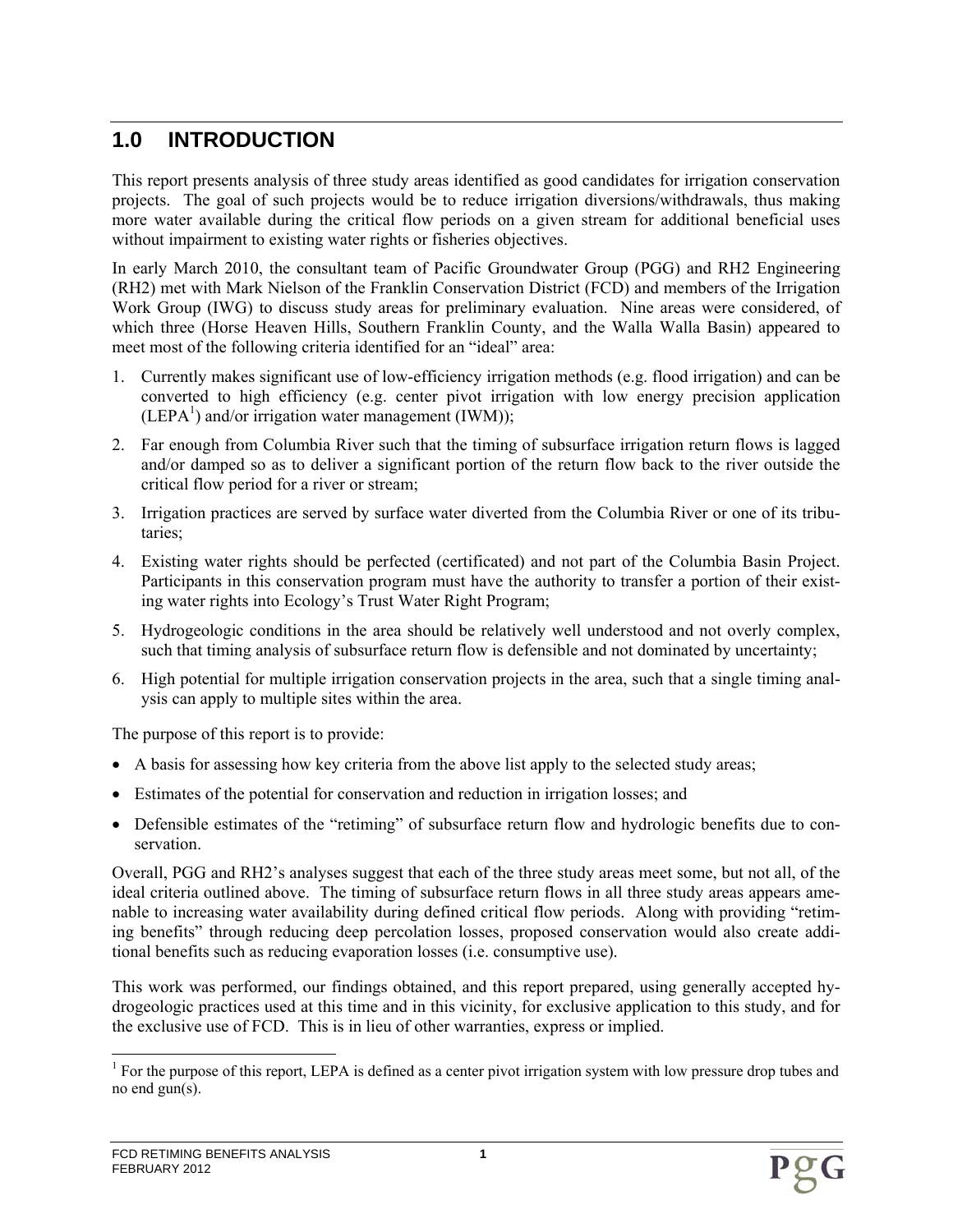# **2.0 EXECUTIVE SUMMARY**

#### *General Comments*

- 1) This document evaluates the potential for irrigation conservation and the benefits associated with the "retiming" of associated subsurface irrigation return flow. RH2 evaluated current crop and irrigation practices and the potential for reducing irrigation recharge (as needed for retiming). PGG evaluated hydrogeologic conditions and the pathways for subsurface return flow, and used a variety of models to estimate the timing of subsurface return flows. Dr. Thomas Harter addressed modeling of irrigation water through the vadose zone.
- 2) In order to maximize conservation potential within the three study areas, both mechanical upgrades and the addition of irrigation water management (IWM) to existing irrigation systems would be required. Replacing existing irrigation systems with center pivot structures with low energy precision application (LEPA) will reduce the overall amount of water needed, and will nearly eliminate surface return flows. Furthermore, adopting irrigation water management (IWM) practices will promote operation of center pivot structures at maximum efficiency while fulfilling crop water needs. In order to achieve the maximum irrigation conservation potential estimated for the three study areas, upgrades would be required over a significant irrigated acreage.
- 3) Conservation benefit is calculated as the reduction in surface-water diversion associated with conservation minus the subsurface return flow also eliminated by the conservation measure. Conservation benefits achieved during "critical flow periods" can potentially increase water availability for beneficial uses. Conservation reduces irrigation losses, which are distributed between evaporation, deep percolation, and surface-runoff. Conservation savings associated with reduced evaporation represent a full and (nearly) immediate benefit to streamflow, and are herein termed "E benefit". Reduced surface return flows provide no significant conservation benefit because the timing of surface return flow is similar to leaving the water in the river. Conservation savings associated with reduced deep percolation leads to retiming of water availability, which is interpreted as a benefit if more water remains in the river during critical flow periods. This critical flow increase is balanced by less water available during the non-critical flow period, hence the term "retiming benefit".
- 4) Early project scoping assumed that "pilot site" locations would be identified for prediction of conservation benefits. However, to date, only one pilot site location has been identified (in the Walla Walla Basin). In order to evaluate potential conservation benefits in the other study areas, PGG evaluated three hypothetical sites within the Southern Franklin County (SFC) study area and assessed conservation at various distances from the Columbia River in the Horse Heaven Hills study area. Until the Washington State Conservation Commission (WSCC) identifies additional pilot sites, PGG's analysis provides "proof of concept" of conservation benefits during critical flow periods.
- 5) RH2 estimated losses associated with current irrigation methods and under post-conservation conditions. Under current conditions, losses are estimated to be distributed among evaporation (27% to 36% of total loss), deep percolation (60% to 65% of total loss), and surface flow (typically a small remainder)<sup>2</sup>. For the purpose of this analysis, RH2 assumed that conservation achieves the maximum theoretical reduction in deep percolation loss (zero remaining deep percolation) for conversion to center pivot with LEPA and IWM. In actuality, a small amount of residual deep percolation is expected to occur, but should only have a minor impact to the calculations presented herein. While PGG's

<sup>&</sup>lt;sup>2</sup> These estimates are compiled based on the study area analyses presented within this report.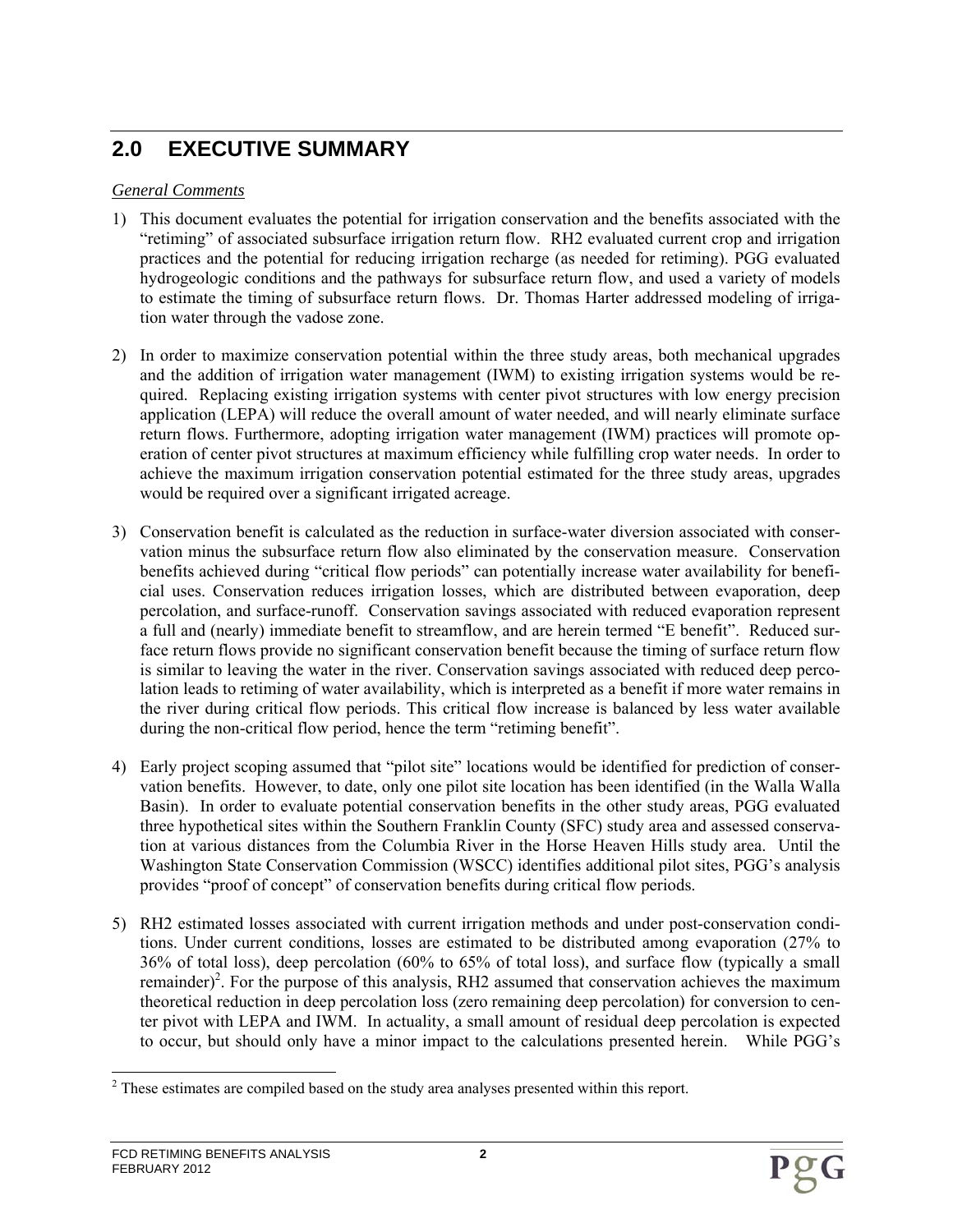evaluations provide "proof of concept" of conservation benefits, residual deep percolation can be included in future calculations once pilot sites are identified.

- 6) The critical flow period defined for the Columbia River is July-August, whereas the critical flow period for the Snake River is April-August. For the purpose of this project, all estimates of conservation benefit were assessed relative to a July-August critical period. Both the Horse Heaven Hills and Walla Walla study areas discharge only to the Columbia River, and although the SFC study area also discharges to a short reach of the Snake River, this reach is occupied by Lake Wallula which is an expression of reservoir levels in the Columbia River.
- 7) Estimation of E benefit and retiming benefit for hypothetical sites employs study-area average estimates of crop water requirement, irrigation efficiency, and distribution of irrigation losses. Once pilot sites are identified, it may be desirable to perform calculations based on the actual crops and practices specific to the site. While irrigation methods associated with a given site are typically fixed over time, crop selection may vary from year to year. Estimation of conservation benefit can be relatively sensitive to the month-to-month distribution of crop requirements (and associated total applications). Irrigation diversions are based on total applications, and conservation benefits (for surface-water sourced agriculture) provide nearly instantaneous benefits to reduced irrigation diversions. Thus, the assumed monthly distribution of irrigation diversions particular to a given crop (or a historical average of crops) can have a significant influence on the monthly distribution conservation benefit.
- 8) This report focuses on irrigation benefits through retiming, and therefore evaluates flowpaths and flow dynamics in the subsurface – including the groundwater system and the unsaturated sediments which overlie the water table ("vadose zone"). PGG modeling analyses suggest that retiming of subsurface return flow will create conservation benefit in all three study areas. In addition to the conservation benefit associated with retiming, additional conservation benefit would be gleaned based on reduced evaporation. This report includes estimates of both retiming benefit and E benefit.
- 9) PGG's calculations suggest that subsurface return flows from irrigation recharge are likely to be highly damped in many locations throughout the study areas. Damped conditions provide a fairly uniform, year-round return flow to rivers<sup>3</sup>. PGG's analyses provide a basis for estimating retiming benefit based on the difference between the portion of reduced irrigation diversions/withdrawals associated with deep percolation losses and the retiming of subsurface irrigation return flow to the river(s). At one location in the SFC study area, PGG employed a modified analytical approach to evaluate the conservation benefit of groundwater-sourced irrigation.
- 10) All sites evaluated suggest highly damped subsurface return flows and good potential for retiming benefit. However, candidate sites located particularly close to the river(s) or exhibiting otherwise unfavorable hydrogeologic conditions could provide reduced benefit. If new pilot sites are identified in areas different from those documented in this report (or with other significant differences), supplemental characterization and modeling may be required to estimate retiming benefit. Additionally, because RH2's irrigation loss estimates are based on study-area averages and the assumption of maximum theoretical reduction of deep percolation loss, updated calculations may be needed to estimate conservation benefits based on *actual* irrigation losses specific to the irrigation methods employed at the sites.

<sup>1</sup>  $3$  For the purpose of this report, "damping" is defined as one minus the ratio of the seasonal variation of subsurface return flow to the river vs. irrigation recharge at the land surface. For instance, 90% damped return flow means that only 10% of the seasonal variation of irrigation recharge remains in the associated discharge to the Columbia River.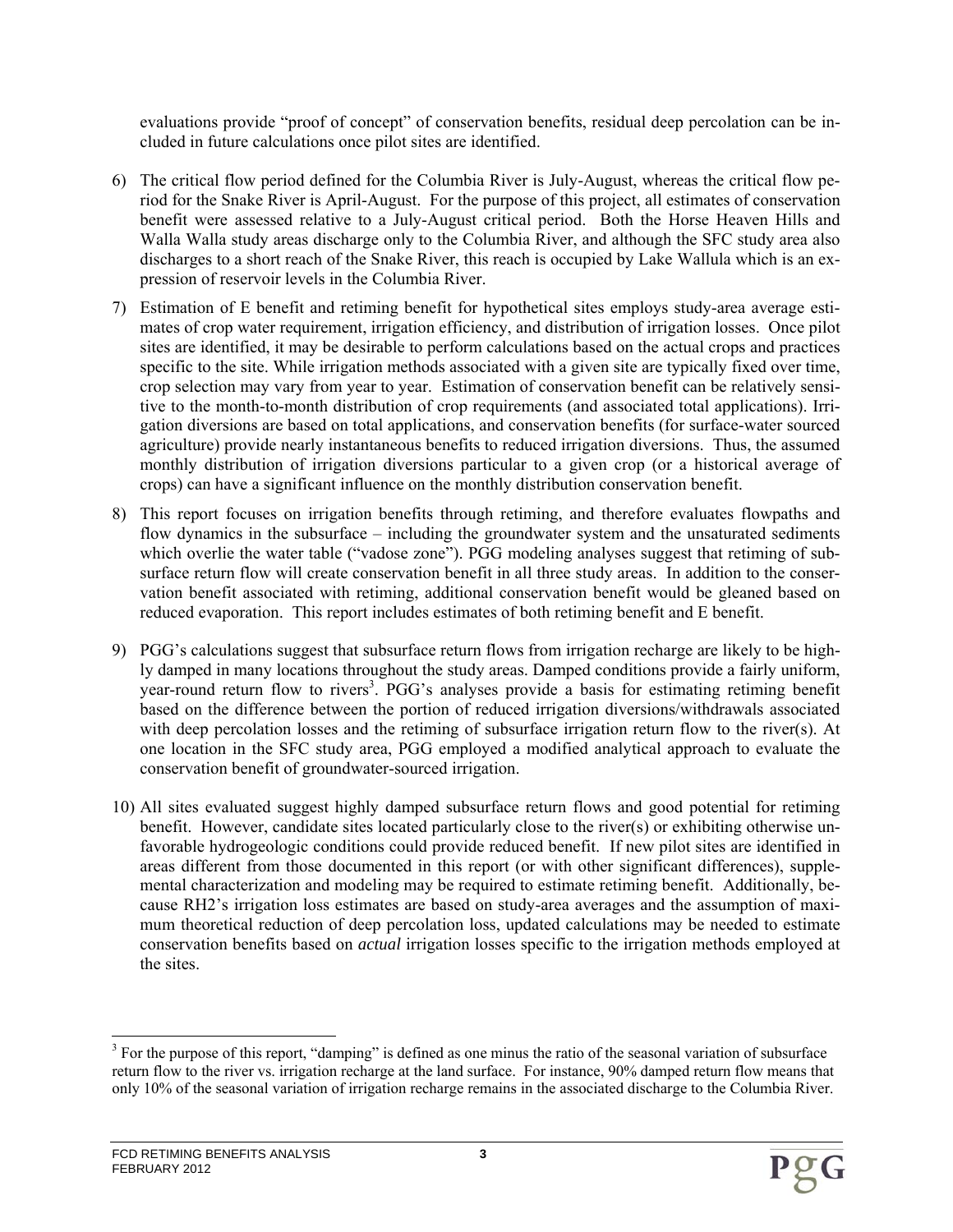- 11) In order to issue new water rights based on conservation benefits, Ecology's Office of the Columbia River (OCR) must be able to ensure that:
	- No new water right would issue without the 4 part test in RCW 90.03.290 being met.
	- If additional statutory or regulation requirements exist (e.g. Columbia River consultation under WAC 173-563-020, Voluntary Regional Agreement "no negative impact" standard), they must also be met.

RCW 90.90 does not specify the balance of instream and out-of-stream benefit for water made available for conservation projects. Assuming a pilot project is demonstrated to be successful, OCR may decide to issue new irrigation permits for less than the full amount predicted to be available under the pilot to benefit instream flows and/or to cover any modeling uncertainty associated with the pilot.

#### *Horse Heaven Hills Study Area*

- 12) Crops in the Horse Heaven Hills study area are primarily potato, corn (sweet/field), and wheat. These crops are efficiently irrigated, with the majority of the land being under center pivot systems. Upgrading current irrigation methods to center pivot with LEPA and IWM practices may be the most feasible method of conserving water. In doing so, evaporative losses would be greatly reduced, surface runoff would be eliminated, and a significant reduction in deep percolation would occur.
- 13) Over much of the Horse Heaven Hills study area, relatively fine-grained sediments (loess and "Touchet Beds") overlie a thick sequence of Columbia River Basalt. Most of the recharge is due to irrigation applications, and both natural recharge and stream baseflows are relatively insignificant. Irrigation recharge percolates downward through the sediments that overly the basalts ("suprabasalt" sediments), and most of the subsurface return flow to the Columbia River is expected to occur as a result of lateral flow within these sediments. Some portion of the recharge, however, is expected to enter the basalts and either remain in fairly isolated "cells" or flow back to the Columbia River.
- 14) Data are sparse regarding the character of the saturated flow system conducting subsurface return flow back to the Columbia River. In addition, a variety of hydrologic conditions can occur within the vadose zone. PGG employed both modeling and qualitative analyses to assess various possible conditions within the vadose and saturated zones.
- 15) The fine texture of the loess and Touchet beds is expected to cause substantial damping of the seasonal irrigation recharge pulse between the land surface and the water table. Further damping is expected within the saturated flowpath between the potential conservation sites and the Columbia River. Combined predictions of high damping in both the vadose and saturated zones suggest combined damping in excess of 90%. This level of damping can be approximated by uniform year-round subsurface return flow.
- 16) Based on RH2's estimates of irrigation recharge (deep percolation losses) and the assumption of uniform year-round subsurface return flow, retiming benefits of 0.119 and 0.112 feet are be estimated for the critical months of July and August<sup>4</sup>. Associated E benefits are estimated to be  $0.053$  and  $0.043$ ft/d, resulting in total conservation benefits of 0.172 and 0.155 feet. These estimates can be refined for individual pilot sites based on irrigation-method specific estimates of pre-conservation and postconservation losses.

l  $4$  Benefits are expressed in feet (ft) so that they can be multiplied by the area placed under conservation to yield monthly volumes of acre-feet (af).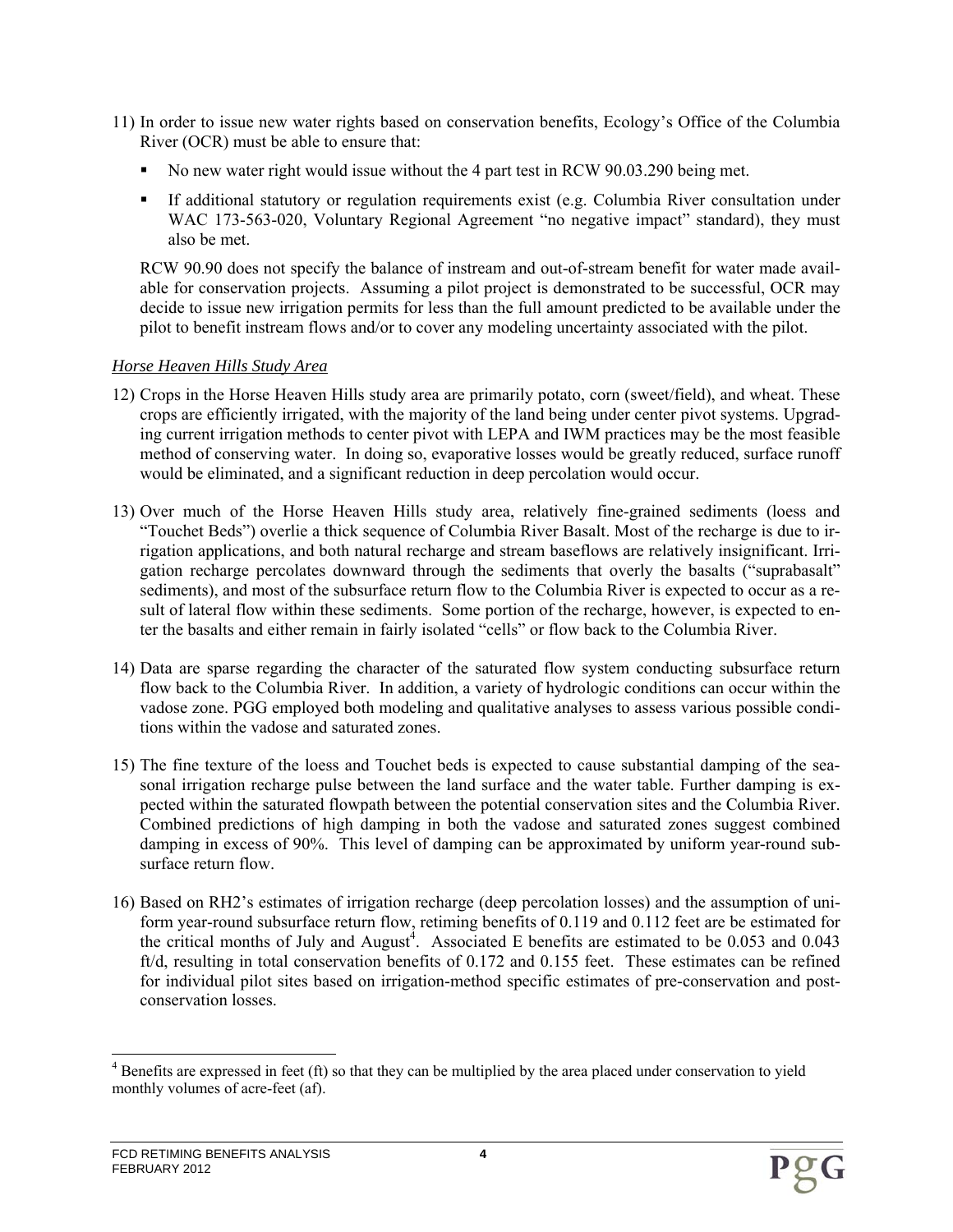#### *Southern Franklin County (SFC) Study Area*

- 17) The SFC study area is largely comprised of alfalfa, potatoes, and wheat crops. The majority of the irrigation in the study area comes from center pivot structures, but there is also a sizable percentage of land under sprinkler and wheel line irrigation. Upgrading current irrigation systems to center pivot systems with LEPA and implementing IWM will yield the greatest conservation potential within this study area. In doing this, surface runoff will be eliminated and the remaining losses will be mainly from evaporation and a minor amount of deep percolation.
- 18) Identification of pilot sites within the SFC study area which meet the project criteria is likely to be challenging. Most surface-water sourced farms use federal (U.S. Bureau of Reclamation) water rights delivered through the South Columbia Basin Irrigation District (SCBID). Arrangements for transfer of federally held water rights to the Washington State water-right system are likely to be complex. Non-federal surface-water rights in the Franklin Irrigation District now largely serve residential uses, and the FID is located particularly close to the Columbia River where the vadose zone is coarsegrained and relatively thin. Improvements in the "Greenbelt", an area sourced by groundwater with moderate vadose-zone thicknesses, could provide conservation benefit, but less than for surface-water sourced farms.
- 19) PGG divided the SFC study area into three hydrogeologic provinces based on the dominant hydrogeology:
	- The "Quaternary Province", dominated by gravels of the Quaternary Flood Deposits and the Middle Ringold Formation;
	- The "Upper Ringold Province", dominated by the fine-grained Upper Ringold Formation in the northwestern portion of the study area; and,
	- The "Basalt Province", dominated by Columbia River basalts in the eastern portion of the study area.
- 20) The hydrogeology of the Quaternary Province is relatively straightforward and reasonably well defined. This province was therefore selected for modeling analysis, and three hypothetical conservation sites were selected by FCD to demonstrate conservation benefits under differing conditions. Two of the sites, located within Block 1 and Block 17, employ irrigation from surface water from the South Columbia Basin Irrigation District (SCBID). The third site is located in the "Greenbelt" and is sourced from groundwater. PGG used slightly different modeling analyses to estimate conservation benefit from surface-water vs. groundwater sourced sites.
- 21) The hydrogeology of the Upper Ringold Province is complex and requires better documentation commensurate with the level of complexity. Hydrogeologic features include: interception of significant portions of irrigation recharge by subsurface drains, locally perched aquifers, lateral flow through the fine-grained sediments to the White Bluffs and to buried exposures ("subcrops") against adjacent Quaternary sediments, and downward flow to the underlying Middle Ringold Formation. Conservation efforts in this Province are initially expected to provide little retiming benefit, as reduced irrigation recharge will be initially matched by reduced drain interception. However, once conservation efforts are sufficient to lower the water table below the drains, retiming benefits would be expected. PGG did not attempt to model this province due to the high level of complexity, existing data gaps, and relatively low marginal benefit (at least initially) expected from conservation efforts.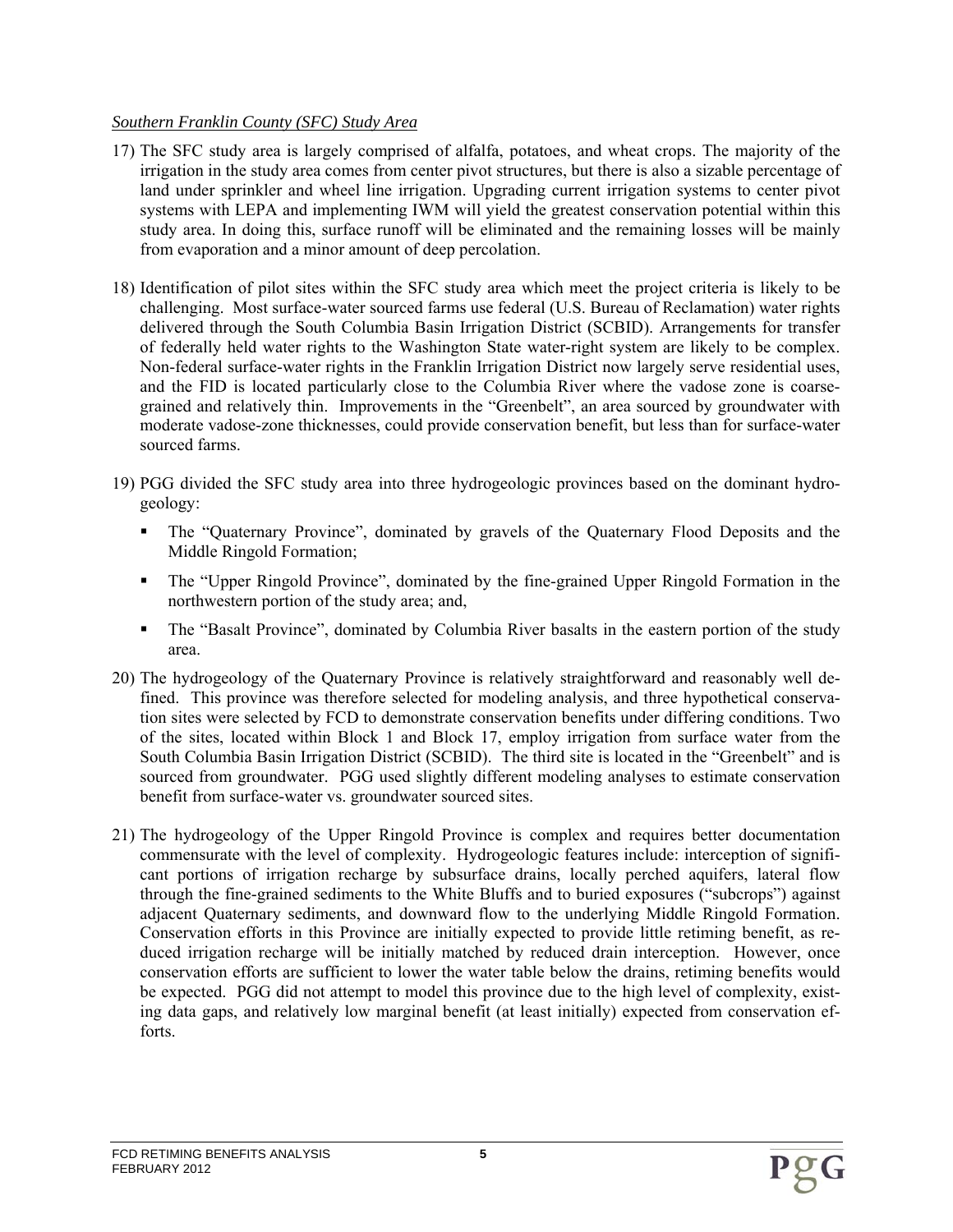- 22) The hydrogeology of the Basalt Province consists of basalt "interflows" (capable of transmitting water) and "flow cores" (relatively impermeable). Groundwater flow in the basalts interacts with flow in adjacent and overlying sediments; however, recent studies indicate that flow patterns are relatively localized and regional flow to the Columbia and Snake rivers is likely insignificant. PGG performed qualitative analysis of the basalt system and found that a portion of irrigation recharge in the northern half of the province could potentially discharge into wasteways and take a fast route back to the Columbia River, thus providing little retiming benefit. This return flow pathway does not occur in the southern half of the province, where irrigation recharge will either percolate into the basalts or be transmitted to the adjacent Quaternary sediments. Among these two pathways, the minimum retiming benefit is associated with the Quaternary pathway, which could be evaluated with the model developed for the Quaternary Province.
- 23) PGG's analyses within the Quaternary province included modeling of irrigation recharge within the vadose zone and within the saturated flow system. Although the vadose zone consists of relatively coarse-grained sediments (e.g. sandy gravel, gravelly sand, coarse sand), flow modeling based on hydraulic properties developed for the Hanford Gravels suggests that the significant depths to the water table (65 to 155 feet among the three sites) provide between 82% to 93% damping of the recharge pulse within the vadose zone.
- 24) PGG designed, constructed and calibrated a groundwater flow model for the Quaternary Province, and used the model to estimate the timing of subsurface irrigation return flow. At the two surfacewater sourced sites, the model predicted that the (already significant) damping realized in the vadose zone would be further damped to factors generally exceeding 98%. This level of damping can be approximated as constant year-round return flow to the rivers. Based on RH2's recharge estimates for these two sites, PGG estimates July/August retiming benefits of 0.124/0.085 ft (Block 1) and 0.114/0.078 ft (Block 17). With E benefits included, PGG estimates July/August total conservation benefits of 0.190/0.137 ft (Block 1) and 0.184/0.133 ft (Block 17).
- 25) Evaluation of conservation benefit for the Greenbelt site involved less total damping because groundwater pumping has a direct impact on the aquifer that is not mediated by damping within the vadose zone. In order to estimate conservation benefit at the Greenbelt site, PGG used the model to simulate baseflow impacts from the combined stresses of irrigation pumping and associated deep percolation recharge (including recharge transport through the vadose zone). Similar to the other two sites, uncertainty analysis was included in the modeling predictions. Conservation benefit was estimated as the difference between modeled baseflow impacts before and after conservation. With this method, E benefits and retiming benefits could not be separated and the (minimal) effects of surfacewater runoff were disregarded. For the model realization using PGG's calibrated aquifer parameters, total July/August conservation benefits were estimated to be 0.016/0.025 feet. These smaller numbers occur because the predicted impacts of groundwater pumping on the river are damped almost as much as is irrigation recharge (whereas for surface-water sources, the impacts of reduced diversion are instantaneous and relatively high during the July/August critical months).

#### *Walla Walla Study Area*

26) The Walla Walla study area is the smallest of the three study areas and has the lowest average irrigation efficiency. Currently the majority of the area, comprised of wheat and alfalfa/ alfalfa seed, is under wheel-line and sprinkler irrigation, both of which are predisposed to evaporative and deep percolation losses. Upgrading the current irrigation systems to center pivot systems with LEPA will provide the greatest conservation potential. Further adopting IWM practices will minimize evaporative and deep percolation losses while nearly eliminating surface runoff losses.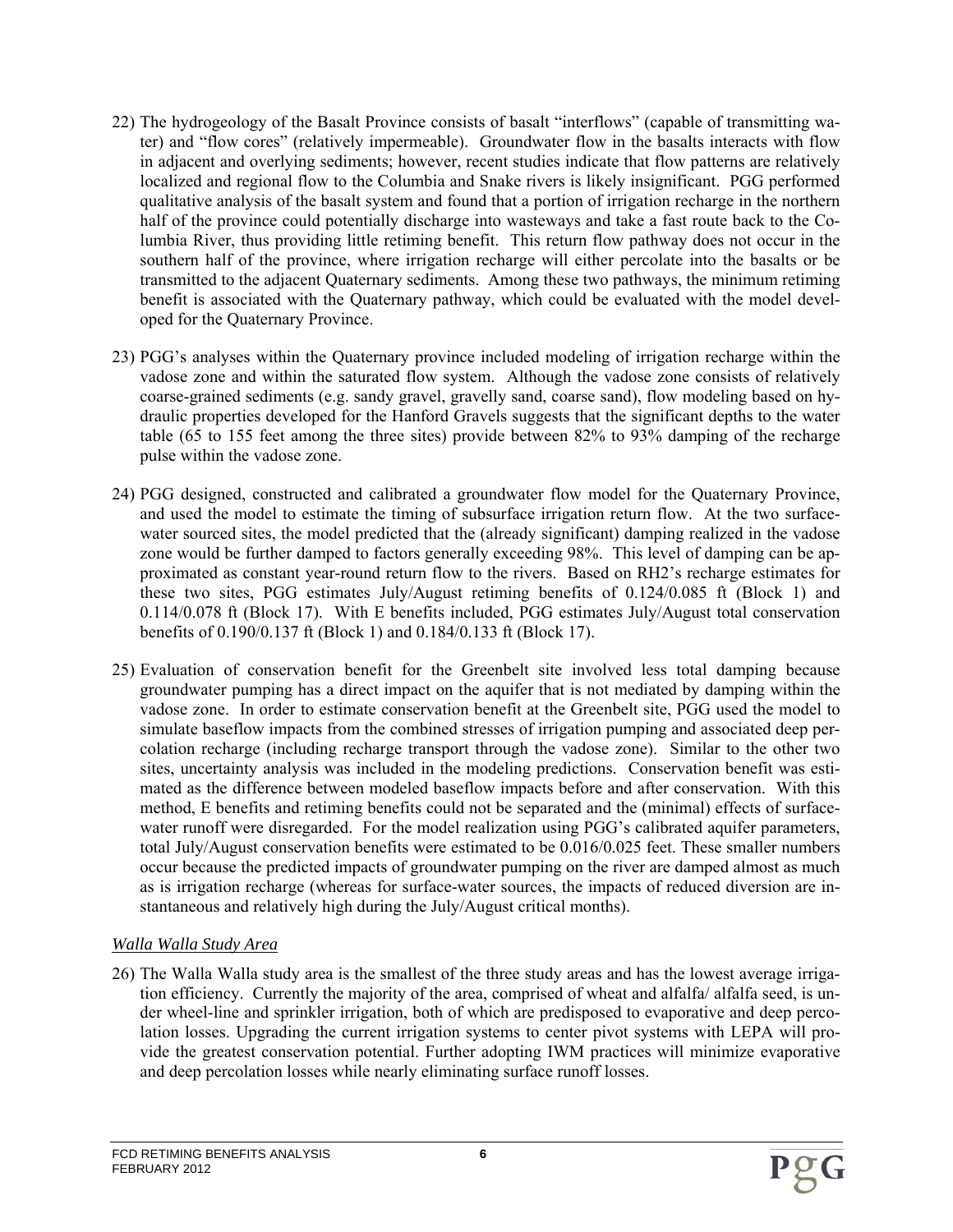- 27) WSCC performed an extensive search for potential pilot sites in the Walla Walla study area and encountered difficulty in finding sites likely to provide significant retiming benefit. Many farms do not have full-irrigation-season surface-water rights, instead relying on groundwater for various portions of the season (including the July-August critical period). Farms with full-season surface-water rights are typically located too close to the Walla Walla River to provide significant retiming benefit. WSCC and PGG narrowed the search focus to the Gardena Terrace, a terrace deposit in the lower basin with higher potential for retiming due to a thick vadose zone. Two sites were identified with fullseason surface-water rights, and ultimately only one was available as a pilot site. Additional surfacewater sourced sites are likely to be scarce; however, PGG's retiming analysis for the single pilot site provides "proof of concept" of retiming benefits under similar conditions, including: a site located along a tributary (rather than along the Columbia River) and relatively close to the receiving water body (with retiming benefit achieved via damping in the vadose zone rather than via damping in the saturated flow system).
- 28) The groundwater flow system underlying the Gardena Terrace primarily occurs within a gravel aquifer comprised of older (mio-pliocene) and younger (recent alluvium) gravels. The gravel aquifer is separated from the underlying Columbia River Basalts by a thick clay unit, and is overlain by a finegrained unit mainly consisting of Touchet Beds (layered fine sand and silt). The Touchet beds are typically unsaturated along with portions of the underlying gravels (typically set within a matrix of finer-grained sediments). Although the Gardena Terrace is located relatively close to the Walla Walla River, this thick vadose zone provides significant damping of the irrigation recharge pulse.
- 29) PGG evaluated retiming of the irrigation recharge pulse within the vadose zone based on conditions expected at the pilot site: about 30 feet of unsaturated Touchet Beds underlain by as much as 20-60 feet of unsaturated gravelly deposits. PGG considered a range of hydraulic properties for the Touchet Beds derived from published grain-size analyses from local exposures and a published database relating soil texture to hydraulic properties. Predicted damping in the Touchet Beds ranged from 45% to 79%, with the most realistic value estimated to be about 76% when 33 feet of gravelly sediments were simulated below 33 feet of layered Touchet Beds. PGG used the full range of predicted timing of recharge reaching the water table as input to a saturated groundwater flow model.
- 30) PGG developed a groundwater flow model for the Gardena Terrace area using the USGS "MOD-FLOW-2000" modeling code. Model layering was based on published stratigraphic characterization of suprabasalt sediments in the Walla Walla Basin, and a range of aquifer properties was defined based on previous modeling performed by the USGS and others. In order to address hydrogeologic uncertainty, PGG input the range of vadose-zone prediction into the range of MODFLOW model configurations, and produced a range of model results. All model results showed moderate-to-high (68% to 98%) damping, and results from the highest-confidence model configurations showed 98% damping.
- 31) PGG recommends using our interpreted highest-confidence results as a basis for estimating retiming benefits for the Walla Walla study area. These results can be approximated by a uniform, year-round groundwater discharge to the Walla Walla River (and likewise the Columbia River). Based on RH2's estimates of irrigation recharge over the 80 acres assumed available for conservation at the proposed site and model predictions of subsurface irrigation return flow, retiming benefits of 10.5 and 5.7 acrefeet (af) were estimated for the critical months of July and August. With associated E benefits, total conservation benefits are predicted to increase to 15.0 af (July) and 9.0 af (August).
- 32) The vadose zone beneath the Gardena Terrace provides significant retiming benefit. It may be worthwhile to consider retiming benefits from groundwater-sourced farms with wells near the Walla Walla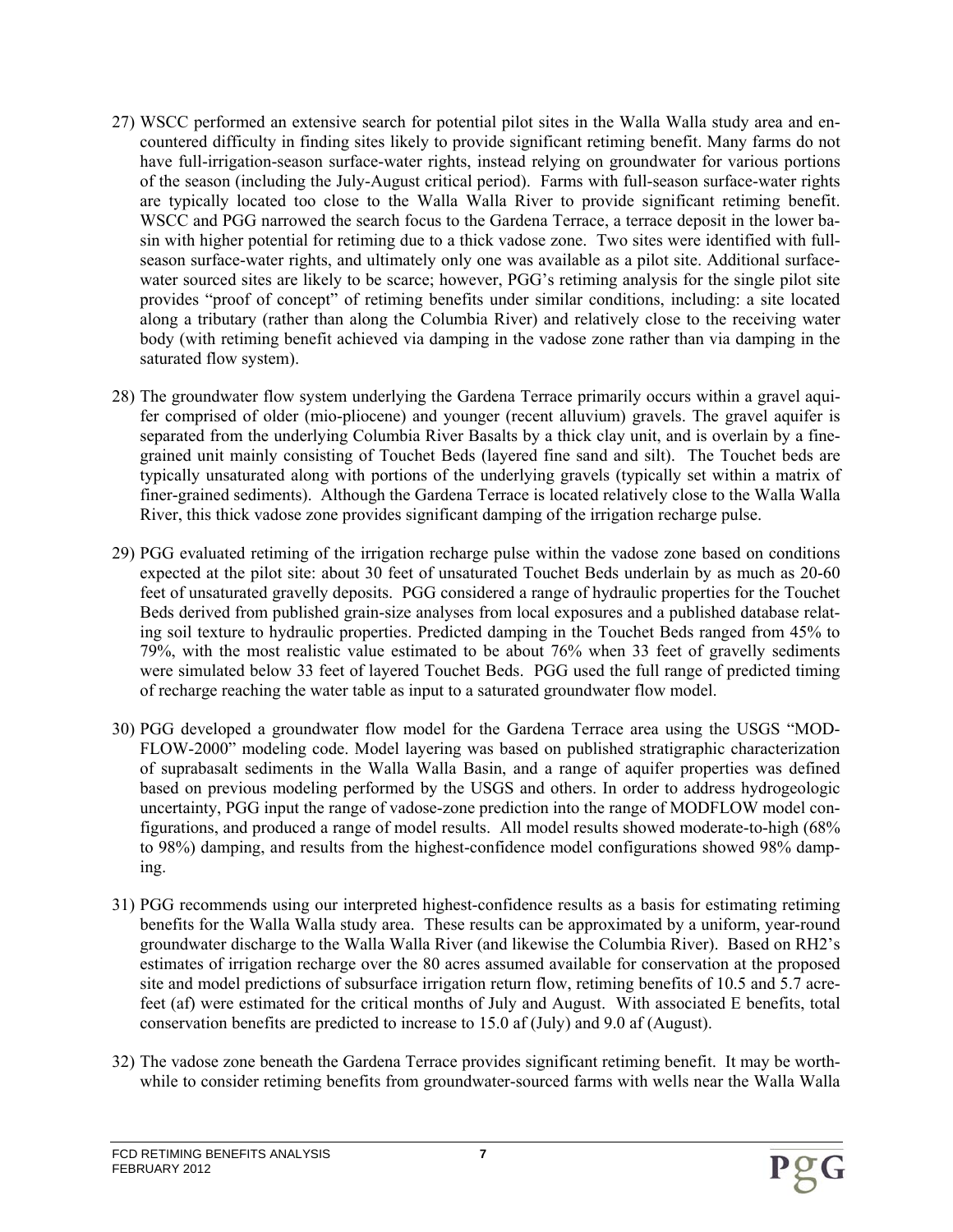River, especially if pumping impacts show little damping but subsurface irrigation return flow is highly damped within the vadose zone.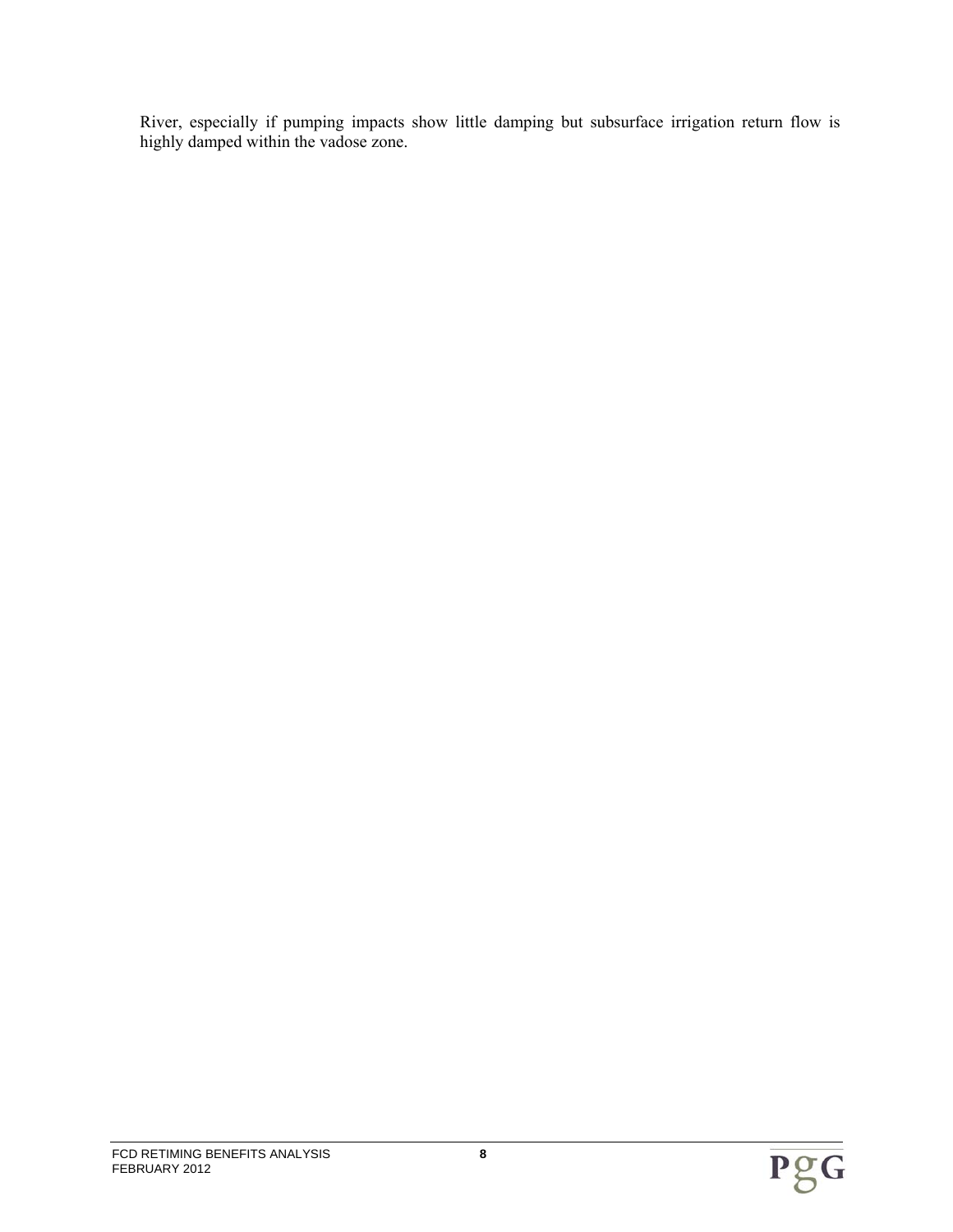# **3.0 HORSE HEAVEN HILLS**

The Horse Heaven Hills study area covers about 410 square miles, predominantly in Benton County Washington. The plateau-like area extends from the crest of the Horse Heaven Hills, which rises immediately south of the Yakima River, gently downslope (south) to the Columbia River. Irrigation in the area is predominantly by center pivot. With the addition of conservation, both though mechanical upgrades and irrigation water management, it is estimated that a reduction of up to 67,000 af/yr in irrigation recharge could be obtained and available for retiming of subsurface return flow. Irrigation recharge progresses downward from the land surface through the vadose zone into saturated portions of the suprabasalt sediments or the underlying Columbia River Basalts (CRB's). Hydrogeologic conditions within the suprabasalt sediments are not well defined; however, the suprabasalt sediments are estimated to transmit more of the irrigation recharge to the Columbia River than the CRB's. Based on available hydrogeologic understanding, PGG performed a variety of quantitative and qualitative analyses to estimate the retiming of subsurface irrigation return flow. Although not all of the return flow pathway is well characterized by field data, consideration of all segments of the return flow pathway suggests that irrigation recharge returns to the river as fairly constant, year-round discharge. PGG's analysis further suggests that conservation (reduced irrigation recharge and evaporation losses) would increase water availability in the Columbia River during the irrigation season.

# **3.1 IRRIGATION ANALYSIS**

The Horse Heaven Hills study area comprises lands located north of the Columbia River located in southern Benton County. The Study area comprises approximately 139,000 acres of irrigated crop lands as shown in **Figure 3-1**. The majority of the crop types grown in the study area include a variety of potatoes, sweet and field corn, onions and other irrigated crops.

## **3.1.1 Information Sources**

Analysis of the irrigation practices, estimates of conservation potential and surface return flow pathways for the Horse Heaven Hills study area included review of crop and irrigation type data from GIS mapping, water application data and other technical information. GIS data were supplied by Franklin Conservation District (FCD) which included historical crop type and irrigation data obtained from the Washington State Department of Agriculture (WSDA)*.* Crop data, irrigation method data and water use data was provided by FCD for the 2009 crop year and were used in estimating current practices and water use for the study area. Irrigation Water Management (IWM) values were obtained from the *"Columbia Basin Ground Water Management Area"* (2005).Literature references and technical data used to develop the memorandums included as appendices to this memorandum include: *State of Washington Irrigation Guide: Appendix A, Climatic Stations for Consumptive Use* (USDA *1985), AgriMet Data( USBR* 1988-1994), *Irrigation Efficiency, (*Howell, Terry A., 2003), *Rocky Reach Dam Initial Consultation Document (Chelan County PUD No. 1,* 1999).

Technical memoranda prepared by RH2 Engineering to support the potential irrigation conservation, surface irrigation losses, and travel time estimates presented in this memorandum include: *study area Water Use – Current Practices and Conservation Potential (***Appendix A**), *Estimates of Irrigation Surface Losses,(***Appendix B**)*, Estimate of Particle Travel Times (* **Appendix C**)*.*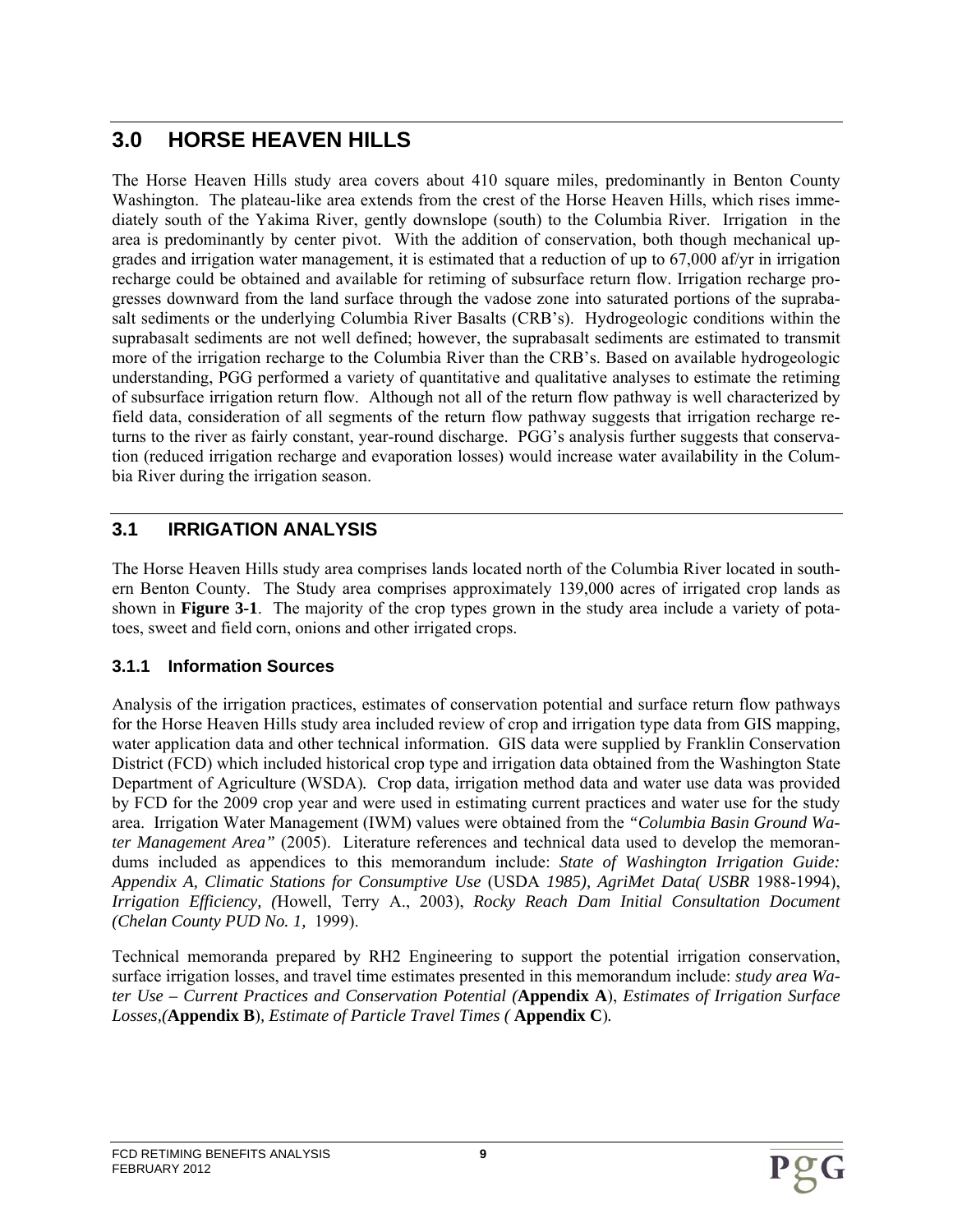## **3.1.2 Current Practices and Water Use**

Irrigation water for the Horse Heaven Hills study area is predominantly diverted from the Columbia River, although a portion of irrigation is supplied by wells. The predominant irrigation method used in the study area is center pivot systems which account for approximately 89% of the total irrigated acreage. Sprinkler line and drip irrigation systems account for approximately 9% the remainder of the irrigation methods used in the study area.

Estimates of the total irrigation requirement for the study area have been calculated based on the acreages for the various crop types, as summarized in the RH2 memorandum, Study Area Water Use - Current Practices and Conservation Potential, in **Appendix A**, Tables 1(b), 2(b), 3(b). These three tables show that the combined weighted average irrigation efficiency (WAIE) for the Study Area using 2009 crop data (current condition) is approximately 87%. Using WAIE, it is estimated that the total irrigation requirement for the study area is approximately 373,600 acre-feet during the irrigation season. Of this value, approximately 324,400 acre-feet are estimated for the crop irrigation requirement. The difference between the two values totals 49,200 acre-feet and is the volume of water that is lost to mechanical inefficiencies associated with the irrigation system. Losses resulting from these mechanical inefficiencies are divided into three pathways which are comprised of evaporation, surface runoff and deep percolation.

The months of June, July and August account for a largest percentage of the total application volume in the study area. Approximately 79% of the crop water needs occurs in these three months. This totals to approximately 295,000 acre-feet of irrigation water. A breakdown of the monthly irrigation requirement and associated losses for the study area is shown below with the break-down of losses discussed in the next section.

|                                                    | Jan   | Feb   | Mar   | Apr   | Mav   | Jun   | Jul   | Aug   | Sep   | Oct   | Nov   | Dec   | Total |
|----------------------------------------------------|-------|-------|-------|-------|-------|-------|-------|-------|-------|-------|-------|-------|-------|
| Crop<br>Requirement                                | 0.000 | 0.000 | 0.000 | 0.016 | 0.100 | 0.334 | 0.774 | 0.741 | 0.321 | 0.049 | 0.000 | 0.000 | 2.34  |
| SW Runoff                                          | 0.000 | 0.000 | 0.000 | 0.000 | 0.001 | 0.002 | 0.005 | 0.005 | 0.002 | 0.000 | 0.000 | 0.000 | 0.01  |
| Evaporation                                        | 0.000 | 0.000 | 0.000 | 0.002 | 0.011 | 0.038 | 0.087 | 0.083 | 0.036 | 0.005 | 0.000 | 0.000 | 0.26  |
| Application<br>Inefficiency<br>Deep<br>Percolation | 0.000 | 0.000 | 0.000 | 0.001 | 0.003 | 0.011 | 0.026 | 0.025 | 0.011 | 0.002 | 0.000 | 0.000 | 0.08  |
| Over Applica-<br>tion Deep Per-<br>colation (1)    | 0.000 | 0.000 | 0.000 | 0.003 | 0.017 | 0.058 | 0.134 | 0.128 | 0.056 | 0.008 | 0.000 | 0.000 | 0.40  |
| Total<br>Application                               | 0.00  | 0.00  | 0.00  | 0.02  | 0.12  | 0.38  | 0.89  | 0.85  | 0.37  | 0.06  | 0.00  | 0.00  | 2.69  |

**Current Weighted Avg. Irrigation Method & Crop Distribution – w/o Conservation & IWM**

(1) This loss value is included in the crop requirement and therefore not added separately to the total application. See **Appendix A** for discussion of IWM.

Additional deep percolation losses (shown as "Over Application Deep Percolation" above) are associated with the intrinsic management and safety factors associated with current irrigation practices. Current research estimates that irrigation requirements can be reduced by 17.31% with intensive Irrigation Water Management (IWM) techniques. Currently this water is lost to deep percolation and totals approximately 55,800 acre-feet.

It is important to note that the above estimates are based on the assumption that 50% of the center pivot irrigation systems are using LEPA sprinkler heads. Actual irrigated acreage using center pivot systems with LEPA was not available from the WSDA.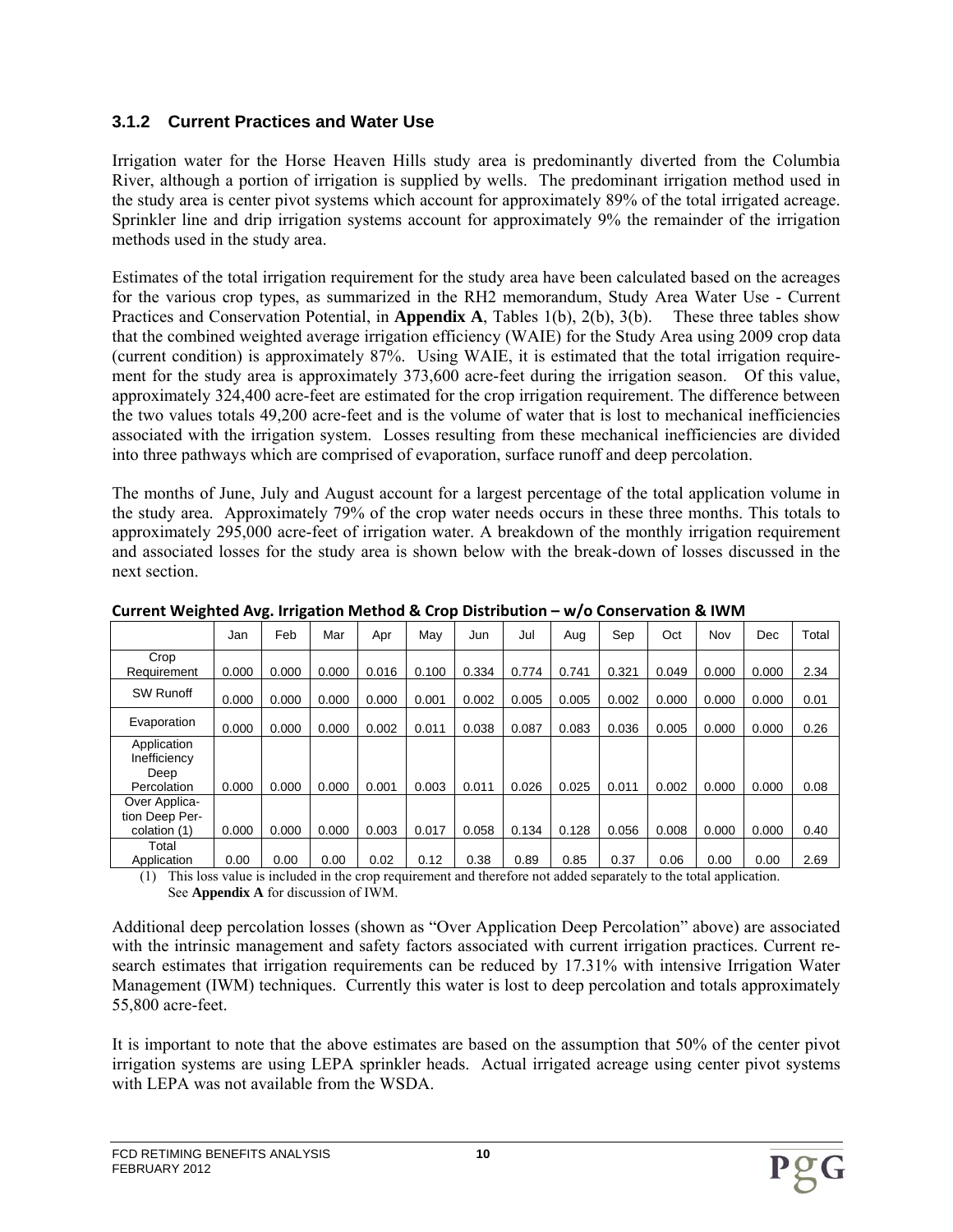Values used in the development of the crop irrigation requirement and average irrigation efficiencies along with the assumptions used in analyzing the current irrigation practices for various types of irrigation methods are reported in **Exhibit A.**

## **3.1.3 Irrigation Loss Estimates**

An estimate of irrigation losses associated with evaporation, surface water runoff and deep percolation has been developed for the study area based on a review of the literature from prior irrigation studies (see Appendix B). Both evaporation losses and surface losses are attributed to mechanical inefficiencies that are associated with the currently implemented irrigation equipment. Deep percolation losses are expressed as two terms: the first attributed to mechanical inefficiencies associated with the application method and the second attributed to crop over application associated with current irrigation practices. Implementation of IWM practices can reduce the apparent crop water need and thus reduce deep percolation. RH2's analysis indicates that adopting IWM practices presents the greatest potential for water conservation (see **Appendix B**). Using the loss estimates presented in Appendix B, a summary of the various loss volumes and pathways is presented below.

|                                           | Annual Loss | Percent of Total |
|-------------------------------------------|-------------|------------------|
| Type of Loss                              | (Acre-Feet) | Loss             |
| Evaporative                               | 36,100      | 34%              |
| Surface Flow                              | 2,100       | $2\%$            |
| Application Inefficiency Deep Percolation | 10,800      | 10%              |
| Pre-IWM Over Application Deep Percolation | 55,800      | 54%              |
| Total:                                    | 104,800     | 100%             |

**Irrigation Loss Estimates for Horse Heaven Hills Study Area**

Based on discussions with FCD, there are no known drains located in the study area. However, there are several surface features that appear to act as natural drains for the area. Of these natural features, several are intermittent streams and runoff channels. Depending on the soil moisture content and time of year, it is assumed that the majority of the surface runoff either infiltrates into the ground and returns back to the Columbia River as subsurface flow or is lost to evapotranspiration within spring/seep areas or streambeds.

# **3.1.4 Timing of Surface Water Return Flows and Source Water Left Instream**

Theoretical estimates of the timing of surface runoff return flow to the Columbia River has been estimated based on the general topography and time of concentration calculations for the study area. Given that the farthest point, from the Columbia River within the study area is approximately 15 miles, it is assumed that the travel time for surface return flows is on the order of magnitude of approximately two to four days. However, it should be noted that there is only one perennial stream in the study area and based on visual observations, it appears that little if any of the surface runoff actually makes it to the Columbia River. More likely pathways for surface runoff include loss to evapotranspiration and infiltration to the subsurface. Should the surface water infiltrate into the subsurface prior to entering the river, the travel time could significantly increase depending on the subsurface soil conditions and soil moisture content.

Travel time estimates for source water left in the Columbia River is based on information provided by Chelan County PUD, the Northwest Power and Conservation Council and the Army Corps of Engineers. This travel time information is summarized in a RH2's Memorandum entitled Water Particle Travel Times, in **Appendix C**. The Columbia River diversion supplying the Horse Heaven Hills irrigated lands is from the John Day Pool. Travel times through the John Day Pool during the irrigation season range from 4.8 to 14.4 days (**See Appendix C**).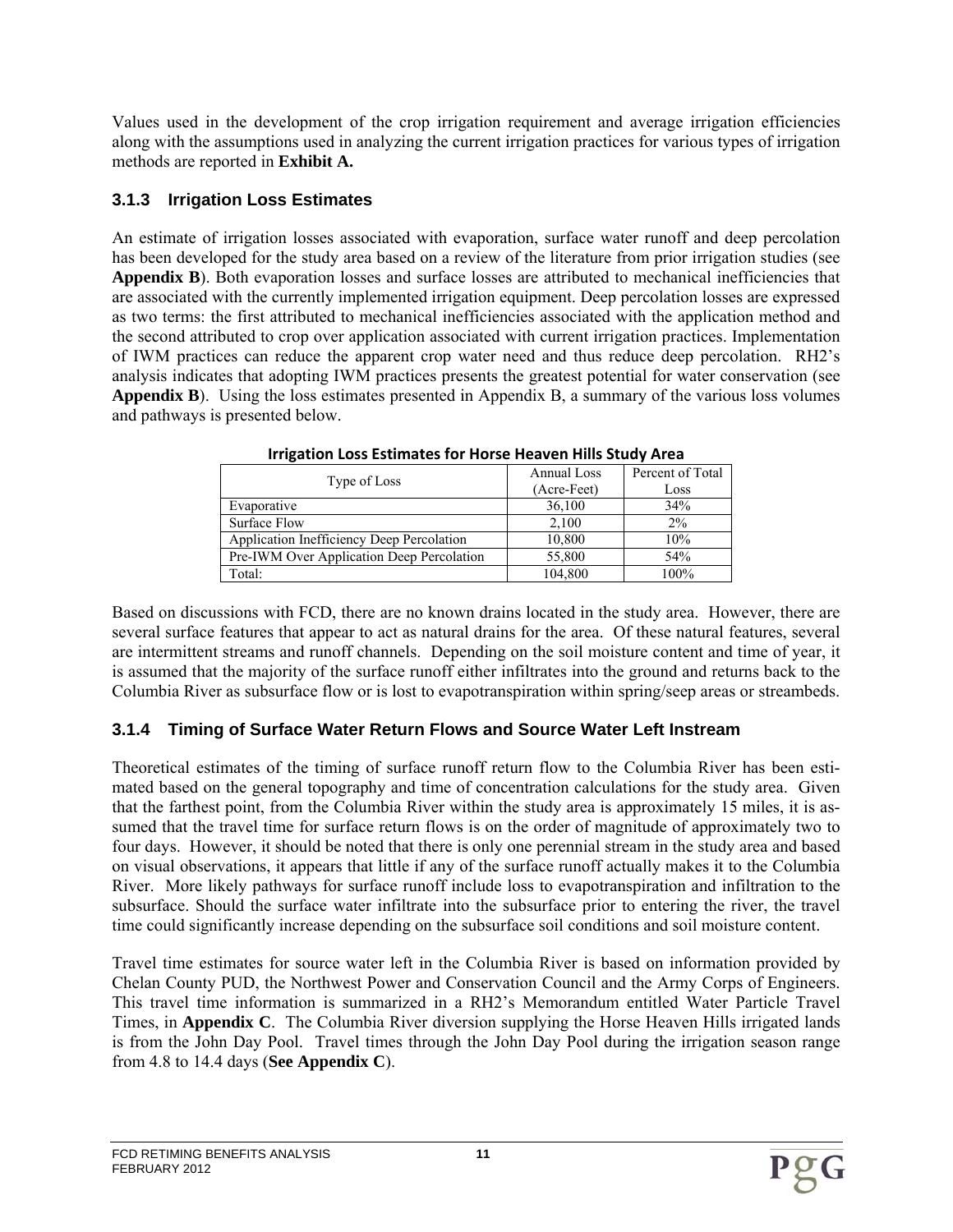## **3.1.5 Conservation Potential and Return Flow Distribution**

Because the majority of the irrigation systems in the Horse Heaven Hills study area are center pivot irrigation systems, the addition of LEPA to these systems could result in the greatest mechanical conservation potential through the reduction of evaporative losses. With the addition of both LEPA and implementation of irrigation water management (IWM) is the greatest overall change that could be made to increase the conservation potential of the existing irrigation systems. It is estimated that up to 87,000 acre-feet could be saved annually (across the entire study area) if the existing center pivot irrigation systems were upgraded with LEPA and IWM.

No estimates are available for the percentage of current irrigation systems employing IWM within the study area. However, RH2 has estimated that if only IWM were employed by all existing irrigation systems within the study area, the conservation potential could be up to  $64,000$  acre-feet annually<sup>5</sup>.

Upgrading all existing irrigation systems to center pivot with LEPA and implementing IWM (full conservation potential) is estimated to result in a savings of up to 91,000 acre-feet annually. See Table 3(b) in **Appendix A** for estimates of potential irrigation savings for the other types of irrigation systems within the study area.

Based on the literature review of irrigation surface losses presented in **Appendix B**, it is assumed that the addition of center pivot systems with LEPA or other high-efficiency irrigation methods (e.g. drip) will result in irrigation efficiencies in the 88% to 95% range (as compared to a current weighted average irrigation efficiency of 87%. Switching to these high-efficiency irrigation systems will result in reduced surface and deep percolation losses. With the implementation of both mechanical upgrades and IWM, it is projected that both surface runoff and deep percolation losses could decrease to zero under ideal conditions. This leaves evaporation as the only remaining loss pathway. This is considered the full conservation potential for the study area and results in the greatest savings of water for use in retiming. This estimate is based on a simplifying assumption that post-conservation deep percolation losses are reduced to zero (the *theoretical* maximum reduction in deep percolation). RH2 recognizes that a small amount of deep percolation will continue (and is needed to prevent salt buildup in the soil); however, actual residual rates of deep percolation will depend on final post-conservation irrigation methods and will have little effect on the estimates above.

It is important to recognize that this is the theoretical maximum conservation potential that could be obtained under ideal conditions. The table below summarizes RH2's estimates assuming full conservation potential based on the above assumptions:

| Type of Loss                  | Current Loss<br>$\text{(af/yr)}$ | <b>Estimated Loss with</b><br><b>Full Conservation</b><br>$\text{(af/yr)}$ | Estimated<br>Conservation<br>Savings<br>$\text{(af/yr)}$ | Percent<br>Reduction |  |  |  |  |  |  |  |  |  |
|-------------------------------|----------------------------------|----------------------------------------------------------------------------|----------------------------------------------------------|----------------------|--|--|--|--|--|--|--|--|--|
| Evaporative                   | 36,100                           | 13.800                                                                     | 22,300                                                   | 62%                  |  |  |  |  |  |  |  |  |  |
| Surface Flow                  | 2,100                            |                                                                            | 2.100                                                    | 100%                 |  |  |  |  |  |  |  |  |  |
| <b>Total Deep Percolation</b> | 66.600                           |                                                                            | 66,600                                                   | 100%                 |  |  |  |  |  |  |  |  |  |
| Total:                        | 104,800                          | 13.800                                                                     | 91,000                                                   | 87%                  |  |  |  |  |  |  |  |  |  |

#### **Conservation Estimates for Horse Heaven Hills Study Area**

l <sup>5</sup> This number includes reduction in WIG related losses and associated reductions in application (mechanical) losses due to reduced overall application.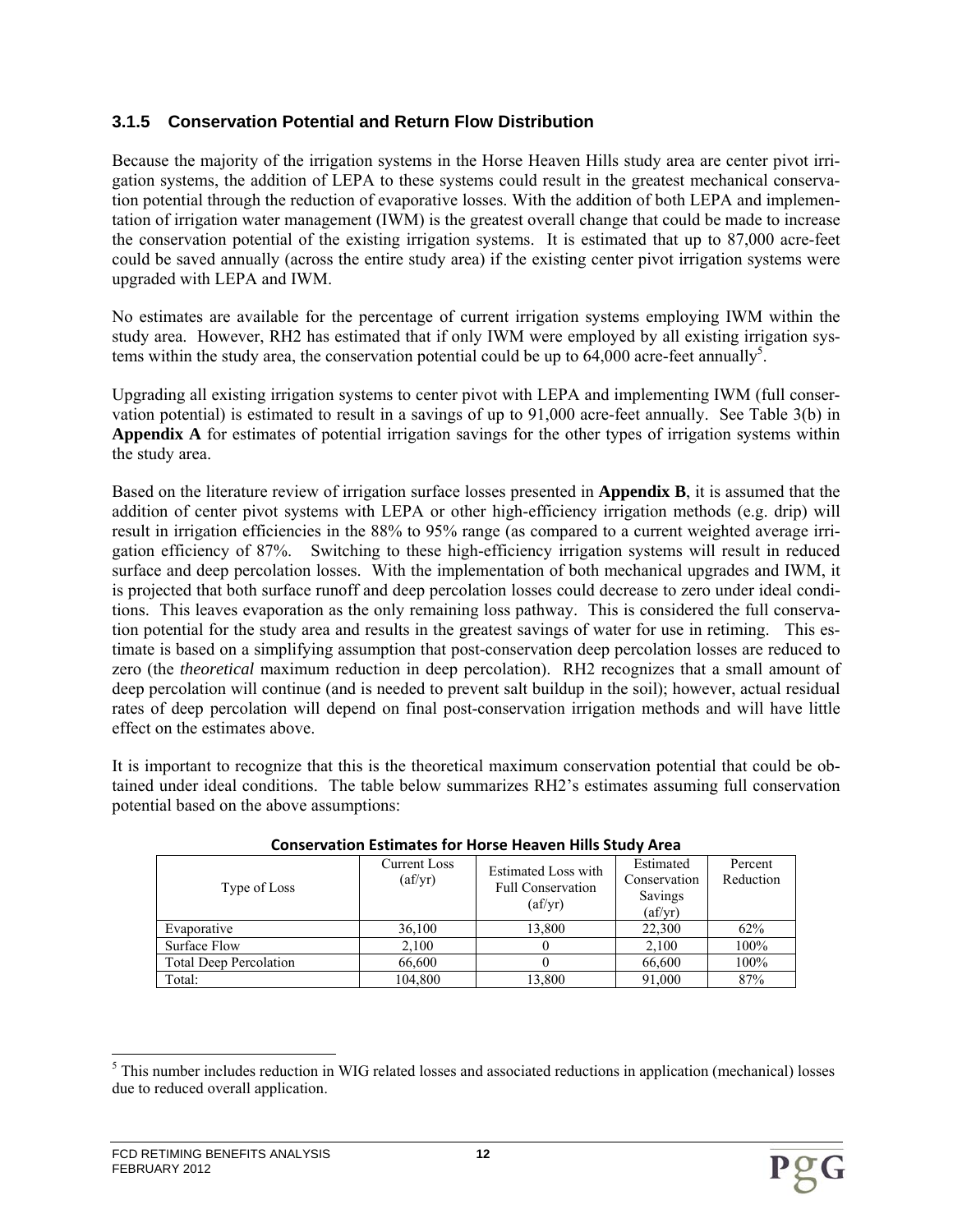The following table presents RH2's monthly estimates of irrigation losses under current conditions (study-area averages) and post-conservation (maximum conservation). These estimates were used as input for modeling subsurface irrigation return flow later in this section.

|                                  | Jan   | Feb   | Mar   | Apr   | May   | Jun   | Jul   | Aug   | Sep   | Oct   | <b>Nov</b> | Dec   | Annual |
|----------------------------------|-------|-------|-------|-------|-------|-------|-------|-------|-------|-------|------------|-------|--------|
| Current Condition (1)            |       |       |       |       |       |       |       |       |       |       |            |       |        |
| <b>SW Runoff</b>                 | 0.000 | 0.000 | 0.000 | 0.000 | 0.001 | 0.002 | 0.005 | 0.005 | 0.002 | 0.000 | 0.000      | 0.000 | 0.01   |
| Evaporation                      | 0.000 | 0.000 | 0.000 | 0.002 | 0.011 | 0.038 | 0.087 | 0.083 | 0.036 | 0.005 | 0.000      | 0.000 | 0.26   |
| <b>Total Deep</b><br>Percolation | 0.000 | 0.000 | 0.000 | 0.003 | 0.021 | 0.069 | 0.160 | 0.153 | 0.066 | 0.010 | 0.000      | 0.000 | 0.48   |
| <b>Total Losses</b>              | 0.00  | 0.00  | 0.00  | 0.01  | 0.03  | 0.11  | 0.25  | 0.24  | 0.10  | 0.02  | 0.00       | 0.00  | 0.76   |
| Maximum Conservation (1)         |       |       |       |       |       |       |       |       |       |       |            |       |        |
| <b>SW Runoff</b>                 | 0.000 | 0.000 | 0.000 | 0.000 | 0.000 | 0.000 | 0.000 | 0.000 | 0.000 | 0.000 | 0.000      | 0.000 | 0.00   |
| Evaporation                      | 0.000 | 0.000 | 0.000 | 0.001 | 0.010 | 0.015 | 0.034 | 0.040 | 0.014 | 0.002 | 0.000      | 0.000 | 0.10   |
| <b>Total Deep</b>                |       |       |       |       |       |       |       |       |       |       |            |       |        |
| Percolation                      | 0.000 | 0.000 | 0.000 | 0.000 | 0.000 | 0.000 | 0.000 | 0.000 | 0.000 | 0.000 | 0.000      | 0.000 | 0.00   |
| <b>Total Losses</b>              | 0.00  | 0.00  | 0.00  | 0.00  | 0.01  | 0.01  | 0.03  | 0.04  | 0.01  | 0.00  | 0.00       | 0.00  | 0.10   |

**Summary of Monthly Irrigation Loss Pathways – Horse Heaven Hills Study Area** (acre‐feet/acre)

1 – Values based on weighted average irrigation method and crop distribution for the study area.

As discussed above, post-conservation deep percolation is represented as the maximum *theoretical* conservation potential, and a small amount of deep percolation is expected for any post-conservation condition. Post-conservation deep percolation should be included during (future) individual analyses of pilot sites. For the current analysis, the effect on estimating reduction in total deep percolation  $(0.48 \text{ ft/yr})$  is small.

It is important to note that the estimates of potential conservation savings for this study area are based on WSDA datasets of both the crop distribution and irrigation system type as provided by the Franklin County Conservation District. These data are not linked, i.e.; it is not specifically known how much of each crop is irrigated by a specific irrigation method. As a result the estimates are based on a geographic distribution for the entire study area but are not crop or field specific. Therefore, while the analyses of the irrigation practices and conservation potential provides a good understanding of the entire study area, it is not recommended that this analytical approach be assumed accurate to a given individual farm or a specific small geographical area.

Both the crop irrigation requirement and irrigation efficiencies used are based on best available information but, as previously noted, the dataset is limited to general categories of both crops and irrigation types. Irrigation loss estimates are based on the assumption that 50% of the center pivot acreage employs LEPA. The dataset does not indicate how much of the acreage in each of the study areas are already employing IWM. RH2's estimates of total conservation potential will be sensitive to these assumptions and could differ to varying degrees if actual conditions depart significantly from these assumptions..

A detailed discussion of the assumptions used in developing the conservation potential for the various types of mechanical upgrades including the addition of IWM and the results of this analysis for the study area is summarized in **Appendix A**.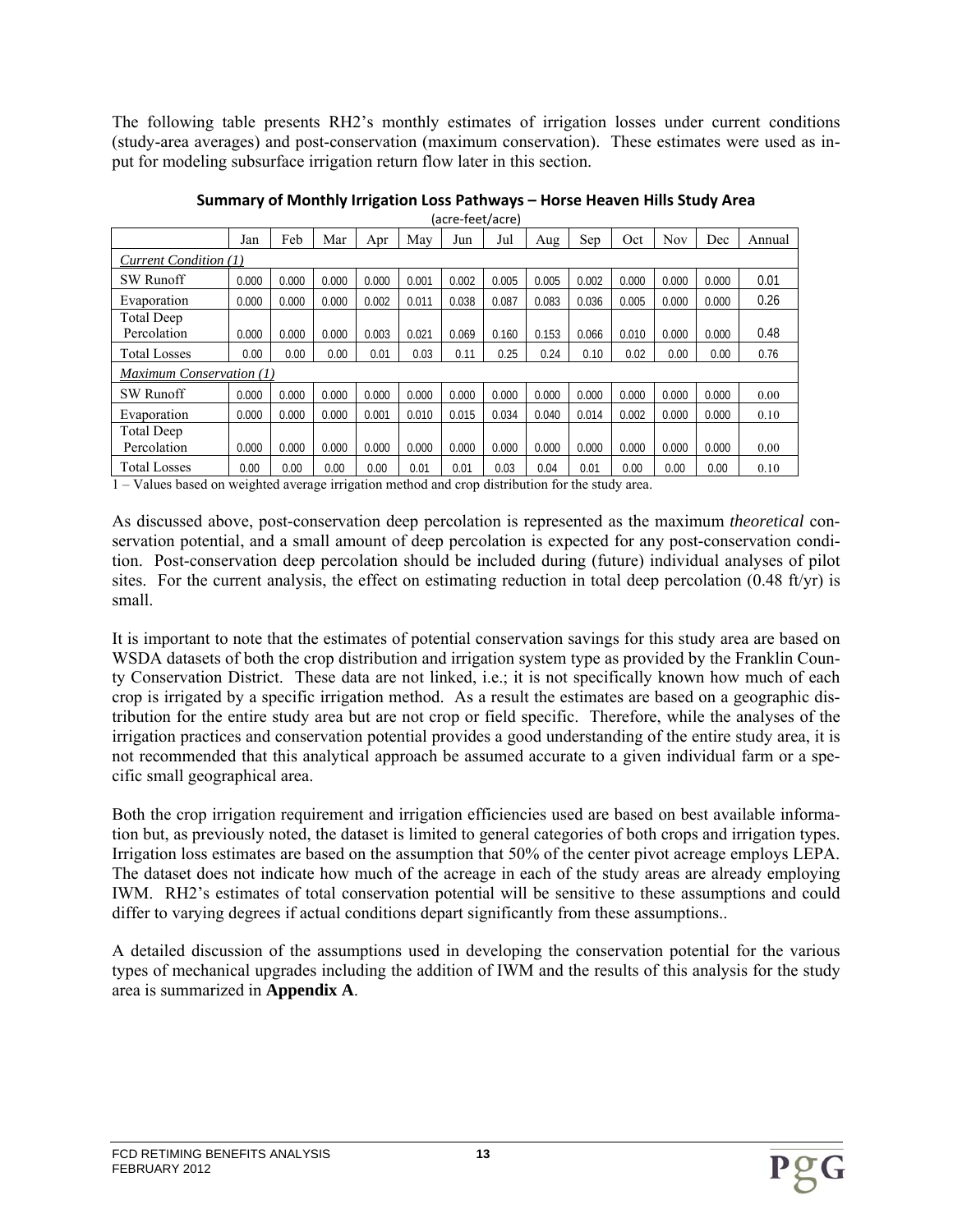# **3.2 HYDROGEOLOGIC CONDITIONS**

Over much of the Horse Heaven Hills study area, relatively fine-grained soils (loess and Touchet Beds) cover the land surface, comprising the top of the "suprabasalt" sediment profile that overlies a thick sequence of Columbia River Basalts (CRB's). Both natural recharge and stream baseflows are fairly insignificant, with most of the recharge due to irrigation applications. Irrigation recharge percolates downward through the suprabasalt sediments, and subsurface return flow to the Columbia River is expected to occur either within these sediments or via the CRB groundwater flow system. Groundwater conditions have been studied (and modeled) within the CRB's, but saturated conditions within the suprabasalt sediments are not well defined. As part of this study, PGG used available data to further characterized vadose-zone conditions within the suprabasalt sediments; however, the data did not support improved characterization of the saturated zone. Where data gaps exist, PGG employed best professional judgment to define a reasonable range of hydrogeologic conditions to constrain our evaluation of subsurface irrigation return flow timing.

## **3.2.1 Information Sources**

PGG's analysis of hydrogeologic conditions in the Horse Heaven Hills included review of: well logs on file with Department of Ecology; groundwater level data in the USGS National Water Information System (NWIS) database; GIS coverages of surficial geology and hydrography; Ecology's Water Supply Bulletin 51 (Molenaar, 1982), and documentation of a U.S. Geological Survey computer model of the local groundwater flow system (Packard et al, 1996). The study areas for the USGS and Ecology publications are larger than the study area defined by FCD. The FCD study area is limited to irrigated areas in the south-central and southeast portions of the USGS study area (**Figure 3-2**), which extends further to the north and west.

# **3.2.2 Surficial Geology and Hydrostratigraphic Units**

Description of the surficial geology and hydrostratigraphy of the Horse Heaven Hills area is summarized from the reports mentioned above. Molenaar (1982) writes:

The rocks underlying the Horse Heaven Hills – exposed or beneath a thin soil mantle – are basalt and some sedimentary interbeds of the Columbia River Basalt Group of Miocene Age. The basalt occurs in flow layers ranging in thickness from a few feet to more than 100 ft, and their cumulative thickness beneath the study area is probably 5,000 ft or greater, as determined by drillers' logs of wells in areas adjacent to the study area. Overlying the basalt, particularly in the eastern half of the area, are unconsolidated fine-grained materials of lacustrine (lake) and loessal (wind carried) derivation, mostly deposits of silt and sand. The higher lands are mantled by silt of variable depths (a few inches to 10 feet or more); the areas of intermediate altitude (up to 1,000 ft) have lacustrine sediments of layered silt and very fine sand (the Touchet Beds of Flint, 1938); and the areas nearer the river are underlain by alluvial sand and gravel. The Horse Heaven Hills is part of a structural upwarp affecting the basalt and interbedded sediments of the Columbia River Basalt Group. The axis of the Horse Heaven anticline extends generally east and west across south-central Washington and northeastern Oregon. The north limb of the anticline descends steeply to the Yakima and Walla Walla valleys, whereas the south limb forms the relative gentle, plateau-like slope descending to the Columbia River and Umatilla basin. Several smaller east-west trending anticlinal ridges and synclinal valleys and minor faults occur in this area.

**Figure 3-2** shows the surficial geology of the study area. Unconsolidated suprabasalt sediments (ranging in thickness from 10 to 200 feet) overly most of the area with basalt outcrops observed in the bottoms of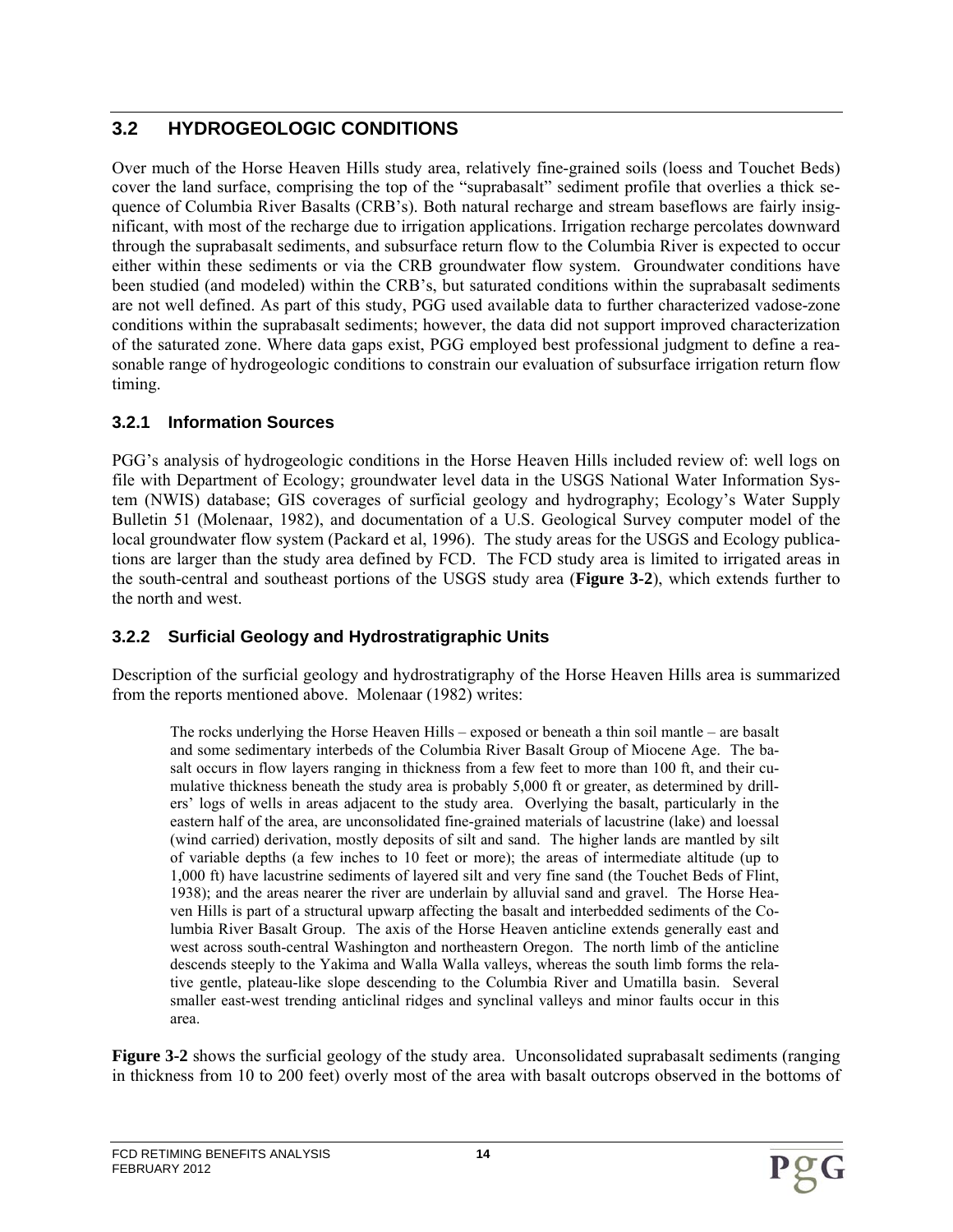many drainages. Loess sediments overly the eastern half of the study area, whereas sand and silt outburst flood deposits (Touchet Beds) are exposed over much of the western study area. Lindsay (2010) reports that coarse-grained Ringold Formation crops out on the Columbia Hills anticline (which parallels the Columbia River at a distance of 2 to 4 miles).

One key factor for analyzing the timing of subsurface return flow of irrigation recharge is the thickness and texture of the vadose zone. Analysis of grain-size distribution from loess soils in the Horse Heaven Hills shows a combination of sand, silt and clay in an approximate ratio of 55%/30%/15% (Flury, 2010). Packard et al (1996) report that the loess sediments typically range from 10 to 40 feet thick (the higher end of the range occurring in the eastern Horse Heaven Hills area) and that they are typically unsaturated. As illustrated in Section 3.3.2, the fine-grained texture of loess is expected to significantly dampen the timing of downward transmission of irrigation recharge in the vadose-zone prior to entering the underlying (saturated) groundwater flow system. Although grain-size distributions and hydraulic properties estimates are not available for local occurrences of the Touchet Beds, their relatively fine-grained texture (silt and very fine sand) is expected to similarly offer vadose-zone damping of irrigation recharge.

PGG reviewed drillers logs at least 2 miles from the Columbia River to evaluate the thickness and texture of the suprabasalt sediments. The logs are located by driller-reported quarter-quarter sections (nearest  $\frac{1}{4}$ mile), which is not always accurate. Thickness of unconsolidated sediments (i.e. reported depth to basalt) is expected to be reasonably accurate; however, PGG's experience shows that driller's care in interpreting sedimentary texture can vary widely. When care is taken, differentiation between coarse-grained sands and gravels and fine-grained silts and silty sands should be fairly straightforward. However, with target well depths hundreds to over one thousand feet deep, drillers are not always careful in reporting the texture of unconsolidated "overburden". **Figure 3-2** shows a considerable number of logs in the eastern study area where the suprabasalt sediments were interpreted as predominantly fine or fine-medium textured (e.g. clay, ash, silt, silt and sand) with thicknesses typically ranging from 10 to over 100 feet. However, some coarse-textured interpretations (e.g. sand and gravel) are also noted which could reflect Ringold Formation or driller misinterpretation of texture or well location. The extent to which drillers logs can be used to better define the texture and thickness of fine-grained loess deposits (taken at face value or field checked to confirm locations) is uncertain.

Aspect Consultants (2001) state that inland from the Columbia River, the unconsolidated Quaternary (suprabasalt) deposits are generally unsaturated or in places partially saturated, and represent a marginal component of the groundwater occurrence. Molenaar (1982) states that groundwater occurs principally in the basalts and associated sedimentary interbeds. Packard et al (1994), however, estimate that only 20 to 30% of recharge enters the CRB's – the rest remaining within the suprabasalt sediments (Section 3.2.4). The reported emphasis on groundwater occurrence in the CRB's may partly reflect the higher likelihood of success for developing high flow-rate wells in the CRB's rather than indicating an overall lack of groundwater occurrence in the suprabasalt sediments.

Three major basalt formations are identified within the study area as (top to bottom) Saddle Mountains Basalt, Wanapum Basalt, and Grande Ronde Basalt. Each formation is comprised of several basalt members, sometimes separated by sedimentary interbeds of the Ellensburg Formation. The basalts have undergone significant structural deformation, including folding and faulting. The basalt rocks are moderately porous and their permeability is, to some extent, related to major structures. Major faults and tightly folded anticlines tend to form low permeability "flow barriers" relative to higher permeability undisturbed areas ("cells"). GSI have characterized flow conditions in the Columbia River Basalts for the Columbia

l <sup>6</sup> Professor Flury notes that loess textures show a strong increase in sand content from eastern to central Washington. For example, Loess is sandy in the Horse Heaven Hills relative to Pullman, Wa.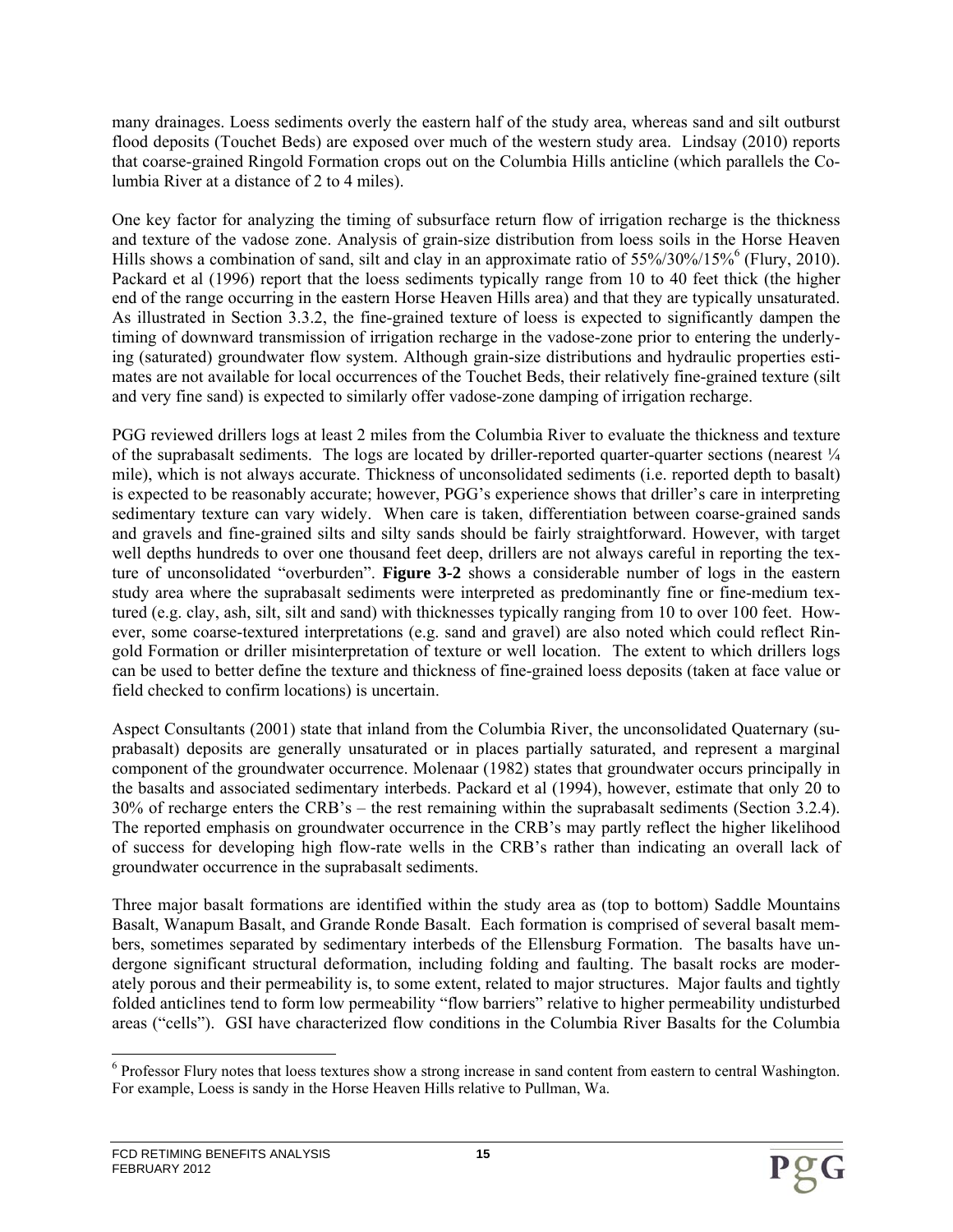Basin Groundwater Management Area (GWMA). Most of the groundwater flow occurs in higher permeability interflows (flow tops and flow bottoms), whereas flow cores are more solid and tightly fractured, providing relative restriction to vertical flow. GSI concludes that while the basalts store and transmit groundwater locally in cells, regional flow across the bounding flow barriers (and interflow pinch-outs) towards the Columbia River is minimal (Lindsay, 2010). Given the scale of the study area and the locations/spacing of structural geologic features, it is possible that some flow cells within the basalts may discharge to the Columbia River.

## **3.2.3 Vadose Zone**

Within the study area, the vadose zone typically occurs in the suprabasalt sediments and in portions of the basalts. The suprabasalt sediments can range in thickness from less than 10 feet to several hundred feet **Figure 3-2**). Packard et al (1996) report that the loess sediments are typically unsaturated, and that portions of the Saddle Mountain and Wanapum basalts can be unsaturated in the eastern study area, along the crest of the Horse Heaven Hills and along steep canyons incised through these units. Saturated conditions, however, *can* occur within the suprabasalt sediments. Localized perching can occur upon zones of mineral accumulation referred to as "duripans<sup>7</sup>. Mark Nielson of the Franklin Conservation District notes that these perching zones can cause "ponding" within an irrigated field, that they are typically about 30 inches deep, exhibit low permeability (rather than a complete restriction to flow), and are not commonly associated with discharge to seeps or springs (Nielson, 2011). Perched conditions within the loess deposits associated with irrigation recharge are inferred along lower Glade Creek (western study area, **Figure 3-2**), and support baseflow in the creek.

PGG reviewed drillers well logs to evaluate saturation, and while we found that reported depth to water was typically deeper than the unconsolidated sediments, the wells were commonly completed in much deeper (basalt) aquifers and are unlikely to reflect shallow saturation. During recent field reconnaissance, PGG observed small springs or seeps emanating from the suprabasalt sediments supporting local patches of lush vegetation, which suggests local perched conditions similar to Glade Creek. Mark Nielson (2010) reports that these springs/seeps emit fairly constant year-round outflow, which suggests that the combined hydraulic effects of the fine-grained vadose zone and the saturated return-flow pathway cause significant damping of the seasonal recharge pulse. Measured variation in average monthly Glade Creek discharge (9.1 to 14.8 cfs over the course of 1981) is also relatively small given that over the 7-month irrigation season, most of the irrigation recharge is expected to occur during an 4-month period between June and September (Section 3.1.5).

Loess and Touchet Beds overly large portions of the study area (**Figure 3-2**). The textures of suprabasalt sediments are reported to range from silt and fine sand (in the loess and Touchet Beds) to alluvial sand and gravel along the Columbia River (Molenaar, 1982). As noted above, some drillers logs are inconsistent with this representation; which may indicate problems with the drillers interpretations, well locations, or occurrence of Ringold Formation. In all but the Columbia River alluvium, the vadose zone is expected to contain surficial occurrence of fine-grained sediments. Grain size analysis of local loess indicated proportions of sand (55%), silt (30%) and clay (15%) (Flury, 2010). Well logs suggest that the suprabasalt sediments range in thickness from several tens of feet to 200 feet (**Figure 3-2**). In cases where the most of the suprabasalt sediments are unsaturated, the finer-grained loess could comprise only a portion of the vadose zone and could overlie other unsaturated sediments of variable texture.

l  $<sup>7</sup>$  Duripan is a diagnostic soil horizon of the USDA soil taxonomy that is cemented by illuvial silica into a subsurface</sup> hardpan. Duripans contrast with fragipans, which are formed by of pedogenesis and occur in the siltier loess soils and moister climate of northern Idaho (Flurry, 2011).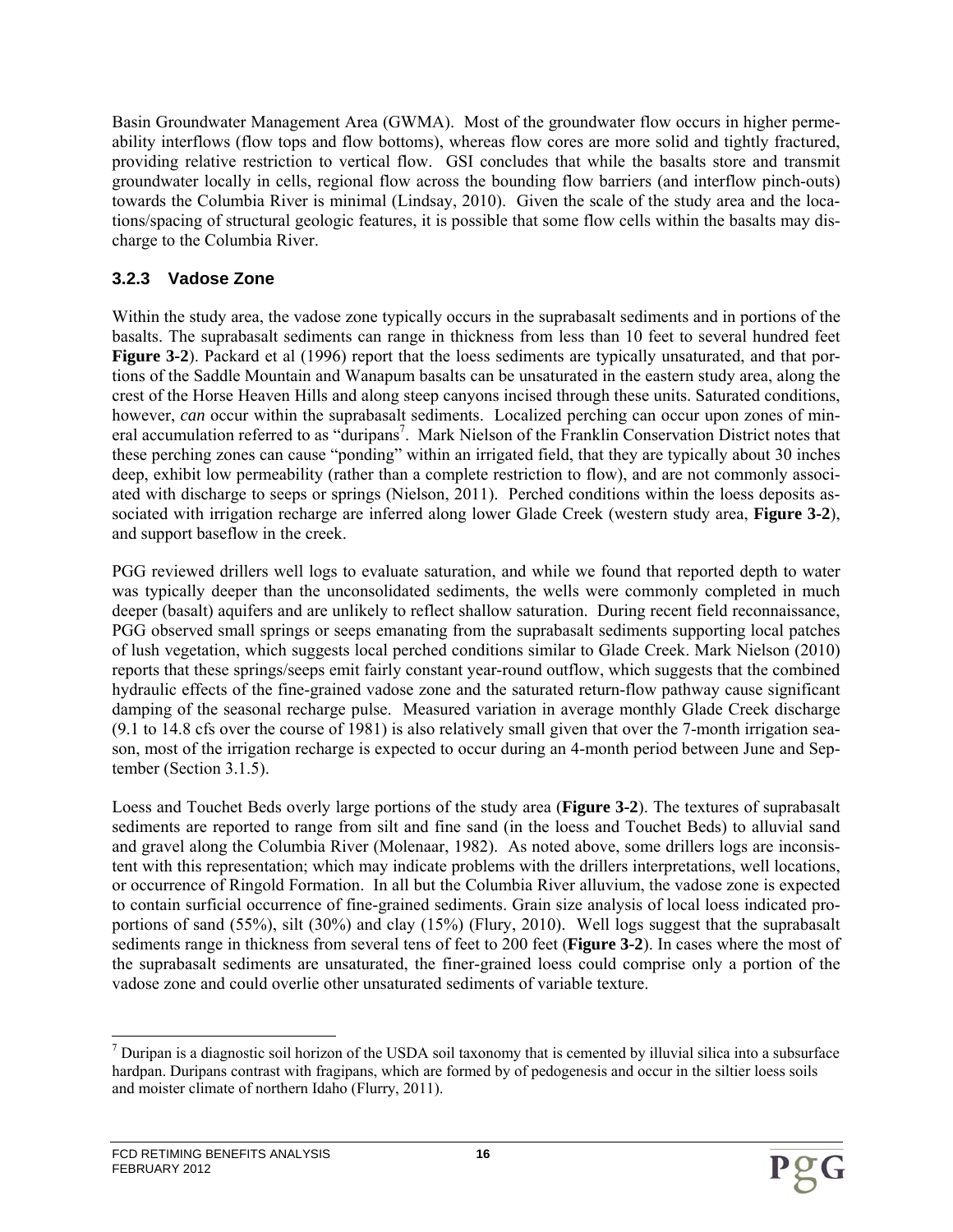Packard et al note that the texture of the loess significantly influences the timing of irrigation recharge transmission downward through the vadose zone:

"It is apparent… that in a zone of ever-changing soil-moisture content (such as in the root zone), computations of downward (or upward) flux become extremely complex and tenuous. With increasing depth, however, seasonal moisture fluctuations tend to damp out. Moreover, if for some depth intervals, the soil properties and moisture content are uniform, it can be seen… that the downward flux is simply  $Q = K$ . In the eastern part of the Horse Heaven Hills study area, the loess soil properties are very uniform with depth and in some areas it is sufficiently thick that the above conditions were found."

Packard et al encountered such a zone of uniform moisture (and uniform downward flux) below a depth of 9 feet in the loess deposits. The associated recharge conditions (low precipitation recharge vs. high irrigation recharge) were not reported. Nevertheless, their observation suggests that a fine-grained vadose zone may provide significant damping of the seasonal irrigation recharge pulse prior to its arrival at the water table. This concept is also supported by limited seasonal variation of irrigation-sourced, groundwater-fed baseflows in Glade Creek and reports of year-round flow from springs/seeps perched above the basalts (Nielson, 2010). Where duripan zones locally perch water, concentration of saturation could potentially hasten the timing for delivery of irrigation recharge to the water table or to spring/seep discharge points.

Unsaturated portions of the CRB's (where present) can also comprise portions of the vadose zone. After passing through the vadose zone within the suprabasalt sediments, irrigation recharge would need to pass through unsaturated sequences of basalt interflow zones (rubbly basalt flow tops and bottoms), sedimentary interbeds, and tight fractures within dense basalt flow cores.

The vadose zone is of key importance to evaluating the timing of the seasonal irrigation recharge pulse and how it ultimately affects groundwater discharge to the Columbia River. Discussion of flow timing within the vadose zone is presented in Section 3.3.2.

## **3.2.4 Recharge, Discharge and Key Hydrologic Boundaries**

The groundwater system is recharged by infiltration of precipitation and irrigation applications. Packard et al estimate both precipitation and irrigation recharge for the study area; however, PGG notes both incomplete documentation and inconsistencies among their findings. Over the FCD study area, Packard et al estimate that precipitation recharge ranges from zero in/yr (covering a significant portion of the study area) to values exceeding 0.25 in/yr. Most of the precipitation recharge is estimated to occur west of the FCD study area, with values ranging from 0.1 to 3 in/yr. Packard et al estimate total precipitation recharge to the Horse Heaven Hills to be about 50,500 af/yr.

Packard's estimate of irrigation recharge is poorly documented, but appears to be based on the assumption that 25% of irrigation applications recharge the groundwater system while the remaining irrigation water is used by plants or runs off. Packard estimates typical application rates of 3.0 and 2.5 ft/yr for groundwater and surface water (respectively), thereby assuming associated irrigation recharge of 0.75 and 0.63 ft/yr. By applying this assumption to irrigated rates and areas, one can estimate irrigation recharge. For instance, in 1982 about 8,000 acres were irrigated by groundwater and 70,000 acres by surface-water over the USGS study area – thus resulting in an irrigation recharge of about 50,000 af/yr. This irrigation recharge occurs predominantly within the FCD study area and is much more significant than precipitation recharge over the same area. Packard et al apparently also assume that 70% to 80% of this recharge remains within the suprabasalt sediments (about 37,500 af/yr), with only 20% to 30% recharging the basalts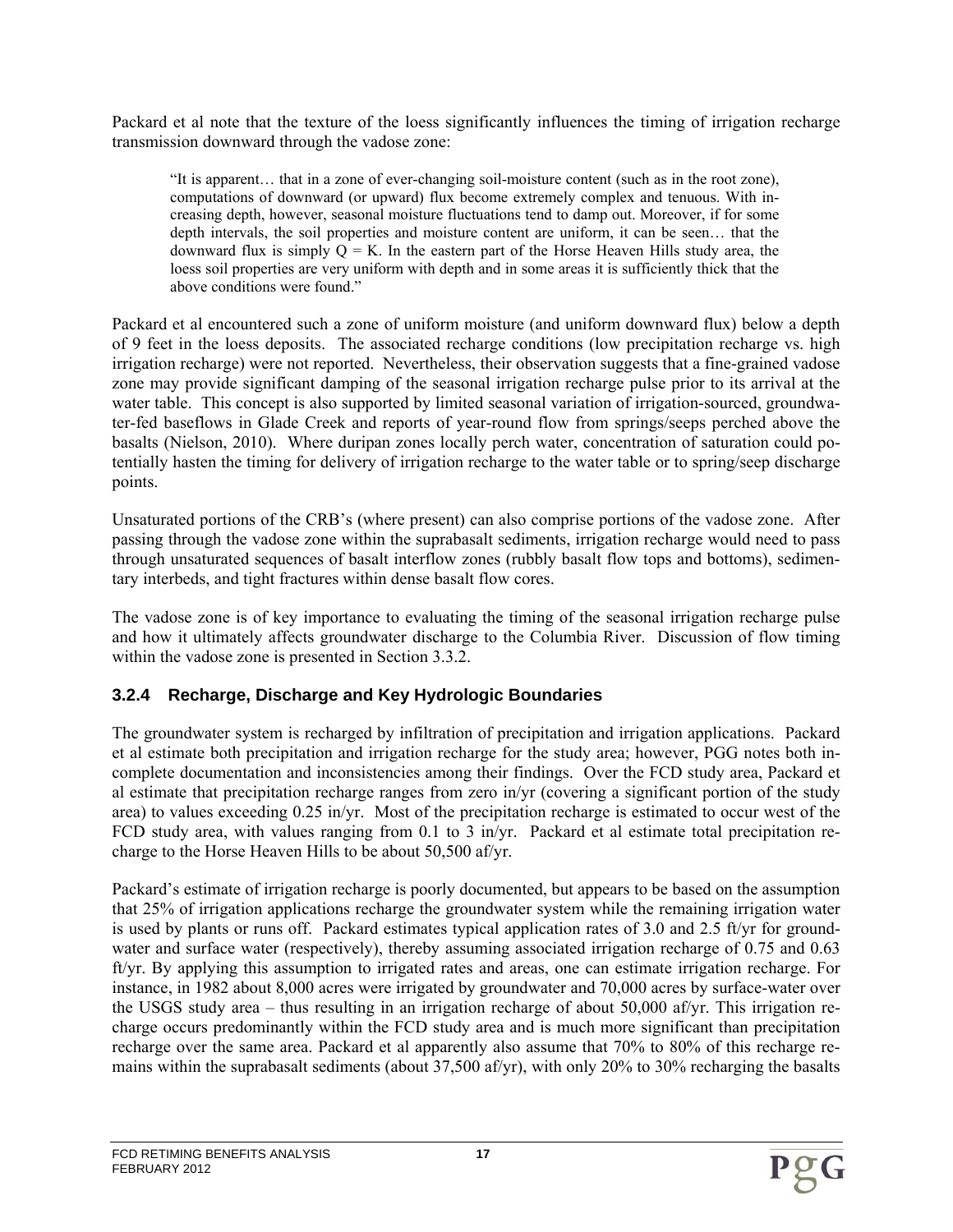(about 12,500 af/yr). Their report specifically estimates that basalt recharge from imported surface-water irrigation averaged about 9,800 af/yr between 1973 and 1982.

Packard's recharge estimate assumes an efficiency of less than 75% (25% going to deep percolation, undocumented portions going to evaporation and runoff) applied to 78,000 irrigated acres. Under current conditions, RH2 estimates total irrigation of 373,640 acre-feet applied to 139,095 irrigated acres in the study area with an average efficiency of 87%, an average application of 2.69 ft, an associated deep percolation recharge of 0.48 feet – all resulting in an estimated total irrigation recharge of about 66,615 af/yr.

Packard et al identify the major groundwater discharge features surrounding the Horse Heaven Hills as Rock Creek (to the west), Satus Creek and the Yakima River (to the north), and the Columbia River (to the east and south). Within the non-irrigated area west of the FCD study area, Packard et al report groundwater discharge expressed as baseflow in secondary streams (Alder Creek, Pine Creek, Glade Creek, Wood Gulch) and various springs. Many of these western drainages are eroded into CRB aquifers. Baseflow discharge to these streams, as well as to Satus and Rock creeks, is estimated to total 25 cfs (18,000 af/yr). Given that most of the 50,500 af/yr precipitation recharge (approximately 70 cfs annual average) is estimated to occur in this western region, it seems reasonable that these secondary streams receive a portion of the precipitation recharge with the remainder discharging to the Columbia and Yakima rivers.

On the west side of the FCD study area, baseflow at the mouth of Glade Creek was reported to average 11 cfs (8,000 af/yr) in 1981. Packard et al interpret this baseflow as sourced from irrigation recharge perched in the loess deposits which overly the basalt. Streams in the central and eastern portions of the FCD study area are reportedly ephemeral and springs are scarce or absent. Zero flow years have been commonly observed on peak flow gages in Fourmile Canyon and the East Branch of Glade Creek; and peak flow data show no water in the upper reaches of the Glade Creek system during most years (Aspect, 2004).

While local springs/seeps were observed during recent field reconnaissance and a review Google Earth coverage clearly shows patches of non-irrigated area supporting lush vegetation, total discharge to springs/seeps is unknown and not likely to be high. A review of U.S. Fish & Wildlife GIS shows about 168 acres (about ¼ square mile) of freshwater emergent wetlands within the study area (USFWS, 2010). Assuming that these wetlands evapotranspire about 4 ft/yr, associated discharge would be on the order of 700 af/yr (about 1 cfs). Spring discharge may also be conveyed down streambeds; however, as noted above, most streams in the central and eastern FCD study area are reported as ephemeral with insignificant spring occurrence.

Given that estimates of total recharge to the FCD study area have ranged from about 67,000 af/yr (current) to about 50,000 af/yr (1982), the limited discharge to streams, springs and seeps suggests that this recharge is either conveyed to the Columbia River within the suprabasalt sediments or delivered to the Columbia River Basalts. The distribution of recharge between the suprabasalt sediments and the basalts, estimated by Packard as about 75%:25%, is not well known. The concept of minimal regional flow within the basalts (Lindsey, 2010) suggests that the basalt recharge may be mostly removed by pumpage. The concept of regional flow within the suprabasalt sediments to the Columbia River contradicts Molenaar's interpretation that groundwater occurs predominantly within the basalt system; however, driller's reports are unlikely to focus on occurrence of thin saturation above the basalts, as development of such groundwater is impractical. Nevertheless, these inconsistencies suggest that the occurrence and flow pathways of groundwater within the FCD study area are not well understood.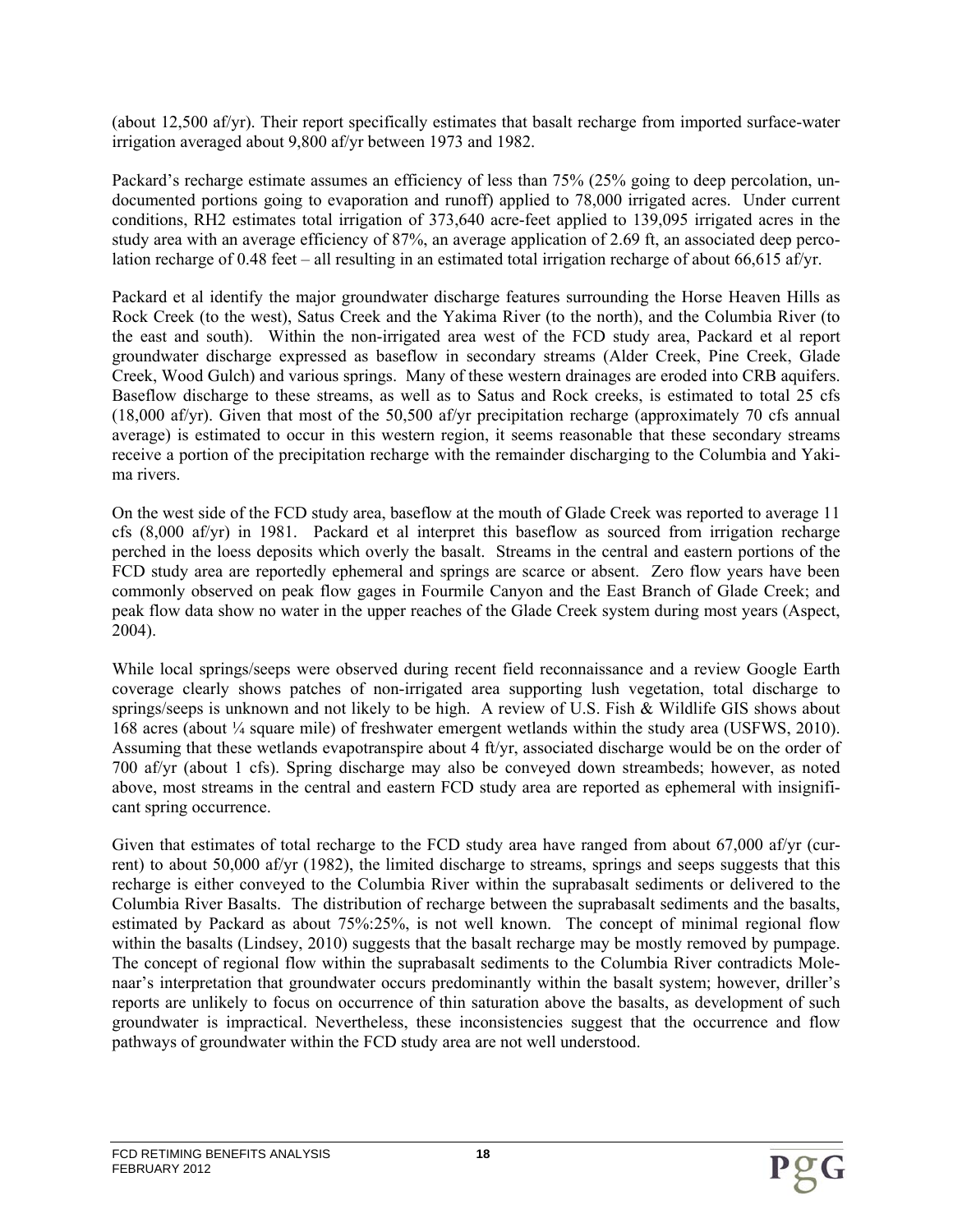## **3.2.5 Groundwater Levels and Aquifer Properties**

While existing reports focus on saturation in the CRB's, areas do exist where saturation accumulates above the basalt, in rare cases discharging to streams (e.g. lower Glade Creek). Packard et al.'s estimation that 20% to 30% of irrigation recharge reaches the CRB's requires a saturated flow system in portions of the suprabasalt sediments. Too few wells are completed in the suprabasalt sediments to evaluate groundwater occurrence and/or water-table elevations; field data (e.g. well tests) are unavailable to assess the hydraulic properties of saturated portions of the sediments; and existing modeling of the groundwater system did not focus on flow in the suprabasalt sediments. Flurry and Sing (2011) performed field and laboratory testing on 11 surficial loess samples from two sites in the Horse Heaven Hills and obtained saturated hydraulic conductivities (K) measurements ranging from 7 to 123 cm/d (0.23 to 4.0 ft/d) and averaging about 50 cm/d (1.6 ft/d) (**Appendix H**).

During preparation of their groundwater flow model of the basalt aquifers, Packard et al evaluated groundwater occurrence, groundwater elevations, and basalt aquifer properties. Maps were made of the saturated thickness and water-level elevations in the Saddle Mountains and Wanapum aquifers. Topography, structural features, and the contrast between horizontal and vertical permeability (e.g. interflow zones vs. flow interiors) largely influence groundwater levels and flow patterns. Downward flow occurs from the Saddle Mountains to Wanapum aquifer, except near the Columbia and Yakima rivers. Linear zones of steep hydraulic gradient are observed within the Wanapum (and sometimes Saddle Mountains) aquifers associated with fault zones and zones monoclinal flexure. Portions of the basalt flow system are unsaturated along topographic crests and deeply incised canyons.

Aquifer property estimates by Packard et al were developed as "bulk estimates" for each of the three major basalt formations (data were very limited for the Grande Ronde formation). Estimates were not developed for individual members within the formations, nor were interflows distinguished from flow centers. Aquifer properties were initially assessed based on specific capacity data from wells, and later refined through modeling analysis and review of observed hydraulic gradients. The distribution of K is complex, with significant anisotropy (ratio of horizontal to vertical K), variations between anticlinal and synclinal areas, and variations associated with structural features. Geometric mean values of anisotropy ranged from 160 (between the Saddle Mountains and Wanapum aquifers) to 500 (between the Wanapum to Grande Ronde aquifers). Major faults and tightly folded anticlines tend to form low permeability "flow barriers" which effect groundwater flow patterns. Whereas modeled values of horizontal permeability (Kh) typically ranged from 0.09 to 9 ft/d for the Saddle Mountain aquifer and 0.009 to 9 ft/d for the Wanapum aquifer, modeled flow barriers were assigned minimum values an order of magnitude below the lower end of these ranges and modeled zones of enhanced permeability were assigned maximum values an order of magnitude above the upper end of these ranges. Storage coefficient (S) was estimated during calibration, with typical values of 0.01 to 0.03 for the Saddle Mountains Aquifer and 0.001 for the Wanapum and Grande Ronde aquifers.

# **3.3 RETIMING OF DEEP PERCOLATION LOSSES**

Current understanding of hydrogeologic conditions in the Horse Heaven Hills study area indicates a variety of possible flow paths for irrigation recharge. Vadose flow occurs in the suprabasalt sediments and in portions of the CRB's. Within the suprabasalt sediments, variability is related to vadose-zone thickness and texture, localized perching, and whether perching concentrates water towards continued subsurface flow (downward to the water table) or towards discharge at springs and seeps. Within the CRB's, irrigation recharge would pass through unsaturated sequences of basalt interflow zones, sedimentary interbeds, and basalt flow cores. Saturated flow paths can occur within the suprabasalt sediments and the CRB's;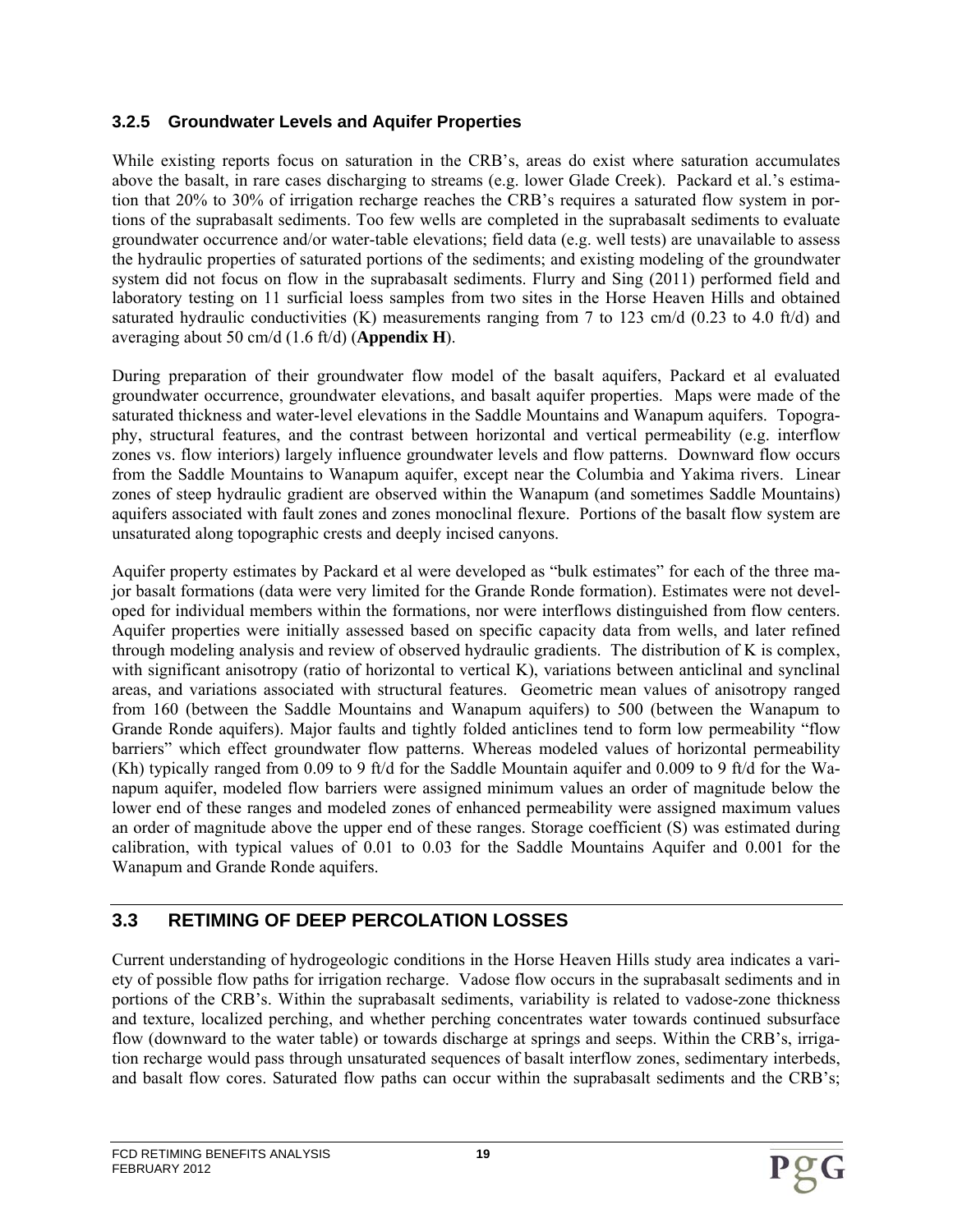however, saturated conditions in the suprabasalt sediments are poorly defined. Given the variability and uncertainties associated with the possible flow paths, in this section PGG presents a variety of qualitative and quantitative analyses to constrain the timing of subsurface irrigation return flow under the range of expected conditions. PGG's analysis suggests that under most expected conditions, irrigation return flows are expected to be highly damped such that conservation would provide significant retiming benefit.

For quantitative analyses, PGG defined a "damping factor" as one (1) minus the ratio of the range of predicted irrigation recharge flux at the end of the flowpath vs. the range at the beginning of the flowpath. For instance, in the case of vadose-zone analysis, a damping factor of 1.0 (also expressed as 100%) indicates that all of the seasonal variability of irrigation recharge at the land surface is removed by the time the recharge reaches the water table.

PGG estimated the retiming of deep percolation losses associated with irrigation conservation by comparing the portion of reduced Columbia River diversion associated with deep percolation losses to the change in subsurface irrigation return flow from deep percolation losses back to the Columbia River. The "retiming benefit" due to reduced deep percolation losses is equal (at any time) to the reduced diversion from the Columbia River minus the change in groundwater discharge to the river due to reduced deep percolation losses:

$$
B_{RT} = \Delta_{DP} - \Delta_{RD} = (DP_{PRE} - DP_{POST}) - (RD_{PRE} - RD_{POST})
$$
 (*Equation 1*)

| Where: | $B_{RT}$ = retiming benefit (change in Columbia River flow)                      |
|--------|----------------------------------------------------------------------------------|
|        | $\Lambda_{\text{DP}}$ = reduction in river diversion due to reduced deep percola |

- $\Delta_{\text{DP}}$  = reduction in river diversion due to reduced deep percolation loss from conservation
- $\Delta_{RD}$  = reduction in river discharge via subsurface return flow due to reduced deep percolation loss from conservation
- $DP<sub>PRE</sub>$  = portion of diversion supplying deep percolation irrigation loss before conservation
- $DP<sub>POST</sub>$  = portion of diversion supplying deep percolation irrigation loss after conservation

 $RD<sub>PRE</sub>$  = river discharge from subsurface return flow before conservation

 $RD<sub>POST</sub>$  = river discharge from subsurface return flow after conservation

As RH2's analysis of irrigation losses assumes the maximum theoretical conservation savings (i.e. zero post-conservation deep percolation loss), *Equation 1* above can be simplified to:

$$
B_{RT} = DP_{PRE} - RD_{PRE}
$$
 (Equation 2)

For the purpose of this project, only the retiming benefit during the Columbia River critical period (July and August) has been defined as important for making water rights decisions. The reduced diversion associated with deep percolation losses  $(\Delta_{DP})$  is calculated based on RH2's monthly estimates of deep percolation losses shown above in Section 3.1.5. The change in the timing of groundwater discharge to the Columbia River associated with reduced deep percolation losses requires consideration of: 1) deep percolation losses from the root zone; 2) migration of the irrigation "recharge pulse" downward within the vadose zone (from the root zone to the water table); and 3) conveyance of the recharge pulse through the groundwater system to nearby surface-waters. PGG evaluated the latter two elements of subsurface return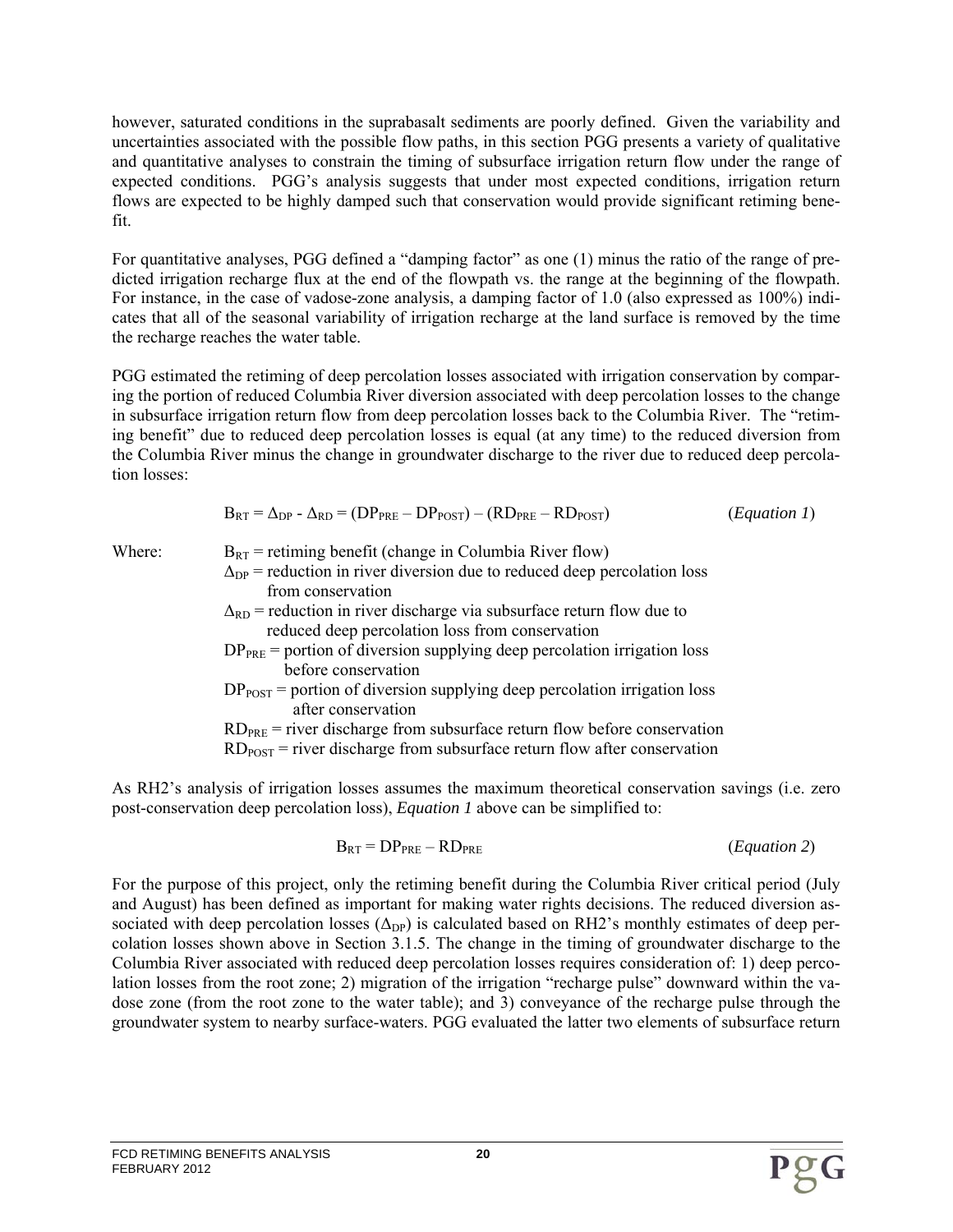flow independently over a range of possible flow paths – most all of which show highly damped return flow to the Columbia River<sup>8</sup>.

In addition to the subsurface pathway for irrigation recharge to reach the Columbia River (vadose zone followed by saturated groundwater flow), it is also possible that irrigation recharge locally perches within the suprabasalt sediments and then discharges to streams (Section 3.2.4). Given the general lack of perennial streamflow within the study area and the sparse distribution of groundwater supported wetlands, this pathway likely accounts for only a small percentage of irrigation recharge. Furthermore, given the sparse occurrence of lush vegetation in streambeds near springs and seeps, it seems reasonable to conclude that this discharge pathway predominantly concludes with evapotranspiration of irrigation recharge by streambed vegetation. In the rare case where perched irrigation recharge provides perennial baseflow (e.g. lower Glade Creek in the western study area), damping of the recharge pulse within the vadose zone seems to alter this timing and create a relatively uniform, year-round discharge. The downstream extent of perennial conditions within Glade Creek would need to be defined to further assess this return-flow pathway to the Columbia River.

## **3.3.1 Deep Percolation Losses from the Site**

Average deep percolation losses under current (2009) conditions were estimated across the study area by RH2 for the current combination of irrigation practices (see summary table in Section 3.1.5). Deep percolation for the month of October was assumed to occur in the first half of the month, based on a 6.5-month irrigation season from April 1 through October 15. Deep percolation for the post-conservation condition (center pivot with LEPA and IWM) was assumed to be zero. RH2's monthly pre-conservation deep percolation estimates were converted into monthly rates and used as input for evaluation of the vadose zone.

## **3.3.2 Irrigation Recharge through the Vadose Zone**

Irrigation recharge through the vadose zone can take a variety of pathways and encounter a variety of conditions:

- 1. Downward flow from the root zone towards the water table can encounter a range of vadose-zone thickness. Available information suggests that the suprabasalt sediments range in thickness from less than 10 feet to several hundred feet and that loess deposits range in thickness from 10 to 40 feet.
- 2. Downward flow towards the water table within the suprabasalt sediments will first pass through finegrained sediments mapped at the land surface (i.e. loess or Touchet Beds), but may also pass through underlying unsaturated sediments for which driller's logs suggest a variety of textures.
- 3. Downward flow towards the water table may encounter localized perching layers within the suprabasalt sediments, which may concentrate the recharge to the point of saturation and route it to either further downward to the water table or to discharge at the land surface via springs and seeps.
- 4. Downward flow through the loess may encounter a capillary fringe which affects the timing or return flow. A capillary fringe can form above the water table (e.g. where shallow basalt immediately underlies the loess deposits), and a quasi-capillary fringe can occur where fine-grained loess deposits overly coarser-grained suprabasalt sediments (which form a "capillary barrier"). In either case, the possible effect of a capillary fringe must be considered in estimating the timing of vadose-zone flow

<sup>1</sup> <sup>8</sup> Given the wide range of possible flow paths within the vadose zone, PGG generally did not use vadose-zone results for saturated zone input. However, saturated zone simulations suggest considerable damping even without the added benefit of vadose zone damping.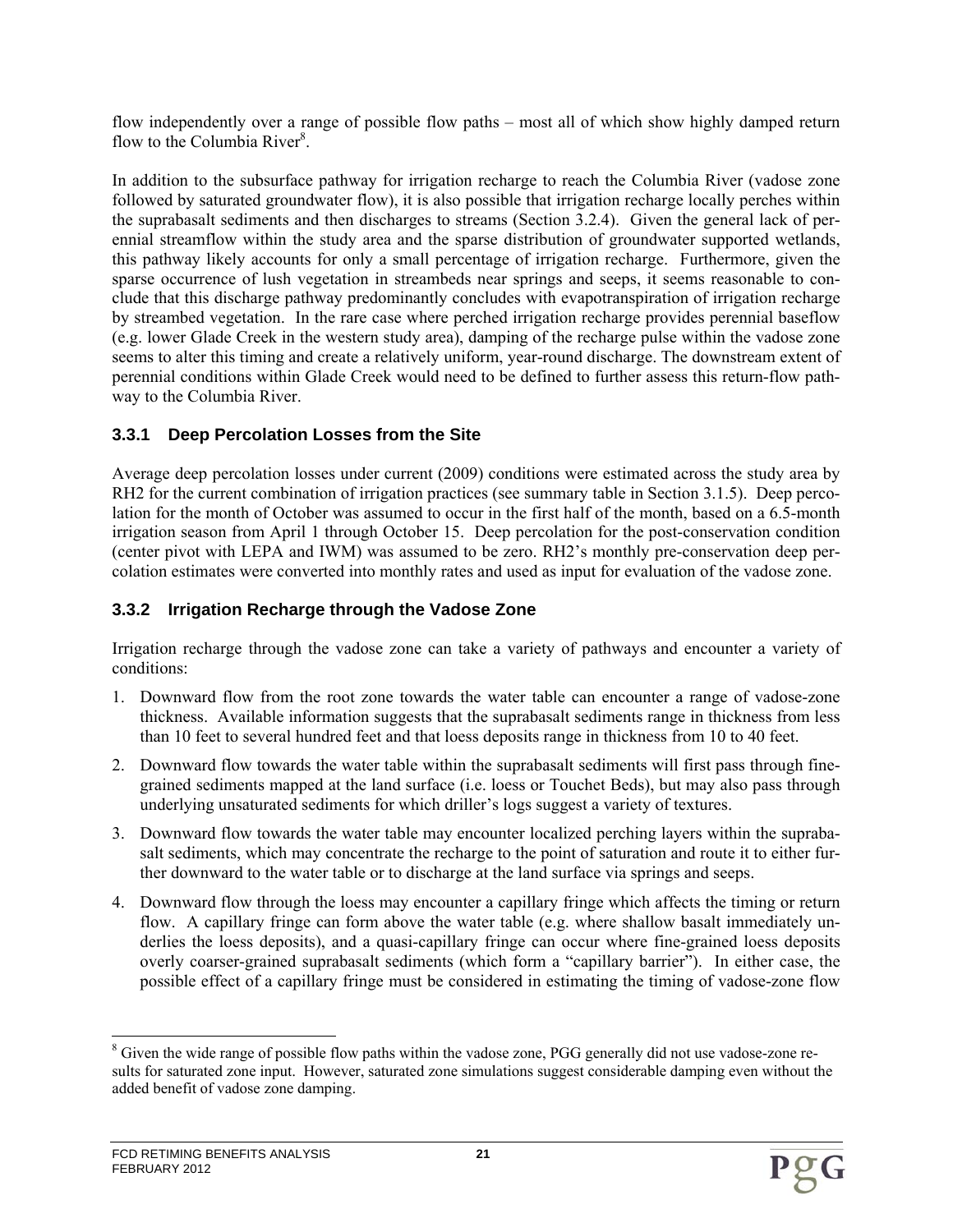through loess sediments. A thinner capillary fringe is expected for Touchet Bed sediments, and is therefore expected to have less impact on the timing of downward unsaturated flow.

5. Where unsaturated conditions persist down into the CRB's, downward migration of irrigation recharge will first pass through the suprabasalt sediments and then through the various components of the CRB's: interflow zones (rubbly/highly fractured basalt flow tops and bottoms), sedimentary interbeds, and tight fractures within dense basalt flow cores

PGG used the modeling code Hydrus-1D (Simunek et al, 2008) to evaluate conveyance of the recharge pulse through unsaturated portions of the fine-grained surficial soils under current pre-conservation conditions. **Appendix H** provides a detailed description of PGG's Hydrus analysis. The Hydrus model was run for 50 years; within that timeframe predicted annual variations in soil moisture at all considered depths ceased to change from year to year (the condition of repeated model results from one year to the next is herein termed "cyclic steady state"). PGG's modeling results illustrate that the fine-grained, lowpermeability characteristics of the surficial loess is expected to provide significant damping of the seasonal recharge pulse. Our modeling also suggests that a capillary fringe significantly reduces lagging and damping of the recharge pulse in the 13 feet (4 meters) immediately overlying the water table (a similar reduction is also expected in the 13 feet immediately overlying a capillary barrier such as coarse gravels). The capillary fringe condition is expected to be more likely than the free draining condition<sup>9</sup>. For the purpose of this analysis, PGG estimates that retiming through a loess soil of a given thickness *with a capillary fringe* is conservatively represented by the retiming predicted for a *free draining* loess soil that is 13 feet thinner. Actual retiming of a loess soil *with a capillary fringe* will be slightly more lagged and damped than under this conservative assumption. In addition, further lagging and damping will occur in any variably textured sediments which extend downward from the bottom of the loess to the underlying water table.

PGG's simulation of vadose-zone flow through the loess considered a range of hydraulic properties (lower end, upper end, and central values of saturated hydraulic conductivity (Ksat)). **Figure 3-3** presents estimated retiming of the seasonal recharge pulse through various thicknesses of loess soils based on the central value predictions (all predictions are documented in **Appendix H**). Damping factors for centralvalue predictions range from about 60% for 10 feet of free-draining loess (23 feet with a capillary fringe) to 96% for 20 feet of free-draining loess (33 feet with a capillary fringe). At a free-draining loess thickness of 16 feet (29 feet with basal capillary fringe), predicted damping factors range from 79% (higherend Ksat) to 85% (central Ksat value) to 93% (lower ksat value).

In the western portion of the study area, geologic mapping shows that Pleistocene outburst flood deposits (Touchet Beds) blanket the land surface and available well logs show thicknesses ranging from several feet to several tens of feet and sedimentary textures ranging from fine to coarse (**Figure 3-2**). Additional data were unavailable to define the characteristic textures of Touchet Beds in the Horse Heaven Hills study area. Textures are expected to vary based on the specific conditions of deposition. PGG characterized a range of Touchet Bed textures in our analysis of vadose zone flow in the Walla Walla study area (**Appendix K**). This same range of textures was applied to RH2's estimates of irrigation recharge for the Horse Heaven Hills to develop a rough range of predicted retiming within the Touchet Beds. Adjustments were not made for occurrence of a capillary fringe, which is expected to be thinner in the Touchet Beds than in the loess. **Figure 3-4** shows the results of these model simulations for Touchet Bed thicknesses of 10, 20 and 33 feet. While we expect that vadose-zone retiming is likely to occur within this range, lack of textural analysis of local Touchet Beds prevents us from suggesting a "most likely" retim-

<sup>&</sup>lt;sup>9</sup> In this case, "free draining" means sufficiently far from the water table or perching layers such that they do not influence downward vertical flow. This definition is consistently with the terminology employed by Hydrus-1D.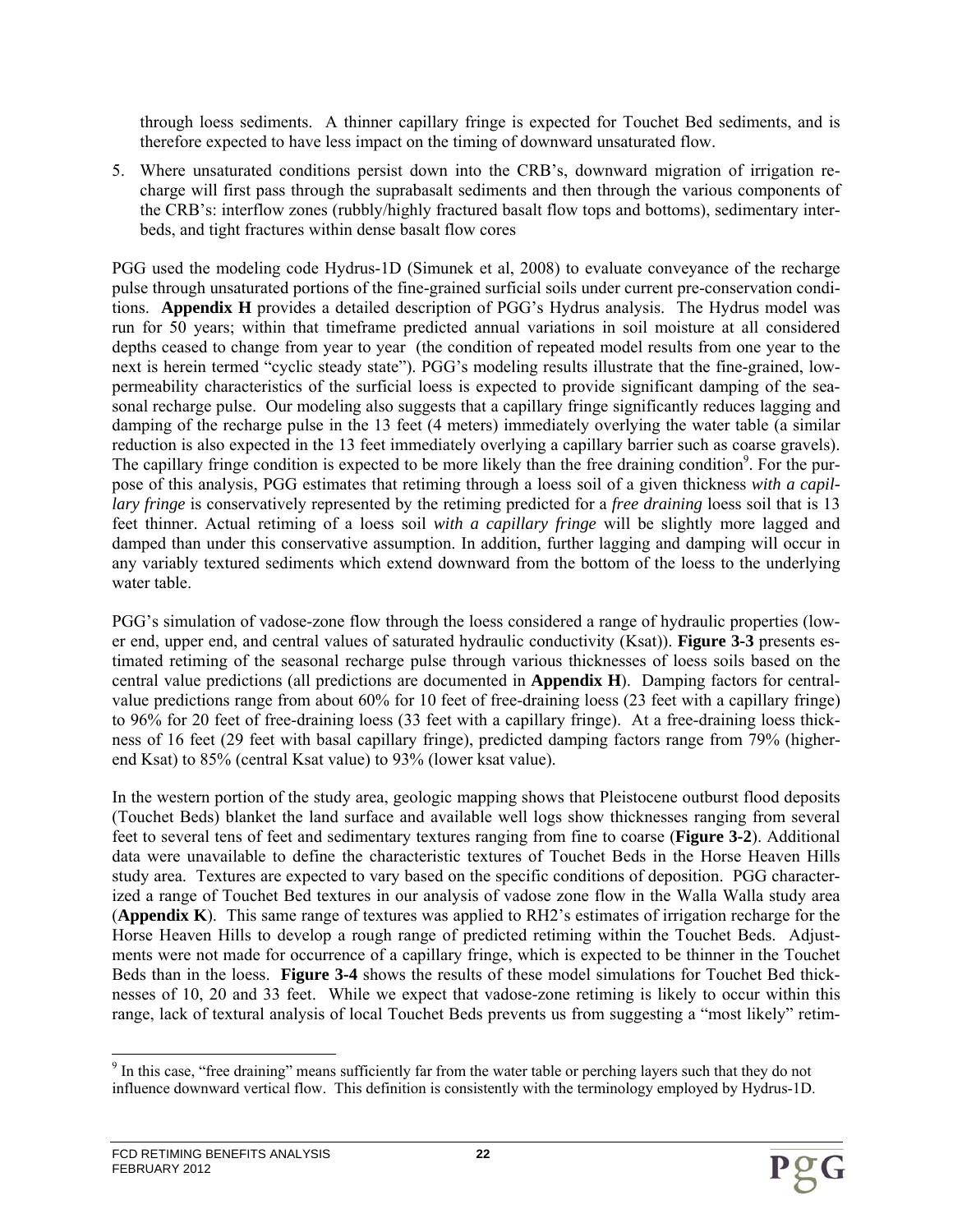ing estimate. It is worthwhile to note that the predicted retimed irrigation pulse is considerably damped (71%-94%) for all textural representations at a depth of 33 feet, moderately damped (44%-82%) at a depth of 20 feet, and only somewhat damped (18%-55%) at a depth of 10 feet.

Irrigation recharge that passes through the unsaturated portions of the suprabasalt sediments *and* the upper portions of the CRB's is likely to be highly damped. Along with damping that occurs in the suprabasalt sediments, significant damping is expected to occur as vadose-zone water passes through the sequence of interflows, tightly fractured flow cores, and sedimentary interbeds that comprises the CRB's. This concept is based on best professional judgment. Verification would require monitoring of moisture content within the basalt vadose zone and fluctuations in the uppermost basalt water-table elevation.

Retiming predicted within the vadose zone is compounded with retiming within the saturated groundwater flow system, as the two pathways occur in series. The following section discusses retiming within the saturated flow system.

#### **3.3.3 Irrigation Recharge through the Saturated Flow System**

PGG employed STRMDEPL08 (Reeves, 2008), a simple analytical model of stream-aquifer interaction provided by the USGS, to estimate the timing of subsurface return flow through the suprabasalt sediments to the Columbia River. PGG's analysis is conservative in that it uses RH2's estimates of irrigation recharge as input, and therefore does not consider the additional retiming that occurs within the vadose zone. Saturated conditions within the suprabasalt sediments are not well defined; therefore, PGG's analysis employs a range of hypothetical aquifer properties (saturated thickness, K and S) based on best professional judgment to define a range of likely subsurface conditions for retiming. Additionally, in order to illustrate the cumulative retiming effects of both the vadose and saturated zones, several supplemental simulations were performed with Hydrus model output used as input for STRMDEPL08. Finally, in order to evaluate retiming through the saturated CRB flow system, PGG also developed a simple twodimensional (vertical slice) numerical model using the USGS code MODFLOW-2000 (Harbaugh et al, 2000).

The STRMDEPL08 model represents a single, straight-line stream assumed to fully penetrate a constanttransmissivity aquifer based on the method of Jenkins (1968). Both the (2-D) aquifer and the (1-D) stream are assumed to be of infinite areal/lineal extent. The model applies the superposition principle to calculate changing stream flux due to changing flux at a recharge (or pumping) location. The model estimates instantaneous effects on streamflow (Qs) relative to pumping/injection rate (Qp), and its mathematical linearity allows calculation of percent impact (Qs/Qp) independent of the modeled value for Qp. Although these assumptions simplify actual conditions, the model provides a reasonable estimate of the timing of irrigation recharge on Columbia River flow commensurate with the available understanding of saturated conditions within the suprabasalt sediments.

PGG modeled the saturated groundwater flow path in STRMDEPL08 assuming two conceptual models of the basalt groundwater flow system: a "thin" saturated zone with high K and a "thick" saturated zone with low-moderate K. The "thin" configuration assumed a 3-foot thick basalt rubble zone with a K value of 1,000 ft/d and an S value of 0.2. The "thick" configuration assumes a 50-foot thick aquifer with a K value of 10 ft/d and an S value of  $0.2^{10}$ . These values were used to calculate aquifer diffusivity (T/S) values of 15,000 ft<sup>2</sup>/day and 2,500 ft<sup>2</sup>/day, respectively, as summarized below.

 $\overline{a}$ 

<sup>&</sup>lt;sup>10</sup> This K value is 6x larger than the average K estimated for loess, as discussed in Section 3.2.5.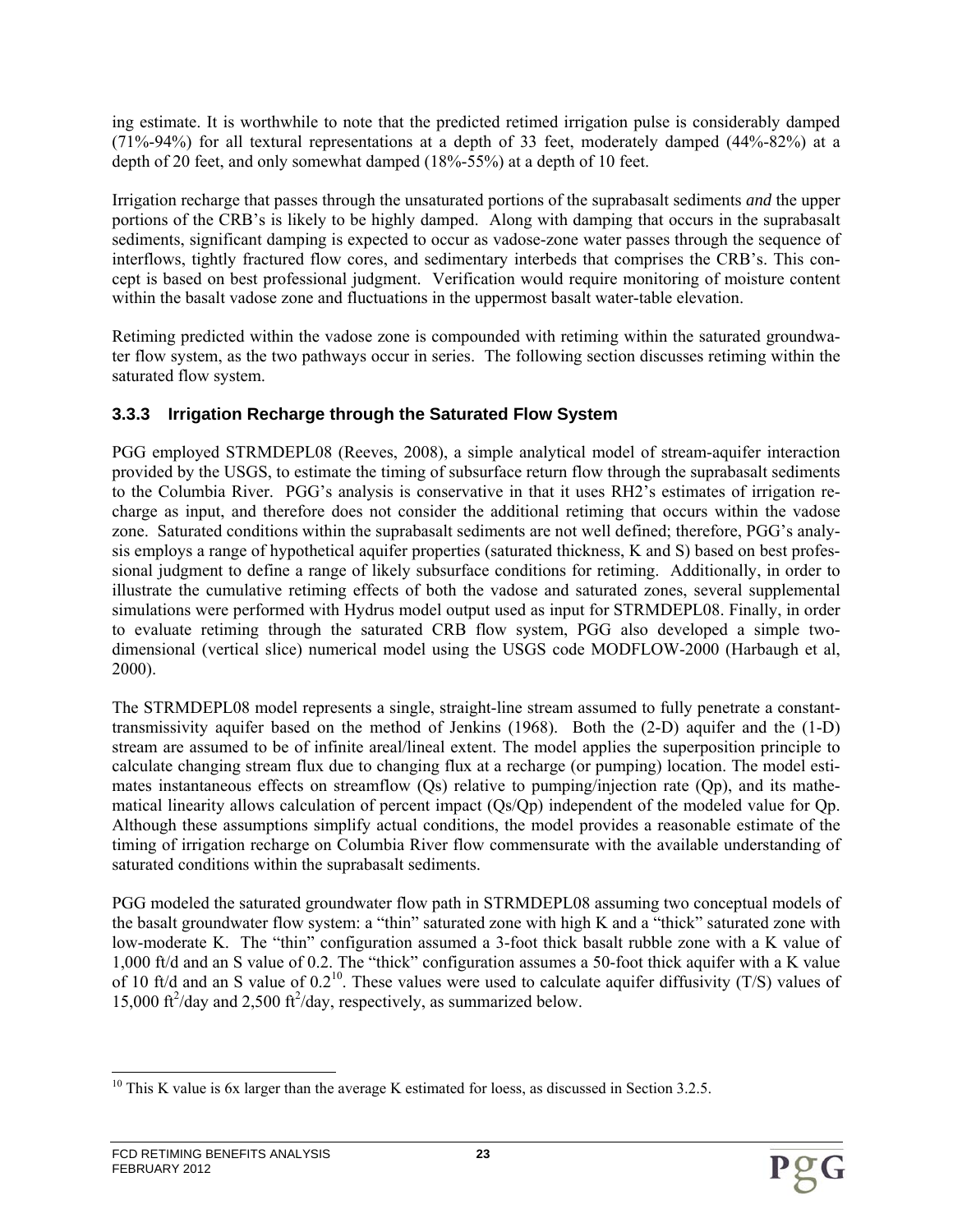| <b>Parameter</b>           | Units                    | "Thin" | "Thick" |
|----------------------------|--------------------------|--------|---------|
| <b>Thickness</b>           | ft                       |        | 50      |
| Hydraulic Conductivity (K) | ft/d                     | 1,000  | 10      |
| Transmissivity (T)         | $\text{ft}^2/\text{day}$ | 3,000  | 500     |
| Storage Coefficient (S)    |                          | 0.2    | 0.2     |
| Aquifer Diffusivity (D)    | $ft^2$ /day              | 15,000 | 2,500   |

PGG ran STRMDEPL08 using RH2's irrigation pre-conservation irrigation recharge schedule simulated over an irrigated area of 40 acres at distances of 0.5, 1, 2 and 4 miles from the Columbia River. The model was run over a period of 220 years after the initiation of irrigation in order to allow STRMDEPL08 to reach either cyclic steady state or asymptotic convergence on cyclic steady state (asymptotic convergence was characterized by little year-to-year change in model results but annual average flux below the average annual recharge rate). Model results indicate that recharge areas more than 1 mile from the river may take hundreds of years or longer to reach true cyclic steady state.

**Figure 3-5** presents the results of the STRMDEPL08 simulations, which indicate substantial damping of seasonal variation of irrigation recharge with increased distance from the Columbia River. All iterations of the "thick" case predict greater than 99% damping at distances greater than 0.5 miles from the river. All iterations of the "thin" aquifer case have damping greater than 98% at 1 mile and beyond; damping drops to 87% at 0.5 miles from the river. The following table presents the predicted damping factors for the various STRMDEPL08 simulations.

| STRMDEPL08 Configuration \ Distance to River | 0.5 miles | mile | ? miles | 4 miles |
|----------------------------------------------|-----------|------|---------|---------|
| "Thin"                                       | 87%       | 98%  | 100%    | 100%    |
| "Thick"                                      | 99%       | 100% | 100%    | 100%    |

Subsurface return flow within the CRB's could not be represented with the analytic method employed by STRMDEOL08 due to hydrogeologic complexities such as: multiple layers and anisotropy between water-bearing zones. PGG evaluated the timing of subsurface return flow through the CRB's by developing a MODFLOW model representing a north-south vertical slice through the CRB flow system between the Horse Heaven Hills anticline and the Columbia River (a distance of approximately 20 miles). The "slice model" employs CRB aquifer properties (Kh, anisotropy, S and saturated thickness) based on model calibration by Packard et al (1994). The slice model configuration differs from Packard's configuration in that it includes more vertical discretization (more layers) and uses constant aquifer properties rather than the variable properties simulated by Packard (e.g. low permeability barriers to groundwater flow associated with structural features such as faults were not included). The 2-D configuration of the slice model will reduce predicted damping from a point-source of recharge (i.e. single field) relative to a 3-D configuration such as Packard's. The slice model is intended to provide a generalized depiction of the CRB's and *rough estimates* of irrigation pulse retiming. More detailed description of PGG's slice model is presented in **Appendix H**.

The slice model was run to estimate the timing of groundwater discharge to the Columbia River from an irrigation location 1 mile away. Irrigation recharge was represented based on RH2's estimates of deep percolation applied over an acre of land<sup>11</sup>. This representation adds another level of conservatism, as lagging/damping in the vadose zone is not considered. Based on this configuration, the model still predicted a damping factor of 99% for the irrigation recharge (**Appendix H**).

<sup>1</sup>  $11$  The model is linear and employs the principal of superposition, such that predicted return-flow timing is insensitive to the magnitude of the assumed irrigation recharge.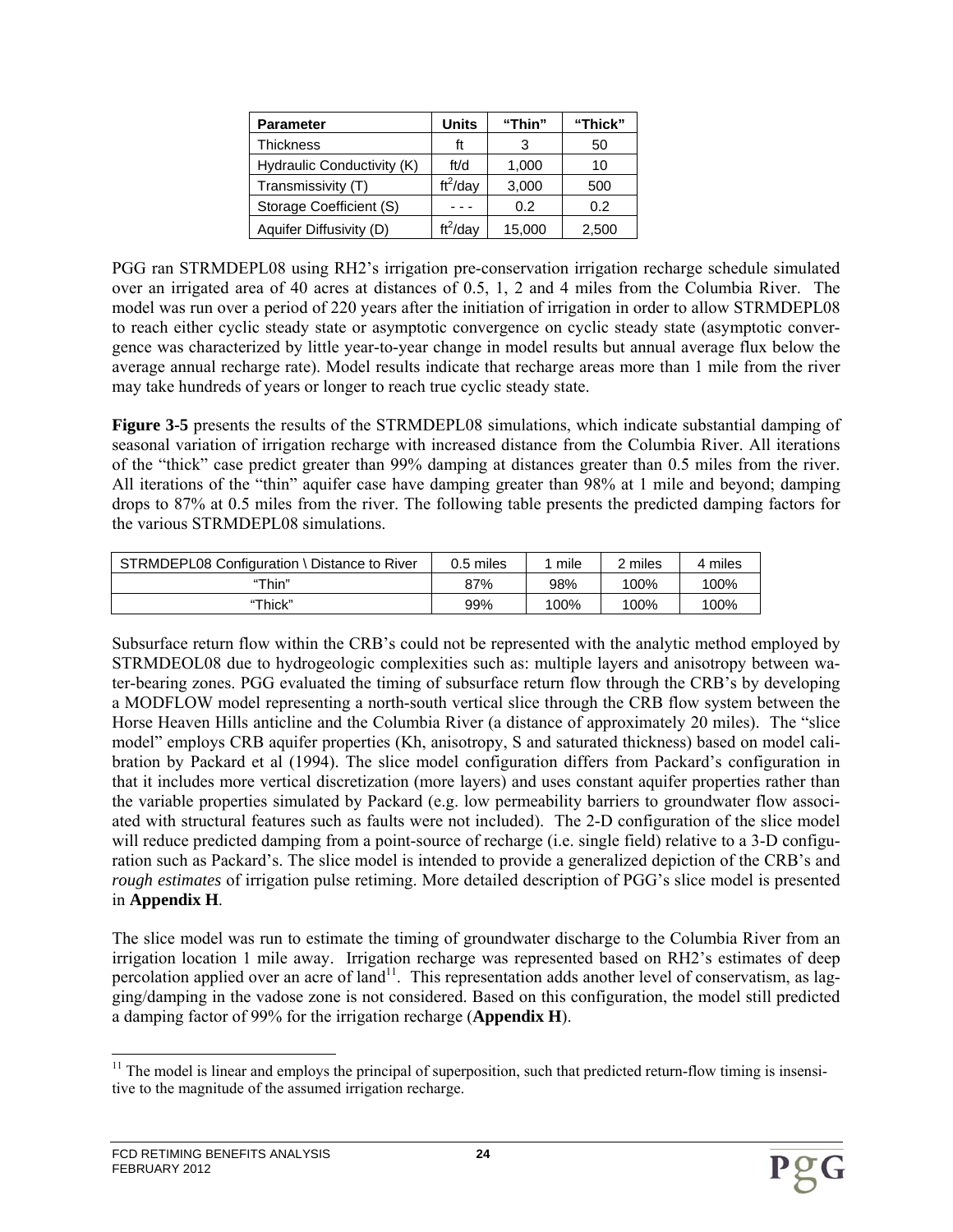#### **3.3.4 Estimation of Conservation Benefit**

The discussion above has presented a variety of potential subsurface pathways for irrigation recharge and has estimated the associated return-flow timing to the Columbia River. The most common pathway is likely to include movement through the vadose zone from the land surface to the water table, followed by movement through the saturated groundwater flow system to the Columbia River. The saturated flow path within the suprabasalt sediments is not well defined, and PGG has estimated a range of hypothetical conditions within these sediments to be used for model estimation. The saturated flow path within the CRB's was considered to be an approximation of Packard's model. In most all cases considered, the recharge pulse through the saturated zone (without the additional benefit of retiming through the vadose zone) is predicted to be highly damped (damping factors ranging from 98.5 % to 100 %). One model simulation of return flow through the suprabasalt sediments and/or uppermost flow-top basalt rubble (PGG's "thin" scenario at a distance of 0.5 miles) suggested slightly less damping (87%). However, when damping from modest free draining loess vadose-zone thicknesses of 3 and 10 feet (thicknesses of 16 to 23 feet with capillary zone included) are added to this flow path, resulting predictions of Columbia River discharge again become highly damped (92 % and 96%, respectively). **Figure 3-5** shows the results of the two "thin" simulations with input taken from the referenced Hydrus simulations.

It should be noted that PGG's predictions of retiming in the vadose zone do not include the scenario where local perched conditions concentrate the irrigation recharge and create a saturated downward pathway to the regional water table. This flow path could locally "short circuit" a portion of the vadose zone retiming (PGG did not attempt to estimate retiming under these conditions). However, where retiming in the saturated zone is likely to provide high damping factors, the ability to predict retiming in the vadose zone becomes less significant.

Predictions of retiming differ from the highly damped estimates (above) under two remaining flow paths. In one case, perched conditions within the vadose zone discharge to small seeps and springs, and discharged water is largely lost to evapotranspiration. Given the lack of perennial streams in the eastern and central study area and sparse density of mapped lush wetlands, this scenario is most likely in these areas. In this case, conservation benefit is increased, because irrigation recharge (currently lost to evapotranspiration) would be *fully* recovered when the associated water is left in the Columbia River (i.e. RD<sub>PRE</sub> goes to zero in the *Equation 2* presented above). In the second case, perched conditions within the vadose zone or the regional aquifer within the suprabasalt sediments discharges to surface water which is not lost to evapotranspiration. This condition is documented in the western study area at Glade Creek, but is not documented elsewhere in the study area. If the timing of groundwater sourced streamflow is not well damped, the associated return flow pathway to the Columbia River will also be poorly damped. In the case of Glade Creek, significant damping is evidenced by perennial flow with only moderate seasonal baseflow variations (Section 3.2.4).

Most subsurface flow paths for irrigation recharge are predicted to be highly damped (greater than 98% damping factor). While PGG's model runs generally did not represent the cumulative damping of transport through the vadose and saturated zones, this cumulative effect further increases the likelihood of highly damped subsurface return flow to the Columbia River and offsets some of the uncertainty relating to saturated conditions in the suprabasalt sediments. For the purpose of estimating retiming benefit, >98% damping can be reasonably represented as fully (100%) damped. Using *Equation 2* and RH2's monthly values of irrigation losses, the monthly retiming benefit from conservation simply becomes the difference between the pre-conservation monthly average diversion associated with irrigation recharge and the monthly portion of the constant year-round subsurface return flow: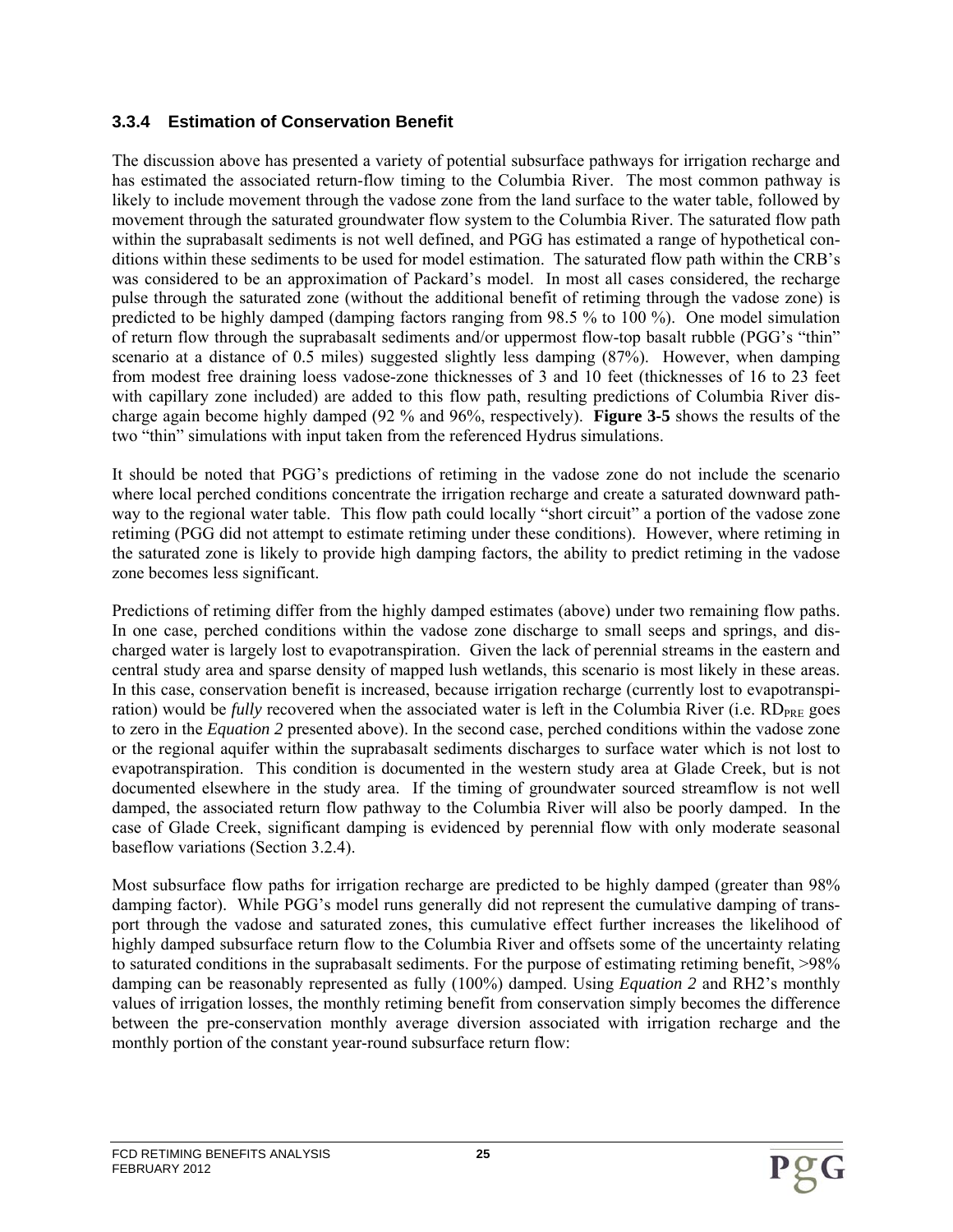| (values in ft)         | Jan      | Feb      | Mar      | Apr   | Mav                     | Jun   | Jul   | Aua | Sep               | Oct   | Nov                        | Dec   | Total |
|------------------------|----------|----------|----------|-------|-------------------------|-------|-------|-----|-------------------|-------|----------------------------|-------|-------|
| Irrigation<br>Recharge | 0.000    | 0.000    | 0.000    | 0.003 | 0.021                   | 0.069 | 0.160 |     | $0.153$ $0.066$   | 0.010 | 0.000                      | 0.000 | 0.482 |
| Return<br>Flow         | 0.041    | 0.037    | 0.041    | 0.040 | 0.041                   | 0.040 | 0.041 |     | $0.041$   $0.040$ | 0.041 | 0.040                      | 0.041 | 0.482 |
| Retiming<br>Benefit    | $-0.041$ | $-0.037$ | $-0.041$ |       | $-0.036$ $-0.020$ 0.029 |       | 0.119 |     | $0.112$ 0.027     |       | $-0.031$ $-0.040$ $-0.041$ |       | 0.000 |

The highest predicted retiming benefit occurs during the maximum irrigation application months of July and August, which are coincident with the Columbia River "critical period"<sup>12</sup>. Columbia River baseflow reductions are predicted to occur outside the irrigation season or when irrigation recharge is relatively small, as the associated change in surface-water diversion is smaller than the reduction in subsurface irrigation return flow. The predicted net, year-round retiming benefit is zero. This is because retiming does not change the amount of water in the system, it just changes the timing of availability. The two exceptions to this condition are where irrigation recharge has been historically lost to evapotranspiration (seeps and springs) or recharged isolated flow cells within the CRB's. In both cases, reduced diversions would not be offset by reduced subsurface return flow, and the conservation benefit would be net positive. However, in the latter case, reduced recharge to portions of the CRB's could result in groundwater level declines, which could effect groundwater pumpers.

Total conservation benefit can be estimated as the retiming benefit (above) plus the reduced evaporation associated with conservation ("E benefit"). RH2's estimates of pre-conservation and post-conservation evaporation losses in Section 3.1.5 suggest that E benefit will amount to 0.053 and 0.043 feet for July and August. Thus, total conservation benefit during this critical period is predicted to amount to 0.172 and 0.155 feet for July and August. Volumes of conservation benefit can be calculated by multiplying these values by the irrigated acreage of the farm.

Although PGG ran STRMDEPL08 model out over 220 years, cyclic steady state was not fully reached for subsurface return flow to the Columbia River. PGG performed supplemental Jenkins calculations to estimate the timing for cyclic steady state to occur (i.e. when irrigation recharge is no longer absorbed by increasing aquifer storage, and storage doesn't change from year to year). Our calculations employed annual average irrigation recharge rather than seasonally varying recharge, and predicted streamflow capture of irrigation recharge is presented over time on **Figure 3-6** (Qs/Qp, the ratio of streamflow augmentation to irrigation recharge rate, approaches 1 at steady state). Higher values of diffusivity lead to faster convergence towards cyclic steady state. PGG's Jenkins calculations for the suprabasalt sediments predicted that 150 years were required for the "thin" aquifer representation to reach a Qs/Qp of 90%, and 240 years were required for the "thick" aquifer representation to reach a Qs/Qp of 80%. In contrast, for the CRB's, the slice model predicted that 54 years were required to reach a Qs/Qp of 90% (this is likely somewhat underestimated due to the conservative configuration of the model). Note that none of these estimates include the time required for irrigation recharge to pass through the vadose zone, and that the time required for hydraulic transmission of the recharge pulse to the Columbia River is much smaller than the time required for a water molecule to travel from the recharge location to the river.

These simulations suggest that some portion of the irrigation recharge occurring since the early 1970's (when large scale irrigation began) may not yet have reached the Columbia River, but is still filling up aquifer storage between the recharge location and the river. For example, **Figure 3-6** suggests that for the "thick" aquifer representation, after 40 years of irrigation recharge, as much as 45% of the annual recharge is still accumulating in aquifer storage and 55% is reaching the river (20%/80% for the "thin" representation and less for the CRB's). If cyclic steady-state has not yet been achieved and a portion of the

 $\overline{a}$ 

 $12$  Crop requirements are predicted to be highest during these two months (Section 3.1.2).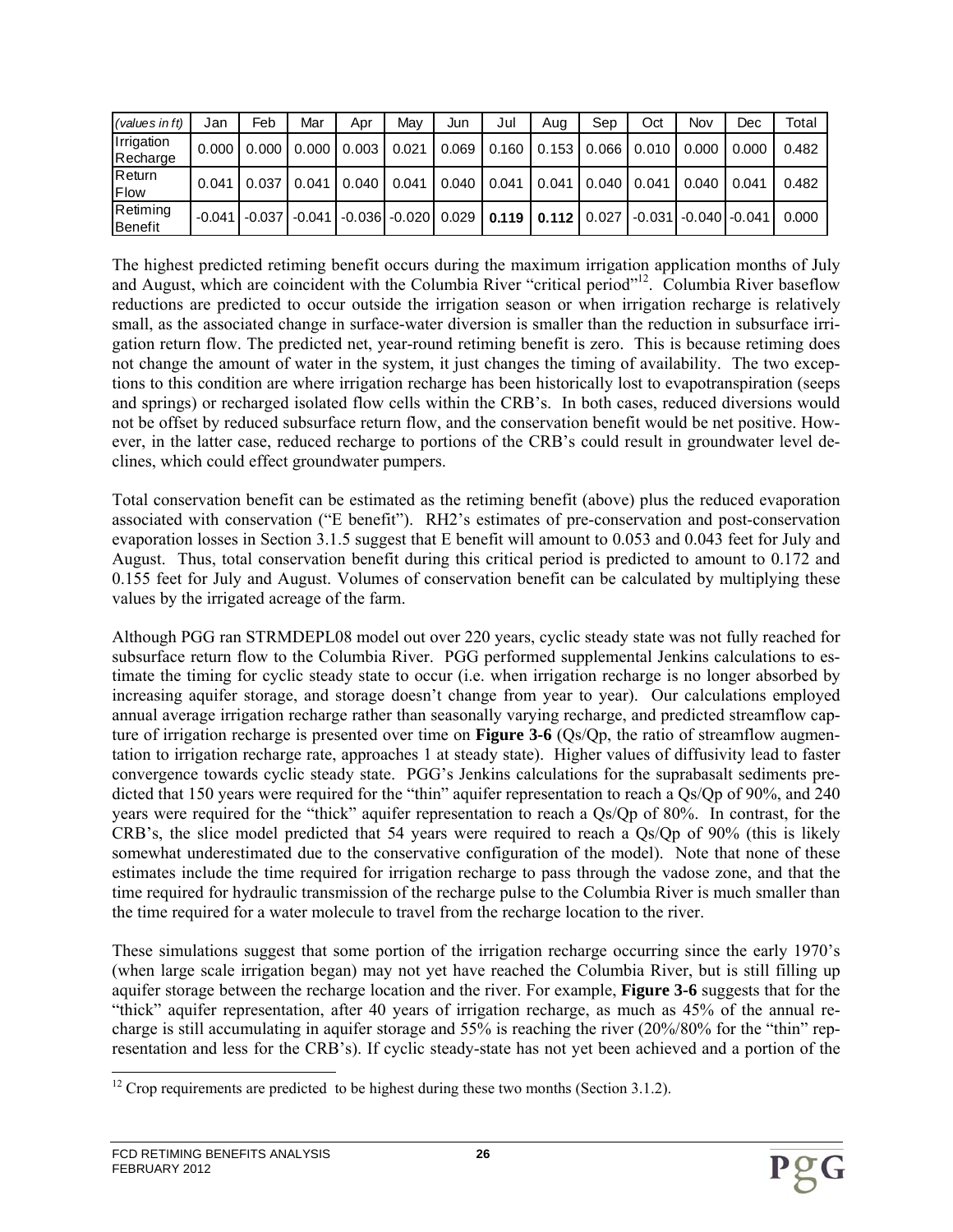annual average volume of irrigation recharge is not yet reaching the river, then the retiming benefit would be higher than predicted above. Even if cyclic steady-state has already been achieved, reduced subsurface return flows on the Columbia River will take as long to exert themselves as the estimated build-up time for return flow. This means that subsurface return flows will not be immediately lost when conservation is applied, and benefits to streamflow will be *temporarily* higher than predicted above.

# **3.4 FURTHER CONSIDERATIONS FOR CONSERVATION EFFORTS**

Once pilot sites are identified within the study area, the conservation benefit numbers above can be used as a rough estimate of conservation potential. However, more specific estimates of conservation benefits can be generated by considering the exact irrigation application method used at the site and by using a non-zero estimate of post-conservation irrigation recharge. The conceptual model of highly damped, uniform return flow would apply to both the pre-conservation and post-conservation conditions. Given the variability of possible conditions likely to be encountered in the suprabasalt vadose zone, and the fact that retiming in the saturated suprabasalt sediments is estimated based on best professional judgment, it may be worthwhile to confirm shallow vadose zone conditions for a given site. This can be achieved by drilling a shallow (e.g. 50-foot) well, preferably using a method that allows good recovery of soils (e.g. sonic drilling), to confirm the presence of a fine-grained surficial vadose zone. Moisture measurement or monitoring could also be used to confirm that vadose zone conditions conform to the modeling analysis presented above.

In addition to estimating conservation benefit from a specific site based on *actual* irrigation methods used on the site, consideration of typical cropping patterns may also be desirable. The conservation benefits above are based on estimates of total application (streamflow diversion) assuming study-area average crop types. Conservation benefit will be sensitive to the monthly distribution of irrigation requirement for particular crops. Some consideration is required to address how to best select "representative" cropping assumptions for estimating site-based conservation benefits.

The portion of irrigation recharge delivered to the CRB's is unknown. Packard et al estimate that 20-30% of the total irrigation recharge flows into the CRB's. Reduction of irrigation recharge to the CRB's could result in associated groundwater level declines and could impact farmers sourcing irrigation from wells completed in the CRB's.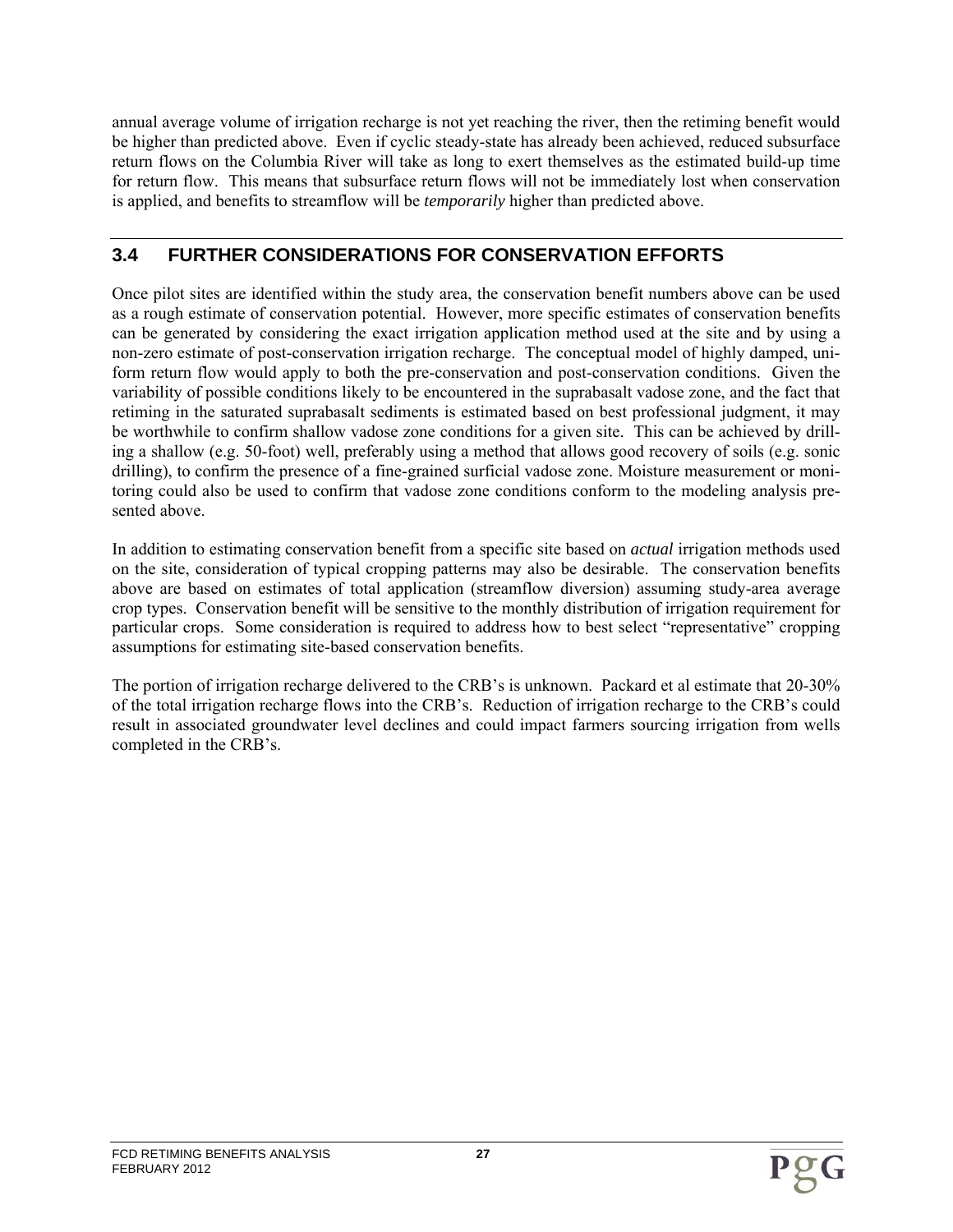# **4.0 SOUTHERN FRANKLIN COUNTY**

The Southern Franklin County (SFC) study area is located in the eastern Pasco Basin, north of the confluence of the Snake and Columbia Rivers. Irrigation water primarily comes from the Columbia Basin Irrigation District, with smaller contributions from the Franklin Irrigation District and groundwater sources in the basalt and suprabasalt aquifer systems. Irrigation systems in the study area are predominantly center pivot, with lesser occurrence of sprinkler lines. Conservation from mechanical upgrades and Irrigation Water Management practices could result in a reduction of irrigation application by up to 125,300 acrefeet per year.

The site is underlain by flat to gently dipping Columbia River Basalts and overlying Tertiary and Quaternary sedimentary deposits ("suprabasalt sediments"). Irrigation recharge has significantly changed the hydrology of the groundwater system, with between tens of feet to several hundred feet of water-level rises in various suprabasalt aquifers from 1950 to 1986 and initiation of year-round springs along the White Bluffs. The majority of irrigation recharge and transport to the Columbia and Snake Rivers is expected to occur within the suprabasalt aquifers. Subsurface irrigation return flow though the basalt aquifer is expected to be insignificant (GSI, 2010).

The SFC study area meets many of the criteria identified for an "ideal" area; however, because the majority of irrigation water is delivered by the South Columbia Irrigation District (SCBID), new reallocations of this water due to conservation and retiming would need to be performed through the Bureau of Reclamation (USBR). Mechanisms for transfer of USBR water to Ecology's Trust Water Rights Program have not yet been established. In addition, portions of the SFC study area exhibit hydrogeologic complexities and/or data gaps that are less-than-ideal for developing a defensible basis for new water-right allocations based on retiming. PGG differentiated these sub-areas by dividing the SFC study area into three hydrogeologic provinces:

- The Quaternary Province has potential for retiming benefits and the least hydrogeologic uncertainty.
- The Basalt Province has promise for retiming benefit because much of the infiltrating irrigation water has return flow timing ranging from highly damped to no-return flow to the surface water, depending on the return flow pathway.
- The Upper Ringold Province has limited potential for conservation benefit through retiming. Conservation efforts are not expected to provide retiming benefits until the water table drops below the drain system. The amount of conservation required to drop the water table below the drains is variable across the province, unknown, and difficult to predict.

The basis for differentiating the conservation benefits for these three provinces is presented in the subsections below. Under this project, PGG has focused our modeling efforts on the Quaternary Province, with supporting calculations as needed for the adjacent provinces. PGG did not attempt to estimate retiming benefits within the Basalt and Upper Ringold provinces due to the significant uncertainty and/or complexity associated with those areas. Retiming benefits were estimated for the combined Columbia and Snake rivers, as predicted impacts to the Snake River occur within Lake Wallula (a Columbia River feature). PGG's analysis suggests considerable retiming benefit associated with three hypothetical sites within the Quaternary province.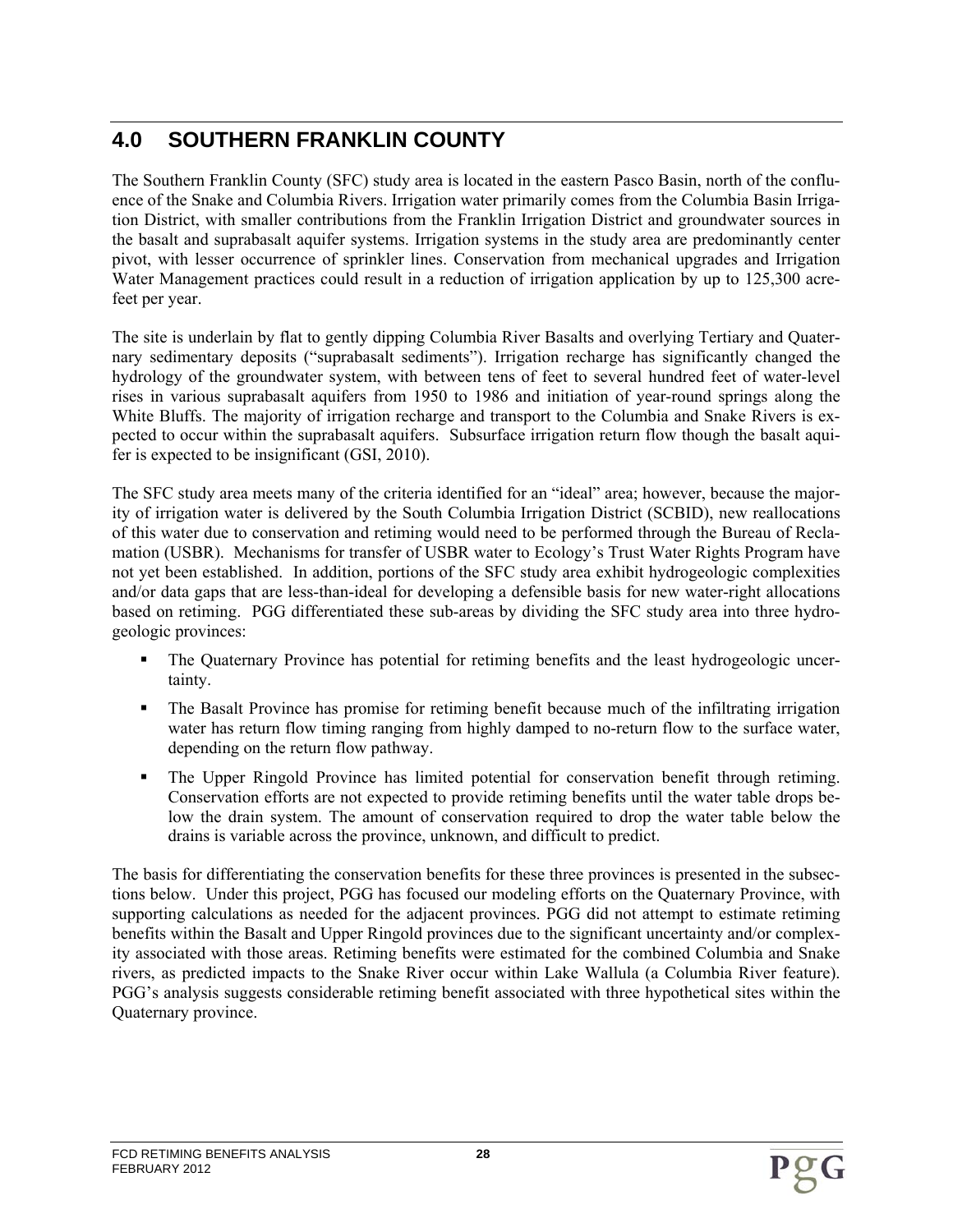# **4.1 IRRIGATION ANALYSIS**

The SFC study area comprises lands east of the Columbia River and north of the confluence with the Snake River in southern Benton County. The study area comprises of approximately 129,300 acres of irrigated crop lands, as shown in **Figure 4-1**. The crop types grown in the study area include alfalfa hay, timothy hay, potatoes, wheat and other irrigated crops.

## **4.1.1 Information Sources**

Analysis of the irrigation practices, estimates of conservation potential and surface return flow pathways for the SFC study area included review of GIS, water application data and other technical information. GIS data was supplied by the Franklin County Conservation District (FCD) and included both the South Columbia Basin Irrigation District's irrigation (SCBID) and farm data for Blocks 1,13,14,15,16,17,19,161 and historical crop type and irrigation data from the WSDA. Crop data, irrigation method data and water use data was provided by FCD for the 2009 crop year and was the basis for estimating current practices and water use. Historic (1951-1986) water application data and crop distributions were provided by USBR for the SCBID. Irrigation Water Management (IWM) values were obtained from the "*Columbia Basin Ground Water Management Area"* (2005). Literature references and technical data used to develop the memorandums included as appendices to this memorandum include *State of Washington Irrigation Guide: Appendix A, Climatic Stations for Consumptive Use* (USDA 1985); *AgriMet Data* (USBR 1988 – 1994); *Irrigation Efficiency* (Howell, Terry A., 2003), *McNary Dam Forebay Temperature Improvements Computational Fluid Dynamics (CDF) Numerical Model Study* (Weber, Larry J., et al. University of Iowa, 2005); and *Rocky Reach Dam Initial Consultation Document* (Chelan County PUD No. 1, 1999).

Technical memorandums prepared by RH2 to support the potential irrigation conservation, surface irrigation losses, and travel time estimates presented in this memorandum include *Study Area Water Use – Current Practices and Conservation Potential*, (**Appendix A**), *Estimates of Irrigation Surface Losses, (Appendix B), Estimate of Particle Travel Times*, (**Appendix C**); *South Franklin County Study Area – Current Practices and Conservation Potential Segregated by Geological Province*, (**Appendix D**); *Estimated Pre-IWM and Post IWM Over-Application Deep Percolation Losses for the Potholes East Canal 1951-1986* (**Appendix E**); *Draft Revised Current Practices and Conservation Potential Estimates* – *March 21, 2011* (**Appendix F**) and *Water Use, Efficiencies and Loss Pathways for the Potholes East Canal 1951-1986* (**Appendix G**).

# **4.1.2 Current Practices and Water Use**

The vast majority of the irrigation water for the SFC study area is provided by the SCBID from the USBR Columbia Basin Project. Source water for the district is from the Potholes Reservoir, which is supplied partially by return flows from the Quincy-Columbia and East Columbia Basin Irrigation districts. Quincy District return flows result from irrigation under the West Canal and return predominantly through the Winchester and Frenchman Hills wasteways. East District return flows result from irrigation under the East Low Canal and return predominantly through the Rocky Coulee and Lind Coulee wasteways. Part of the Potholes Reservoir supply is direct feed from the Columbia River via the Frenchman Hills Wasteway and the East Low Canal. Irrigation water for the remainder of the study area not served by the SCBID is either supplied by private wells (lands east of Highway 395, known as the "Green Belt") or from the Franklin County Irrigation District (FCID) (southern portion of the study area, roughly paralleling I-182). The predominant irrigation method used in the study area is center pivot systems which account for approximately 75% of the total irrigated acreage. Sprinkler line and wheel line systems account for approximately 18% of the irrigation methods used in the study area.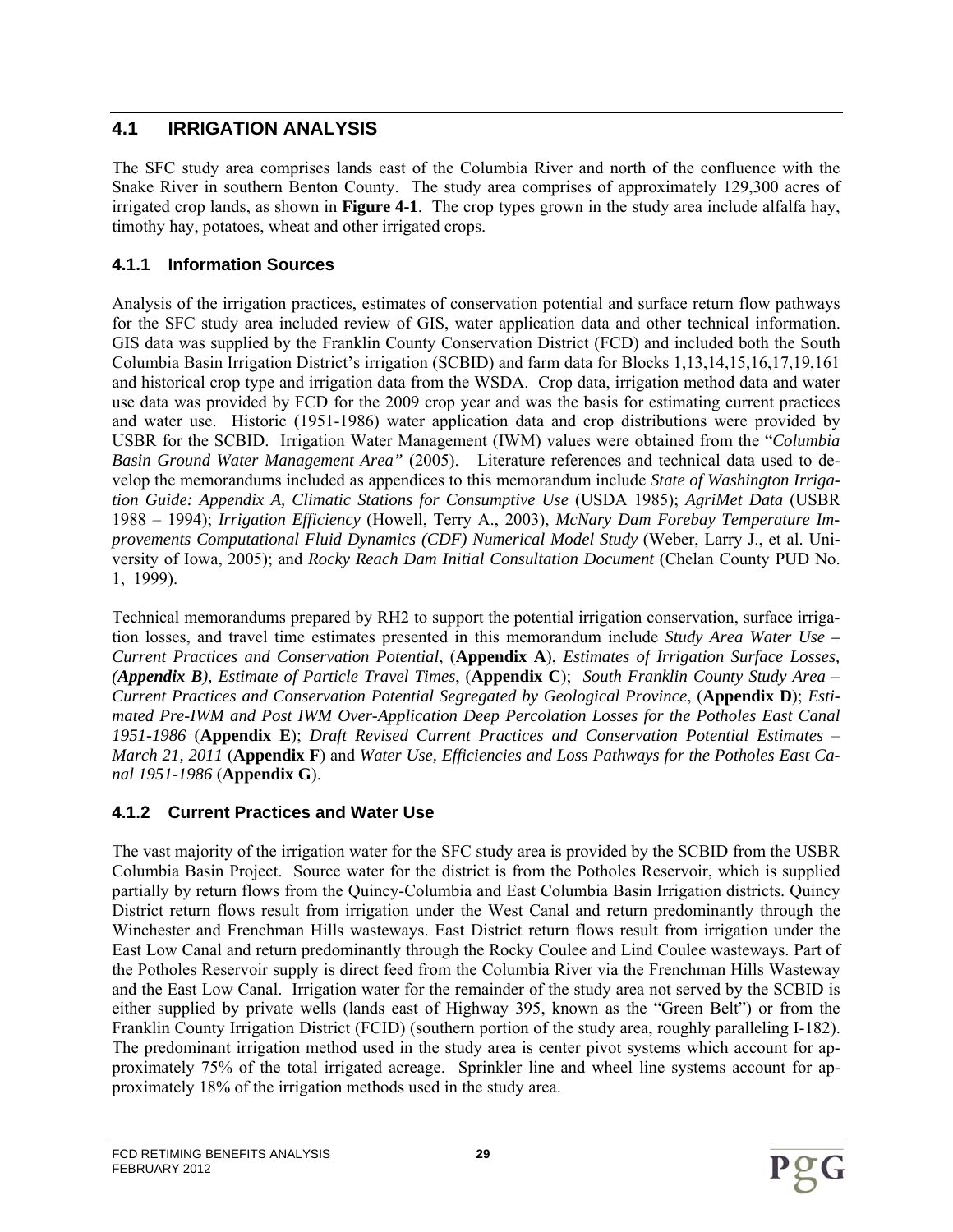Estimates of the total irrigation requirement for the study area have been made based on the acreages for the various crop types, as summarized in an RH2 memorandum entitled Study Area Water Use - Current Practices and Conservation Potential (**Appendix A**, Tables 1(a), 2(a), 3(a)). Based on the results of this analysis, RH2 estimates that the total current (2009) irrigation requirement for the study area is approximately 448,000 acre-feet during the irrigation season. Of this value, approximately 370,800 acre-feet is estimated for the crop irrigation requirement and approximately 77,200 acre-feet is associated with evaporation, surface runoff and deep percolation losses as a result of the currently implemented irrigation equipment.

The months of June, July and August account for a largest percentage of the total application volume in the study area. Approximately 66% of the crop water needs occurs in these three months. This totals to approximately 304,000 acre-feet of irrigation water. A breakdown of the monthly irrigation requirement and associated losses for the study area is shown below, with the break-down of losses discussed in the next section.

|                                                     | Jan   | Feb   | Mar   | Apr   | May   | Jun   | Jul   | Aug   | Sep   | Oct   | Nov   | Dec   | Total |
|-----------------------------------------------------|-------|-------|-------|-------|-------|-------|-------|-------|-------|-------|-------|-------|-------|
| Crop<br>Requirement                                 | 0.000 | 0.000 | 0.013 | 0.092 | 0.417 | 0.574 | 0.751 | 0.592 | 0.330 | 0.109 | 0.000 | 0.000 | 2.88  |
| <b>SW Runoff</b>                                    | 0.000 | 0.000 | 0.000 | 0.002 | 0.007 | 0.010 | 0.013 | 0.010 | 0.005 | 0.002 | 0.000 | 0.000 | 0.05  |
| Evaporation                                         | 0.000 | 0.000 | 0.002 | 0.012 | 0.056 | 0.077 | 0.100 | 0.079 | 0.044 | 0.015 | 0.000 | 0.000 | 0.38  |
| Application Ineffi-<br>ciency Deep Percola-<br>tion | 0.000 | 0.000 | 0.001 | 0.005 | 0.024 | 0.033 | 0.044 | 0.035 | 0.019 | 0.006 | 0.000 | 0.000 | 0.17  |
| Over Application Deep<br>Percolation (1)            | 0.000 | 0.000 | 0.002 | 0.016 | 0.072 | 0.099 | 0.130 | 0.102 | 0.057 | 0.019 | 0.000 | 0.000 | 0.50  |
| <b>Total Application</b>                            | 0.00  | 0.00  | 0.02  | 0.11  | 0.50  | 0.69  | 0.91  | 0.71  | 0.40  | 0.13  | 0.00  | 0.00  | 3.48  |

**Current Irrigation Requirement and Loss Estimates**  (acre-feet/acre)

(1) This loss value is included in the crop requirement and therefore not added separately to the total application. See **Appendix A** for discussion of IWM.

Additional deep percolation losses (shown as "Over Application Deep Percolation" above) are associated with the intrinsic management and safety factors associated with current irrigation practices. Current research estimates that irrigation requirements can be reduced by 17.31% with intensive Irrigation Water Management (IWM) techniques. Currently this water is lost to deep percolation and totals approximately 64,200 acre-feet.

It is important to note that the above estimates are based on the assumption that 35% of the center pivot irrigation systems are using LEPA sprinkler heads. Actual irrigated acreage using center pivot systems with LEPA was not available from the WSDA.

Values used in the development of the crop irrigation requirement and average irrigation efficiencies along with the assumptions used in analyzing the current irrigation practices for various types of irrigation methods are reported in **Appendix A.**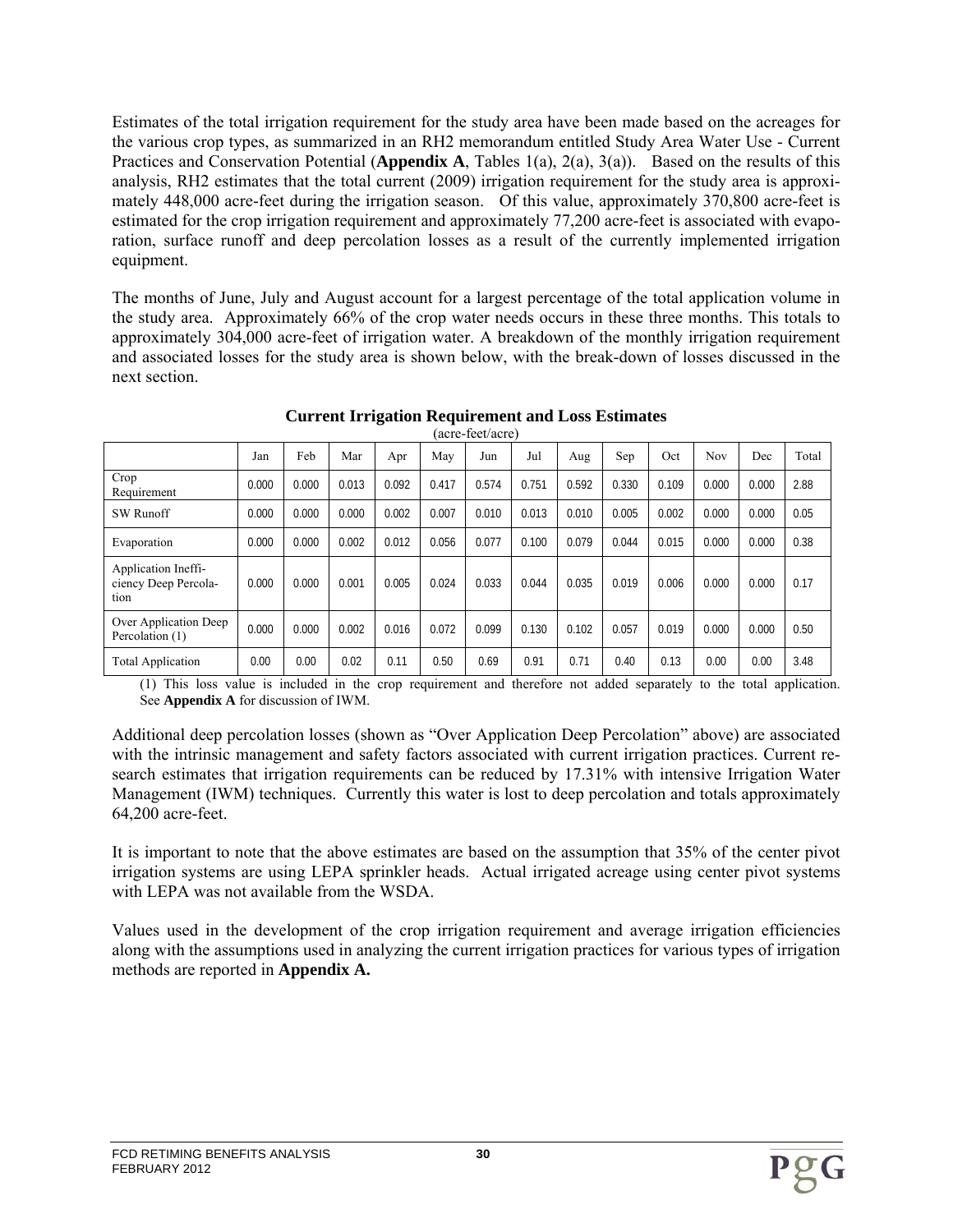#### **4.1.3 Irrigation Loss Estimates**

An estimate of irrigation losses associated with evaporation, surface-water runoff and deep percolation has been developed for the study area based on a review of the literature from prior irrigation studies (see **Appendix B**). Both evaporation losses and surface losses are attributed to mechanical inefficiencies that are associated with the currently implemented irrigation equipment. Deep percolation losses are expressed as two terms: the first attributed to mechanical inefficiencies associated with the application method and the second attributed to crop over application associated with current irrigation practices. Implementation of IWM practices can reduce the apparent crop water need and thus reduce deep percolation. RH2's analysis indicates that adapting IWM practices presents the greatest potential for water conservation (**Appendix B**). Using the loss estimates presented in **Appendix B**, a summary of the various loss volumes and pathways is presented below.

| Type of Loss                              | Annual Loss | Percent of Total Loss |
|-------------------------------------------|-------------|-----------------------|
|                                           | (Acre-Feet) |                       |
| Evaporative                               | 50,000      | 36%                   |
| Surface Flow                              | 5,800       | $4\%$                 |
| Application Inefficiency Deep Percolation | 21,400      | 15%                   |
| Pre-IWM Over Application Deep Percolation | 64.200      | 45%                   |
| Total:                                    | 141.400     | 100%                  |

 **Current Irrigation Loss Estimates for SFC Study Area**

The SFC study area was divided into three hydrogeologic provinces based on differences in the hydrogeologic regimes observed for the study area. Using the available crop and irrigation system GIS data from the WSDA, estimates of irrigation losses for each of these three sub-study areas were developed for the purpose assisting in the location of an on-farm demonstration conservation project. A summary of the loss estimates by sub-area is presented below, and supporting documentation is presented in **Appendix D**.

|                                              | Quaternary Province        |                                 | <b>Basalt Province</b>     |                                 | <b>Upper Ringold Province</b> |                                 |  |
|----------------------------------------------|----------------------------|---------------------------------|----------------------------|---------------------------------|-------------------------------|---------------------------------|--|
|                                              | Annual Loss<br>(acre-feet) | Percent of<br><b>Total Loss</b> | Annual Loss<br>(acre-feet) | Percent of<br><b>Total Loss</b> | Annual Loss<br>(acre-feet)    | Percent of<br><b>Total Loss</b> |  |
| Evaporative                                  | 21,600                     | 36%                             | 9.800                      | 37%                             | 19,100                        | 34%                             |  |
| Surface Flow                                 | 2,400                      | $4\%$                           | 900                        | 3%                              | 2,700                         | $5\%$                           |  |
| Application Inefficacy Deep<br>Percolation   | 8,500                      | 14%                             | 3,500                      | 13%                             | 10,100                        | 18%                             |  |
| Pre-IWM Over Application<br>Deep Percolation | 27,800                     | 46%                             | 12,600                     | 47%                             | 24,400                        | 43%                             |  |
| Total:                                       | 60,300                     | $100\%$                         | 26,800                     | 100%                            | 56,300                        | 100%                            |  |

**Irrigation Loss Estimates by Geologic Sub-Area** 

*Note: The loss total for the three sub-areas does not add up to the loss total for the entire study area due to the farm boundaries that straddled the geologic sub-area boundaries. For those farm areas, the entire area was assigned to a sub-area based on the location of the majority of the farm area.* 

Numerous shallow, subsurface drains are located in the Upper Ringold province (and to a lesser extent in the basalt province). The primary function of the drains is to maintain the non-saturated soil zone to a depth of four feet or more below the surface of the farm unit. Significant portions of the "deep percolation losses" may ultimately discharge to drains, but are not grouped into "surface flow" category above. The drains are tied into a series of wasteways and canals that are used to collect both drain- and surface- return flows. These flows are either conveyed to lower elevation farm units or ultimately to either the Columbia or Snake Rivers. The percentage of the irrigation loss associated with deep percolation that is captured by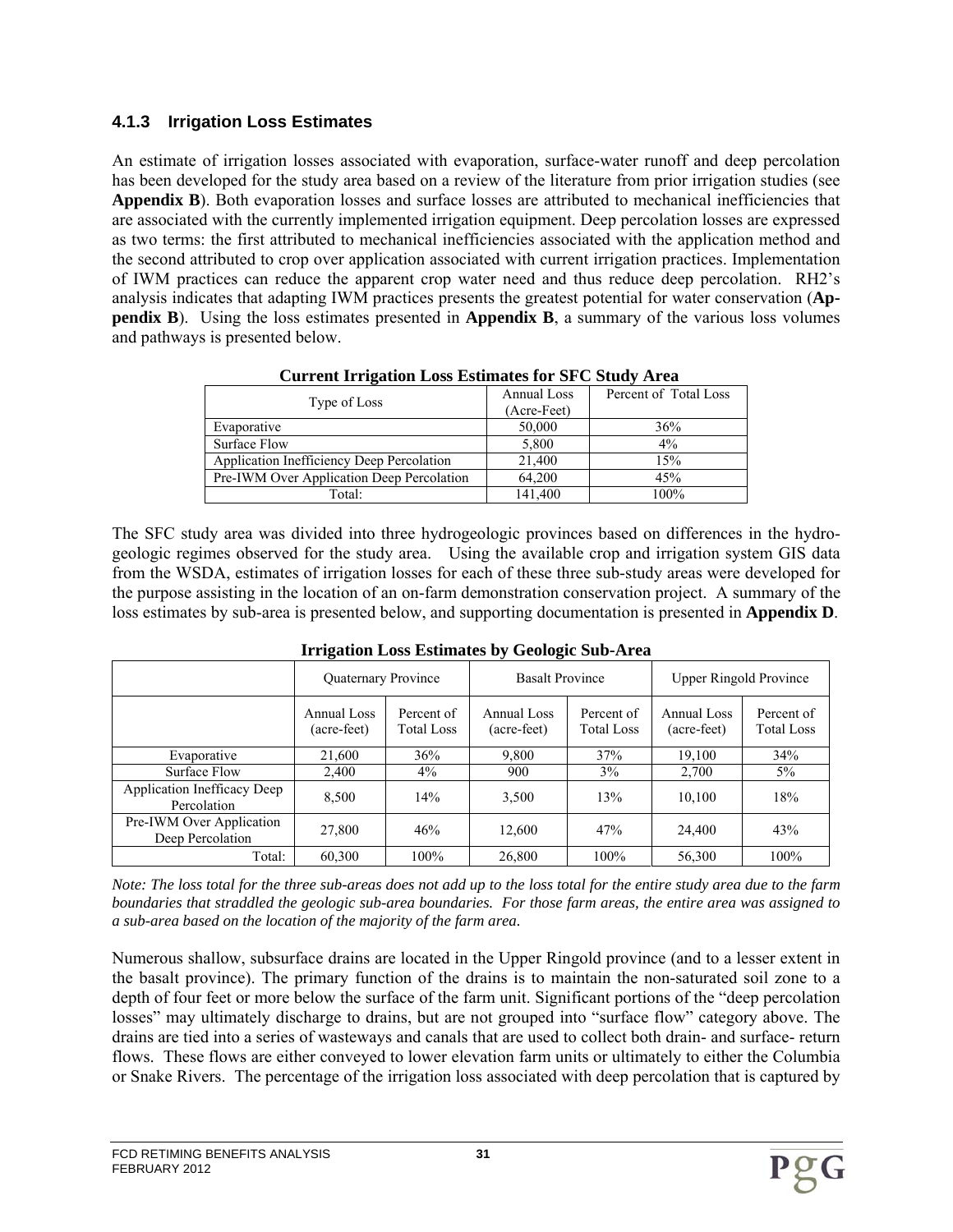a drain system depends on many variables, including hydraulic continuity of the soil column, depth of the drains, drain spacing, drain size and depth to an impermeable layer. The percentage of loss that is captured by the drains is poorly constrained (Section 4.3.2). However, for those areas within the SFC study area that have drains, it is assumed that the quantity of irrigation loss to deep percolation is less than those areas without drains due to the capture of some of this water by the drains.

In order to calibrate the groundwater flow model (Section 3.4), PGG required long-term historical estimates of annual average deep percolation losses and monthly estimates of deep percolation losses for the final year of model calibration (1985). PGG obtained historical crop reports and net application rates for the SCBID from USBR. RH2 estimated annual crop water requirements and compared to reported application rates to estimate historic irrigation losses over time. An alternative method, similar to the assumed-efficiency-based calculations presented above and in **Appendix B**, was also used to estimate total irrigation losses over time. For both methods, total losses were divided among surface flow, evaporative and deep percolation losses as illustrated above. Further documentation of RH2's historical analysis is presented in **Appendices E** and **G**.

## **4.1.4 Timing of Surface Water Return Flows and Source Water Left Instream**

Estimates of the timing of surface runoff return flow to the Columbia River have been developed based on the general topography of the study area, locations of drainage canals and wasteways, and travel time estimates for the wasteway system. Return flows from the drains to the wasteways are not measured, so estimates of travel times within these reaches are approximate (further complicating the estimate of travel time for the return flow is the fact that some of this water is reused for irrigation in the lower blocks). Based on the locations of the drains and wasteways, RH2 estimates that blocks 15, 16 and the southeast quadrant of 19 have travel times in the order of 1 to 2 days before returning to the Columbia River. For the eastern blocks 17, 161 and 13, RH2 estimates the travel times in the order of 2 to 4 days before returning to the Snake River below Ice Harbor Dam, which for practical purposes is part of the Columbia's McNary Pool.

Travel time estimate for source water left in the Columbia River is based on information provided by Chelan County PUD, the Northwest Power and Conservation Council and the Army Corps of Engineers (ACE). This travel time information is summarized in a RH2's Memorandum entitled Water Particle Travel Times, (**Appendix C**). It is estimated that the average travel time during the irrigation season for water left in the Columbia River from Grand Coulee Dam to McNary Dam ranges from 11.8 to 30.7 days.

## **4.1.5 Conservation Potential and Return Flow Distribution**

Because the majority of the irrigation systems in the SFC study area are center pivot irrigation systems, the addition of LEPA to these systems holds the greatest mechanical conservation potential through the reduction of evaporative losses. The addition of both LEPA and implementation of irrigation water management (IWM) to the existing center pivot systems is the greatest overall change that could be made to increase the conservation potential of the existing irrigation systems. It is estimated that up to 108,000 acre-feet could be saved annually (across the entire study area) if the existing center pivot irrigation systems were upgraded with LEPA and IWM.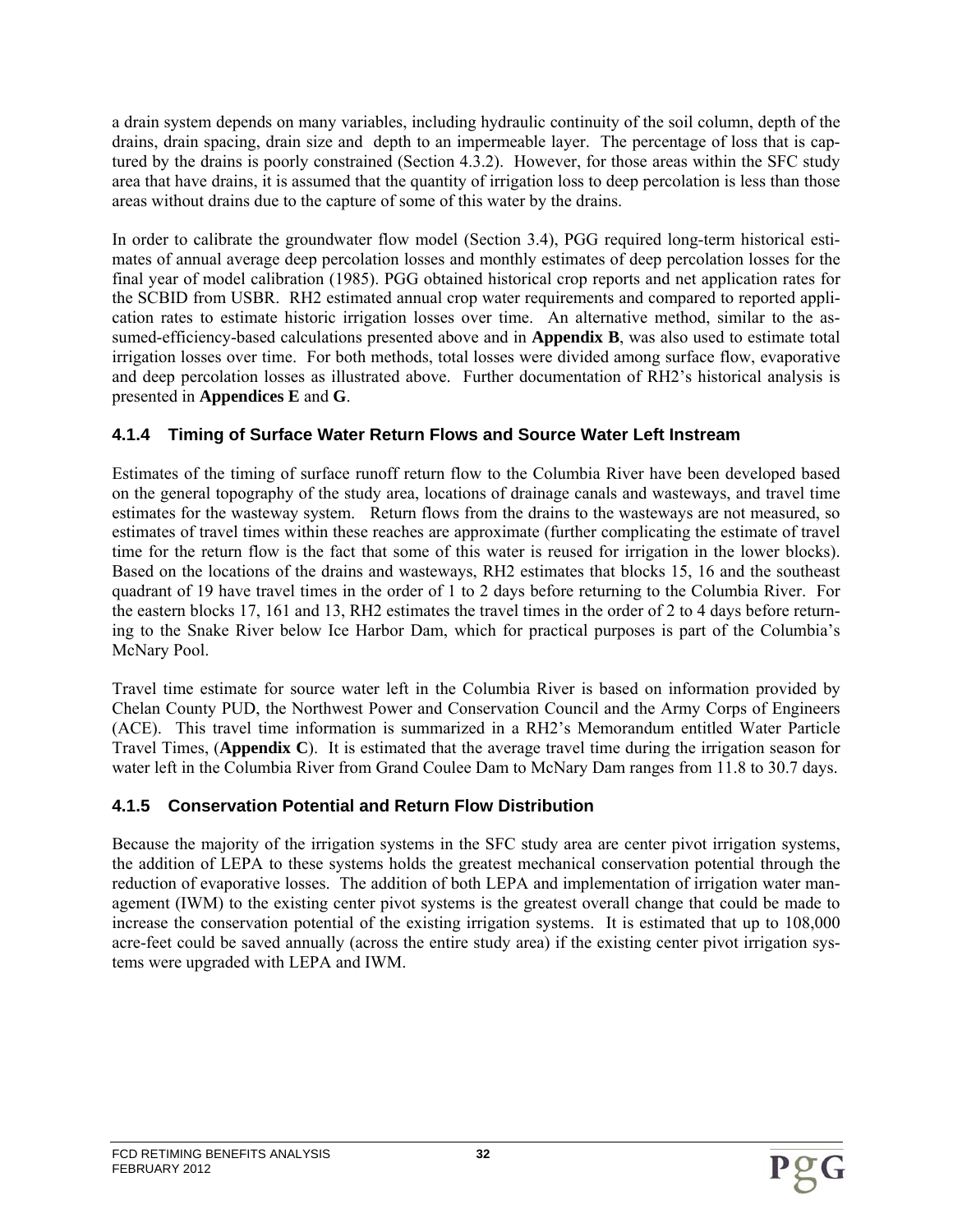No estimates are available for the percentage of current irrigation systems employing IWM within the study area. However, RH2 has estimated that if only IWM were employed by all existing irrigation systems within the study area, the conservation potential could be up to 77,600 acre-feet annually<sup>13</sup>.

Upgrading all existing irrigation systems to center pivot with LEPA and implementing IWM (maximum conservation potential) is estimated to result in a savings of up to 125,300 acre-feet annually. See Table 3(a) in **Appendix A** for estimates of potential irrigation savings for other types of irrigation systems within the study area.

Based on the literature review of Irrigation Surface Losses, as presented in **Appendix B**, it is assumed that the addition of center pivot systems with LEPA or other high-efficiency irrigation methods such as drip, will result in irrigation efficiencies in the 88% to 95% range. Switching to high-efficiency irrigation systems will result in reduced surface and deep percolation losses. With the implementation of both mechanical upgrades and IWM, it is projected that both surface runoff and deep percolation losses could decrease to zero under ideal conditions. This leaves evaporation as the only remaining loss pathway. This is considered the maximum conservation potential for the study area and results in the greatest savings of water for use in retiming. This estimate is based on a simplifying assumption that postconservation deep percolation losses are reduced to zero (the *theoretical* maximum reduction in deep percolation). It is important to recognize that this is the theoretical maximum conservation potential that could be obtained under ideal conditions. RH2 recognizes that a small amount of deep percolation will continue (and is needed to prevent salt buildup in the soil); however, actual residual rates of deep percolation will depend on final post-conservation irrigation methods and will likely have little effect on the estimates above. The table below summarizes RH2's estimates assuming maximum conservation potential based on the above assumptions:

|                               | Current Loss        | <b>Estimated Loss</b> | <b>Estimated Con-</b> | Percent   |
|-------------------------------|---------------------|-----------------------|-----------------------|-----------|
| Type of Loss                  | $\alpha f/\gamma r$ | with Max. Conser-     | servation Savings     | Reduction |
|                               |                     | vation $\text{af/yr}$ | $\text{(af/yr)}$      |           |
| Evaporative                   | 50,000              | 16,000                | 34,000                | 68%       |
| Surface Flow                  | 5,800               |                       | 5,800                 | 100%      |
| <b>Total Deep Percolation</b> | 85.500              |                       | 85.500                | 100%      |
| Total:                        | 141.400             | 16,000                | 125,300               | 89%       |

#### **Conservation Estimates for Southern Franklin County Study Area**

Note that reductions in evaporative loss provide direct, instantaneous benefit to Columbia River flows, reductions in surface-flow losses provide little significant benefit to the river (because of the fast return timing for surface flows), and reductions in deep percolation losses provide benefit to Columbia River flow due to "retiming" (i.e. no net change in associated consumptive use).

In order to support sub-surface hydrologic modeling of "retiming" for the Quaternary Province (discussed in Section 3.4), RH2 estimated associated monthly benefits of maximum conservation (LEPA plus IWM). These values were generated based on sub-area wide estimates using current irrigation system information from local GIS mapping. As such, these estimates should be used only for examining area-wide savings and should not be used for individual farm basis analysis without further review. The following table presents RH2's monthly estimates of irrigation losses in the Quaternary Province under both current conditions and post-conservation (maximum conservation). These estimates were used as input for modeling subsurface irrigation return flow.

l <sup>13</sup> This number includes reduction in WIG related losses and associated reductions in application (mechanical) losses due to reduced overall application.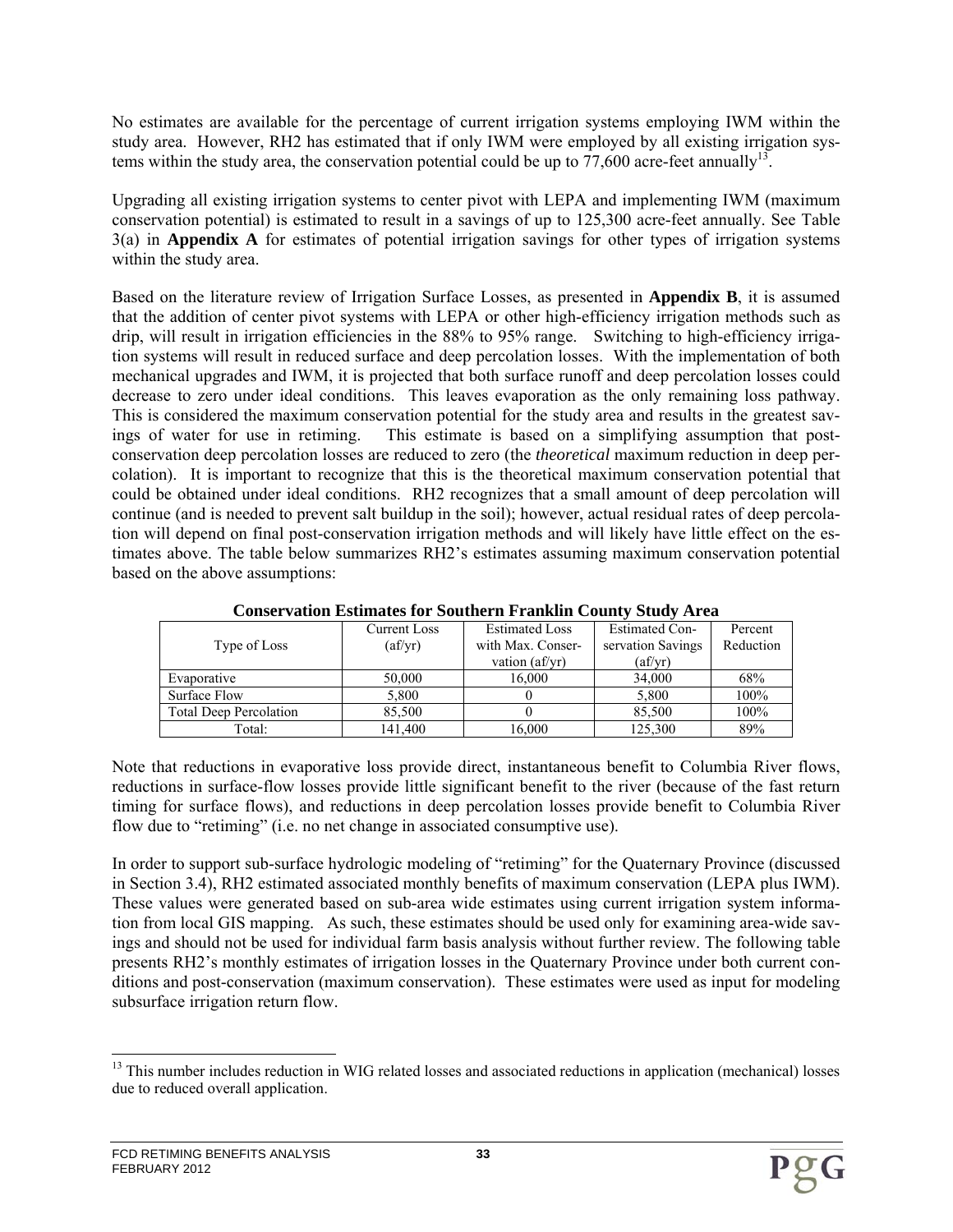| (all values in feet)          | Jan   | Feb   | Mar   | Apr   | May   | Jun   | Jul   | Aug   | Sep   | Oct   | <b>Nov</b> | Dec   | Annual |
|-------------------------------|-------|-------|-------|-------|-------|-------|-------|-------|-------|-------|------------|-------|--------|
| <b>Current Condition</b>      |       |       |       |       |       |       |       |       |       |       |            |       |        |
| <b>SW Runoff</b>              | 0.000 | 0.000 | 0.000 | 0.002 | 0.007 | 0.010 | 0.013 | 0.010 | 0.005 | 0.002 | 0.00       | 0.00  | 0.05   |
| Evaporation                   | 0.000 | 0.000 | 0.002 | 0.012 | 0.056 | 0.077 | 0.100 | 0.079 | 0.044 | 0.015 | 0.000      | 0.000 | 0.38   |
| <b>Total Deep Percolation</b> | 0.000 | 0.000 | 0.003 | 0.021 | 0.096 | 0.132 | 0.174 | 0.137 | 0.076 | 0.025 | 0.000      | 0.000 | 0.67   |
| <b>Total Losses</b>           | 0.00  | 0.00  | 0.01  | 0.03  | 0.16  | 0.22  | 0.29  | 0.23  | 0.12  | 0.04  | 0.00       | 0.00  | 1.10   |
| <b>Maximum Conservation</b>   |       |       |       |       |       |       |       |       |       |       |            |       |        |
| <b>SW Runoff</b>              | 0.000 | 0.000 | 0.000 | 0.000 | 0.000 | 0.000 | 0.000 | 0.000 | 0.000 | 0.000 | 0.000      | 0.000 | 0.00   |
| Evaporation                   | 0.000 | 0.000 | 0.001 | 0.004 | 0.018 | 0.025 | 0.033 | 0.026 | 0.014 | 0.005 | 0.000      | 0.000 | 0.13   |
| <b>Total Deep Percolation</b> | 0.000 | 0.000 | 0.000 | 0.000 | 0.000 | 0.000 | 0.000 | 0.000 | 0.000 | 0.000 | 0.000      | 0.000 | 0.0    |
| <b>Total Losses</b>           | 0.00  | 0.00  | 0.00  | 0.00  | 0.02  | 0.03  | 0.03  | 0.03  | 0.01  | 0.01  | 0.00       | 0.00  | 0.13   |

**Summary of Monthly Irrigation Loss Pathways – Quaternary Province** 

1 – Values based on weighted average irrigation method and crop distribution

Given an irrigated area of approximately 58,000 acres in the Quaternary Province, these estimates suggest that conservation savings from the implementation of LEPA and IWM in the Quaternary Province could result in up to 14,500 af/yr of evaporation losses, 2,900 af/yr of surface water losses, and 38,900 af/yr in total deep percolation losses. See **Appendix D** for a discussion of the current irrigation practices and conservation potential for the three different geological provinces.

As discussed above, post-conservation deep percolation is represented as the maximum *theoretical* conservation potential, and a small amount of deep percolation is expected for any post-conservation condition. Post-conservation deep percolation should be included during (future) individual analyses of pilot sites. For the current analysis, the effect on estimating reduction in total deep percolation  $(0.67 \text{ ft/yr})$  is expected to be small.

It is important to note that the estimates of potential conservation savings for both the three provinces and the entire study area are based on WSDA data sets of both the crop distribution and irrigation system type as provided by the Franklin County Conservation District. These data are not spatially linked; i.e., it is not specifically known how much of each crop is irrigated by a specific irrigation method. As a result, the estimates are based on a geographic distribution for the entire study area but are not crop or fieldspecific. Therefore, while the analyses of the irrigation practices and conservation potential provide a good understanding of the entire study area, it is not recommended that this analytical approach be assumed accurate to a given individual farm or a particular small geographic area. While estimates have been provided for the three hydrogeologic provinces, RH2 suggests these be used only for general comparative purposes among these three sub-areas.

Both the crop irrigation requirement and irrigation efficiencies used are based on best available information but, as previously noted, the dataset is limited to general categories of both crops and irrigation types. Irrigation loss estimates are based on the assumption that 35% of the center pivot acreage employs LEPA. The dataset does not indicate how much of the acreage in each of the study areas are already employing IWM. RH2's estimates of total conservation potential will be sensitive to these assumptions and could differ to varying degrees if actual conditions depart significantly from these assumptions.

A detailed discussion of the assumptions used in developing the conservation potential for the various types of mechanical upgrades including the addition of IWM and the results of this analysis for the study area is summarized in **Appendix A**.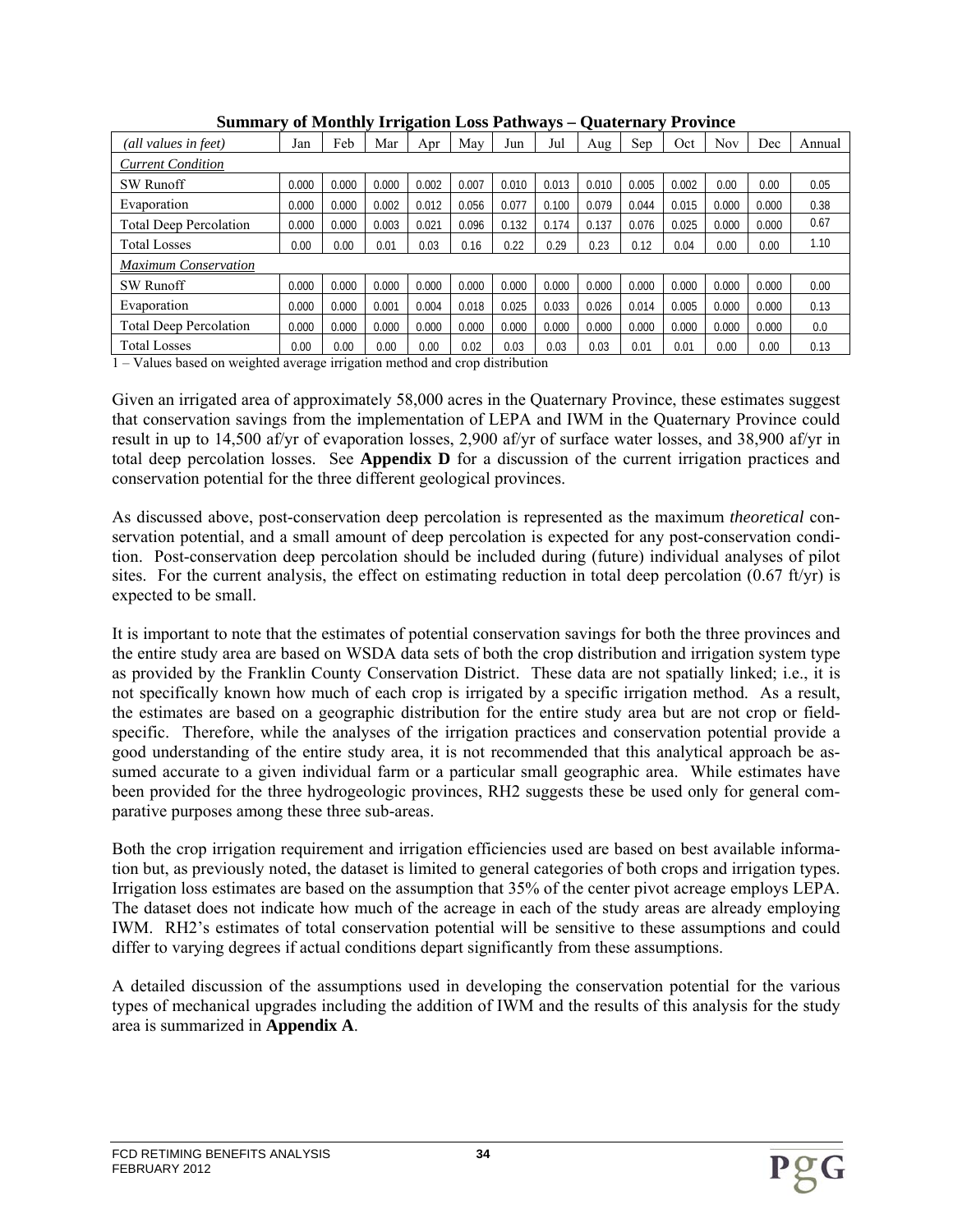# **4.2 HYDROGEOLOGIC CONDITIONS**

Over much of the Southern Franklin County (SFC) study area Columbia River Basalts are overlain by a succession of Miocene to Quaternary sedimentary deposits. These suprabasalt sediments form the primary aquifers in the area with textures ranging from fine silts to coarse gravels. Irrigation practices have significantly changed the occurrence and flow of groundwater in the study area, and each province has different return flow pathways and timing for applied irrigation. The following sections describe the hydrogeologic framework of the study area along with information on groundwater levels, recharge, discharge and groundwater flowpaths for irrigation recharge

## **4.2.1 Information Sources**

This analysis of hydrogeologic conditions in the SFC area included review of: GIS coverages of surficial geology, GWMA documents describing the suprabasalt and basalt geology of the study area and associated 3-D stratigraphic model grids (GWMA, 2007, 2009), USGS reports describing the hydrogeology of the area and responses to irrigation (Drost, 1993 and 1997), studies of the Ringold formation (Lindsey, 1993), Department of Ecology well logs, and studies describing the hydrogeology of the Hanford site immediately west of the study area (Liikala, 1994; Newcomber, 2002; Vermuel, 2001; Khaleel, 1995; Last, 2006). Supplementary information on historic and current irrigation practices were obtained from USBR (pers. comm.., O'Callaghan, 2011) and the Franklin County Irrigation District (FCID) (pers. comm.., Burns and Wright, 2011). Supplemental information about Columbia River stage elevations in Lake Wallula and management practices behind the dykes ("interior drainage system) were obtained from Army Corps of Engineers (pers. comm., Heitstuman, 2011).

## **4.2.2 Geology and Hydrostratigraphic Units**

The study area is in the Pasco Basin, a structural low created by faulting and folding of the Columbia River Basalts. The structural low has been infilled with a succession of sedimentary units including the Ringold Formation, Missoula flood deposits, and surficial deposits of Quaternary loess, dunes and alluvium. Key hydrostratigraphic units and aquifer characteristics are described in **Table 4-1**. Hydrostratigraphic units in Southern Franklin County have been described in a number of reports with varying levels of consistency regarding unit names and subdivisions. Much of the study area is mapped as Quaternary dune deposits and underlying geology is inferred from comparison to outcrops at the edges of the study area and observations noted in drilling logs. For this study, PGG uses the stratigraphic framework presented in the GWMA studies (2007, 2009); with further division of the Wooded Island member of the Ringold Formation into basal, lower and middle units per the USGS (Drost, 1997).

PGG divided the study area into three hydrogeologic provinces based on the unit, or units, that dominate vadose and groundwater flow (**Figure 4-2**):

- The "Quaternary Province" (Q), dominated by gravels of the Quaternary Flood Deposits and the Middle Ringold Formation;
- The "Upper Ringold Province" (R), dominated by the fine-grained Upper Ringold Formation in the northwestern portion of the study area; and,
- The "Basalt Province" (B), dominated by Columbia River basalts in the eastern portion of the study area.

The Quaternary Flood Deposits (locally known as the Pasco Gravels) and Ringold Formation are the primary aquifers affected by irrigation recharge, with lesser irrigation recharge to the Saddle Mountain Ba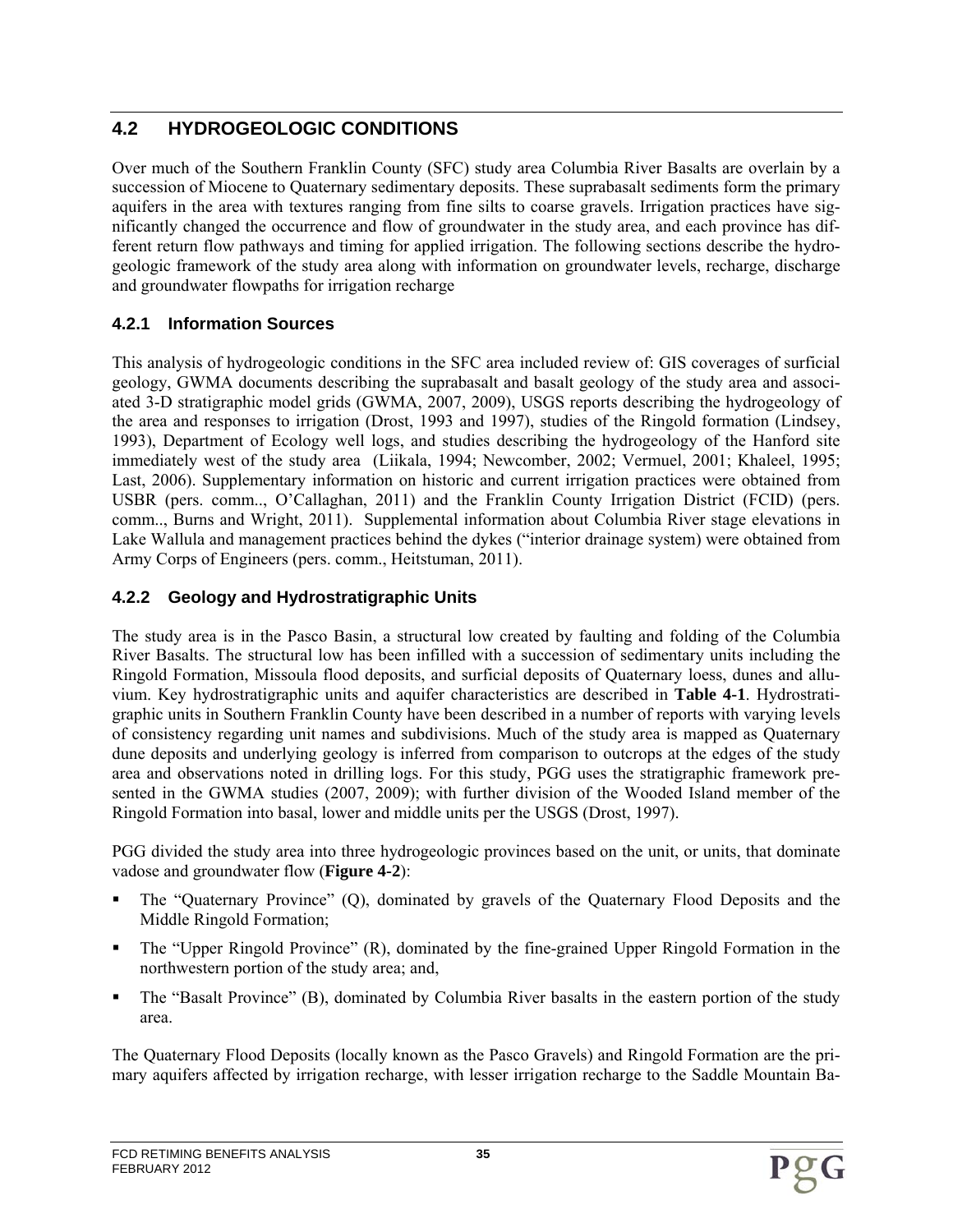salt in the eastern portions of the study area. The Pasco Gravels were deposited by a succession of Pleistocene cataclysmic floods and mantle most of the study area at thicknesses ranging from absent or just a few feet thick in the eastern portions to over 200 feet thick near Pasco (**Figure 4-2**). Consistent with GWMA nomenclature, dunes of remobilized flood-deposited sands are included in the Quaternary Flood deposits. Quaternary deposits are present over basalts and the Upper Ringold Formation in the "B" and "R" provinces where they are largely the dune-facies, but are not the primary control on deep percolation in those areas. The Pasco Gravels are equivalent to the Hanford Gravels described west of the Columbia River, and are included in the GWMA Coarse Quaternary Deposits (unit "Qf") (GWMA, 2009). The Pasco gravels are lithologically variable ranging from open-matrix medium-coarse gravels through coarse-medium sand, but are dominated by sandy gravels, gravelly sands and coarse sands. The Pasco gravels are identified in drill logs by the lack of cementation and predominance of basaltic clasts.

The Ringold Formation is described in a number of reports, and we follow the sub-unit descriptions of Drost (1997) for consistency with previous work. Drost divided the Ringold Formation into four subunits including a basal conglomerate found primarily near the Columbia River, a lower unit consisting of silts and muds, a middle unit consisting of interbedded sands and gravels, and an upper silty sandy unit. The upper silty sandy unit is correlative with the GWMA Ringold Fines unit ("Trf") including the Taylor and Savage flat members, while the lower units are divisions of the member of Wooded Island (Lower Ringold in GWMA documents, "Trwie"). Caliche deposits are present in the upper portions of the Ringold Fines unit near the White Bluffs (GWMA, 2009). The GWMA studies mapped caliche deposits based on notes in drill logs and observation in outcrops. Caliche deposits appear to be about 10 feet thick and somewhat localized, although reporting in drill logs is likely to be inconsistent. Caliche cementation reduces effective porosity and hydraulic conductivity, reduces vertical flow in affected areas, and may enhance formation of perched aquifers. The influence of caliche on the vertical migration of groundwater is reportedly not as significant as the difference in vertical conductivity between silts, sands and gravels found in the various Plio-Pleistocene units (Lindsay, 2010).

Ringold Formation aquifers vary in lateral extent and hydraulic characteristics. Few wells are completed in the Upper Ringold due to the prevalence of silts and other low-permeability lithologies. The Upper Ringold Formation includes both the Savage Island and Taylor Flat members. Towards the top of the Upper Ringold, the Savage Island member includes laterally continuous, thickly bedded sands and silts which support more lateral than vertical flow. Towards the bottom of the Upper Ringold, the Taylor Flat member contains sandy zones deposited in a channelized geometry, which provides less lateral continuity but greater potential for vertical connections.

The Middle Ringold has the greatest areal extent, occurring beneath the Upper Ringold and much of the Quaternary Flood Deposits. The Middle Ringold is texturally similar to the Pasco Gravels, and a productive aquifer; the Pasco Gravels and Middle Ringold are often distinguished in drill logs based on a transition in the color of drill cuttings from black to tan, and an increase in cementation (caliche) in the Middle Ringold. Increased cementation may account for slightly lower hydraulic conductivity relative to the Pasco Gravels, as described in Section 4.2.4.

The Lower Ringold is a low-permeability aquitard generally restricted to areas near the Columbia River which further reduces the connection between the Middle Ringold and underlying Ice Harbor Basalt. The Basal Ringold gravels are thin and restricted to areas close to the Columbia River in the far western portion of the study area. The Basal Ringold does not constitute a significant aquifer due to its stratigraphic position and limited areal extent.

The Saddle Mountain Basalt is present beneath the entire study area (**Figure 4-2**). The Saddle Mountain Basalt unit is locally subdivided into the Ice Harbor Basalt, Levey sedimentary interbed, Elephant Moun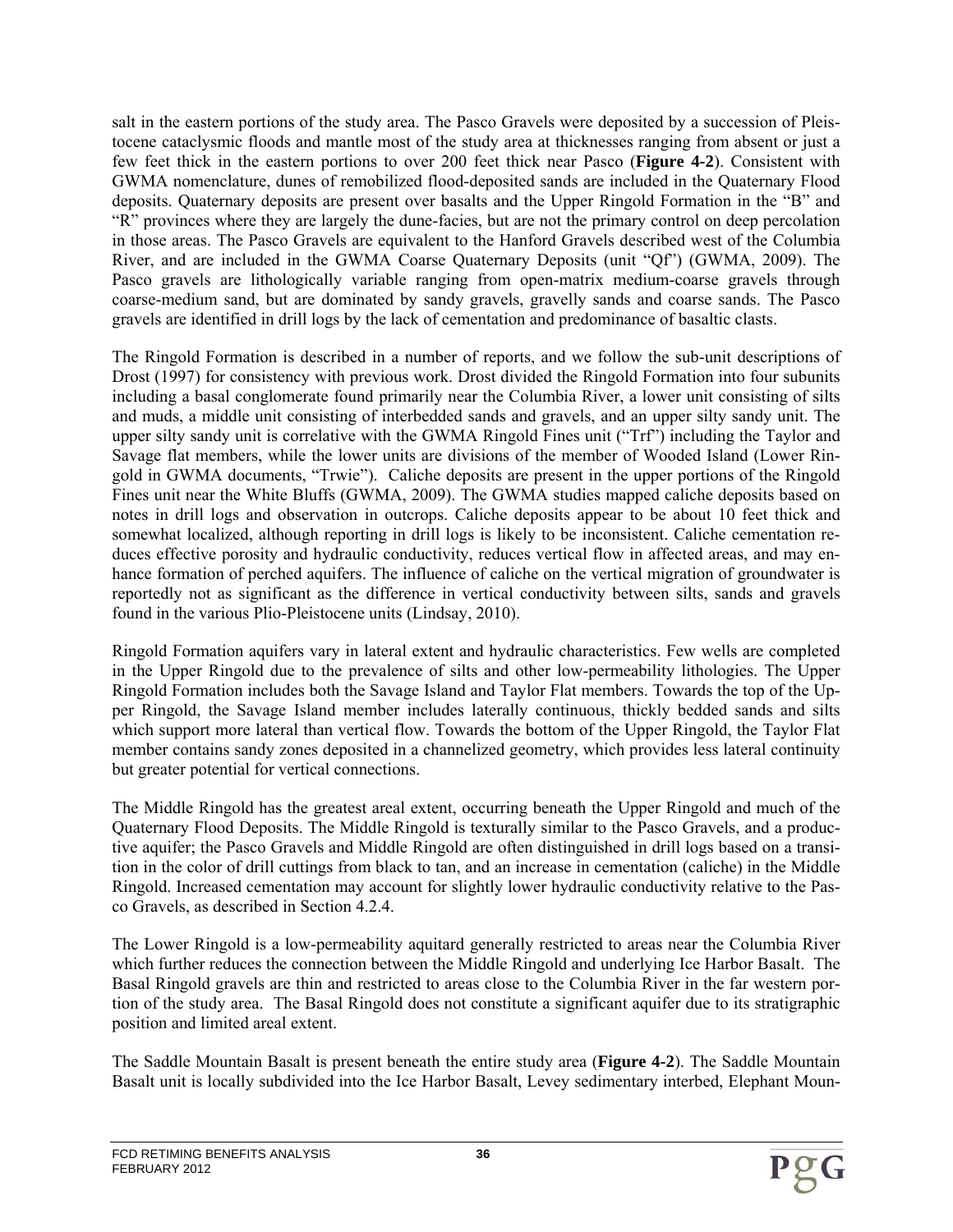tain Basalt, Rattlesnake Ridge sedimentary interbed, and the Pomona Basalt. Basalts gently rise to the east exposing progressively deeper layers either at the surface or as subcrops at the base of the Ringold Formation. Groundwater flow into basalts and sedimentary interbeds will be most significant where basalt interflows crop out and directly receive irrigation recharge (GWMA, 2009). However, the current conceptual model for groundwater flow in the basalt aquifers suggests negligible regional groundwater flow. The basalt aquifers are believed to be compartmentalized by a combination of faults (few in study area), interflow pinchouts, dense flow cores, and paleotopographic features (GWMA, 2009; Lindsay, 2010). PGG is using the GWMA conceptual model of the basalt aquifer system as the most current and in-depth work on the basalt aquifer system. The Wanapum Basalt does not crop out in the study area and, due to the limited vertical hydraulic communication through the basalts, is not considered in this report.

## **4.2.3 Groundwater Levels**

Groundwater levels in the suprabasalt aquifers have risen significantly between 1950 and the mid-1980's in response to irrigation recharge. Water levels rose at different rates at different times in different areas, as irrigation blocks were opened – cumulatively amounting to approximately 5 million acre feet of additional water in storage (Drost, 1997). Water-level rise was most prominent in the Upper Ringold Province, with as much as 500 feet of apparent rise in the Upper Ringold Province bringing water levels to near the ground surface (Drost, 1997) (**Figure 4-3**). A fairly dense network of drains was installed in the area between the White Bluff and Esquatzel Coulee between 1966 and 1988 to prevent the rising water table from reaching the root zone; drains also were installed in localized areas of the eastern Quaternary province that overly shallow subcrops of Ringold Fines. Water-table rise in the Quaternary Province was more modest, ranging from 5 to 50 feet with most hydrographs in the 10 to 20 foot range. Water levels have been relatively steady in the suprabasalt aquifers after the initial 5 to 25 years of water level rise after onset of irrigation. Some localized areas show declines of 10 feet or less near Smith Canyon, presumably in response to irrigation pumping beginning in the early 1970s. Observations of water levels in the late 1980s and early 1990's continue to indicate some degree of decline in selected wells, possibly in response to irrigation pumping and/or improvements in irrigation efficiencies (reduced deep percolation losses). Water levels in the Saddle Mountain Basalt wells have a more complicated response to changes in irrigation practices. Some SMB wells show up to 150 feet of water level rise while other wells show stable to declining water levels. SMB wells with significant rise in water level appear to be located in areas with basalt near the surface while declines are observed in areas with groundwater pumping. Even in areas with significant rise in SMB water levels, heads generally remain lower than heads in overlying suprabasalt aquifers.

Water levels in the suprabasalt aquifers are typically higher than in the underlying basalts throughout most of the study area. Depths to water in suprabasalt wells range from 0 to 300 feet bgs while water levels in wells completed in the underlying Saddle Mountain Basalt aquifers are generally 10 to 150 feet lower based on comparison of published water level maps (Drost, 1997). The head difference between the suprabasalt and basalt aquifers is greatest to the west and beneath the Upper Ringold Formation where water levels have risen the most since 1950. The observed downward gradient cannot be used to infer rates of flow between the suprabasalt and basalt aquifer systems.

Seasonal water level variations are observed to varying degrees in most wells in the area reflecting a combination of recharge from precipitation and irrigation, seasonal pumping, and variations in stage elevation of the Columbia and Snake rivers. The Columbia River has approximately 5 feet of seasonal variation at Ringold and 1 to 2 feet of seasonal variation at Lake Wallula, which includes the lower reaches of the Snake River in the study area.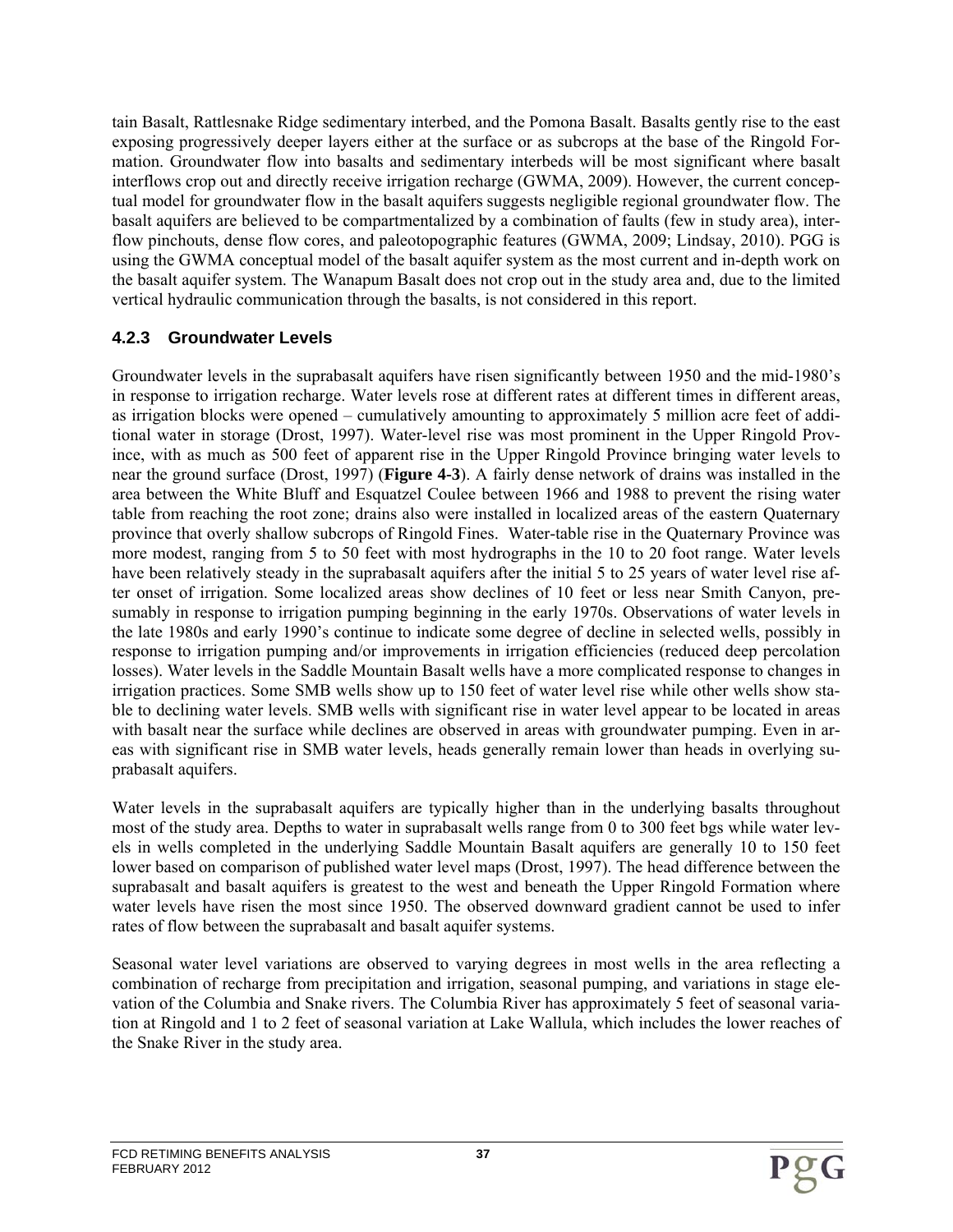Groundwater levels in the Upper Ringold Province exhibit seasonal variation of 5 feet or less in most wells. The seasonal trend appears to correlate with irrigation with a 1 to 3 month lag between peak July irrigation and hydrograph peak. Upper Ringold hydrograph peaks appear in September, 1-3 months after the peak July-August irrigation season, based on review of hydrographs in Drost (1997). Wells with shallow water levels (less than 10 feet bgs) generally show a damped seasonal response suggesting effective control of water table elevation by drains. Wells with greater depth to water do not show a consistent trend of hydrograph variability with depth to water or completion depth, although the peak usually occurred between September and November. The presence of drains near the top of the Upper Ringold Formation, and wells completed within the formation suggest that saturation is prevalent within much of the formation; however, seeps along the White Bluffs are indicative of perched conditions.

In the Quaternary Province, seasonal water-level variations in the Pasco Gravels range from less than 1 foot to more than 10 feet in available hydrographs, with most wells exhibiting 5 feet or less of variation. The timing of seasonal variations changes with location in the aquifer. Wells in the central and southeastern portion of the Quaternary Province have seasonal minimum water levels at the end of the irrigation season between August and October and peak in March to April. In contrast, wells in the northern and southwestern portion of the Province have water level peaks in July through September. This difference likely reflects differences in the dependence on groundwater irrigation sources in the Pasco Greenbelt (central and southeastern area of the Province) and surface water irrigation sources in the SCBID and FCID (northern and southwestern area of province respectively). Seasonal water-level variations beneath the Greenbelt area are predominantly influenced by pumping withdrawals, whereas other areas are more influenced by irrigation recharge. Water levels in wells in the northern portions of Esquatzel Coulee within the study area peak in October and November, approximately 2-3 months after the peak in the Upper Ringold Formation. Water level trends in the Middle Ringold are similar to variations in the Pasco Gravels.

Wells completed in the Saddle Mountain Basalt generally decline during the irrigation season in response to pumping, with seasonal variations ranging from 5 feet to as much as 100 feet. However, there is a subset of basalt wells near Eltopia and the Eltopia Branch Canal where hydrographs peak during the irrigation season. These wells are in the Basalt Province where basalts crop out or are near the ground surface.

### **4.2.4 Aquifer Properties**

Aquifer properties for key hydrogeologic units are summarized in **Table 4-1**. Hydraulic properties for the individual suprabasalt sedimentary units are typically reported as hydraulic conductivity (K) and storage coefficient (S).

Drost (1997) provides estimates of K for all units in the study area including statistical analyses of hydraulic conductivity values estimated from specific capacities in wells. Hydraulic conductivity varies widely between units, with major units in the Quaternary Province (Pasco Gravels and Middle Ringold Formation) generally having higher K values than the less permeable silts of the Lower and Upper Ringold Formation. For the more permeable units, Drost found:

- The Pasco Gravels had K estimates ranging from 48 ft/d to 73,000 ft/d with a median of 880 ft/d, a 25<sup>th</sup> percentile of 440 ft/d and a  $75^{\text{th}}$  percentile of 3,100 ft/d (the highest median and  $75<sup>th</sup>$  percentile of all units).
- The Middle Ringold had K estimates ranging from 7.5 ft/d to 5,000 ft/d with a median of 180  $\frac{f(t)}{dt}$ , a 25<sup>th</sup> percentile of 83 ft/d and a 75<sup>th</sup> percentile of 740 ft/d.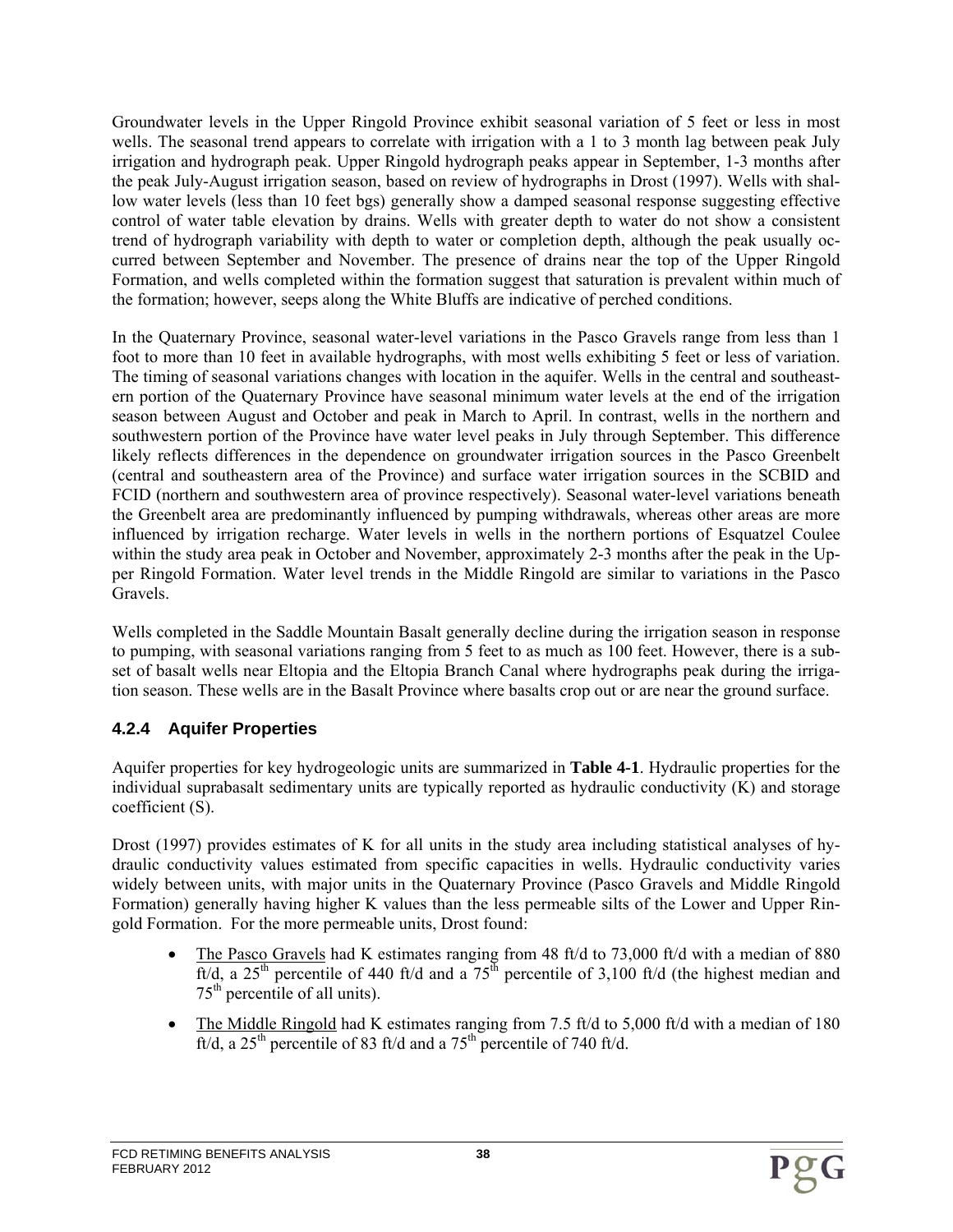The lower hydraulic conductivity in the Middle Ringold relative to the Pasco gravels is due in part to more prevalent cementation within portions of the older unit. Drost also reported K values based on aquifer test data performed at the nearby Hanford Site. A median value of 1250 ft/d was calculated for the Hanford Gravels based on 12 aquifer tests and a median value of 41 ft/d was calculated for the Middle Ringold based on six aquifer tests. Drost also documents more recent studies at the Hanford Site that estimated an average hydraulic conductivity of 200 to 250 ft/d for the Middle Ringold. Drost (1997) reported significantly lower median K-values for the Upper and Lower Ringold Formation (25 and 46 ft/d respectively).

PGG also evaluated K within the Pasco Gravels and Middle Ringold Formation by analyzing specific capacity data from 275 wells completed within the Quaternary Province (detailed description in **Appendix I**). The specific capacity data were compiled from Ecology's on-line well log database, and wells were grouped by aquifer based on well depths and hydrostratigraphic interpretation. Our analysis found that:

- The Pasco Gravel wells (66 total) had K values ranging from 2 ft/d to 98,000 ft/d with a median value of 300 ft/d, a  $25<sup>th</sup>$  percentile value of 125 ft/d and 75<sup>th</sup> percentile value of 780 ft/d.
- The Middle Ringold wells (209 total) had K values ranging from 1 ft/d to 87,000 ft/d, with a median value of 340 ft/d, a  $25<sup>th</sup>$  percentile value of 96 ft/d and a 75<sup>th</sup> percentile value of 970 ft/d.

The similar distribution of interpreted K values form the Pasco Gravels and Middle Ringold may reflect uncertainty in using well depths to apportion the wells to specific hydrostratigraphic units and/or the influence of inaccurate measurements of small drawdowns noted in many of the pump tests recorded on well logs. Median K values estimated from specific capacity data are lower than median K values for the Pasco Gravels estimate by Drost (1997) (880 ft/d), and higher than Drost's median K estimate for the Middle Ringold (180 ft/d).

The storage coefficient (S) is largely controlled by occurrence of either confined or unconfined conditions, and constraints are available from the literature for lithologic types and for specific units (Drost, 1997) (**Table 4-1**). The Pasco Gravels are largely unconfined with sparse semi-confined locations where interbeds of fine-grained sand or silt reduce conductance. Semi-confined conditions, identified over the time-scale of a pumping test, are expected to transition to unconfined responses over longer time scales, as drawdown propagates through lower permeability zones and reaches unconfined portions of the aquifer. The Upper Ringold is described in GWMA documents as unconfined to semi-confined (GWMA, 2009). Similar to the Pasco Gravels, semi-confined conditions are likely to occur where lowerpermeability lithologies reduce hydraulic communication with the surrounding aquifer, but the long-term behavior of the aquifer is better described using unconfined storage coefficients. Middle Ringold is largely unconfined where in hydraulic connection with the texturally similar Pasco Gravels, but semi-confined or confined beneath the Upper Ringold Formation.

Reported S values for unconfined portions of the suprabasalt units are: 0.15 to 0.2 for Pasco Gravels; 0.11 for Middle Ringold; 0.07 to 0.21 for Upper Ringold Formation; and 0.02 to 0.21 for the Lower Ringold. S values for confined and semi-confined portions of suprabasalt units are: 0.03 to 0.07 for the Pasco Gravel; 0.00005 to 0.06 in the Middle Ringold; and 0.002 to 0.05 in the Lower Ringold. S values for the Middle Ringold and Pasco Gravels and semi-confined portions of the Middle Ringold are based on aquifer tests (Newcomb et al, 1972 and Drost, 1997), while S values for the Upper Ringold and Lower Ringold units reported in Drost are based on grain size analysis. S values used for groundwater modeling of the Hanford Gravels west of the Columbia River (equivalent to the Pasco Gravels) ranged from 0.1 to 0.3, with higher values assigned to coarser gravels and lower values assigned to sandier portions of the Hanford site (Thorne, 1996). Middle Ringold formation storage coefficients were set to 0.10 (ibid).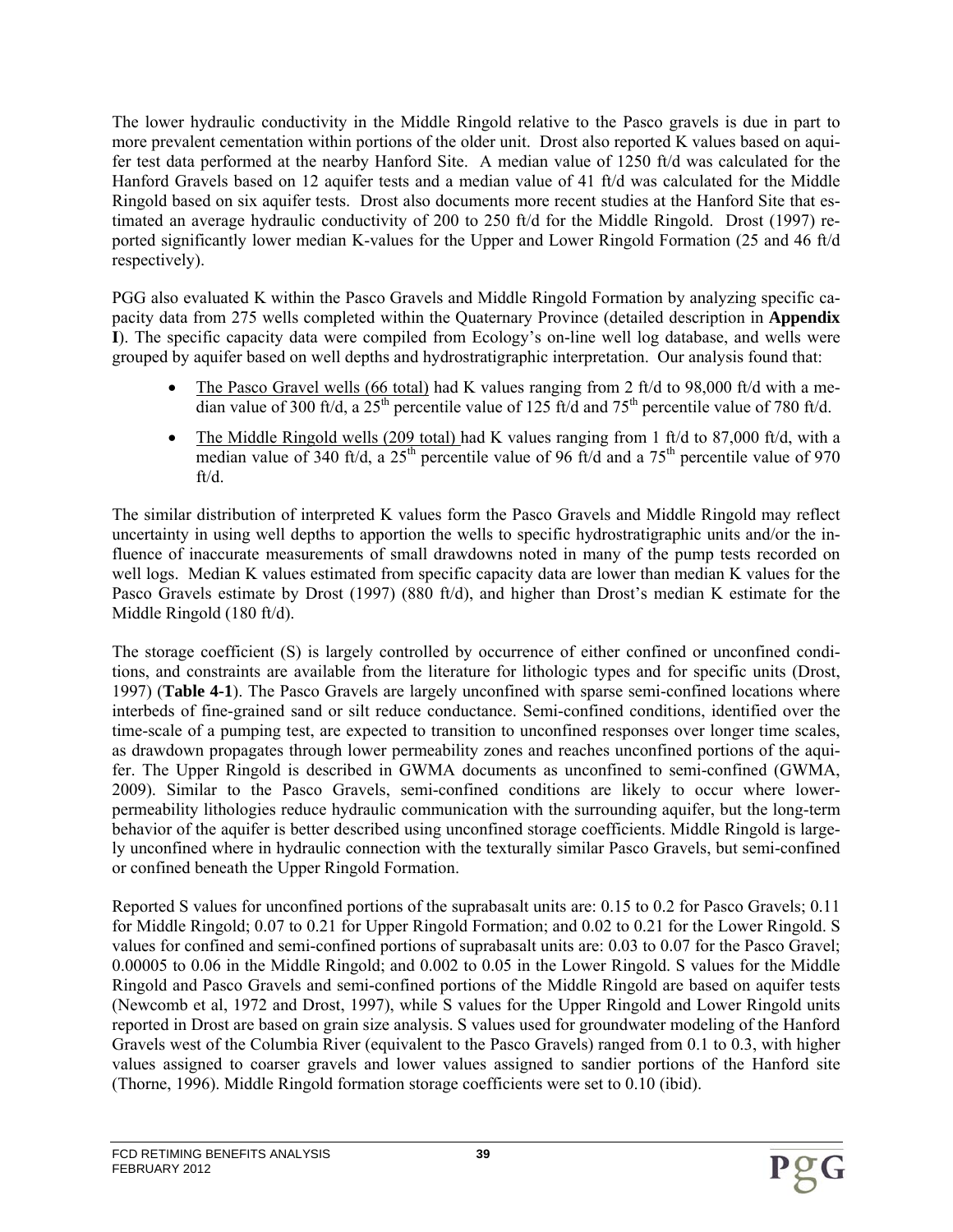Hydraulic conductivities of the Saddle Mountain Basalts were generally lower than the superbasalt aquifers. The lowest median K value reported by Drost (2.3 ft/d) and the lowest K value (0.0073 ft/d) were both from the Saddle Mountain Basalt. The Saddle Mountain basalt maximum K value reported by Drost (3,200 ft/d) was nearly two orders of magnitude above the  $75<sup>th</sup>$  percentile (36 ft/d), and five orders of magnitude above the  $25<sup>th</sup>$  percentile (0.64 ft/d). Hydraulic properties for the basalt aquifers are more often reported as transmissivity (T), as effective saturated thickness sometimes includes one or several interflows and flow cores. Saddle Mountain Basalt aquifer T values reported for the Hanford site, including the Elephant Mountain and Ice Harbor Basalts, range from less than 10 to 5,400  $\mathrm{ft}^2/\mathrm{day}$  (Spane and Webber, 1995). The variability of T is likely biased to more conductive zones that produce more water. The range of T in part reflects the heterogeneity of interflow and fracture zone permeabilities common to basalt aquifers. Many of the basalt aquifer pump tests analyzed at the Hanford site suggested 'leaky confined aquifer conditions' late in the pump tests, interpreted to indicate hydraulic connection with overlying or underlying interflows and/or sedimentary aquifers. It is likely that permeable zones near the edges of the basalt aquifers may have local connections to the surrounding suprabasalt aquifers; however, these zones likely do not have sufficient interconnectivity to provide regional-scale groundwater flow pathways. GWMA studies of the basalt aquifers suggest that basalt flow cores represent significant aquitards, and that vertical flow across basalts occurs over century to millennial timescales (Porcello, 2009).

The connectivity of vertical and horizontal flow in the basalt aquifers is an important factor in the overall hydrogeologic behavior of the study area. The current GWMA conceptual model for the basalt aquifer systems is a compartmentalized system that allows local flow and exchange of groundwater, but regional flow is restricted to negligible or extremely slow rates (Lindsey, 2010), suggesting that the SMB aquifer system is not a dominant return flow pathway to the Columbia and Snake rivers. Compartments are bounded by dense, low-permeability flow cores, interflow pinchouts, and erosional and structural discontinuities. This conceptual model is supported by calculations showing that changes in storage balance pumping withdrawals, suggesting that recharge is not reaching these aquifers (Lindsey, 2010; Porcello, 2009). Age dating of the deeper Wanapum and Grande Ronde basalts north of the study area suggest groundwater ages 5,000 years and older implying long transport times and little connection to surface recharge sources; younger ages less than 1,000 years are measured in areas where basalts crop out and young recharge enters compartments and mixes with deeper, older waters (Porcello, 2009). The compartmentalization model implies that the bulk transmissivity values from pump tests describe aquifer properties within a compartment, but overestimate groundwater flow when applied at a regional scale. Based on this conceptual model, groundwater entering the basalt aquifer system is unlikely to have a regional return flow pathway to discharge points $14$ .

## **4.2.5 Vadose Zone**

Vadose zone textures in the study area range from basalt flows to silts to gravels. Sedimentary deposits make up most of the vadose zone within the study area. Basalt vadose zone is present in the eastern portion of the Basalt Province, but is not irrigated and not considered further. Vadose zone thickness in the study area currently ranges from 0 to 300 feet bgs (**Figure 4-3**). Vadose zone thickness has decreased significantly since the 1950's in some places due to rising groundwater levels. Irrigation drains were installed in response to significant rises in groundwater level, primarily in the Upper Ringold Province. The vadose zone is expected to be relatively thin above the first occurrence of groundwater within the Upper

<sup>1</sup>  $14$  Historically, most groundwater models of the basalts in the Pasco Basin apply a locally high vertical conductivity along the Columbia River to account for hydraulic gradients suggesting flow convergence on the river (Vermeul, et al., 2001; Bauer, et al., 2000). These model reports do not provide additional rationale based on observations of basalt characteristics for the change in vertical conductivity in the area surrounding the Columbia River relative to regional basalt properties.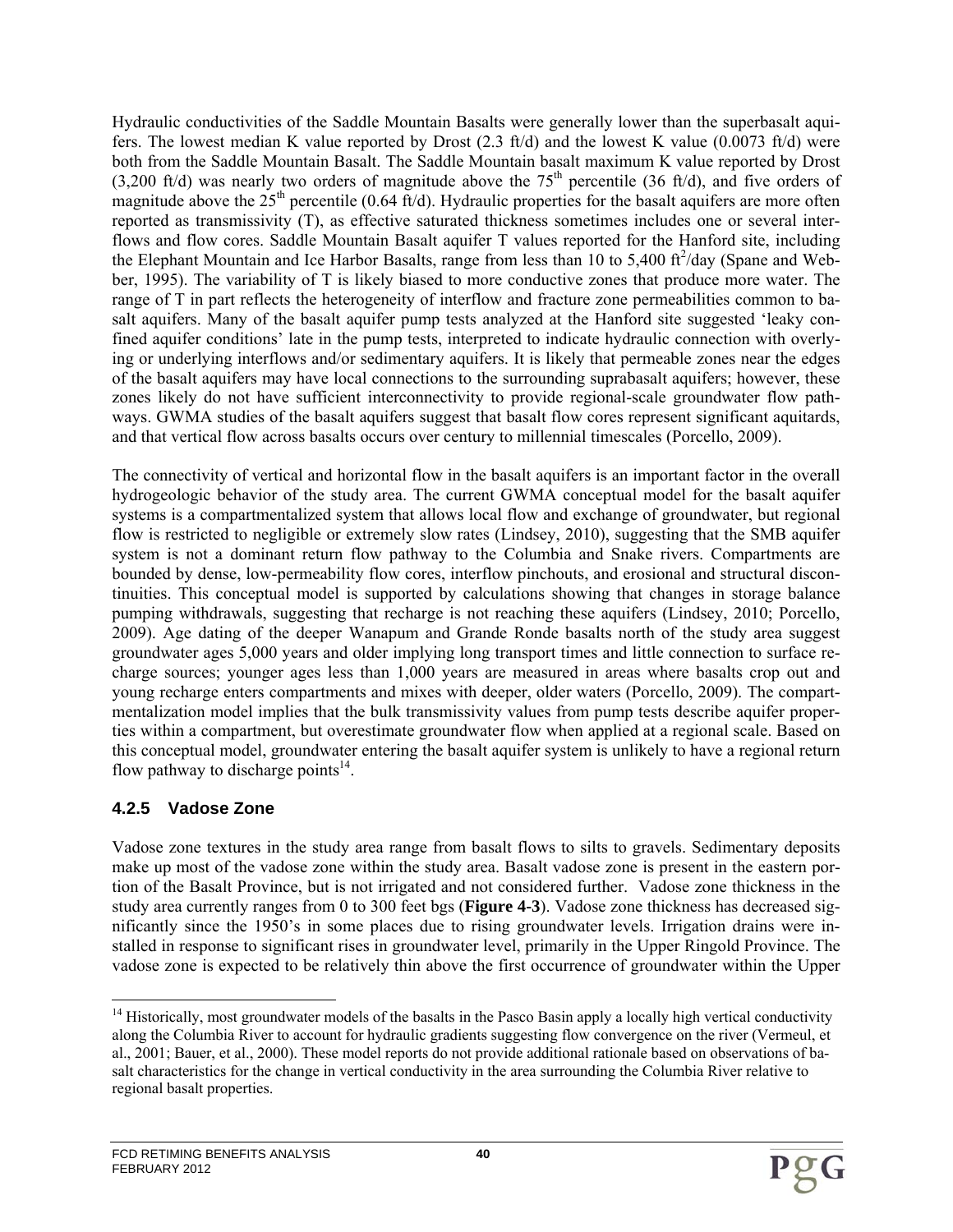Ringold; however, multiple vadose zones may occur in areas with perched aquifers, such as the multiple perched zones observed at seeps along the White Bluffs. Vadose zone thickness has not changed as much in the Quaternary Province because the rise in water levels has been smaller due to higher aquifer transmissivity.

The vadose zone in the Quaternary flood deposits includes gravels and sands. The Pasco Gravels are dominated by sandy gravels, gravelly sands and coarse sands; but also include interbeds of mainly coarse, gravelly materials and lenses of silty material. Facies maps prepared by the GWMA show zones of higher gravel content along the Columbia River near Block 1 and the Esquatzel Coulee (near Eltopia), although the data don't distinguish between the unsaturated and saturated zones or whether gravelly materials were interbedded or massive (GWMA, 2009). Observations at the Hanford site suggest that the vadose zone is dominated by sandy gravel, gravelly sand, and coarse sand textures (Last et al., 2006). Coarse fractions dominated by gravels with a potentially open framework texture occur as lenses rather than thick, laterally continuous units, and are not volumetrically significant.

Flow regimes within the vadose zone are expected to vary based on the magnitude and timing of irrigation recharge, particularly in the coarser intervals. Lower rates of irrigation recharge, such as those associated with field applications, are expected to concentrate flow within the sandy fractions, thus allowing for damped transmission of the recharge pulse. Where higher rates of recharge, such as leakage from an unlined wasteway, overlie coarser materials, the gravel fraction can be highly transmissive and support rapid transport of recharge from the land surface to the water table. This prediction is consistent with observed correlations between sedimentary textures and vadose zone flow dynamics at the Hanford reservation (personal communication, Ward 2011). The effects of damping and lagging within the sandy materials can be significant, particularly where the unsaturated flood deposits are thicker, as discussed in Section 4.4.2 and **Appendix I**.

The vadose zone in the Basalt Province consists of a thin veneer of sandy, silty dunes with localized Quaternary flood deposits (**Figure 4-2**). The depth to water and thickness of sediments over the eroded basalt surface is poorly constrained and the vadose may include the upper portions of the basalts. The eroded basalt surface will have topographic relief that may locally perch groundwater over dense flow cores, or act as a capillary barrier at macropores until sufficient water has accumulated to migrate downward. There is insufficient data to evaluate the vadose zone transport pathway at the basalt-alluvium contact and deeper.

## **4.2.6 Recharge, Discharge and Groundwater Flow Patterns**

Groundwater systems can be conceptually divided into recharge areas, discharge areas and the groundwater flow paths between them. Recharge in the study area includes irrigation applications, irrigation canal leakage and minor amounts from precipitation infiltration. Groundwater flow in the suprabasalt aquifers moves towards discharge points along the Columbia River and the Lake Wallula reach of the Snake River. Groundwater discharge in the study area includes groundwater flow through the suprabasalt aquifers to the Columbia River and Snake River (Lake Wallula), spring seepage along the White Bluffs, groundwater pumping, and discharge to agricultural drains and ditched wasteways. Groundwater flow in the basalt aquifers occurs in compartmentalized interflow aquifer zones at low rates and is not believed to discharge to regional surface-water features in significant amounts (Lindsay, 2010). Areas where water levels have been steady over the past couple decades (e.g. Upper Ringold Province) suggest a balance between recharge and discharge. Groundwater level declines in some wells in the Quaternary province may be attributed to either conservation (reduced irrigation recharge) or increased pumping (Section 4.2.3).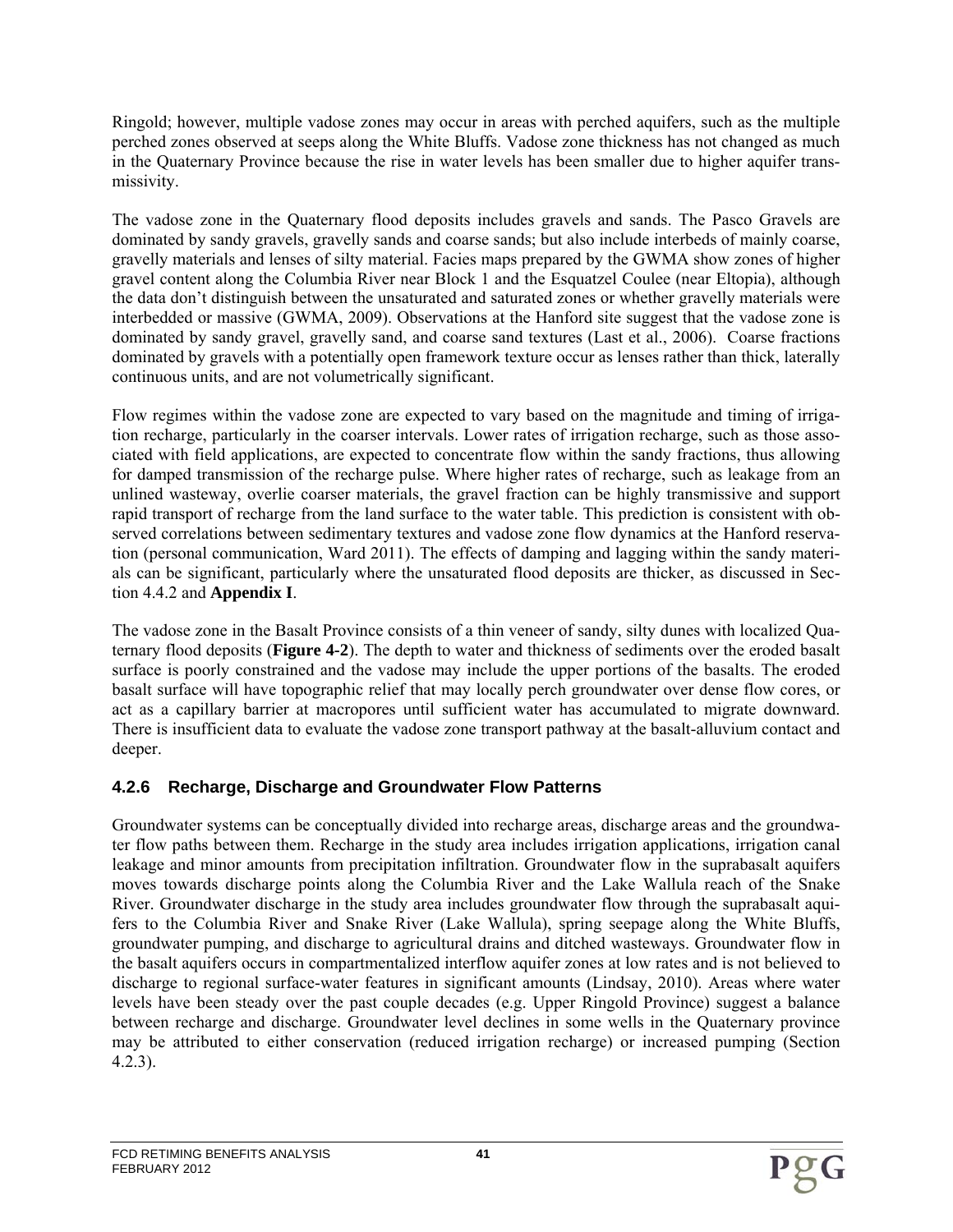Irrigation field application and canal leakage (primarily from unlined wasteways) are the largest sources of recharge in the study area, and have substantially altered the occurrence and flow of groundwater. The USGS estimates deep percolation of applied field irrigation water at between 4.9 and 7.9 inches per year, generally increasing to the south within the study area (Drost, 1997). Assuming an average recharge rate across the study area of 6.4 in/yr and approximately 129,000 acres of irrigated fields, total irrigation recharge in the study area is estimated at about 68,800 af/yr. This recharge value is similar to RH2's estimate of 85,600 af/yr (8 in/yr), which includes recharge from application inefficiencies and overapplication (Section 4.1). Canal leakage is also a major source of groundwater recharge in the study area. Drost estimates approximately 140,000 af/year of leakage from canals in the South Columbia Irrigation District within the larger USGS study area (Drost, 1997). Wasteways leakage is poorly constrained, but must include a minimum of 20,000 af/yr<sup>15</sup>, based on constraints from USGS gauging data (Drost, 1997); however, the total leakage from wasteways is likely much larger. The Franklin Irrigation District in the southern portion of the study area near Pasco accounts for considerably less canal leakage recharge at about 870 af/yr.

Natural recharge from precipitation is small relative to irrigation-related recharge. The USGS estimates natural recharge from precipitation at 0.45 inches per year for the period from 1955 to 1975 (Drost, 1997). This is similar to other estimates of natural recharge in the area ranging from 0 to 1 inch per year (Bauer, 2000). Precipitation accounts for approximately 6,000 acre-feet per year (af/yr) of recharge to the aquifer system.

Groundwater elevation maps for the suprabasalt aquifer system indicate discharge to the Snake and Columbia Rivers in the study area (Drost, 1996; Newcomer et al, 2002; Vermeul, et al., 2001). Groundwater flow in the Pasco Gravels is predominantly to the southwest with an average gradient of 0.002. The low gradient is indicative of the high transmissivity of the flood deposits. Groundwater flow in the Upper Ringold Province is more complicated with mapped groundwater contours emulating topography, resulting in potentially misleading gradients. Water levels within the Upper Ringold Formation are variable, but higher than water levels in the underlying Middle Ringold Formation, which is also inferred to discharge to the Columbia River.

#### *Quaternary Province*

Groundwater pathways from recharge to discharge are simpler than the surrounding provinces. Recharge into the Quaternary gravels largely migrates vertically from the land surface to the water table, and then flows laterally through the Pasco Gravels and Middle Ringold Formation to discharge points along the Columbia and Snake rivers (with some flow discharged via Army Corps of Engineers pumping stations in Pasco). Recharge from irrigation comes from both canal leakage and field irrigation infiltration. Irrigation water in the province comes from the Franklin Irrigation District (FID), SCBID, and groundwater pumping from suprabasalt and basalt aquifers. The USGS estimated field irrigation recharge at 7.9 inches per year (Drost, 1997), which is similar to RH2's estimate of 8 inches per year (Section 4.1).

Irrigation recharge has increased over time between the 1920's (when irrigation was largely restricted to the Franklin Irrigation District) through the late 1980's, and most recently has likely decreased due to conservation improvements. Important milestones for irrigation development within the study area include:

<sup>1</sup> <sup>15</sup> This value is based on a summation of all discharge to groundwater from wasteways noted in Figure 10 of Drost (1997).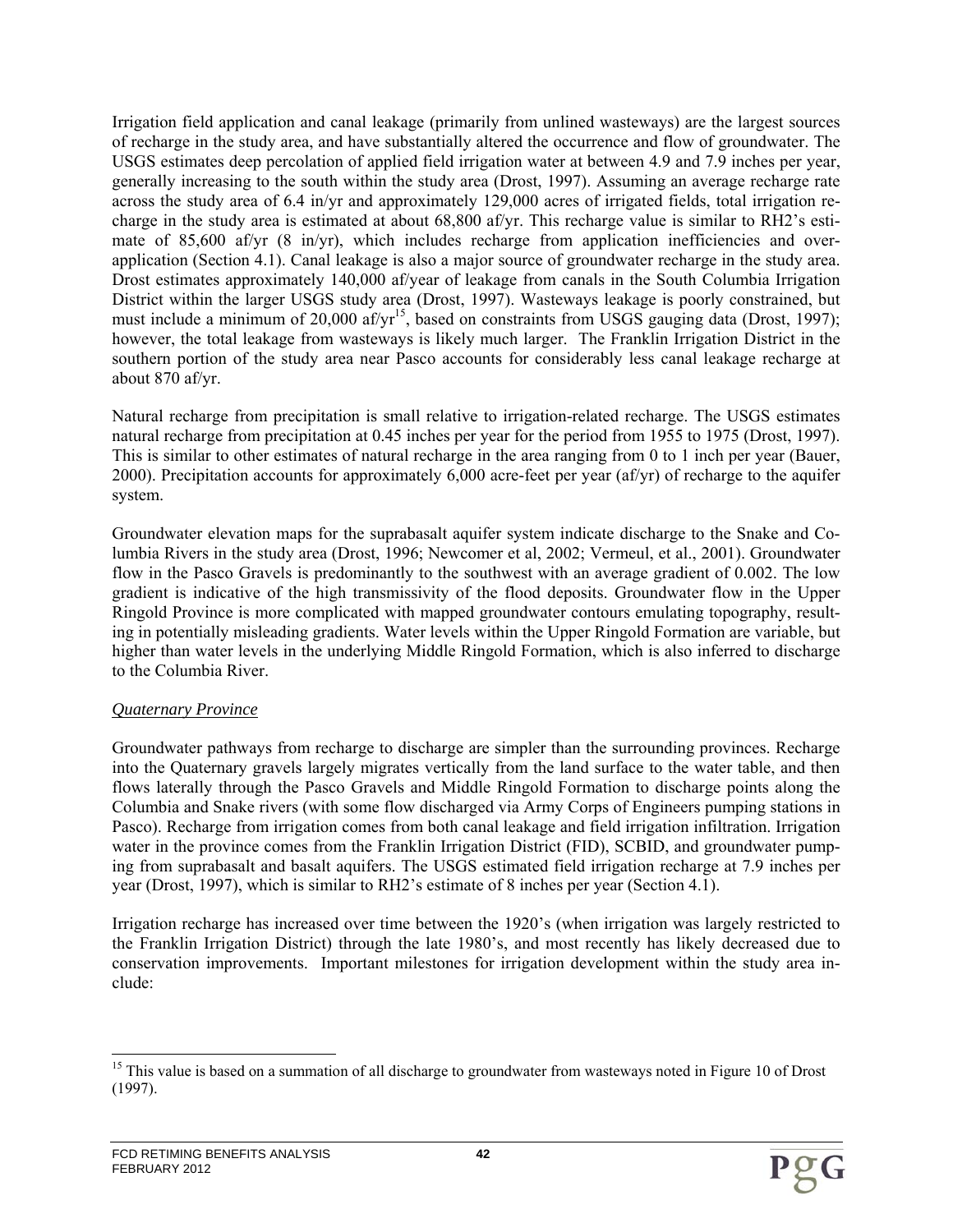- 1922 Franklin Irrigation District, first irrigation
- 1948 SCBID Block 1, first irrigation
- 1953 Lake Wallula (Mc Nary Dam) reached operating level
- 1954 SCBID Block 15, first irrigation
- 1955 SCBID Block 16, first irrigation
- 1956 SCBID Block 19, first irrigation
- 1964 SCBID Block 17, first irrigation; first buried drains installed in SCBID
- 1966 SCBID Block 161, first irrigation
- 1973 Pasco Green Belt, first significant irrigation

PGG estimated total recharge over time for our model calibration period (1945-1986); with sources including precipitation, field applications, losses from ditches, canals and wasteways. Our analysis, documented in **Appendix J**, suggests that towards the end of this calibration period, recharge in the Quaternary Province is on the order of 250,000 af/yr, with the largest recharge sources derived from wasteway leakage (153,000 af/yr) and field irrigation recharge (42,000 af/yr) and the smallest source derived from precipitation (11,000 af/yr).

Recharge into the Quaternary Province also occurs as subflow from adjacent provinces. Lateral flow from the adjacent provinces is poorly constrained. Lateral flow from the Upper Ringold and Basalt Provinces will act as line recharge sources along the edges of the Quaternary Province.

The USGS estimates a combined 87,700 af/yr of pumping from the Pasco Gravels and Middle Ringold Formation, of which 75,000 af/yr was for irrigation. (Drost, 1997). Irrigation pumping is the largest use, and is generally applied near withdrawal points where return flows will infiltrate back into the suprabasalt aquifers. The majority of irrigation pumping occurs in the Pasco Greenbelt in the central and southeastern portions of the province. PGG independently estimated irrigation pumping from the Greenbelt at 63,000 af/yr for the same time period (**Appendix J**). Some pumping, particularly in the vicinity of Smith Canyon, is derived from basalt aquifers.

#### *Upper Ringold Province*

Groundwater pathways from recharge to discharge are complex in the Upper Ringold Province. Most of the complexity lies in deciphering how discharge is partitioned between irrigation drains, seeps along the White Bluffs, lateral flow into the adjacent Quaternary deposits, and vertical flow into the underlying Middle Ringold Formation. Recharge is well-constrained for 1986 conditions using estimates compiled by the USGS, while most of the discharge pathways are poorly constrained. Here, we briefly summarize estimates of recharge and flow along the groundwater pathways to discharge at the edges of the province. The pathways considered here begin with recharge at the surface with subsequent infiltration and migration to: interception of recharge by drain systems (and eventual discharge outside the Upper Ringold Province), infiltration through the Ringold Fines (Upper Ringold Formation) to the underlying Middle Ringold Formation, lateral migration within the Upper Ringold and discharge to seeps at the White Bluffs or laterally into the adjacent Quaternary deposits where the Ringold Fines subcrop against them.

PGG estimates total 1986 recharge to the Upper Ringold Province from canals and field application to be about 58,600 af /yr based on analysis of canal length and leakage rates from Drost (1997) and irrigated acreage. Our water budget calculations utilize 1986 USGS estimates of both recharge and discharge with adaptation to the differences in aereal extent of the respective study areas. Over time, canal leakage as a source of recharge has probably remained relatively steady since 1986 in the absence of major changes to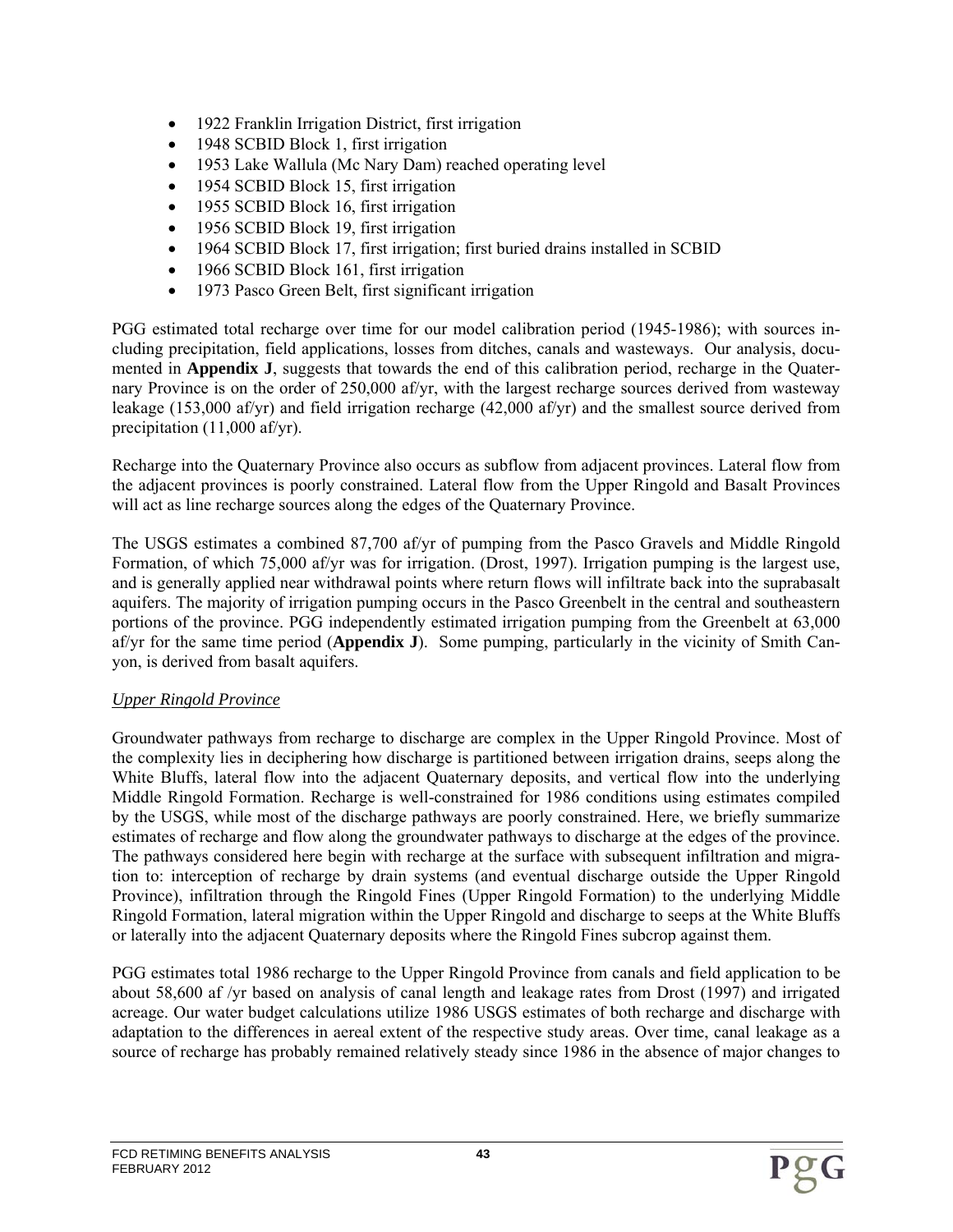the canal lining, however the rate of irrigation application may have changed since 1986 in response to field-level changes in water delivery and application.

PGG estimates that approximately 34,800 af/yr of potential recharge is intercepted by drains in the Upper Ringold Province. This estimate is based on the total drain capture estimate from Drost (1997) (72,000 af/yr) pro-rated by the number of miles of drains within the Upper Ringold Province (411 of 936 total miles of drains). The majority of drains in the USGS study area are located in areas overlying shallow depths to Ringold Fines. While this estimate does assume that all drains intercept equivalent amounts of recharge, which is unlikely to be accurate, the similarity of the geologic environment of the majority of the drains suggest that the estimate is reasonable within the available data. Subtracting the drain interception (34,800 acft/tr) from the total recharge estimate (58,600 af/yr) leaves 23,867 af/yr of infiltration into the Ringold Fines and associated groundwater flow paths to lateral seepage and migration to the Middle Ringold Formation.

Discharge from the Ringold Fines includes seepage along the White Bluffs, seepage along subcrops against Quaternary deposits to the north and south, and downward flow to the Middle Ringold Formation. Seeps started flowing along the Columbia River at the White Bluffs and Ringold Springs (within Ringold Coulee) following irrigation development in the area. Observations from landslide monitoring work along the White Bluffs suggest that seeps in the Upper Ringold are year-round features with little seasonal variation (Nielsen, 2010). PGG estimates annual discharge to springs along the White Bluffs at approximately 7,400 af/yr based on modification of USGS estimates of total discharge from springs along the White Bluffs (Drost, 1997). The USGS estimates include substantial flows at Ringold Springs, which include an unconstrained but likely large proportion of flow from the higher-transmissivity Quaternary deposits in Ringold Coulee and wasteway flows. Ringold Springs are therefore not included in the PGG estimate. Lateral discharge to subsurface seeps along the northern and southern subcrop contacts with Quaternary deposits (mostly Pasco Gravels) are estimated based on the length of the subcrop in map view and scaled against the length and estimated seepage at the White Bluffs. Total lateral flow from the Ringold Fines is estimated at 18,500 af/yr: 7,400 af/yr to the White Bluffs, 2,900 af/yr as subflow to northern Quaternary deposits and 8,200 af/yr to southern quaternary deposits, As shown in the summary table below, this estimate of lateral flow leaves 5,400 af/yr of recharge migrating vertically to the Middle Ringold Formation.

| Water Budget Component                            | Estimated    | Derivation                                  |
|---------------------------------------------------|--------------|---------------------------------------------|
|                                                   | Flux (af/vr) |                                             |
| Irrigation Recharge (fields + conveyances)        | 58.600       |                                             |
| Drain Discharge                                   | $-34.800$    | USGS total scaled to drain lengths          |
| Lateral Discharge to White Bluffs                 | $-7.400$     |                                             |
| Lateral Discharge to Subflow Along North Boundary | $-2.900$     | Scaled by distance relative to White Bluffs |
| Lateral Discharge to Subflow Along South Boundary | $-8.200$     | Scaled by distance relative to White Bluffs |
| Downward Discharge to Middle Ringold Formation    | $-5.400$     | Remainder term to balance water budget      |

#### **Water Budget Estimates for Upper Ringold Province**

Because most of the above discharge estimates must be considered poorly constrained, the remainder term (downward discharge to the Middle Ringold) must also be considered poorly constrained. For instance, based on reasonable estimates of vertical gradients and K values for silts<sup>16</sup> (Freeze, et al., 1979), the Upper Ringold could *theoretically* be capable of passing between 0.44 and 438 ft/yr. The upper value

 $\overline{\phantom{a}}$ <sup>16</sup> Assumes vertical hydraulic conductivity range of 0.001 to 0.1 ft/d and vertical gradient range of 0.1 to 1.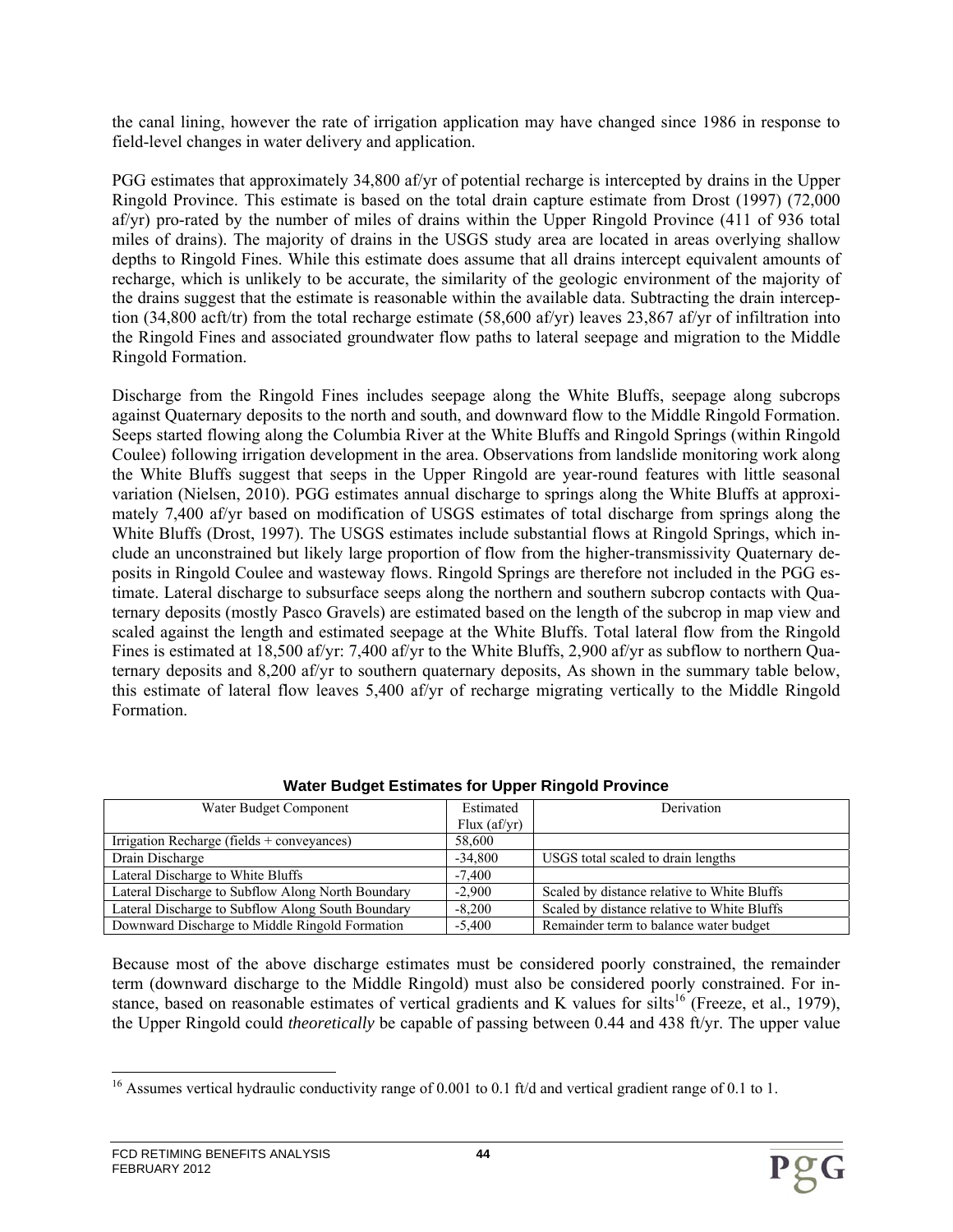would allow transmission of the entire 58,600 af/yr recharge downward to the Middle Ringold; however, we know this not to be the case due to observed discharge to drains and the White Bluffs.

It should also be noted that irrigation recharge is not constant year-round. Application rates are higher during the irrigation season and, depending on local conditions, irrigation application may result in accumulation of water at the upper contact of the Ringold Fines. Accumulation of water at the upper contact and subsequent lateral migration could also result in increased drain interception away from the irrigation application area, and result in persistent drain interception beyond the irrigation season in some areas. Additional monitoring of the timing and quantity of drain flow at strategic locations could improve system-scale estimates of Upper Ringold flow partitioning between recharge and diversion to drains

#### *Basalt Province*

Recharge in the Basalt Province is estimated by the USGS at between 7.9 inches in the southern third of the province and 4.9 inches in the northern two-thirds of the province. Based on the area of the province, these rates would translate to an *upper limit* of about 26,000 af/yr recharge (assuming full irrigation). However, because the province is not fully irrigated, actual recharge is likely less. During model construction, PGG estimated the total field area in the adjacent Basalt Province and used estimates of deep percolation by RH2 (**Appendix A**) to calculate about 10,000 af/yr of irrigation recharge (**Appendix J**).

Groundwater contour maps of the Saddle Mountain and Wanapum basalts in many references (e.g. Bauer, et al., 1996; Drost, et al., 1997; Vermeul, et al., 2001) indicate convergent flow towards the Columbia and Snake Rivers. However, hydraulic behavior of wells completed in the basalts, water-balance evaluations of water-level declines and pumping withdrawals, isotope and groundwater chemistry analysis, and regional behavior of the basalt aquifer system suggest that the basalts are not regionally transmissive and do not convey significant amounts of flow to these major rivers (Lindsay, 2010). Because basalts generally rise away from the Columbia River and groundwater is contained in "compartments" within the basalts, groundwater flow directions implied from head distributions may be spurious. For consistency with previous and ongoing work by the GWMA, PGG is adopting the conceptual model that basalt layers are not laterally transmissive except in localized, compartmented areas. Sedimentary interbeds between basalt layers are assumed to be isolated from suprabasalt aquifers because the dense flow cores impede vertical flow.

Irrigation applied to fields over basalt in the eastern portion of the study area will either supply local recharge to the basalt system, migrate laterally across the alluvium-basalt contact into suprabasalt aquifers, or migrate laterally across the alluvium-basalt contact into Esquatzel Coulee (where it will either remain in the Quaternary alluvium (Qa) or flow into wasteways). These pathways differ in their relative timing and connectivity for subsurface return flow to the Columbia/Snake rivers, as discussed in Section 4.3.1.

The Basalt Province has drains and wasteways in much of its northern extent. The area surrounding and north of Eltopia has a number of drains, wasteways and laterals that may be intercepting some recharge. Drost (1997) notes that the Smith Canyon wasteway is above the water table, and therefore unable to intercept lateral migration of recharge and is unlined and therefore a net source of recharge (Drost, 1997). There are no mapped irrigation drains in the southern half of the Basalt Province. Therefore, the rapid "flows-to-wasteway" path can be excluded for the southern half of the Basalt Province. Within this area, recharge either enters the basalt aquifer system or migrates laterally to the suprabasalt aquifers.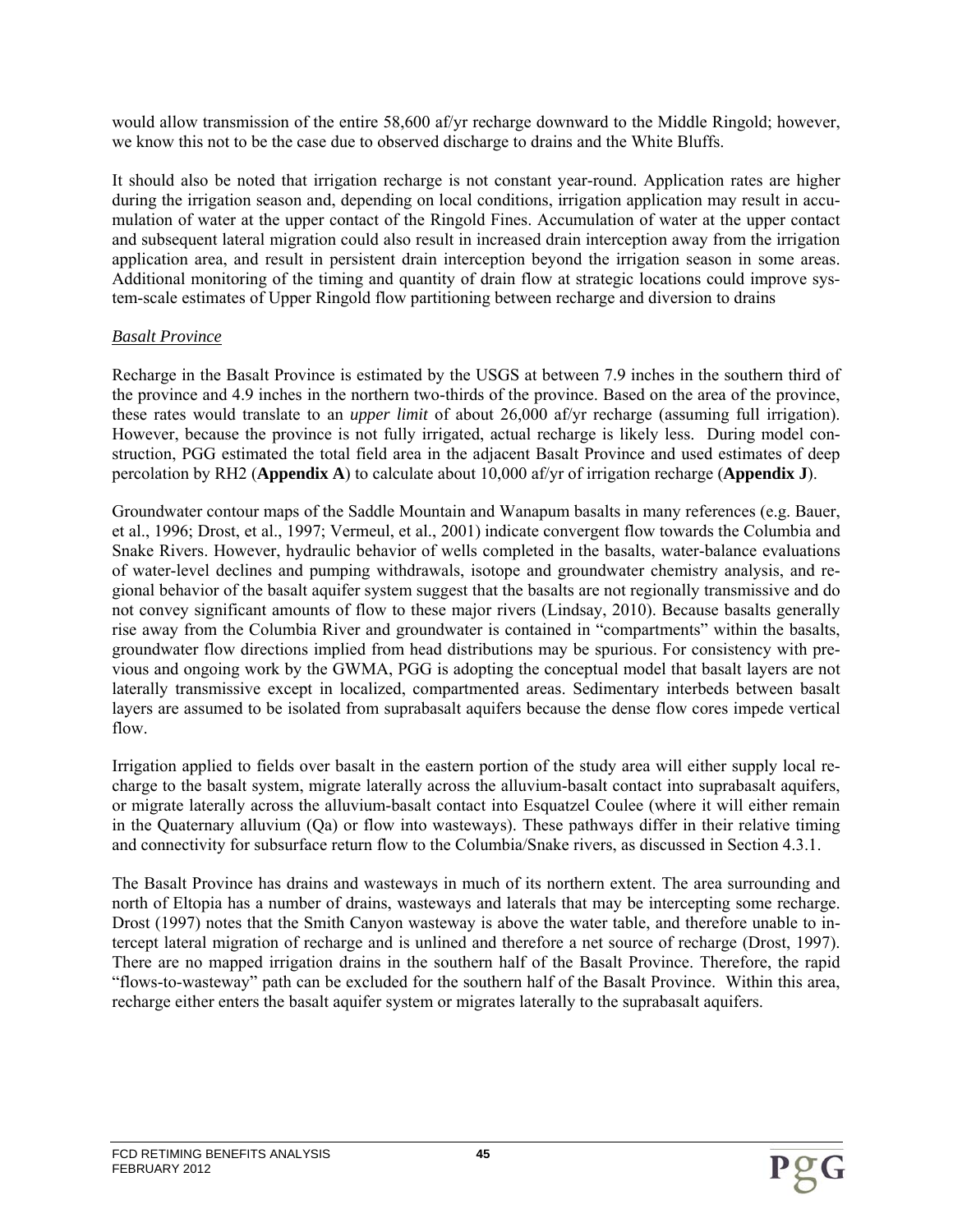# **4.3 RETURN FLOW TIMING IN UPPER RINGOLD & BASALT PROVINCES**

PGG performed a qualitative assessment of the timing of return flow and conservation retiming benefits for the Upper Ringold and Basalt Provinces based on our conceptual understanding of the associated groundwater flow systems. The following subsections describe our general findings regarding return flow timing and conservation retiming benefit for these two provinces. Given the greater uncertainty associated with the Upper Ringold and Basalt provinces, the three locations selected for estimation of retiming benefit were all within the Quaternary Province. A quantitative evaluation of retiming benefits for the Quaternary Province sites is presented in Section 4.4.

### **4.3.1 Basalt Province**

As noted in Section 4.2.6, transport of irrigation recharge from the basalt province can take several pathways through the hydrologic system. The following table summarizes these pathways, and PGG's qualitative interpretation of the associated timing of return flows to the Columbia and Snake rivers:

|                                              |                                                | Lateral                                  | <b>Migration to Coulee</b>                                                                                |                               |
|----------------------------------------------|------------------------------------------------|------------------------------------------|-----------------------------------------------------------------------------------------------------------|-------------------------------|
| Path                                         | Percolation into<br><b>Basalt Aquifer</b>      | Migration<br>to Supraba-<br>salt Aquifer | <b>Flows</b><br>Through Qa<br>in coulee                                                                   | Flows to<br>Wasteway          |
| Conceptual<br><b>Timing</b><br><b>Effect</b> | Little to no direct<br>discharge to<br>rivers. |                                          | Timing equivalent to, or<br>more damped than, appli-<br>cation at contact with su-<br>prabasalt aquifers. | Rapid re-<br>turn to<br>river |

**Basalt Province Subsurface Irrigation Return Flow Pathways** 

Water percolating into the basalt is assumed to have no significant regional flowpath to the Columbia and Snake Rivers. The most recent conceptual model of the basalt aquifer system is that there is insignificant discharge to the Columbia and Snake Rivers (Lindsay, 2010). Therefore any recharge to the basalt is effectively lost from the surface water system and reduced deep percolation from irrigation conservation will immediately provide a full benefit to the surface water balance at the point of withdrawal (newly available water should approach 100% of the reduced deep percolation due to conservation savings). Reduced recharge in the Basalt Province due to conservation could affect the water balance for the deeper basalt aquifers and therefore affect associated water levels

Water migrating laterally to the suprabasalt aquifers will have return flow pathway and timing similar to recharge applied at the edge of the Quaternary Province. The timing of discharge from the Basalt Province through the Quaternary alluvium to the Columbia and Snake rivers has the potential to be significantly damped, as illustrated in Section 4.4.3. The amount of damping from this flowpath should be similar to or more damped than recharge applied at the edge of the suprabasalt aquifer at basalt. Reduced recharge in the Basalt Province due to conservation could affect the water balance for the deeper basalt aquifers and therefore affect associated water levels.

Water that reaches the drain and wasteway systems in the northern portion of the Basalt Province may have a rapid remaining transit time to the Columbia and Snake rivers. Irrigation conservation affecting this pathway cannot be shown to provide significant retiming benefit because there is little difference in quantity or timing between water left in the river (after conservation) and irrigation water that returns to the river relatively quickly via the wasteway (before conservation).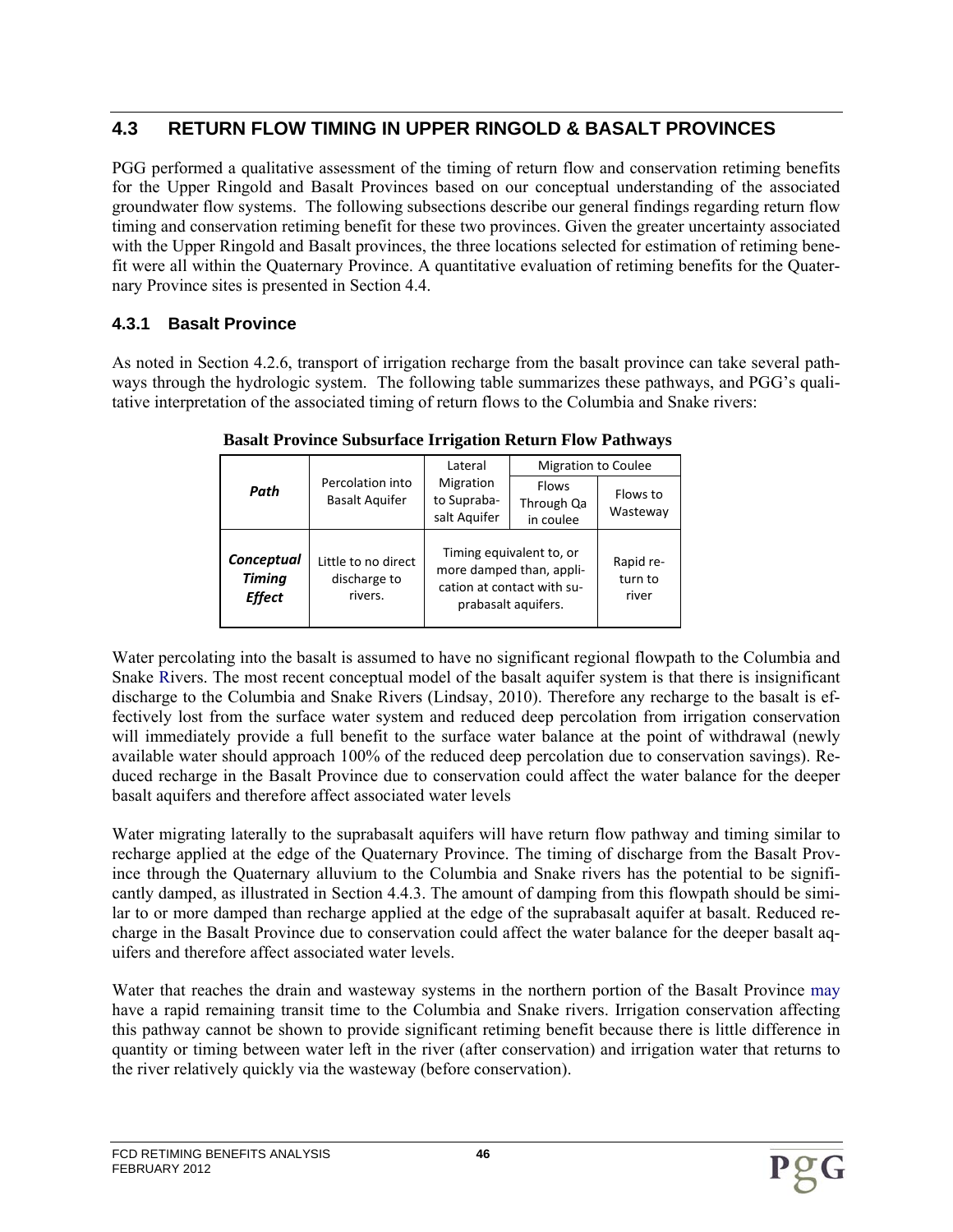If quantitative evaluation of retiming benefit for sites within the Basalt Province is desired, we recommend focusing on the southern half of the province. The southern half of the Basalt Province is amenable to evaluating conservation benefit because return flow pathways can be constrained through the use of conservative assumptions. Recharge in the southern half of the Basalt Province can be conservatively assumed to have equivalent return flow timing to recharge applied at the nearest contact with the suprabasalt aquifer system. The northern half of the Basalt Province has limited potential for conservation benefit from return flow retiming due to the rapid return through wasteways. Additionally, the complex relationships in the northern half of the province between subsurface, drain and wasteway return flows are difficult to defensibly model.

## **4.3.2 Upper Ringold Province**

Both PGG's water budget estimates and RH2's irrigation analysis of the Upper Ringold Province suggest that drains play a significant role in intercepting deep percolation before it can become subsurface return flow. Based on this flow dynamic, the first stages of conservation efforts are more likely to affect drain flows rather than create conservation benefit. If conservation measures are implemented, the hydrologic system will respond in two stages (**Figure 4-4**). First, the water table will likely remain at a similar to slightly lower elevation, with reduced flow to the drain system and little change in flux to the deeper subsurface return flow pathway. Once the amount of infiltrating water is no longer adequate to maintain the water table at the drain elevation, the water table will drop below the drains, the drains will reduce to negligible flow, and the majority of infiltrating water will enter the deep subsurface return flow pathway. At that point in time, further conservation efforts would yield significant benefit towards retiming of subsurface irrigation return flow.

The amount of conservation needed to cause a transition from reducing drain flow (no retiming) to reducing subsurface return flow (conservation benefit) is unknown. However, given that drains are expected to capture a significant portion of deep percolation, we expect significant conservation measures would be needed before a benefit could be documented. Monitoring could be useful to determine when the water table falls below the drains, or when drain discharges cease for an area. While several areas exist in the Upper Ringold Province where drains are absent (i.e. hydrogeologic conditions presumably create a deeper water table), altering the water balance in these areas can have some effect on adjoining areas (with drains), and overall, the hydrogeology of the Upper Ringold Province is sufficiently complex that the defensibility of associated subsurface return flow calculations is reduced.

At this point in time, PGG recommends against modeling the retiming benefits from conservation in the Upper Ringold Province. Conservation efforts are less likely to lead to significant conservation benefits in this province, and are likely better directed to the other provinces for establishing conservation benefit and new water availability. Furthermore, the hydrogeology of the Upper Ringold Province is relatively complex with significant data gaps, and (without further field studies and monitoring) prediction of conservation benefit (once the drains have ceased intercepting recharge, or in areas where drains are absent) would be complex and less defensible than adjacent provinces.

### **4.4 RETIMING BENEFITS OF CONSERVATION IN THE QUATERNARY PROV-INCE**

PGG estimated the retiming of deep percolation losses associated with irrigation conservation at three hypothetical conservation sites by considering: 1) the portion of Columbia River diversions associated with deep percolation losses, 2) groundwater pumping for irrigation in the Pasco Greenbelt, and 3) model predictions of subsurface irrigation return flow from deep percolation losses back to the Columbia and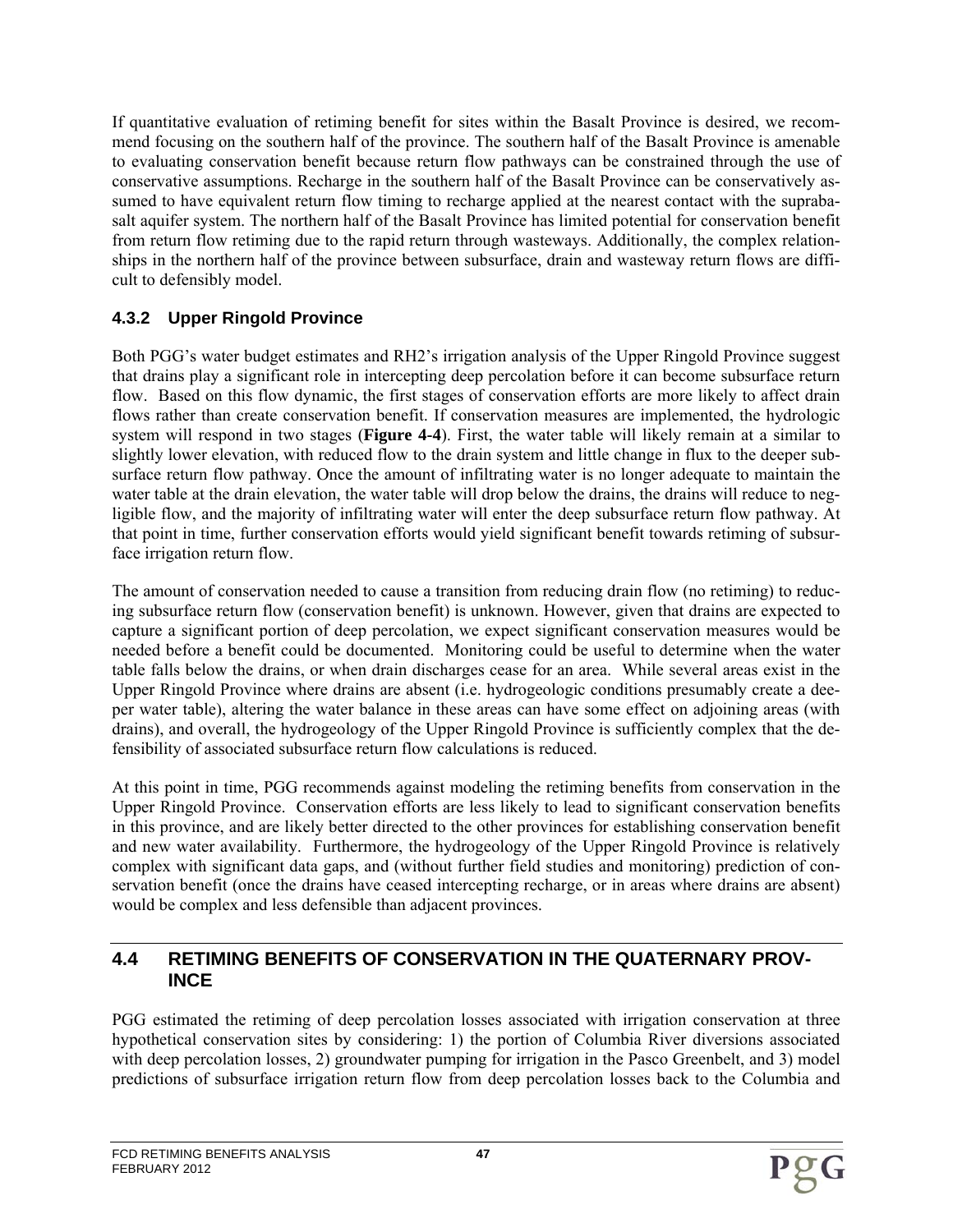Snake rivers. As subsurface return flow to the Snake River discharges to the Lake Wallula reach, discharge estimates and retiming benefits are presented for a single Columbia River term, which includes this Lake Wallula reach. The three hypothetical site locations are shown on **Figure 4-5**, and were selected based on discussions with Mark Nielson of the Franklin Conservation District. Sites occur in SCBID Block 1, Block 17 and the Greenbelt. For the two surface-water sourced irrigation sites (Block 1 and 17), the "retiming benefit" due to reduced deep percolation losses (at any time) is equal to the associated reduced diversion from the river under consideration minus the change in groundwater discharge to the river due to reduced deep percolation losses:

$$
B_{RT} = \Delta_{DP} - \Delta_{RD} = (DP_{PRE} - DP_{POST}) - (RD_{PRE} - RD_{POST})
$$
 (*Equation 1*)

- Where:  $B_{RT}$  = retiming benefit (change in Columbia River flow)
	- $\Delta_{DP}$  = reduction in river diversion due to reduced deep percolation loss from conservation
	- $\Delta_{RD}$  = reduction in river discharge via subsurface return flow due to reduced deep percolation loss from conservation
	- $DP<sub>PRE</sub>$  = portion of diversion supplying deep percolation irrigation loss before conservation
	- $DP<sub>POST</sub>$  = portion of diversion supplying deep percolation irrigation loss after conservation

 $RD<sub>POST</sub>$  = river discharge from subsurface return flow after conservation

As RH2's analysis of irrigation losses assumes the maximum theoretical conservation savings (i.e. zero post-conservation deep percolation losses), equation 1 above can be simplified to:

$$
B_{RT} = DP_{PRE} - RD_{PRE}
$$
 (Equation 2)

It should be noted that the benefit of the discontinued stream diversion term  $(DP_{PRE})$  is implied for the Lake Wallula reach of the Snake River, as lake levels benefit from reduced upstream diversion. For the purpose of this analysis, a "critical period" of July and August has been defined on the Columbia River (including the Lake Wallula reach of the Snake River), during which time the retiming benefit represents the limiting factor on new water rights allocations.

Conservation benefits for the Greenbelt site are estimated differently; as the site is sourced by groundwater and associated subsurface impacts occur from the *combined* effects of irrigation recharge and pumping. Because both pumping and recharged components must be assessed, PGG defined pumping based on RH2's estimates of total irrigation application and recharge based on RH2's estimates of total deep percolation losses. These two estimates were summed up to calculate a "net recharge to groundwater"  $(R_N)$ , which can be negative when pumping exceeds recharge. Along with crop requirements and losses to deep percolation, the pumping withdrawals also include losses to evaporation and a very small component of losses to surface-water runoff. PGG estimated conservation benefit by calculating the difference between estimated subsurface return flow to the Columbia Rivers for pre-conservation and post-conservation annual schedules of  $R_N$ . Because the pumping component of  $R_N$  includes evaporation losses and minimal runoff losses, it was not possible to separate the retiming benefits of reduced deep percolation from the conservation benefits of reduced ET.

In all cases considered, the change in the timing of groundwater discharge to the Columbia and Snake rivers associated with reduced deep percolation losses requires consideration of: 1) deep percolation losses from the root zone; 2) migration of the irrigation "recharge pulse" downward within the vadose

 $RD<sub>PRE</sub>$  = river discharge from subsurface return flow before conservation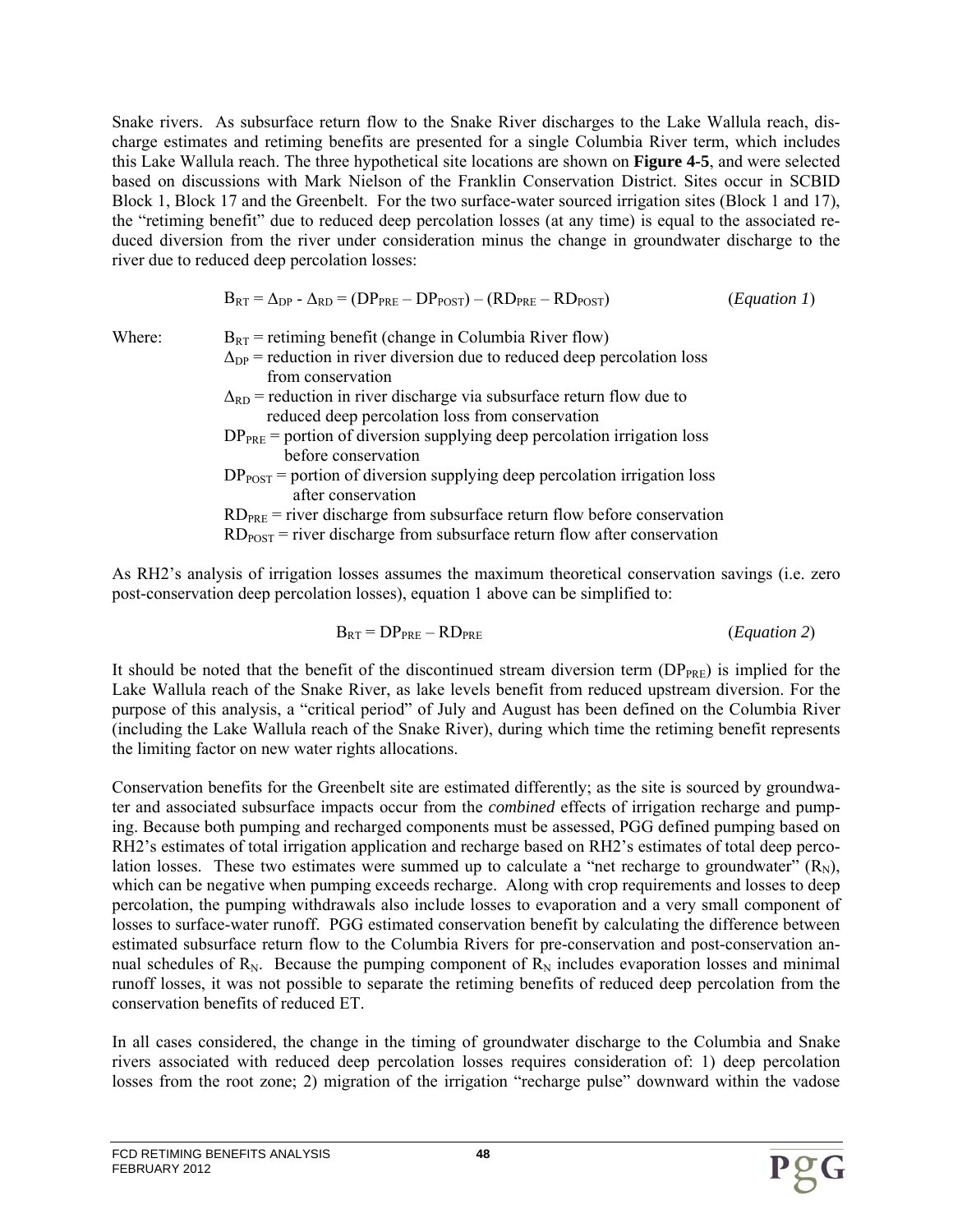zone (from the root zone to the water table); and 3) conveyance of the recharge pulse through the groundwater system to the referenced rivers. These three elements of subsurface return flow are discussed in the following sections.

#### **4.4.1 Deep Percolation Losses from Hypothetical Sites**

Deep percolation losses under current (pre-conservation) conditions vary for each hypothetical conservation site. Monthly estimates of current (2009) pre-conservation irrigation applications and losses were prepared by RH2 for each hypothetical site based on the methods outlined in **Appendices A** and **B**. Under current conditions, RH2 assumed that:

- Block 1 employs 70.4% center pivot (35% LEPA), 19.6% sprinkler methods (hand line, wheel line, and solid set), and 10% rill:
- Block 17 employs 78.2% center pivot (35% LEPA), 21.8% sprinkler methods (hand line, wheel line, and solid set), and no rill
- The Greenbelt employs 90% center pivot (35% LEPA), 10% sprinkler methods (hand line, wheel line, and solid set), and no rill.

RH2 also prepared monthly estimates of post-conservation applications and losses for the entire SFC study area. Deep percolation for the post-conservation condition was based on the same final irrigation method at all sites (center pivot with LEPA and IWM), and was assumed to be zero to illustrate the maximum theoretical conservation effect. In actuality, a small amount of deep percolation is expected for the post-conservation condition. Post-conservation deep percolation return flows are expected to have just a small impact on estimated retiming benefits. Once actual pilot sites are selected and actual preconservation and post-conservation irrigation methods are identified, PGG's analysis can be refined for actual (rather than hypothetical) conditions.

The following tables summarize RH2's pre-conservation and post-conservation irrigation applications and losses for all three sites:

| $(AII$ values in af/ft)       | Jan   | Feb    | Mar   | Apı   | Mav   | Jur   | Jul   | Aua   | Sep   | Oct   | Nov   | Dec   | Total |
|-------------------------------|-------|--------|-------|-------|-------|-------|-------|-------|-------|-------|-------|-------|-------|
| Crop Requirement              | 0.000 | 0.000  | 0.013 | 0.092 | 0.417 | J.574 | 0.751 | 0.592 | 0.330 | 0.109 | 0.000 | 0.000 | 2.878 |
| <b>SW Runoff</b>              | 0.000 | 0.000  | 0.000 | 0.002 | 0.010 | 0.014 | 0.018 | 0.014 | 0.008 | 0.003 | 0.000 | 0.000 | 0.071 |
| Evaporation                   | 0.000 | 0.000  | 0.002 | 0.012 | 0.055 | 0.076 | 0.099 | 0.078 | 0.043 | 0.014 | 0.000 | 0.000 | 0.379 |
| <b>Total Deep Percolation</b> | 0.000 | 000. ( | 0.003 | 0.023 | 0.103 | 0.141 | 0.185 | 0.145 | 0.081 | 0.027 | 0.000 | 0.000 | 0.707 |
| <b>Total Application</b>      | 0.000 | 000.   | 0.016 | 0.114 | 0.513 | 0.705 | 0.923 | 0.727 | 0.405 | 0.134 | 0.000 | 0.000 | 3.537 |

#### **Block 1 Pre-Conservation**

#### **Block 17 Pre-Conservation**

| $(AII$ values in af/ft)  | Jan   | Feb   | Mar   | Apr   | Mav   | Jun   | Jul   | Aug   | Sep   | Oct   | Nov    | Dec   | ™otai |
|--------------------------|-------|-------|-------|-------|-------|-------|-------|-------|-------|-------|--------|-------|-------|
| Crop Requirement         | 0.000 | 0.000 | 0.013 | 0.092 | 0.417 | 0.574 | 0.751 | , 592 | 0.330 | ე.109 | 0.00C  | 0.000 | 2.878 |
| <b>SW Runoff</b>         | 0.000 | 0.000 | 0.00C | 0.001 | 0.005 | 0.008 | 0.010 | 0.008 | 0.004 | 0.001 | 000. ر | 0.000 | 0.038 |
| Evaporation              | 0.000 | 0.000 | 0.002 | 0.013 | 0.057 | 0.078 | 0.102 | 0.081 | 0.045 | 0.015 | 0.000  | 0.000 | 0.393 |
| Total Deep Percolation   | 0.000 | 0.000 | 0.003 | 0.021 | 0.094 | 0.129 | 0.169 | 0.133 | 0.074 | 0.025 | 0.00C  | 0.000 | 0.649 |
| <b>Total Application</b> | 0.000 | 0.000 | 0.016 | 444   | ).502 | 0.690 | 0.902 | .71   | .397  | J.131 | 000. / | 0.000 | 3.459 |

#### **Greenbelt Pre-Conservation**

| $(AII$ values in af/ft)       | Jar   | Feb   | Mar   | Apr   | Mav   | Jun   | Jul   | Aua   | Sep               | Oct   | Nov   | Dec   | $\tau$ otal |
|-------------------------------|-------|-------|-------|-------|-------|-------|-------|-------|-------------------|-------|-------|-------|-------------|
| Crop Requirement              | 0.000 | 0.000 | 0.013 | 0.092 | 0.417 | 0.574 | 0.751 | 0.592 | 0.330             | 0.109 | .000  | 0.000 | 2.878       |
| <b>SW Runoff</b>              | 0.000 | 0.000 | 0.00C | 0.001 | 0.004 | 0.006 | 0.008 | 0.006 | 0.003             | 0.001 | .000  | 0.000 | 0.030       |
| Evaporation                   | 0.000 | 0.000 | 0.002 | 0.012 | 0.056 | 0.077 | 0.101 | 0.079 | 0.044 ل           | 0.015 | 0.000 | 0.000 | 0.386       |
| <b>Total Deep Percolation</b> | 0.000 | 0.000 | 0.003 | 0.020 | 0.089 | 0.123 | 0.161 | 0.127 | 0.071             | 0.023 | 0.000 | 0.000 | 0.615       |
| <b>Total Application</b>      | 0.000 | 0.000 | 0.016 | 0.110 | 0.495 | 0.680 | 0.890 | 0.701 | 0.39 <sup>4</sup> | 0.129 | .00C  | 0.000 | 3.412       |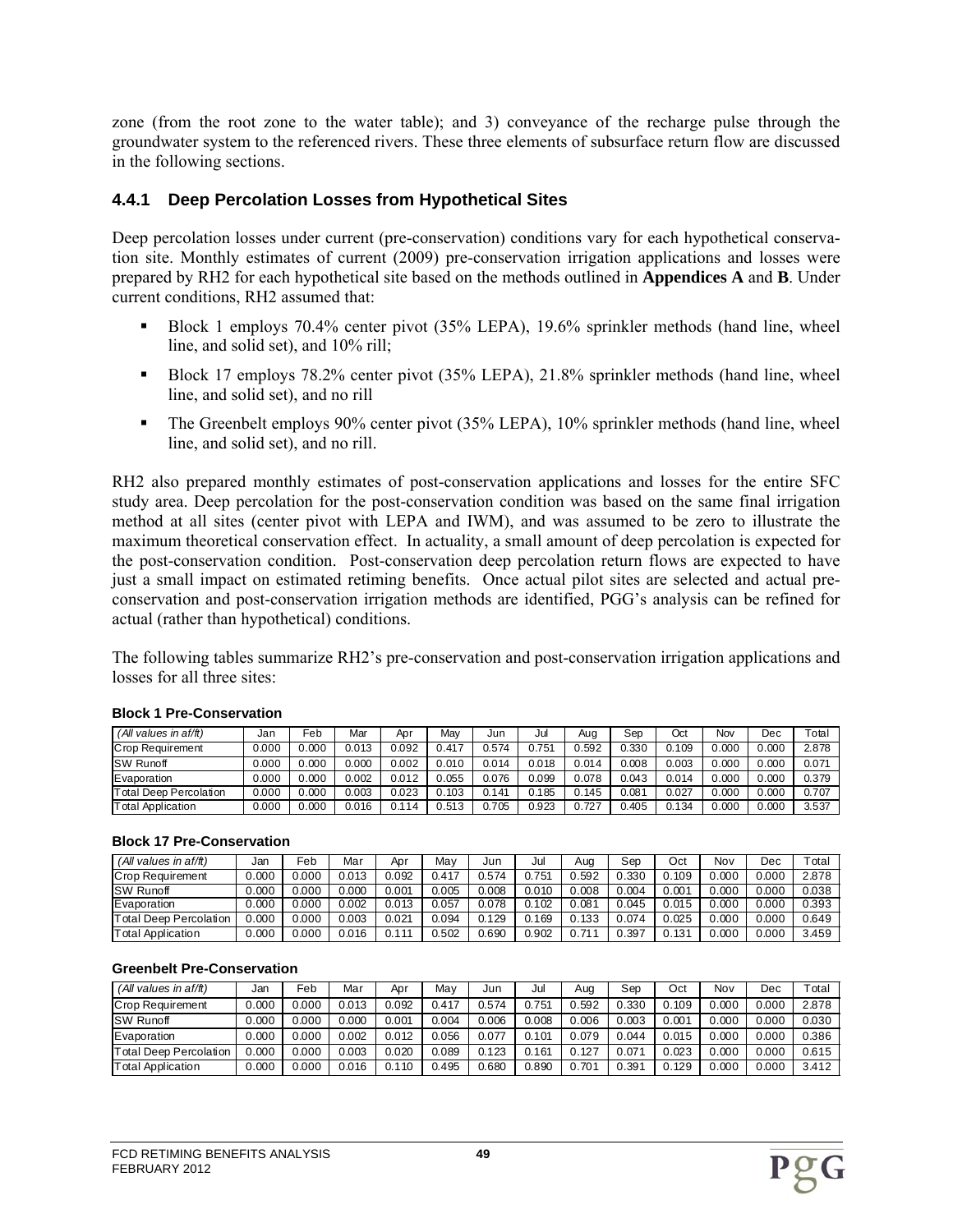| $(AII$ values in af/ft)       | Jan   | Feb   | Mar   | Apr   | Mav   | Jun   | Jul   | Aua   | Sep   | Oct   | Nov   | Dec   | $\tau$ otai |
|-------------------------------|-------|-------|-------|-------|-------|-------|-------|-------|-------|-------|-------|-------|-------------|
| Crop Requirement              | 0.000 | 0.000 | 0.011 | 0.076 | 0.345 | 3.475 | 0.621 | 0.489 | 0.273 | 0.090 | 0.000 | 0.000 | 2.380       |
| <b>SW Runoff</b>              | 0.000 | 0.000 | 0.000 | 0.000 | 0.000 | .000  | 0.000 | 0.000 | 0.000 | 0.000 | 0.000 | 0.000 | 0.000       |
| Evaporation                   | 0.000 | 0.000 | 0.001 | 0.004 | 0.018 | .025  | 0.033 | 0.026 | 0.014 | 0.005 | 0.000 | 0.000 | 0.125       |
| <b>Total Deep Percolation</b> | 0.000 | 0.000 | 0.000 | 0.000 | 0.000 | 0.000 | 0.000 | 0.000 | 0.000 | 0.000 | 0.000 | 0.000 | 0.000       |
| <b>Total Application</b>      | 0.000 | 0.000 | 0.014 | 0.080 | 0.363 | 0.500 | 0.654 | 0.515 | .287  | 0.095 | 0.000 | 0.000 | 2.505       |

#### **Post-Conservation (All Locations)**

Deep percolation for the months of March and October were assumed to occur in the second and first half of these months (respectively), based on a 7-month irrigation season from March 15 through October 15. RH2's monthly deep percolation estimates were converted into monthly rates, and used as input for evaluation of the vadose zone.

#### **4.4.2 Irrigation Recharge through the Vadose Zone**

PGG estimated the transmission timing of recharge from field irrigation applications through the vadose zone to generate input for the saturated groundwater flow model. Vadose-zone conditions vary among the three hypothetical sites. Differences in depth to water and sedimentary texture are expected to affect the predicted timing of the seasonal irrigation recharge pulse. Vadose zone conditions beneath the three sites were defined as follows:

- Block 1: 155 feet of gravelly soils
- Block 17: 105 feet of sandy gravel
- Greenbelt: 65 feet of sandy gravel

Vadose-zone thicknesses were estimated based on depth-to-groundwater mapping (**Figure 4-3**). Vadose zone textures were defined based descriptions of the Pasco gravels and GSI sedimentary facies analysis (Section 4.2.5). Hydraulic properties for the referenced sedimentary textures were based on field characterization, laboratory testing and modeling analysis performed at Hanford (Last et al, 2006). PGG represented the vadose zone at the Block 1 site with Last's soil textural class which affords the fastest transmission of recharge from the root zone to the water table (Class "Hrg", with greater than 60% gravel). PGG represented the vadose zone at Block 17 and the Greenbelt with the next most transmissive textural class defined by Last (Class "Hg", sandy gravel). Other less transmissive textures will likely be encountered in the vadose zone beneath both sites; however, representation with "Hg" can be considered conservative (i.e. less retiming) relative to the remaining textural classes. **Appendix I** provides more detailed descriptions of the textural classes and associated hydraulic property estimates.

PGG used the modeling code Hydrus-1D (Simunek et al, 2008) to evaluate conveyance of the recharge pulse through the vadose zone under current (pre-conservation) conditions. **Appendix I** provides a detailed description of PGG's Hydrus analysis. As discussed above, for post-conservation conditions RH2 assumed the *maximum theoretical* conservation benefit of zero deep percolation loss from irrigation applications. RH2 recognizes that a small quantity of deep percolation loss will remain after conservation. This quantity is expected to have a minor effect on estimation of retiming benefit, and can be incorporated into site-specific analysis once pilot sites are identified in the Quaternary province. PGG's current analysis employs the maximum theoretical conservation savings as input to our retiming calculations.

Passage through the three vadose-zone conditions defined above is predicted to provide considerable retiming (lagging and damping) of the recharge pulse. **Figure 4-6** shows the Hydrus pre-conservation predictions for the three sites using the model setup described above. All 3 sites have relatively high predicted damping factors for vadose zone water reaching the water table, with values of 82%, 93% and 87% for Block 1, Block 17 and the Greenbelt (respectively). Post-conservation fluxes are assumed to be zero.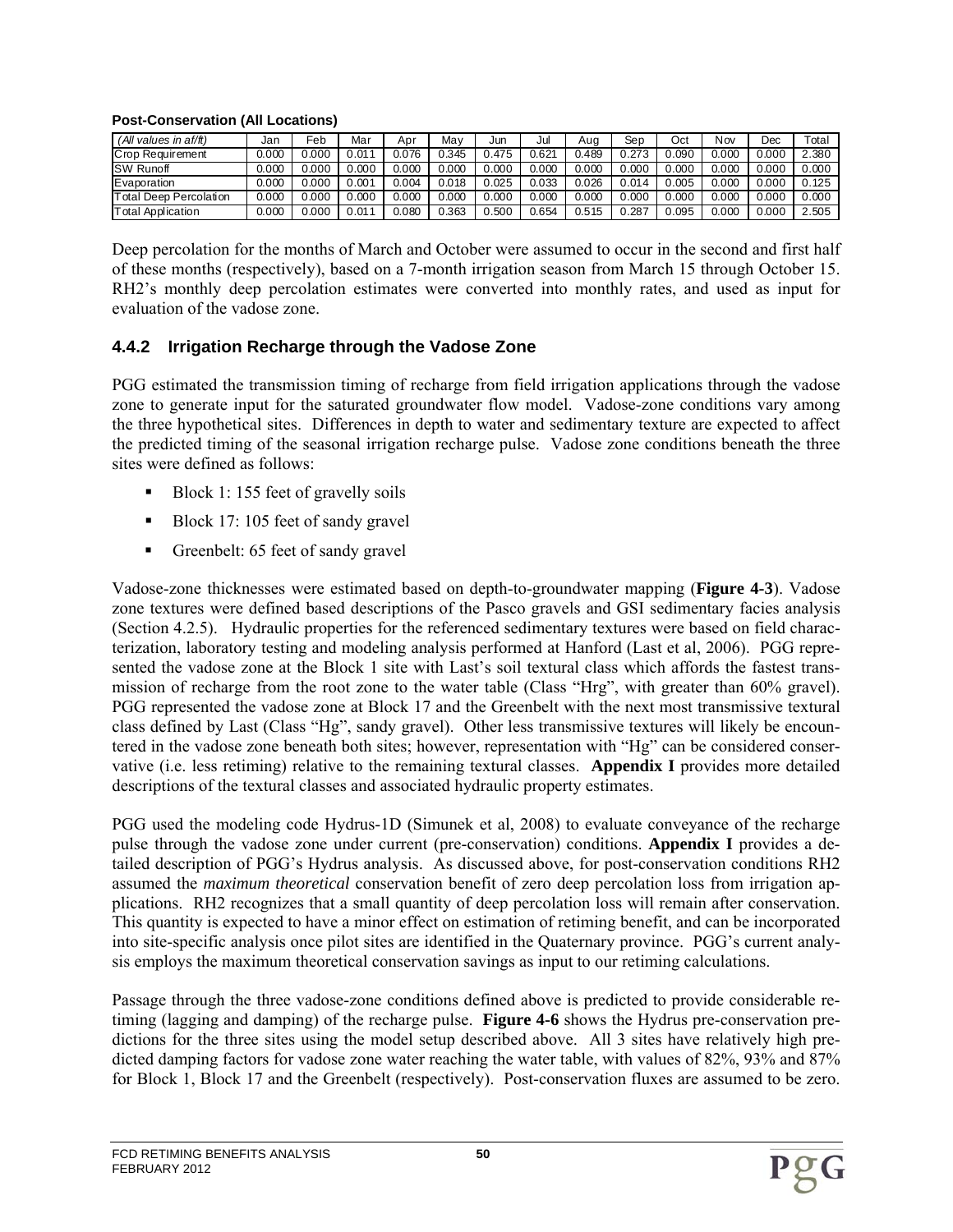As discussed below, the saturated flow model is predicted to further increase damping of the predicted return flows.

## **4.4.3 Irrigation Recharge through the Saturated Flow System**

PGG constructed a groundwater flow model of the Quaternary Province to evaluate the timing of subsurface irrigation return flow to the Columbia River (including the Lake Wallula reach of the Snake River). Detailed description of the groundwater flow modeling is presented in **Appendix J**. The model was run using the U.S. Geological Survey's numerical modeling code "MODFLOW-NWT" (Niswonger et al, 2011) within "MODFLOW 2005" (Harbaugh, 2005). Model layering represents the Pasco Gravels and the Middle Ringold Formation based on stratigraphic analysis performed by the GWMA (2009) and local revisions performed by PGG during model calibration. The model represents all hydrologic features within the province, including: recharge from irrigation conveyances, wasteways, and fields; natural (precipitation) recharge; irrigation pumping from the Pasco Greenbelt; and surface water features (Columbia River, Snake River and coulees). The model was calibrated to pre-irrigation conditions, long-term responses to the growth in irrigation recharge between 1945 and 1986, and seasonal water-level variation in 1986.

The model was used to predict the timing of subsurface return flow from the Block 1 and Block 17 hypothetical conservation sites and the timing of net river impact  $(I<sub>N</sub>)$  from combined irrigation pumping and irrigation recharge at the Greenbelt site. Irrigation recharge input to the model was based on the Hydrus prediction of vadose-zone delivery of recharge to the water table (discussed immediately above). The effect of hydrogeologic uncertainty was addressed by running predictive model simulations over ranges of aquifer property values. Along with the aquifer property values developed during calibration, PGG developed model realizations where overall aquifer diffusivity was increased and decreased. Diffusivity (D) equals aquifer transmissivity (T) divided by storage coefficient (S); with lower values of D causing greater damping and lagging of the recharge pulse. Predictions were performed based on three model "realizations" – simulations based on calibrated parameters, increased diffusivity and reduced diffusivity (**Appendix J**).

**Figures 4-7** and **4-8** present Block 1 and Block 17 model predictions of subsurface return flow discharging to the surface-water features mentioned above. Comparing the return-flow predictions to RH2's estimates of irrigation recharge at the land surface illustrates the high degree of damping predicted by the model. Note that the model results incorporate the damping predicting by the vadose zone assessment (discussed above). Differences between the three model realizations are minor at each site, and predicted damping factors all exceed 93% (with most exceeding 98%). A significant portion of the damped return flow to the river(s) is due to the damping predicted in the vadose zone (Section 4.4.2). Without the contribution of the vadose zone, damping would be considerably less.

**Figure 4-9** shows the results of the Greenbelt post-conservation simulation, where net recharge  $(R_N)$  to the model (recharge minus pumping) results in a predicted net river impact  $(I_N)$ . In this case, postconservation irrigation recharge is assumed to be zero and  $(I_N)$  equals just the Greenbelt pumping<sup>17</sup>. The three predictions of  $I_N$  show damping factors ranging from 56% to 93%. Similar damping factors are observed for the pre-conservation simulations of the Greenbelt (**Appendix J**).

 $\overline{\phantom{a}}$  $17$  Pumping is expressed in feet per day, and can be multiplied by the area of the farm to obtain values in af/day.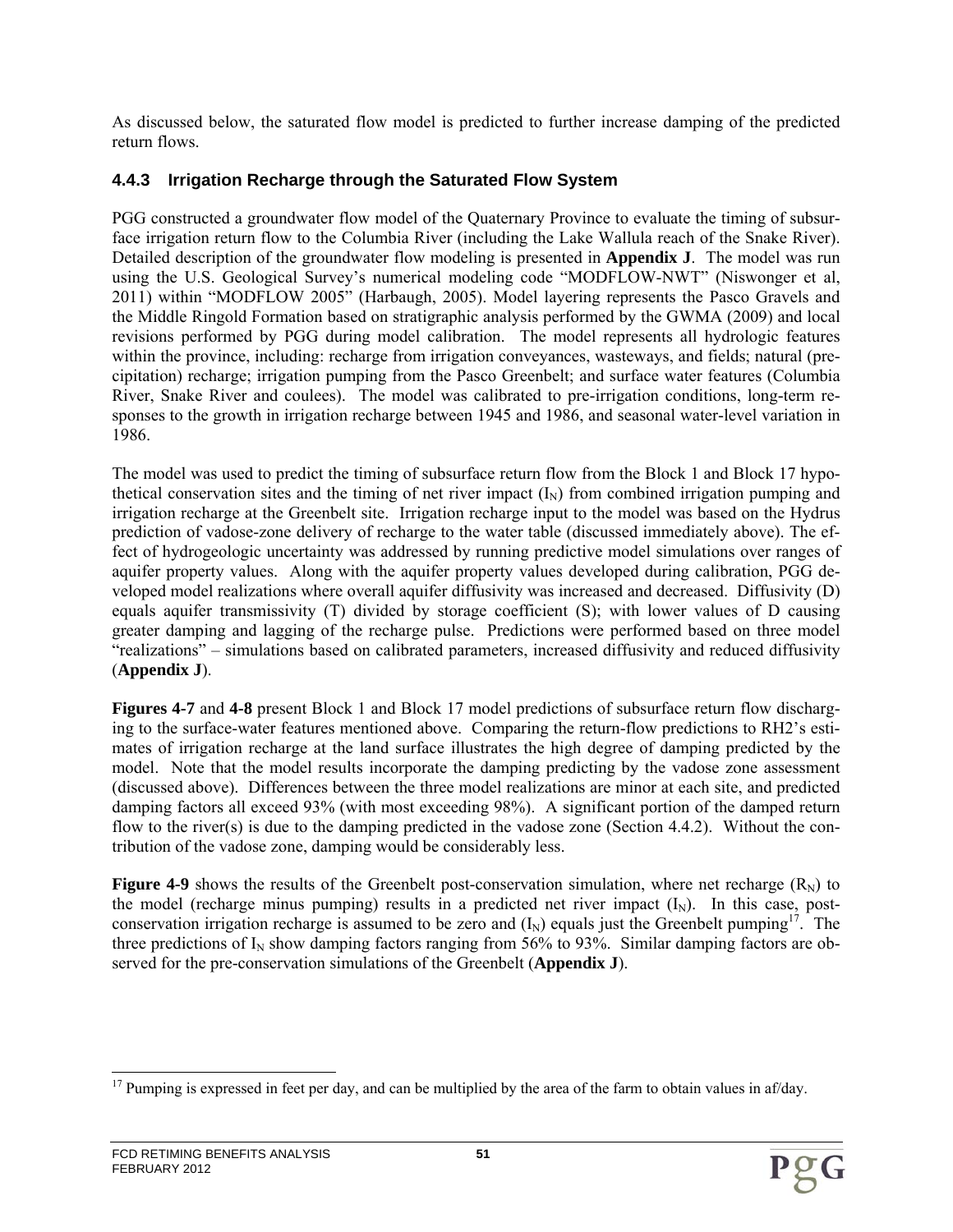#### **4.4.4 Estimation of Retiming Benefit**

Retiming benefit for the Block 1 and Block 17 hypothetical sites was estimated based on the difference between: 1) the reduced irrigation diversion from the Columbia River due to reduced deep percolation losses associated with conservation, and 2) the reduced subsurface irrigation return flow reaching the river(s) due to conservation (*Equation 2*). Due to the highly damped nature of predicted return flow to the rivers, the second term  $(RD_{PRE})$  can be approximated by a constant value equal to the average annual irrigation return flow. The first term  $(DP_{PRE})$  is equal to RH2's monthly estimates of deep percolation losses. The tables present monthly values of retiming benefit based on *Equation 2*:

Block 1

| (all values in feet)           | Jan      | $\overline{e}$ eb | Mar   | Apr      | May   | Jun   | Jul   | Auc   | Sec   | Oct      | Νον      | Dec      | Total |
|--------------------------------|----------|-------------------|-------|----------|-------|-------|-------|-------|-------|----------|----------|----------|-------|
| Recharge<br><b>Ilrrigation</b> | 0.000    | 0.000             | 0.003 | 0.023    | 0.103 | 141.  | 0.185 | 0.145 | 0.081 | 0.027    | 0.000    | 0.000    | 0.707 |
| <b>Return Flow</b>             | J.060    | 0.054             | 0.060 | 0.058    | 0.060 | 0.058 | 0.060 | 0.060 | 0.058 | 0.060    | ა. 058   | 060.0    | 0.707 |
| Retimina<br>Benefit            | $-0.060$ | 0.054             | 0.057 | $-0.035$ | 0.042 | 0.083 | 0.124 | 0.085 | 0.023 | $-0.033$ | $-0.058$ | $-0.060$ | 0.000 |

Block 17

| (all values in feet)       | Jan      | ≂eb      | Mar   | Apr      | Mav   | Jur   | Jul   | Aug   | Ser    | Oct      | Nov      | Dec      | $\tau$ <sub>otal</sub> |
|----------------------------|----------|----------|-------|----------|-------|-------|-------|-------|--------|----------|----------|----------|------------------------|
| <b>Irrigation Recharge</b> | 0.000    | 0.000    | 0.003 | 0.021    | 0.094 | 0.129 | 169   | 0.133 | 074. ل | 0.025    | 0.000    | 0.000    | 0.649                  |
| <b>Return Flow</b>         | ง.055    | 0.050    | 0.055 | 0.053    | 0.055 | 0.053 | 0.055 | 0.055 | 0.053  | 0.055    | 0.053    | 0.055    | 0.649                  |
| <b>Retiming Benefit</b>    | $-0.055$ | $-0.050$ | 0.052 | $-0.033$ | 0.039 | 0.076 | 0.114 | 0.078 | 0.021  | $-0.034$ | $-0.053$ | $-0.055$ | 0.000                  |

For the Block 1 site, PGG's analysis estimates retiming benefits during the critical flow months of July and August of 0.124 and 0.085 feet. In addition, RH2 predicts monthly conservation benefits from reduced evaporative losses ("E benefits") of 0.066 and 0.052 feet. Total conservation benefits during the critical period are estimated to be 0.190 feet (July) and 0.137 feet (August).

For the Block 17 site, PGG's analysis suggests retiming benefits during the critical flow months of July and August of 0.114 and 0.078 feet. In addition, RH2 predicts monthly conservation benefits from reduced evaporative losses ("E benefits") of 0.070 and 0.055 feet. Total conservation benefits during the critical period are estimated to be 0.184 feet (July) and 0.133 feet (August).

Retiming benefits for the Greenbelt hypothetical site was estimated based on the difference between preconservation and post-conservation model estimates of  $I_N$ . **Figure 4-10** shows the calculated difference between the pre-conservation and post-conservation estimates  $(\Delta I_N)$ . In contrast to the Block 1 and Block 17 simulations, the Greenbelt simulations show considerable differences between the three model realizations. PGG has the most confidence in the "calibrated model" realization; which predicts lower values of  $\Delta I_N$  for the critical flow months of July and August than the "high diffusivity" realization. Average monthly values of  $\Delta I_N$  for the "calibrated model" realization range from 0.00052 ft/d (July) to 0.00081 ft/d (August). Multiplying by 31 days in each month, associated total monthly values of  $\Delta I_N$  (0.016 and 0.025 feet) comprise the estimated monthly conservation benefits (disregarding the timing of minor quantities of surface-water runoff<sup>18</sup>). These smaller numbers occur because, for the calibrated model, the predicted impacts of groundwater pumping on the river are damped almost as much as is irrigation recharge. As one moves towards maximum (100%) damping, conservation benefit approaches the annual average savings of the only consumptive portion of the irrigation water budget – evaporation losses.

 $\overline{\phantom{a}}$ 

 $18$  RH2 estimates that surface-water runoff comprises about 1% of total application (Section 4.1.2).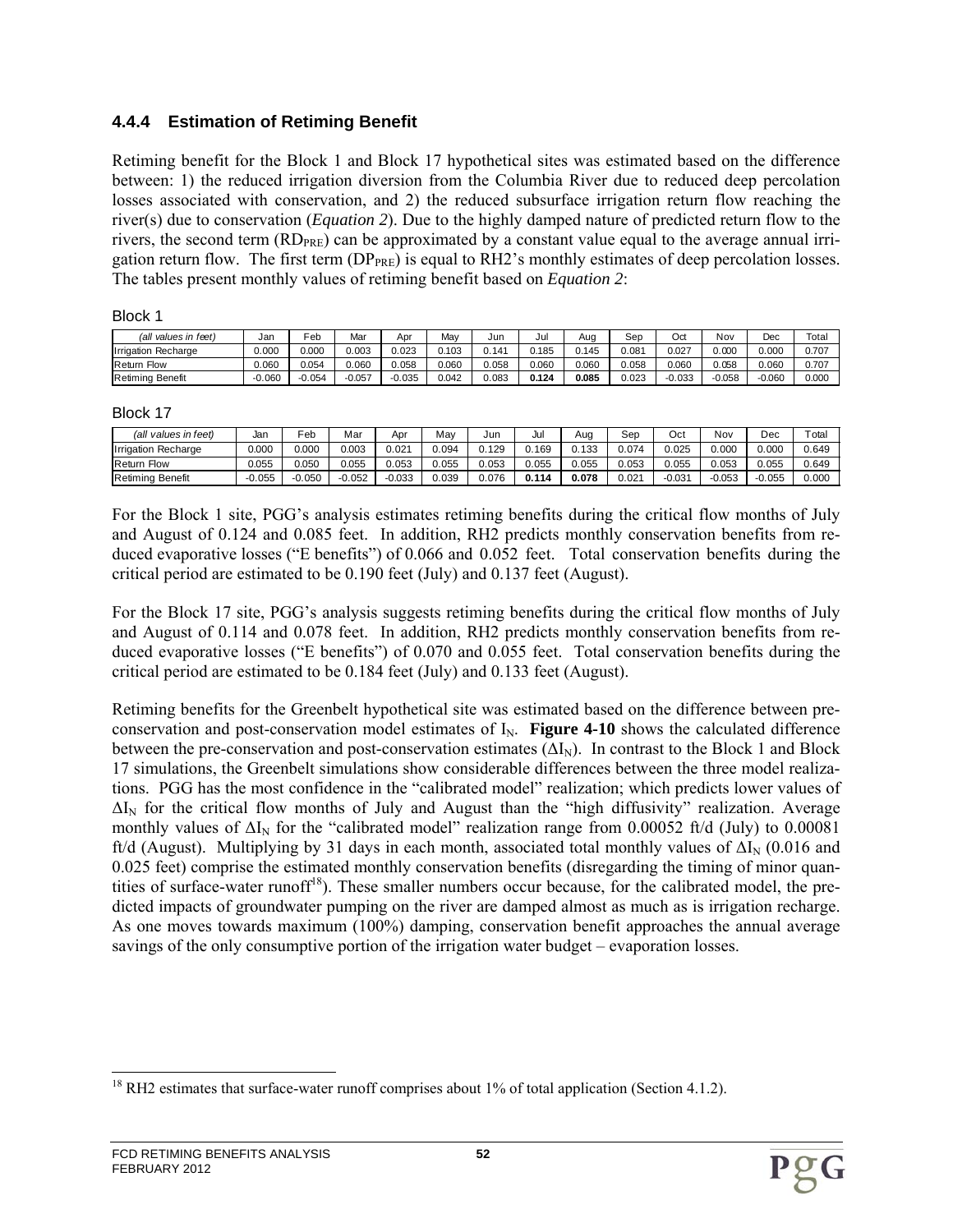# **4.5 FURTHER CONSIDERATIONS FOR CONSERVATION EFFORTS**

Once pilot sites are identified within the study area, the conservation benefit numbers above can be used as a rough estimate of conservation potential. However, more specific estimates of conservation benefits can be generated by considering the exact irrigation application method used at the site, along with site specific estimate of vadose zone conditions, and by using a non-zero estimate of post-conservation irrigation recharge. In addition to estimating conservation benefit from a specific site based on associated *actual* irrigation methods, consideration of typical cropping patterns may also be desirable. The conservation benefits above are based on estimates of total application (streamflow diversion) assuming study-area average crop types. Conservation benefit will be sensitive to the monthly distribution of irrigation requirement for particular crops. Some consideration is required to address how to best select "representative" cropping assumptions for estimating site-based conservation benefits.

PGG's model is considered to provide good estimates of subsurface return flow timing over most of the model domain. Several areas of the domain, however, include stratigraphic complexity that could not be represented based on the level of detail associated with the GWMA stratigraphic model. For example, PGG notes the occurrence of perched or highly heterogeneous aquifer conditions near the contact between the Quaternary Province and Upper Ringold Province (e.g. near the Esquatzel Diversion canal and within the Esquatzel Coulee). Similar aquifer heterogeneities may also extend into the Block 17 area northeast of the hypothetical site considered in this study.

In addition to stratigraphic complexities, groundwater/surface-water interactions along reaches of the Esquatzel Coulee wasteway may be locally complex, and such local complexities may influence actual return flow timing for sites near these features beyond the current predictive capability of the model. If pilot sites are to be investigated in these areas, additional local hydrogeologic characterization and refinements to PGG's models may be required.

Conservation benefits estimated for the Greenbelt hypothetical site were much lower than conservation benefits estimated for the surface-water sourced sites. Despite this lower return on conservation efforts, pilot sites *could* be pursued in the Greenbelt. If pilot sites are identified, along with adjusting the analysis presented above to *actual site-specific* current and post-conservation irrigation water budgets, we recommend that the role of surface-water runoff be explicitly considered. PGG's analysis disregarded surfacewater runoff because it is a small portion of the irrigation water budget and because its actual fate is unknown. It may runoff from the irrigated field into a pond, where it could infiltrate and recharge the groundwater system or be directed to another field and be lost to evaporation. Thus, consideration of surface-water runoff becomes highly site specific.

Based on PGG's evaluation of retiming potential in the Upper Ringold and Basalt provinces (Section 4.3), it can be reasonably inferred that if pilot sites are to be pursued in the Upper Ringold Province, significant additional hydrogeologic characterization and model development would likely be required. Assessment of retiming benefits for sites in the southern Basalt Province may be possible based on the Quaternary Province model; however, estimates of retiming from the northern Basalt Province are more complex and not supported by currently available hydrogeologic characterization.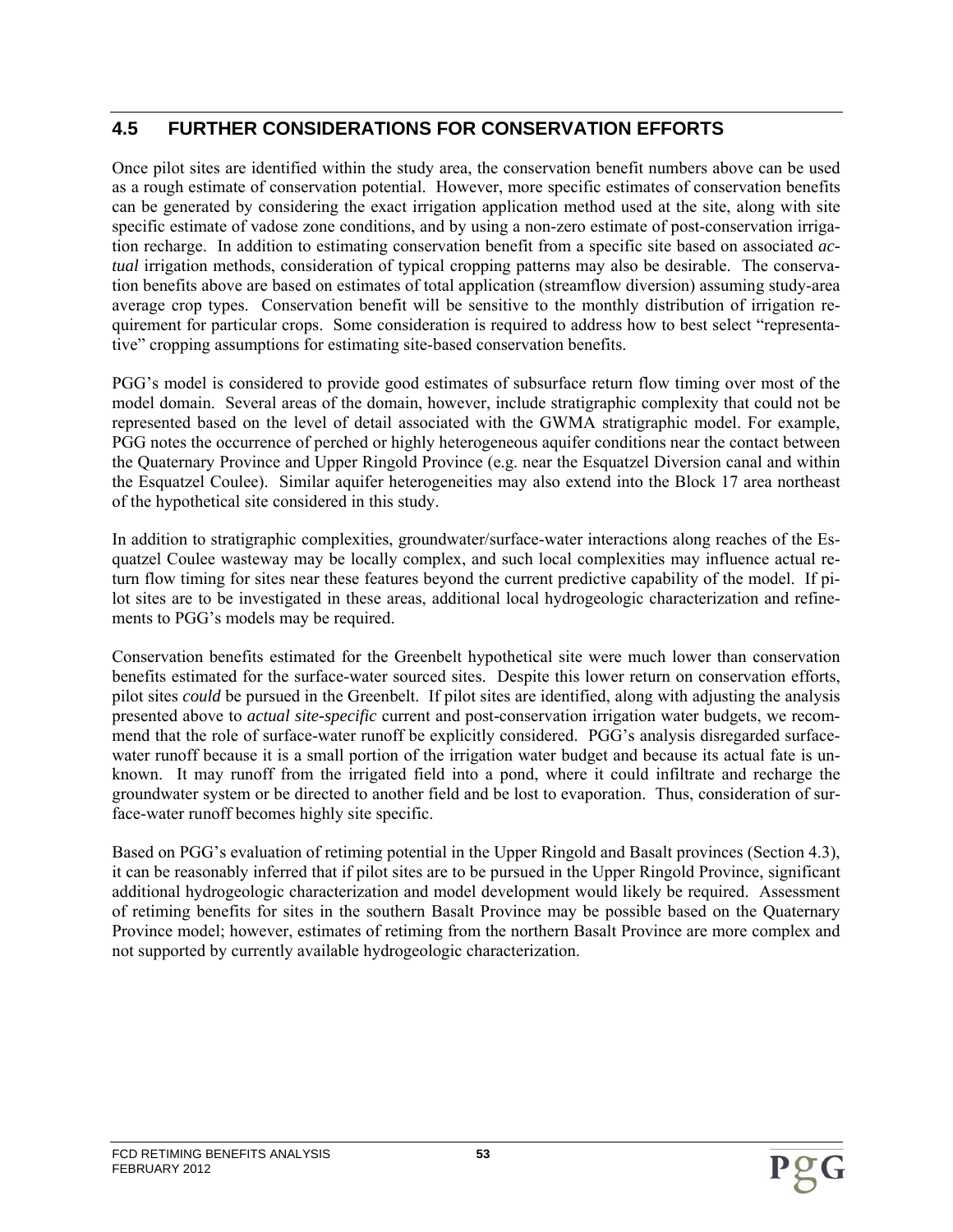# **5.0 WALLA WALLA BASIN**

The Walla Walla basin covers approximately 1,760 square miles in Oregon and Washington, with the Walla Walla River tributary to the Columbia River. The basin was initially chosen as a study area by the FCD/IWG because significant opportunities exist for increasing irrigation efficiency at multiple sites, a large portion of irrigators employ surface-water sources, and existing water rights are not part of the Columbia Basin Irrigation Project (i.e. transfers to Ecology's Trust Water Right Program are possible). RH2 estimates as much 39,000 af/yr of conservation potential (28,000 af/yr of irrigation recharge subject to retiming). However, subsequent evaluation of irrigation practices by WSCC staff indicates that many farmers employ a mix of surface-water and groundwater sources, and that irrigation is commonly applied over longer periods than a typical 7-month irrigation season. Both of these practices tend to reduce the potential for retiming benefit, thus significantly reducing the number of farms suited for conservation under the goals of this project. In addition, although hydrogeologic conditions are regionally well defined, the hydrogeologic framework can be locally complex and surface-water occurrence and routing can also be highly complex.

WSCC staff expended considerable effort to identify potential pilot project sites in the Walla Walla basin (Washington). Conditions for sites to be considered favorable for retiming included: 1) irrigation fully sourced by surface water, and 2) irrigated fields located at least a mile from the Walla Walla River *or* at a land-surface elevation significantly higher than the river (such that a thick vadose zone is expected between the land surface and the water table). The second condition is needed to provide reasonable potential for retiming of subsurface irrigation return flow. Because most farms relying exclusively on surface water are located close to the river, WSCC ultimately focused their search on the higher-elevation "Gardena Terrace", located south of the river in the eastern basin. The Gardena Terrace is close to the river; however, it provides a significant thickness of vadose zone with considerable silt content. Two sites were originally identified; however, one site later became unavailable – leaving a single site to provide "proof of concept" that retiming can be beneficial at a near-river location if vadose-zone conditions are favorable and in a tributary watershed to the Columbia River. Given the overall lack of acceptable candidate sites identified by WSCC, the Walla Walla basin appears to have relatively low potential for significant retiming benefit from irrigation conservation - although other conservation benefits may apply.

Deep percolation losses (recharge) from irrigation were estimated by RH2. PGG analyzed retiming of the seasonal irrigation recharge "pulse" through both the vadose zone and the saturated (groundwater) flow system, expressed as a change in timing of groundwater discharge to the Walla Walla River. PGG's modeling addresses hydrogeologic uncertainty and provides families of "retiming curves" that demonstrate a reasonable range of retiming predictions. The curves suggest considerable retiming, which provides "proof of concept" for retiming benefits under these (and similar) conditions.

## **5.1 IRRIGATION ANALYSIS**

The Walla Walla study area comprises lands both north and south of the Walla Walla River between Walla Walla and Touchet in southern Walla Walla County. The study area comprises of approximately 36,700 acres of irrigated crop lands, as shown in **Figure 5-1**. The crop types grown in the study area include wheat, alfalfa, alfalfa seed, grass hay and other irrigated crops. The following irrigation analysis was performed for the entire study area; however, conclusions of this analysis are applicable to the proposed pilot conservation site.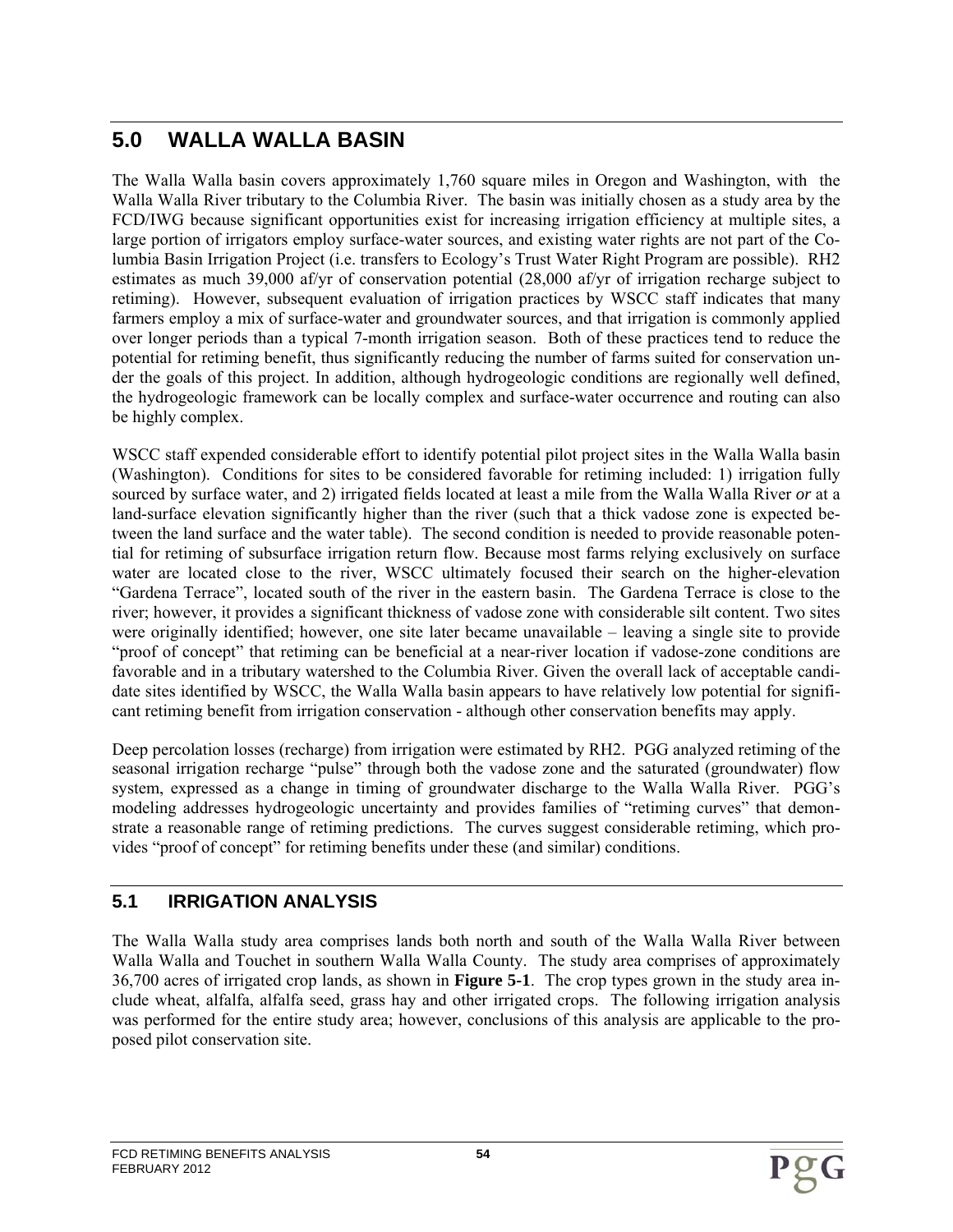### **5.1.1 Information Sources**

Analysis of the irrigation practices, estimates of conservation potential and surface return flow pathways for the Walla Walla study area included review of crop and irrigation type data GIS mapping, water application data and other technical information. GIS data were supplied by Franklin Conservation District (FCD) which included historical crop type and irrigation data obtained from the Washington State Department of Agriculture (WSDA)*.* Crop data, irrigation method data and water use data was provided by FCD for the 2009 crop year and was used in estimating current practices and water use for the Study area. Irrigation Water Management (IWM) values were obtained from the *"Columbia Basin Ground Water Management Area 2005".* Literature references and technical data used to develop the memorandums included as appendices to this memorandum include: *State of Washington Irrigation Guide: Appendix A, Climatic Stations for Consumptive Use* (USDA *1985), AgriMet Data( USBR* 1988-1994), *Irrigation Efficiency, (*Howell, Terry A., 2003), *Irrigation System Analysis for the US Army Corp of Engineers,* (HDR 2004), *Walla Walla Watershed Report,* (US Army Corps of Engineers, 2002).

Technical memorandums prepared by RH2 Engineering to support the potential irrigation conservation, surface irrigation losses, and travel time estimates presented in this memorandum include: *study area Water Use – Current Practices and Conservation Potential, (*Appendix A), *Estimates of Irrigation Surface Losses,(*Appendix B)*, Estimate of Particle Travel Times, (* Appendix C)*.* 

# **5.1.2 Current Practices and Water Use**

Irrigation water for the Walla Walla study area is pumped from either wells or surface diversions located along the Walla Walla River. While the role of groundwater is considered to be significant (particularly during periods of low river flow), previous estimates of 60 percent groundwater use (James et al, 1991) are likely too high (PGG, 1995). A significant number of farmers alternate between surface-water sources (during times of available streamflow) and groundwater sources (as needed). Surface-water scarcity also leads some farmers to extend their irrigation season (e.g. 8 to 10 months) to make use of seasonally available flows.

The predominant irrigation method used in the study area is sprinkler hand lines/solid set systems, which account for approximately 74 percent of the total irrigated acreage. Other irrigation methods include sprinkler wheel lines which account for approximately 14 percent and center pivot/drip systems account for approximately 9 percent of the remainder of the irrigated acreage within the study area.

Estimates of the total irrigation requirement for the study area have been made based on the acreages for the various crop types which are summarized in a RH2 Engineering memorandum, "Study Area Water Use - Current Practices and Conservation Potential" in Appendix A, Tables 1(c), 2(c), 3(c). These three tables show that the combined weighted average irrigation efficiency (WAIE) for the Study Area using 2009 crop data (current condition) is approximately 76 percent. Using WAIE, it is estimated that the total irrigation requirement for the study area is approximately 114,100 acre-feet during the irrigation season. Of this value, approximately 86,400 acre-feet are estimated for the crop irrigation requirement. The difference between the two values totals approximately 27,700 acre-feet and is the volume of water that is lost to mechanical inefficiencies associated with the irrigation system. Losses resulting from these mechanical inefficiencies area divided into three pathways which are comprised of evaporation, surface runoff and deep percolation.

Over an idealized irrigation season (March 15 through October 15), the months of June, July and August account for a largest percentage of the total application volume in the study area. Approximately 68% of the WIG crop water requirement occurs in these three months. This totals to approximately 77,000 acre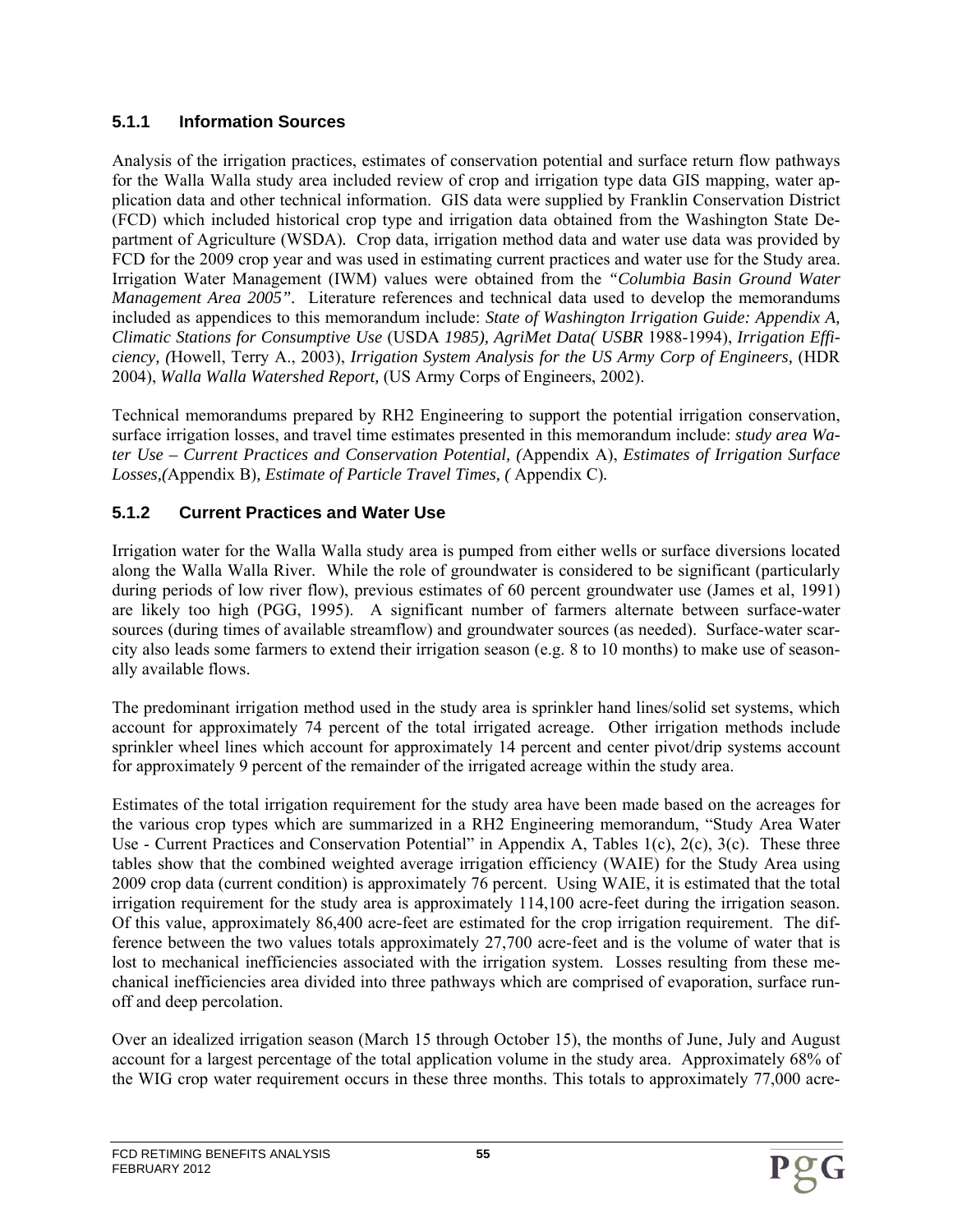feet of irrigation water. A breakdown of the monthly irrigation requirement and associated losses for the study area is shown below with the break-down of losses discussed in the next section.

| (all values in feet)                                | Jan   | Feb   | Mar   | Apr   | Mav   | Jun   | Jul   | Aua   | Sep   | Oct   | Nov   | Dec   | Total |
|-----------------------------------------------------|-------|-------|-------|-------|-------|-------|-------|-------|-------|-------|-------|-------|-------|
| Crop Requirement                                    | 0.000 | 0.000 | 0.007 | 0.088 | 0.369 | 0.549 | 0.617 | 0.434 | 0.262 | 0.039 | 0.000 | 0.000 | 2.36  |
| <b>SW Runoff</b>                                    | 0.000 | 0.000 | 0.000 | 0.003 | 0.014 | 0.021 | 0.024 | 0.017 | 0.010 | 0.002 | 0.000 | 0.000 | 0.09  |
| Evaporation                                         | 0.000 | 0.000 | 0.001 | 0.012 | 0.050 | 0.074 | 0.083 | 0.058 | 0.035 | 0.005 | 0.000 | 0.000 | 0.32  |
| <b>Application Inefficiency</b><br>Deep Percolation | 0.000 | 0.000 | 0.001 | 0.013 | 0.054 | 0.081 | 0.091 | 0.064 | 0.039 | 0.006 | 0.000 | 0.000 | 0.35  |
| Over Application<br>Deep Percolation (1)            | 0.000 | 0.000 | 0.001 | 0.015 | 0.064 | 0.095 | 0.107 | 0.075 | 0.045 | 0.007 | 0.000 | 0.000 | 0.41  |
| <b>Total Application</b>                            | 0.00  | 0.00  | 0.01  | 0.12  | 0.49  | 0.72  | 0.82  | 0.57  | 0.35  | 0.05  | 0.00  | 0.00  | 3.12  |

**Current Weighted Average Irrigation Method & Crop Distribution – w/o Conservation & IWM** 

(1) This loss value is included in the crop requirement and therefore not added separately to the total application. See **Appendix A** for discussion of IWM.

Additional deep percolation losses (shown as "Over Application Deep Percolation" above) are associated with the intrinsic management and safety factors associated with current irrigation practices. Current research estimates that irrigation requirements can be reduced by 17.31% with intensive Irrigation Water Management (IWM) techniques. Currently this water is lost to deep percolation and totals approximately 15,000 acre-feet.

It is important to note that the above estimates are based on the assumption that thirty five percent of the center pivot irrigation systems are using LEPA sprinkler heads. Actual irrigated acreage using center pivot systems with LEPA was not available from the WSDA. Values used in the development of the crop irrigation requirement and average irrigation efficiencies along with the assumptions used in analyzing the current irrigation practices for various types of irrigation methods are reported in **Exhibit A.**

The proposed pilot site primarily employs hand line irrigation, which has a very similar irrigation efficiency as the basin average (75 percent vs. 76 percent) along with a very similar loss pathway distribution.

#### **5.1.3 Irrigation Loss Estimates**

An estimate of irrigation losses associated with evaporation, surface-water runoff and deep percolation has been developed for the study area based on a review of the literature from prior irrigation studies (see Appendix B). Both evaporation losses and surface losses are attributed to mechanical inefficiencies that are associated with the currently implemented irrigation equipment. Deep percolation losses are expressed as two terms: the first attributed to mechanical inefficiencies associated with the application method and the second attributed to crop over application associated with current irrigation practices. Implementation of IWM practices can reduce the apparent crop water need and thus reduce deep percolation. RH2's analysis indicates that adapting IWM practices presents the greatest potential for water conservation (Appendix B). Using the loss estimates presented in Appendix B, a summary of the various loss volumes and pathways is presented below.

|                                           | Annual Loss | Percent of Total Loss |
|-------------------------------------------|-------------|-----------------------|
| Type of Loss                              | (Acre-Feet) |                       |
| Evaporative                               | 11,600      | 27%                   |
| Surface Flow                              | 3,300       | 8%                    |
| Application Inefficiency Deep Percolation | 12,800      | 30%                   |
| Pre-IWM Over Application Deep Percolation | 15,000      | 35%                   |
| Total:                                    | 42,700      | 100%                  |

#### **Irrigation Loss Estimates for the Walla Walla Study Area**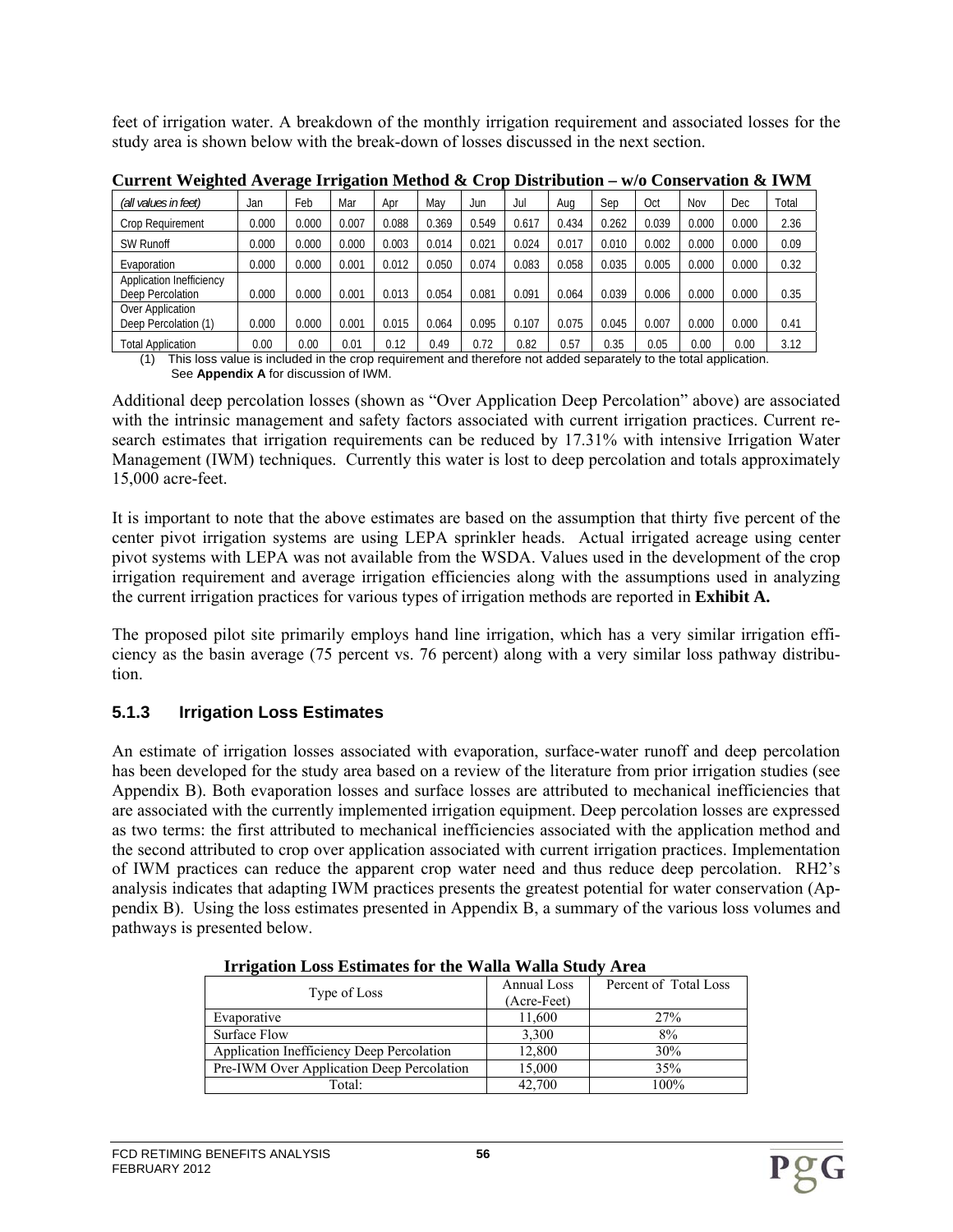According to FCD, it is not known if there are drains located in the study area. However, there are several small creeks and drainage courses that act as natural drains for the area. Depending on the soil moisture content and time of year, it is assumed that the majority of the surface runoff is collected by these surface features and returns back to the Walla Walla River.

## **5.1.4 Timing of Surface Water Return Flows and Source Water Left Instream**

Estimates of the timing of surface runoff return flow to the Walla Walla River have been made based on the general topography of the study area and time of concentration calculations. Given that the farthest point from the Walla Walla River in the study area is approximately 4 miles away, it is assumed that the travel time for surface return flows is approximately one to two days. However, it should be noted that should the surface water infiltrate into the subsurface prior to entering the River, the travel time could increase significantly depending on the subsurface soil conditions and soil moisture content.

Travel time for source water left in the Walla Walla River was estimated based on United States Geological Survey (USGS) streamflow data for the Walla Walla River. Assuming an average velocity of water in the Columbia River of 1.0 feet per second, then the travel time for any source water left in the River at the east end of the study area to the west end is in the order of magnitude of two to three days.

## **5.1.5 Conservation Potential and Return Flow Distribution**

Since the majority of the irrigation systems in the Walla Walla study area are sprinkler and wheel line irrigation systems, the conversion of all mechanical systems to center pivot systems with LEPA including the implementation of IWM is the greatest overall change that could be made to increase the conservation potential of the existing irrigation systems within the study area. It is estimated that these changes could result in saving of up to 39,000 acre-feet annually.

Only converting the existing mechanical systems to center pivot systems with LEPA could result in a potential conservation savings of up to 23,000 acre-feet annually, if the existing irrigation systems within the study area were upgraded with these improvements.

No estimates of irrigation systems employing irrigation water management (IWM) are available for the study area. However, RH2 has estimated that of only IWM were employed by all existing irrigation systems within the study area, the conservation potential could be approximately  $20,000$  acre-feet annually<sup>19</sup>.

See Table 3(c) in Appendix A for estimates of potential irrigation savings for other types of irrigation systems within the study area. It is important to note that this range of potential conservation savings is based on overall estimates of the types of irrigation systems located within the study area.

Based on the literature review of irrigation surface losses presented in Appendix B, it is assumed that the addition of center pivot systems with LEPA or other high-efficiency irrigation methods (e.g. drip) will result in irrigation efficiencies in the 88 to 95 percent range (as compared to a current weighted average irrigation efficiency of 76 percent). Switching to these high-efficiency irrigation systems will result in reduced surface and deep percolation losses. With the implementation of both mechanical upgrades and IWM, it is projected that both surface runoff and deep percolation losses could decrease to zero under ideal conditions. This leaves evaporation as the only remaining loss pathway. This is considered the full conservation potential for the study area and results in the greatest savings of water for use in retiming.

<sup>1</sup> <sup>19</sup> This number includes reduction in WIG related losses and associated reductions in application (mechanical) losses due to reduced overall application.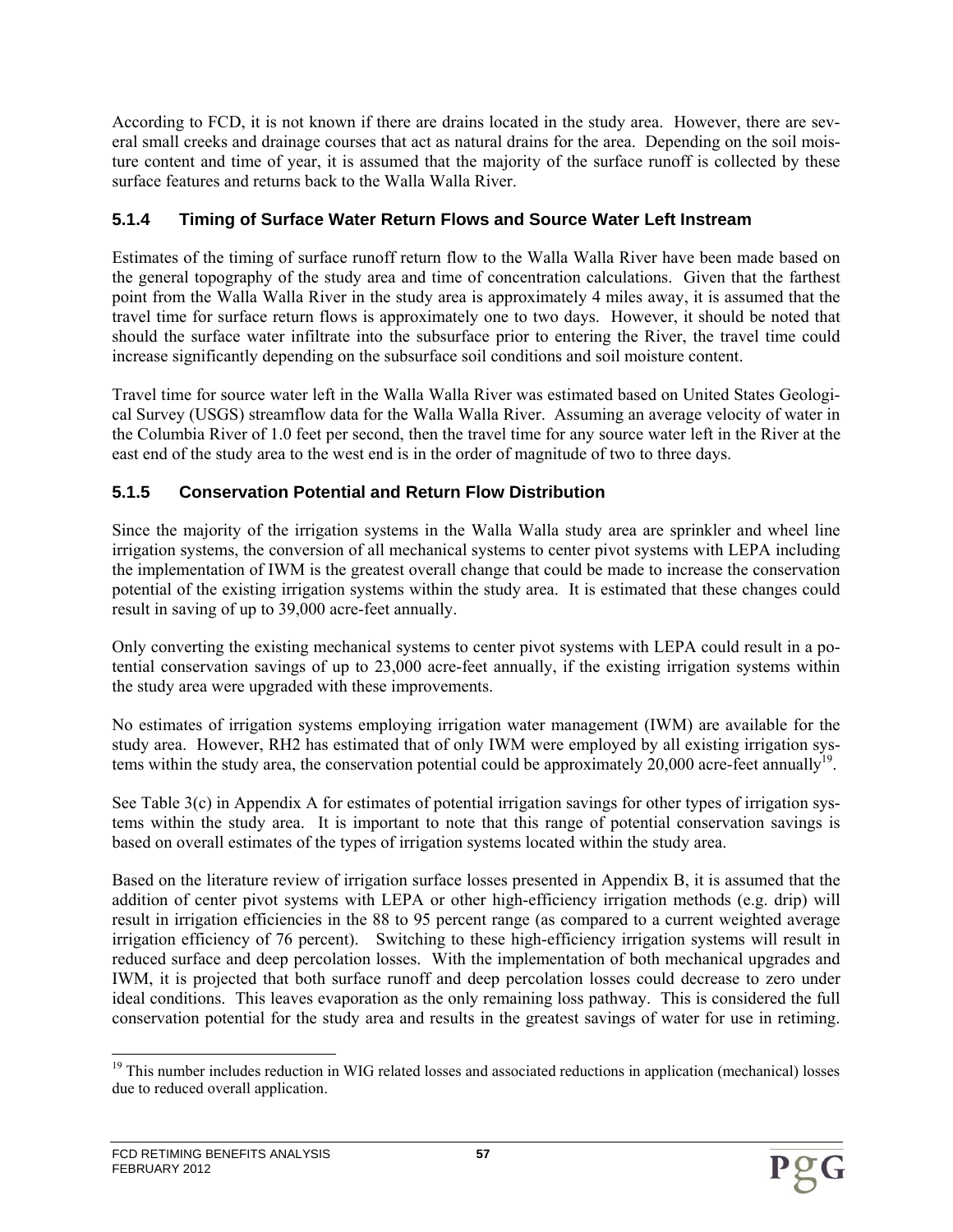This estimate is based on a simplifying assumption that post-conservation deep percolation losses are reduced to zero (the *theoretical* maximum reduction in deep percolation). RH2 recognizes that a small amount of deep percolation will continue (and is needed to prevent salt buildup in the soil); however, actual residual rates of deep percolation will depend on final post-conservation irrigation methods and will have little effect on the estimates above.

It is important to recognize that this is the theoretical maximum conservation potential that could be obtained under ideal conditions. The table below summarizes RH2's estimates assuming maximum conservation.

|                               | Current Loss     | Estimated Loss with      | <b>Estimated Con-</b> | Percent   |
|-------------------------------|------------------|--------------------------|-----------------------|-----------|
|                               |                  |                          |                       |           |
| Type of Loss                  | $\text{(af/vr)}$ | <b>Full Conservation</b> | servation Savings     | Reduction |
|                               |                  | (af/yr)                  | $\text{ (af/yr)}$     |           |
| Evaporative                   | 11,600           | 3,600                    | 8,000                 | 68%       |
| Surface Flow                  | 3.300            |                          | 3.300                 | 100%      |
| <b>Total Deep Percolation</b> | 27,800           |                          | 27,800                | 100%      |
| Total:                        | 42.600           | 3.600                    | 39.000                | 91%       |

#### **Conservation Estimates for the Walla Walla Study Area**

The following table presents RH2's monthly estimates of irrigation losses under current conditions (study-area averages) and post-conservation (maximum conservation). These estimates were used as input for modeling subsurface irrigation return flow later in this section.

|                          | (acre-feet/acre)            |       |       |       |       |       |       |       |       |       |            |       |        |
|--------------------------|-----------------------------|-------|-------|-------|-------|-------|-------|-------|-------|-------|------------|-------|--------|
|                          | Jan                         | Feb   | Mar   | Apr   | May   | Jun   | Jul   | Aug   | Sep   | Oct   | <b>Nov</b> | Dec   | Annual |
| <b>Current Condition</b> |                             |       |       |       |       |       |       |       |       |       |            |       |        |
| <b>SW Runoff</b>         | 0.000                       | 0.000 | 0.000 | 0.003 | 0.014 | 0.021 | 0.024 | 0.017 | 0.010 | 0.002 | 0.000      | 0.000 | 0.09   |
| Evaporation              | 0.000                       | 0.000 | 0.001 | 0.012 | 0.050 | 0.074 | 0.083 | 0.058 | 0.035 | 0.005 | 0.000      | 0.000 | 0.32   |
| Deep Percolation         | 0.000                       | 0.000 | 0.002 | 0.028 | 0.114 | 0.176 | 0.198 | 0.139 | 0.084 | 0.013 | 0.000      | 0.000 | 0.75   |
| <b>Total Losses</b>      | 0.00                        | 0.00  | 0.00  | 0.04  | 0.18  | 0.27  | 0.31  | 0.21  | 0.13  | 0.02  | 0.00       | 0.00  | 1.16   |
|                          | <b>Maximum Conservation</b> |       |       |       |       |       |       |       |       |       |            |       |        |
| <b>SW Runoff</b>         | 0.000                       | 0.000 | 0.000 | 0.000 | 0.000 | 0.000 | 0.000 | 0.000 | 0.000 | 0.000 | 0.000      | 0.000 | 0.00   |
| Evaporation              | 0.000                       | 0.000 | 0.000 | 0.004 | 0.016 | 0.024 | 0.027 | 0.019 | 0.011 | 0.002 | 0.000      | 0.000 | 0.10   |
| Deep Percolation         | 0.000                       | 0.000 | 0.000 | 0.000 | 0.000 | 0.000 | 0.000 | 0.000 | 0.000 | 0.000 | 0.000      | 0.000 | 0.0    |
| <b>Total Losses</b>      | 0.00                        | 0.00  | 0.00  | 0.00  | 0.02  | 0.02  | 0.03  | 0.02  | 0.01  | 0.00  | 0.00       | 0.00  | 0.10   |

## **Summary of Monthly Irrigation Loss Pathways for the Walla Walla Study Area**

1 – Values based on weighted average irrigation method and crop distribution for the Study Area

As discussed above, post-conservation deep percolation is represented as the maximum *theoretical* conservation potential, and a small amount of deep percolation is expected for any post-conservation condition. Post-conservation deep percolation should be included during (future) individual analyses of pilot sites. For the current analysis, the effect on estimating reduction in total deep percolation (0.75 ft/yr) is small.

It is important to note that the estimates of potential conservation savings for this study area are based on WSDA datasets of both the crop distribution and irrigation system type as provided by the Franklin County Conservation District. These data are not linked, i.e.; it is not specifically known how much of each crop is irrigated by a specific irrigation method. As a result the estimates are based on a geographic distribution for the entire study area but are not crop or field specific. Therefore, while the analyses of the irrigation practices and conservation potential provides a good understanding of the entire study area, it is not recommended that this analytical approach be assumed accurate to a given individual farm or a spe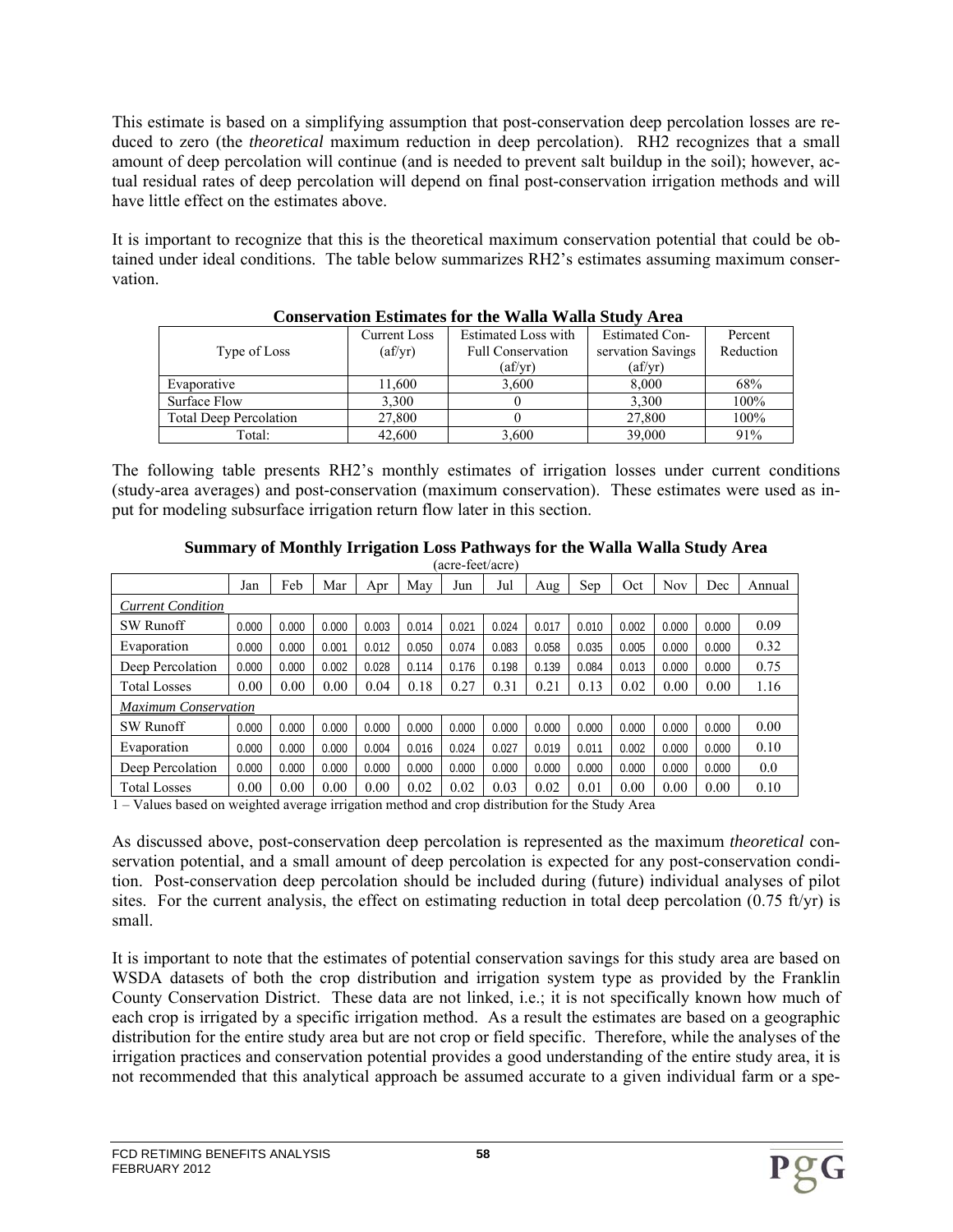cific small geographical area. Furthermore, this estimated conservation savings has not been differentiated between groundwater, surface-water and mixed sources. As described in Section 5.4.3, groundwater and mixed sources are more common than purely surface-water sources, and provide significantly less potential for increasing water availability during the "critical period" of the irrigation season (July and August for the Columbia River) based on retiming from conservation.

Both the crop irrigation requirement and irrigation efficiencies used are based on best available information but, as previously noted, the dataset is limited to general categories of both crops and irrigation types. Irrigation loss estimates are based on the assumption that thirty five percent of the center pivot acreage employs LEPA. The dataset does not indicate how much of the acreage in each of the study areas are already employing IWM. RH2's estimates of total conservation potential will be sensitive to these assumptions and could differ to varying degrees if actual conditions depart significantly from these assumptions..

A detailed discussion of the assumptions used in developing the conservation potential for the various types of mechanical upgrades including the addition of IWM and the results of this analysis for the study area is summarized in **Appendix A**.

# **5.2 HYDROGEOLOGIC CONDITIONS**

The saturated groundwater flow system underlying the irrigated portion of the Walla Walla Basin consists of unconsolidated deposits (recent alluvium and underlying gravel and clay units) set within a structural basin of Columbia River Basalts. Hydrogeologic conditions are fairly well defined on the regional scale, but can be locally complex due to abrupt vertical and lateral transitions between units. Surface-water occurrence (in streams and ditches) and surface-water interactions with groundwater are not as well defined and can be highly complex, with significant influence of irrigation operations. Streams (and a number of ditches) exhibit both losing and gaining reaches, which can vary geographically and temporally due to irrigation operations and other hydrologic factors. The "typical hydrograph" of the Walla Walla River changed significantly in 2000 when three irrigation districts<sup>20</sup> began leaving a minimum flow in the river within reaches previously dry during summer months. Despite recent efforts to characterize the groundwater and surface-water systems, significant data gaps remain and are (partially) being addressed through current monitoring.

This section provides an overview of hydrogeologic and hydrologic conditions in the Walla Walla Basin along with associated data gaps, and provides a more detailed description of conditions associated with the Gardena Terrace "focus area".

## **5.2.1 Information Sources**

Early-on in this project, PGG reviewed available data in order to formulate a modeling strategy that considers system complexity and available data. Along with literature review, PGG performed field reconnaissance to familiarize ourselves with hydrogeologic/hydrologic conditions, and has communicated with staff from the WSCC, Walla Walla Conservation District (WWCD), Walla Walla Basin Watershed Council (WWBWC), and Aristides Petrides (an Oregon State University PhD candidate modeling hydrogeologic conditions over much of the basin).

l <sup>20</sup> Hudson Bay District Improvement Company (OR), Walla Walla River Irrigation District (OR), and Gardena Farms irrigation District #13 (WA) *together* left 32 cfs in the river in 2001 and 43 cfs in the river in 2002.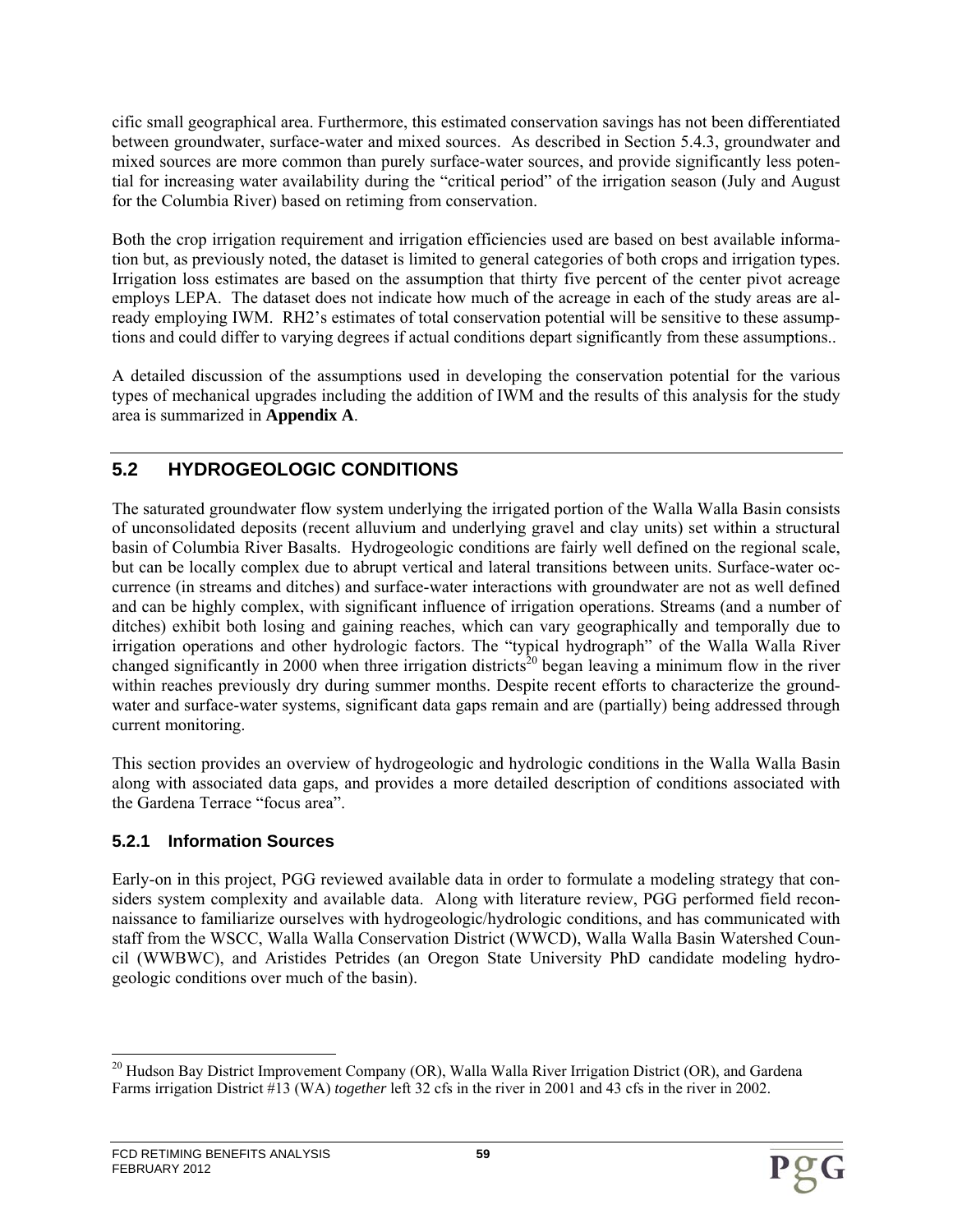Basin-wide hydrogeologic conditions were described by Newcomb (1965) and GSI (2007a), and a digital 3D stratigraphic model was developed by GSI and the GWMA for WWBWC. Local hydrogeologic conditions at aquifer recharge sites are described by GSI (2007b) and Bower & GSI, (2010). Documentation of rigorous aquifer testing is limited to tests performed at the Hudson Bay District Irrigation Company recharge facility by Petrides (2010a), although aquifer properties were estimated basin-wide from specific capacity data (Barker & Mac Nish, 1976). Groundwater level monitoring data were reported by WWBWC (2010), Golder (2007), and are found online in the USGS NWIS database. Groundwater level contour maps were prepared by Newcomb (ibid), Golder (ibid), WWBWC (2010b) and Petrides (pers. comm.., 2011). Groundwater pumping was summarized by Newcomb (1965), Pacific Groundwater Group and NHC (1995, including references to various researchers), Wozniak (2007), and was estimated over a portion of the basin by Petrides (in press). Groundwater recharge from precipitation was estimated for the entire Columbia Plateau regional aquifer system by Bauer & Vaccarro (1990), and combined irrigation and precipitation recharge was estimated by Newcomb (ibid) and Petrides for a portion of the basin (in press).

Surface-water drainage has been described by Newcomb (1965). WWBWC has GIS coverage of the ditches and streams, has monitored streamflow and spring discharge (WWBWC, 2009a) and has performed seepage surveys (WWBWC, 2009b). Streamflow data are also available online from the USGS. Groundwater/surface-water interactions along the Walla Walla River have been assessed by WWBWC (2002 *Draft*), Stejskal (2003 *Draft*), and Ecology (2005). Seepage to/from irrigation ditches was evaluated by Barker & Mac Nish (1976), HDR (2004), and Petrides (pers. comm.., 2011).

Groundwater flow models have been developed for the gravel aquifer (Barker & Mac Nish, 1976), the basalt aquifer (Mac Nish and Barker, 1976) and for both aquifers with emphasis on the basalt (Golder, 2007). Petrides first developed a local-scale model of the gravel aquifer in the HBDIC vicinity (2008), and has recently completed a sub-basin model of the gravel aquifer, alluvial aquifer and overlying vadose zone for the portion of the basin upstream of Touchet and south of the Walla Walla River using the "Integrated Water Flow Model" (IWFM) computer code (California Department of Water Resources, 2011) and based on GSI/GWMA 3-D stratigraphic model (Petrides, in press).

## **5.2.2 Surficial Geology and Hydrostratigraphic Units**

The surficial geology of the basin is presented on **Figure 5-2**, and includes a number of unconsolidated sediments (recent alluvium, older alluvium, Palouse loess deposits, younger loess deposits, terraces composed of reworked loess, and fine-to-medium grained Pleistocene flood deposits called "Touchet Beds"). The latter two units generally occur above the regional water table, and are therefore more relevant to vadose zone flow than groundwater flow. The unconsolidated sediments are enclosed within a structural basin of Columbia River Basalt that is exposed along the edges of the watershed. The total thickness of the suprabasalt sediments reaches as much as 800 feet (GSI, 2007a).

GSI developed structure-contour maps for the stratigraphic contacts between five major sedimentary units overlying the basalt ("suprabasalt sediments"), including Quaternary fine and coarse units, a Mio-Pliocene coarse unit (Newcomb's "Old Gravel"), a Mio-Pliocene fine unit (Newcomb's "Old Clay"), and a Mio-Pliocene basal coarse unit which has a discontinuous occurrence directly overlying the Columbia River Basalts (CRB's) GSI identified faults and folds within the underlying CRB's that seem to project upward into the overlying suprabasalt sediments, and note that the uppermost basalt immediately underlying the suprabasalt sediments varies between at least three different basalt units.

The Quaternary fine (QF) unit is the uppermost suprabasalt unit in the basin. It includes loess, Touchet Beds, and fine-grained alluvium, but is absent in spots along the Walla Walla River and where the river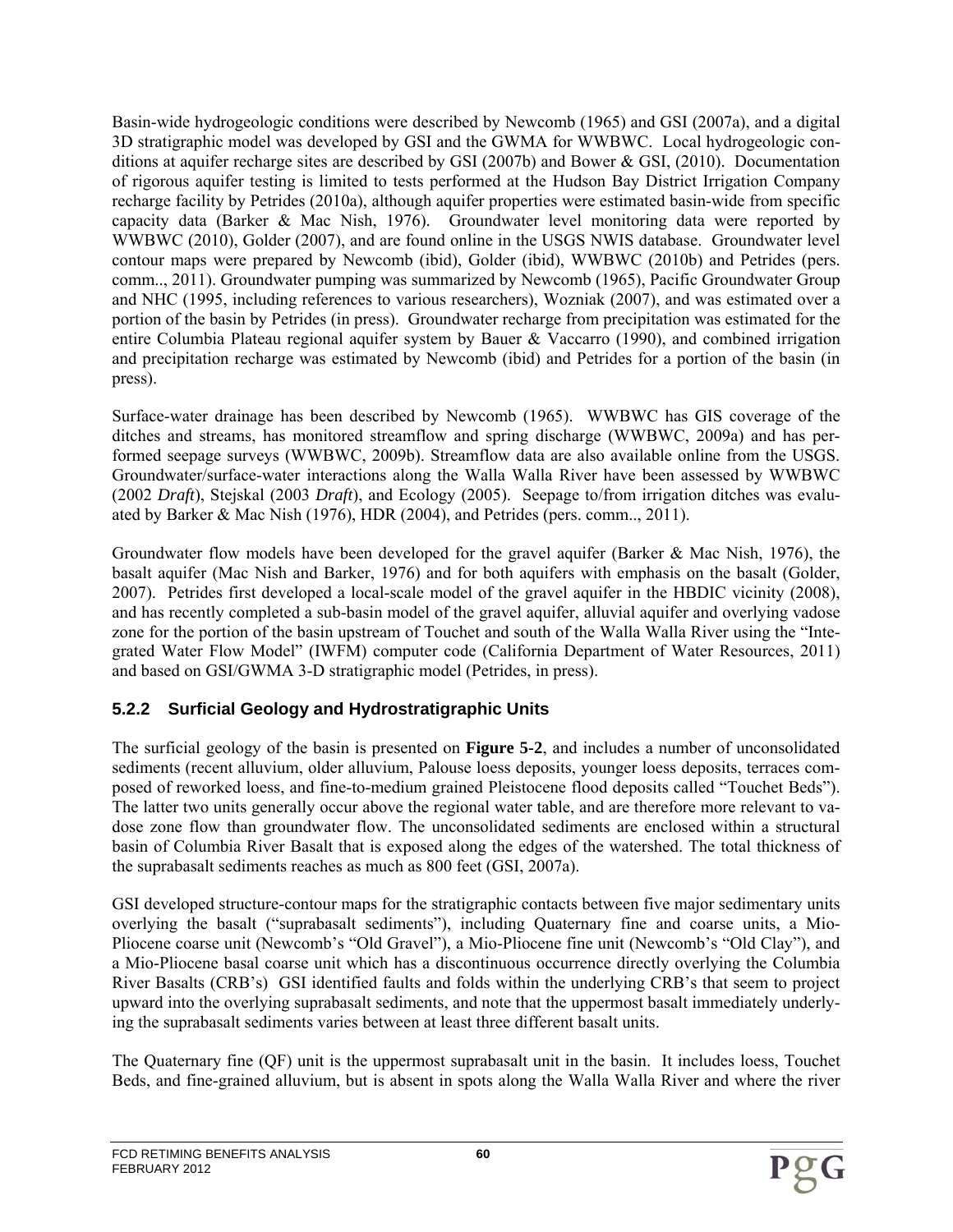comes down from the foothills of the Blue Mountains onto the valley bottom. The Quaternary coarse (QC) unit typically underlies the Quaternary fine unit, but its deposition may be contemporaneous with the fine unit and some interfingering may occur. The coarse unit is absent in areas where stream channels have not occurred, and can therefore be discontinuous across the valley. In general, the Quaternary deposits become siltier in the central and western portions of the basin, where they sometimes consist of reworked Touchet Beds and loess.

The Mio-Pliocene units underlie the Quaternary units. The Mio-Pliocene coarse (MPC) unit generally overlies the fine unit, although the two may exhibit some interfingering due to contemporaneous deposition (e.g. streambed and overbank deposits). The upper coarse unit consists of well consolidated gravel in a sand and silt matrix. Cleaner gravel and sand portions are found in the southern and eastern basin in the alluvial fans of the Walla Walla River and Mill Creek. The unit is thickest and most widespread in the eastern portion of the basin, and grades to higher clay content to the west (i.e. interlayering with finegrained sediments). Newcomb (1965) notes that:

"…the gravel extends in narrow trains downvalley along the southern side of the basin, and apparently thickens and widens in places beneath the area south of Gardena School. Along the northern side of the lower part of the valley the gravel largely terminates upstream from Lowden, where wells penetrate only a few layers of sand and fine gravel interbedded with silt and clay... Downvalley from the common western limits of the main stratum of the old gravel, some coarse sand and fine gravel are penetrated by wells in the Mud Creek and Pine Creek areas as well as beneath the Gardena Terrace itself. Those sand and gravel layers are largely interstatified with finer materials, in which respect they contrast with the continuous thicknesses of old gravel that occur beneath areas farther upstream."

Structural controls (folding and faulting) may affect the thickness of this unit in places. GSI (2007) report east-west oriented trends of high and low elevations beneath the western half of the basin.

The Mio-Pliocene fine (MPF) unit is a weakly indurated claystone and siltstone, containing interstratified sand and gravels. It is thickest in the northeast, north, central and western portions of the basin, where it can range between 300 and 500 feet thick. The basal coarse unit is laterally discontinuous, ranges in observed thickness to up to around 80 feet, and could be more widespread than currently interpreted by GSI based on limited information.

CRB's underlie the suprabasalt sediments described above. Folds and faults affect the occurrence of basalt outcrops and subcrops, with at least three units constituting the "uppermost basalt" within the study area. GSI describes the distribution of uppermost basalt as follows:

- *"Beneath the eastern basin a previously unidentified basalt unit, informally designated the Walla Walla member of the Saddle Mountains Basalt, is the uppermost basalt unit;*
- To the west, the uppermost basalt unit beneath the suprabasalt sediments is the older Ice Harbor *member of the Saddle Mountains Basalt;*
- *On the highlands surrounding the basin, where the suprabasalt sediments are generally thin or are absent, the much older Frenchman Springs member of the Wanapum Basalt is the uppermost basalt unit."*

GSI further notes that *"Given these observations, basalt flow pinch outs beneath the suprabasalt sediment sequence provide potential hydrologic connections between portions of the uppermost basalt aquifer system and the alluvial aquifer system. Interconnections also may be provided by at least some of the faults*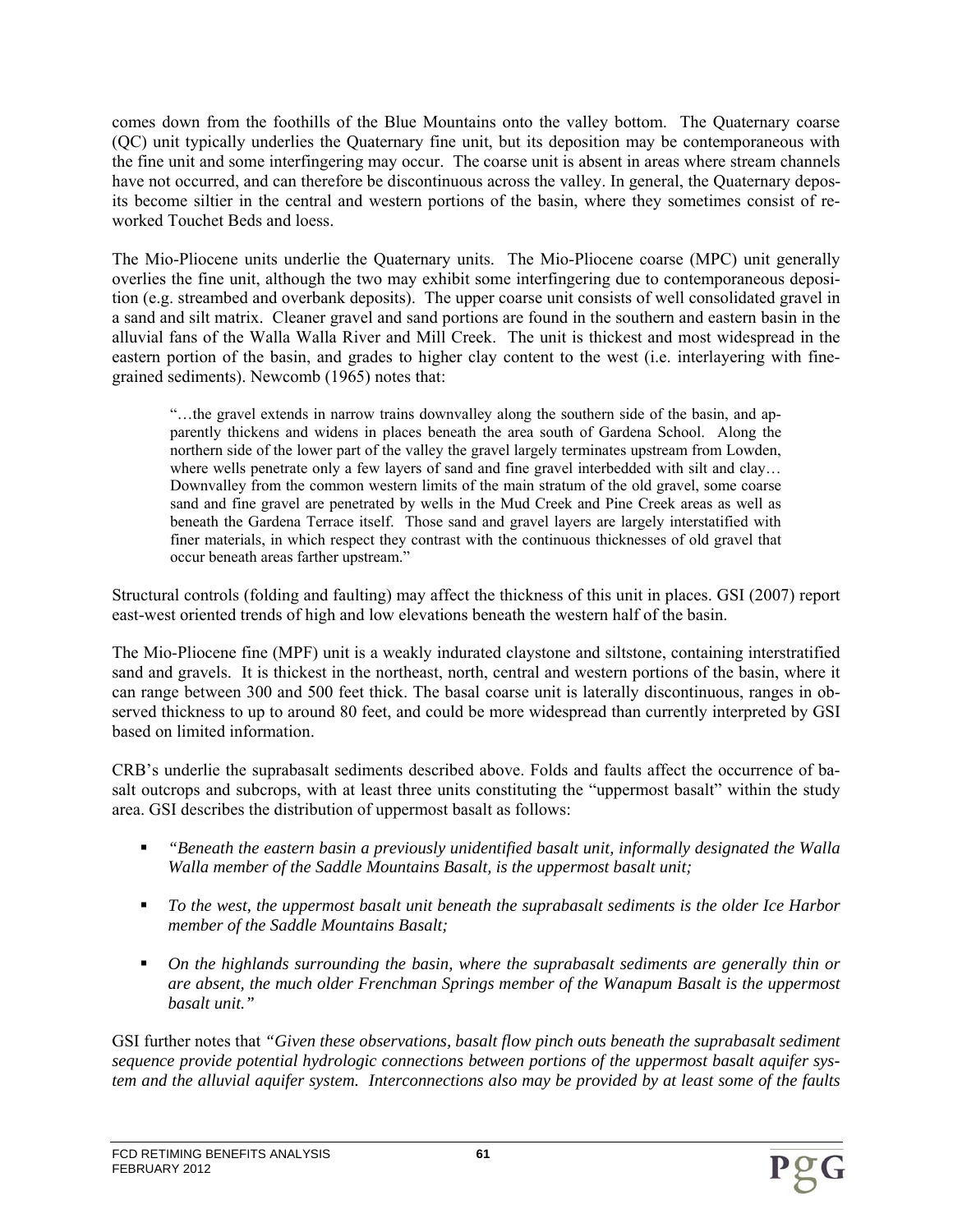*mapped"*. However, it should be noted that where significant thicknesses of undisturbed (i.e. unfaulted) Mio-Pliocene fine unit separate the overlying upper gravel unit from the basalt, groundwater transfer is not expected to be significant between the two units. Petrides (pers. com., 2010) notes that areas occur in the eastern basin near Milton Freewater where the upper coarse unit directly overlies the CRB's, and a hydraulic connection is likely under these conditions. However, subsequent conversations between PGG, GSI and Petrides suggest that while local interchanges between the alluvial aquifer and the CRB's may occur, they are unlikely to transmit significant quantities of water through the CRB's to the Columbia and Snake rivers. Lateral flow in the CRB is expected to be limited by low-permeability boundaries (e.g. faults, pinchouts) which form semi-isolated "cells" within the basalt (Lindsey, 2010).

### **5.2.3 Vadose Zone**

Irrigation recharge travels through the vadose zone from the land surface to the water table. Irrigated areas predominantly occur on outcrops of Quaternary stream alluvium and Touchet Beds. Exposures of Touchet Beds commonly occur as hills and terraces, and therefore exhibit greater depths to groundwater beneath the land surface.

The texture of the vadose zone affects the transmission timing for irrigation recharge to reach the water table from the land surface. Touchet beds are moderately fine-grained – typically composed of layered silt and fine sand in their upper portions. This texture, together with greater depths to water, imparts significant time lag and damping to subsurface irrigation return flow through the vadose zone. The texture of Quaternary alluvium varies from extensive fine-grained deposits to slightly less extensive coarse-grained deposits. Sediments are typically coarser along major streams, and combined with the shallower water tables, are likely to provide faster vadose-zone transmission to the water table.

Much of the alluvial areas are irrigated, however irrigation atop the Touchet Beds is generally limited to areas with nearby canals. Upon the Gardena Terrace, the Burlingame Ditch delivers water to higher elevation fields which overlie the Touchet Beds. North of the Walla Walla River, many areas occupied by the Touchet Beds are not irrigated.

PGG characterized the thickness and texture of the vadose zone beneath the Gardena Terrace, with specific emphasis on conditions near the proposed pilot site. As the relatively fine-grained Touchet Beds are of particular importance to retiming in the vadose zone, the following Touchet Bed descriptions are excerpted from various reports.

Newcomb (1965) describes the Touchet Beds as a deposit of horizontally bedded silt and fine sand, marked by distinctive gravel, cobble and boulder inclusions and by peculiar structural features. He reports thicknesses in excess of 100 feet beneath the terrace lands in the lower part of the Walla Walla Valley, and a maximum depositional elevation of 1,150 feet. Composition is reported as principally lightgray silt and very fine sand with some clay, diatomaceous earth, and volcanic ash. In the lower parts of the deposits, considerable sand and a little interbedded gravel are noted. The water table is noted to occur at or near river level both beneath the Gardena Terrace and the equivalent terrace northeast of the town of Touchet. Newcomb notes that horizontal laminations within the Touchet Beds can cause lateral flow to seeps which are indicated by mineral incrustations from evaporation.

Spencer (1989) performed a detailed analysis of the texture and depositional environment of the Touchet Beds, comparing differences in texture beneath the Gardena Terrace (exposed in the Burlingame Canyon) to conditions across the river along the Touchet River. He describes the Touchet Beds as a "distinctive sequence of graded rhythmites laid down as water backed up behind a hydraulic dam at Wallula Gap, the only outlet for water entering the region". In the Burlingame Canyon, as many as 40 rhythmites are ex-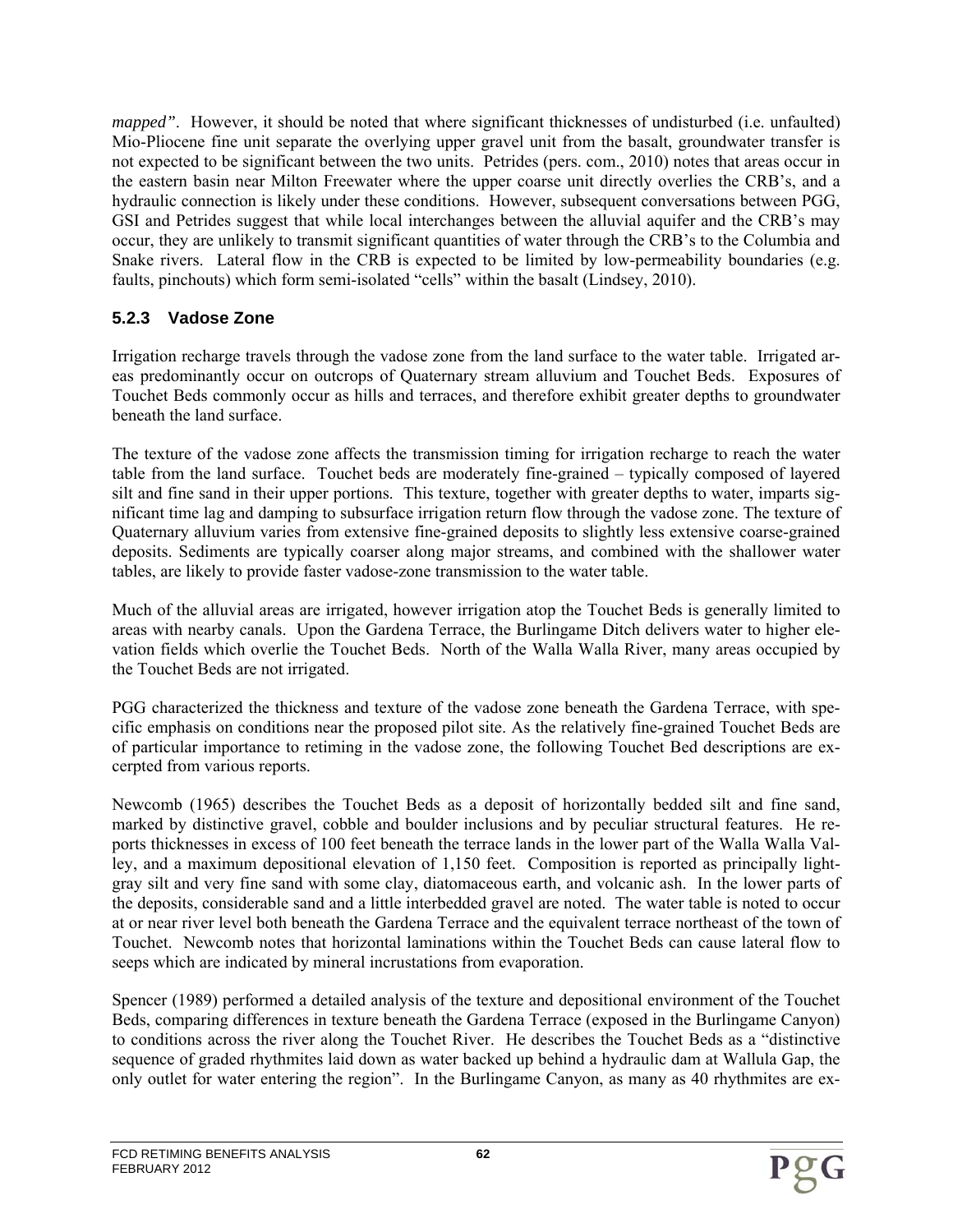posed which display well-developed graded bedding within each rhythmite, with the basal sand giving way upward to silt representing standing water, and in some cases, a thin veneer of massive silt capping the rhythmite. Spenser characterizes means and standard deviations of grain size for samples representing the base, middle, and top of rhythmites. Personal communication with Spencer indicates that rhythmites typically range from about 0.3 to slightly over 1 meter in thickness (Spencer, 2011). Additional summary of Spencer's Touchet Bed texture analysis is provided in **Appendix K**.

PGG reviewed Department of Ecology well logs to evaluate the thickness of the uppermost fine-grained unit beneath the Gardena Terrace. Both the thickness of fine-grained Touchet Beds and the depth to groundwater were reviewed for each well log, and the results plotted over a thickness map of the QF sediments from the GSI stratigraphic model. **Figure 5-3** shows generally good agreement between PGG's well log interpretation and the GSI model, and reveals areas where groundwater occurred within 25 feet of land surface<sup>21</sup>. Most of these groundwater depths are historic (measured at time of well drilling), and in some cases may reflect nearby leakage from irrigation canals.

In the immediate vicinity of the proposed pilot site, PGG evaluated vadose zone conditions in 6 nearby wells, as shown on **Figure 5-4** and summarized below.

| Well ID | Aziumuth/     | Depth to Bottom | Depth to    | Thickness of Un-  |
|---------|---------------|-----------------|-------------|-------------------|
|         | Distance      | of Touchet Beds | Groundwater | saturated Coarser |
|         | (miles)       | [ft]            | (ft)        | Sediments (ft)    |
|         | N/0.4         | 26              | 18.4        | n/a               |
|         | $S / < 0.5*$  |                 | 60          | 33                |
|         | $SE / < 0.5*$ | 43              | 65          | 22                |
|         | $SE / < 0.5*$ |                 | 80          |                   |
|         | SE/0.5        | 32              | 60          | 28                |
|         | SE/0.5        |                 |             |                   |

\* Well location based on quarter-quarter section in drillers log and may be inaccurate.

Observed Touchet Bed thicknesses range from 20 to 43 feet. The water table occurs beneath the bottom of the Touchet Beds in all wells except Well "F", which occurs in the bottom of the Walla Walla Valley. The well logs also show unsaturated sediments beneath the Touchet Beds, with textures ranging from clean gravel to sandy gravel to silty gravel to sand. Based on consideration of thickness of Touchet Beds and depth to groundwater, between 22 and 57 feet of these coarser sediments are noted in the wells listed above. Consideration of groundwater elevations shows about 40 feet of head difference between Well "D" and the river, with flow interpreted towards the river and a depth-to-water beneath the site interpreted to be around 50 to 60 feet below ground surface (**Figure 5-4**).

## **5.2.4 Aquifer Recharge and Discharge**

Recharge to groundwater occurs from natural precipitation (rain and snow), seepage from streams and irrigation conveyances, and deep percolation (beyond the root zone) of irrigation water applied to fields. Bauer and Vaccarro (1990) estimated pre-development and post-development (1956-1977) recharge for the entire Columbia Plateau regional aquifer system using the Deep Percolation Model (DPM, Bauer and Vaccarro, 1987). Their estimates included recharge from precipitation and irrigation (canals, ditches and fields); recharge associated with stream seepage was not estimated. Their estimates report recharge generated at the land surface, and do not address the timing for delivery of this recharge to the water table. Whereas estimated recharge rates rarely exceed 2 in/yr under pre-development conditions, irrigation ac-

<sup>1</sup> <sup>21</sup> Groundwater depth was interpreted as first water encountered during drilling or depth to water in the completed well, depending on data availability.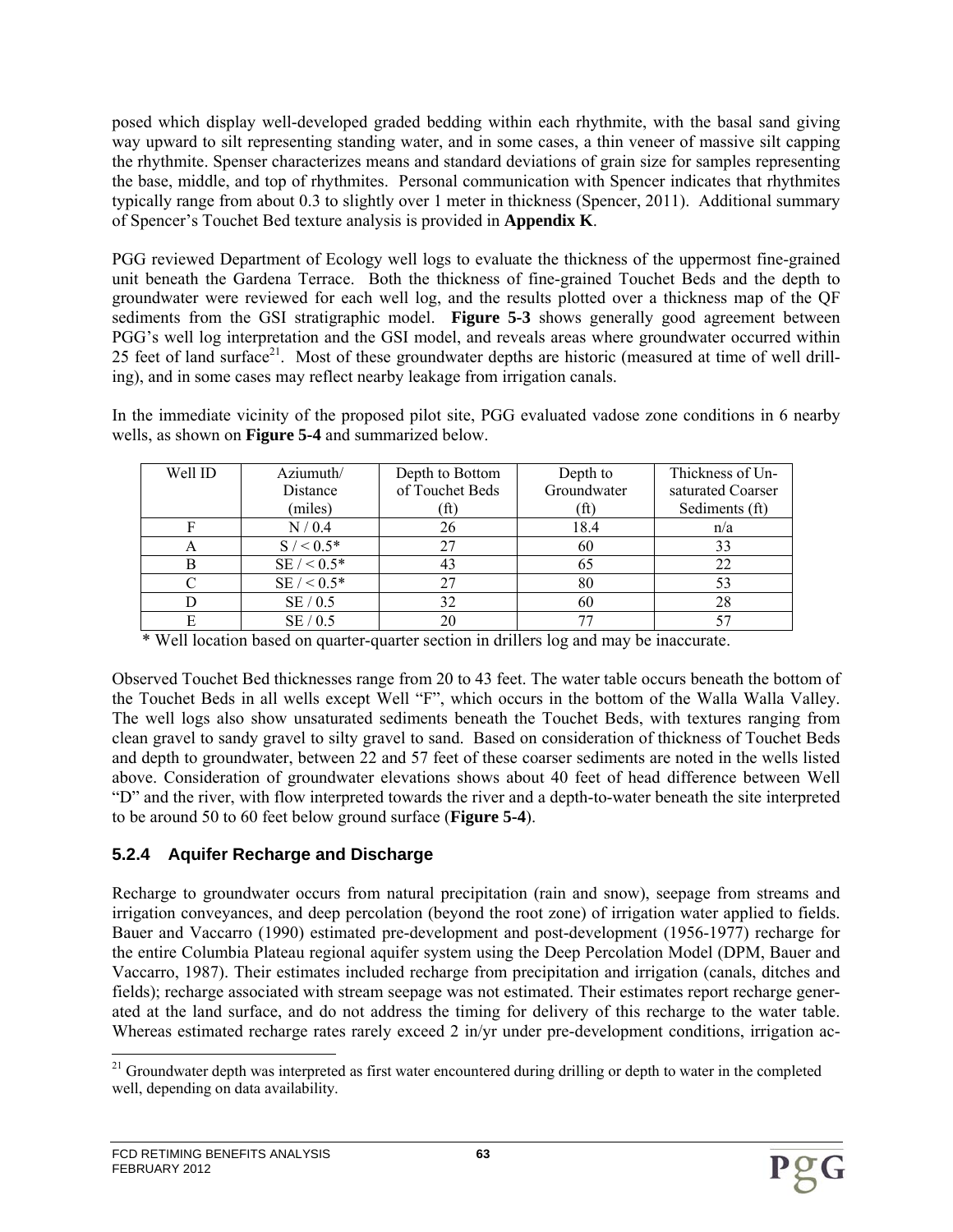tivities locally increase estimated recharge to over 10 in/yr. Although the DPM was used to estimate daily recharge over a 22-year period, existing documentation reports only average annual recharge values for this time period. Furthermore, although recharge was estimated at a finer resolution, the report summarizes recharge based on cell delineations used in the USGS RASA modeling, approximately 2 minutes longitude by 2.5 minutes latitude (about 8,500 by 15,200 ft). Overall, available documentation of DPM recharge estimates has fairly poor spatial and temporal resolution, with some loss of accuracy from the original calculations.

Petrides estimated daily values of groundwater recharge from 2007 to 2009 based on a soil moisture balance calculated within his IWFM model. The model considers climatic conditions, soil textures, precipitation and irrigation applications, crop types and plant water requirements to estimate runoff, evapotranspiration, and recharge. IWFM also employs a simplified ("kinematic wave") routine based on soil moisture content and saturated hydraulic conductivity to approximate the timing for recharge generated at the land surface to arrive at the water table; however, Petrides did not calibrate his basin-scale model to the timing of recharge in the vadose zone. Petrides' recharge estimates do not include recharge from surfacewater conveyances, which he modeled explicitly with the ability to leak and interact with groundwater.

RH2 developed a basin-wide estimate of average irrigation recharge (deep percolation) of 0.76 feet (9 inches) over the course of the irrigation season (Section 5.1).

Irrigation conveyances (canals, ditches) are generally thought to be losing water via leakage, and leakage rates have been measured for some reaches. However some ditch reaches actually *gain* flow from groundwater (Petrides, pers com, 2010). The hydrology of irrigation conveyances is further discussed below. Streams also exhibit losing and gaining reaches, with most of the losses occurring in the upper elevations of the watershed and gains in the lower elevations. Patterns of stream leakage/gain are also discussed below in the "streams" section.

Groundwater discharge occurs via pumping, seepage into surface-water features, and evapotranspiration (where the water table approaches the land surface). Pumping and surface-water discharge are discussed below.

### **5.2.5 Groundwater Pumping**

Land within the Walla Walla basin has been under cultivation since the 1850's, with shallow dug wells (in the gravel aquifer) and surface water originally supplying most of the irrigation needs. Deep wells tapping basalt aquifers began to appear in the late 1800's and early 1900's, and increased from 50 wells in the mid-1950's to more than 200 wells in 1971 (Mac Nish et al., 1973). Gravel aquifer wells were limited to shallow ( $\leq$ 50 feet), large diameter ( $\leq$ 5 feet) dug wells through the early 1940's, after which time drilled wells led to a sharp increase in pumping through the early 1970's. The following text is excerpted from PGG's Initial Watershed Assessment of the Walla Walla basin (PGG, 1995).

Ground water withdrawals in the Walla Walla WRIA are not well documented or quantified, especially for the gravel aquifer. Metered pumping data are limited to the public water supply systems which typically report pumped volumes once every two months. Irrigation use is typically not metered. Investigators have often relied on indirect methods to obtain ground water pumpage estimates. Power consumption records have been used to estimate pumping volumes based on knowledge of pump type and required lifts. Crop distributions have also been used to estimate agricultural applications based on assumptions of crop requirements. Crop types and acreages are typically determined from Landsat imagery. Estimates of ground water withdrawal are usually oriented to the entire Walla Walla basin, and are often unavailable for the WRIA alone. The following table presents a summary of historical and current ground water pumpage estimates for the gravel and basalt aquifers.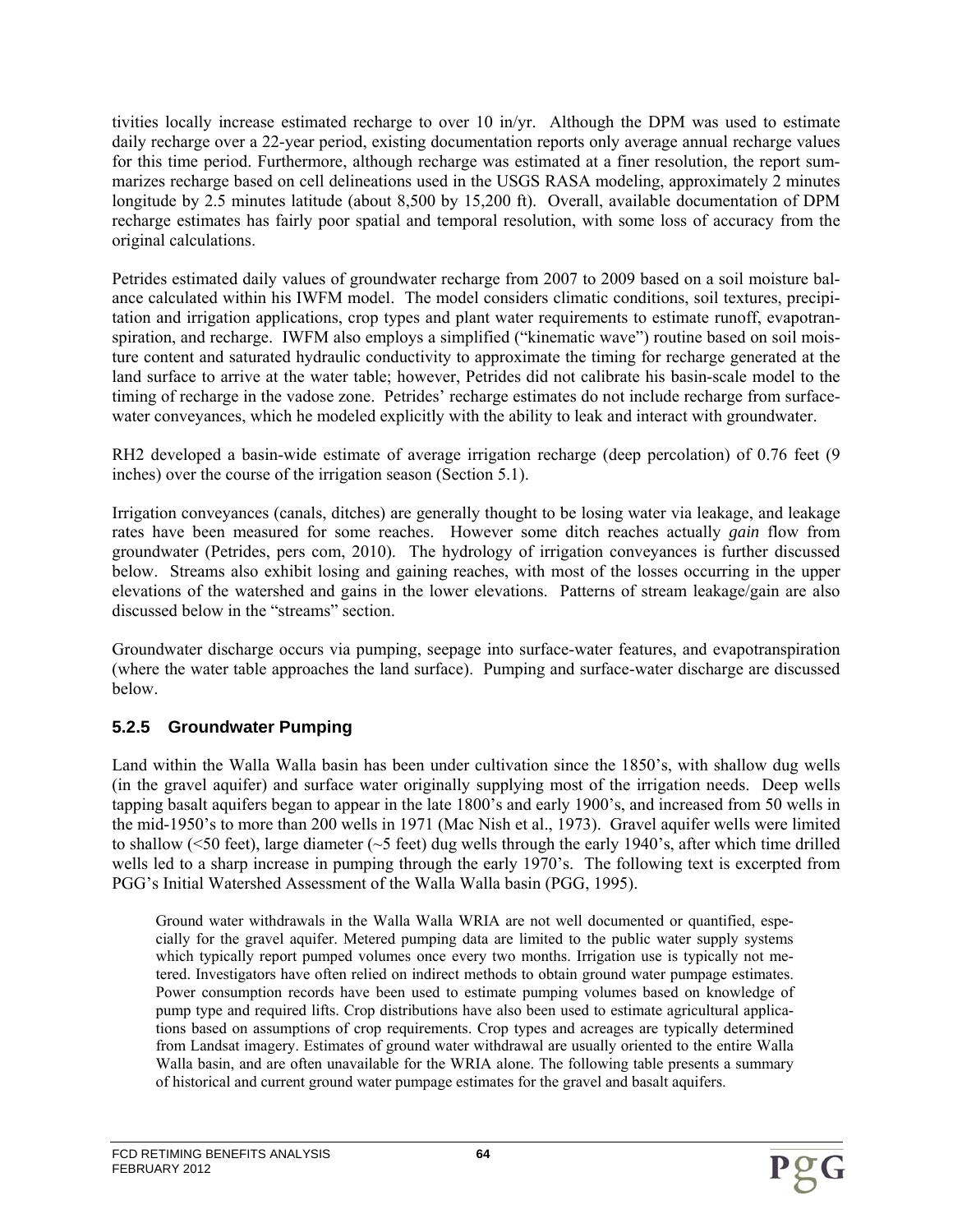| Record<br>Year                          | Gravel<br>Aquifer Pump-<br>age  | Basalt<br>Aquifer Pump-<br>age | Total<br>Pumpage | Reference                              |  |  |  |  |  |
|-----------------------------------------|---------------------------------|--------------------------------|------------------|----------------------------------------|--|--|--|--|--|
| Estimates for Entire Walla Walla Basin: |                                 |                                |                  |                                        |  |  |  |  |  |
| 1958                                    | 16,050 af/yr                    | 14,800 af/yr                   | 30,850 af/yr     | Newcomb, 1965                          |  |  |  |  |  |
| 1969                                    | 25,000 af/yr                    | 27,000 af/yr                   | 52,000 af/yr     | Mac Nish et al, 1973                   |  |  |  |  |  |
| 1984                                    | 23,210 af/yr                    | 27.290 af/yr                   | 50,500 af/yr     | Cline & Knadle, 1990 and Collins, 1987 |  |  |  |  |  |
| 1989                                    | 66,496 af/yr                    | 25,031 af/yr                   | 91,527 af/yr     | James et al, 1991                      |  |  |  |  |  |
|                                         | Estimates for Walla Walla WRIA: |                                |                  |                                        |  |  |  |  |  |
| 1984                                    | 15,560 af/yr                    | 21,940 af/yr                   | 37,500 af/yr     | Cline & Knadle, 1990 and Collins, 1987 |  |  |  |  |  |
| 1989                                    | 46,277 af/yr                    | 21,986 af/yr                   | 68,263 af/yr     | James et al. 1991                      |  |  |  |  |  |

Estimates of basin-wide pumping from the gravel aquifer appear reasonable for 1958 and 1969, however the disparity between 1984 and 1989 suggests significant error in one of these values. Newcomb (1965) analyzed 2 to 3 years of pumpage data to estimate basin-wide pumpage for both the gravel and basalt aquifer systems. He also estimated utilization from springflow from the gravel aquifer to be 30,450 acre-ft/yr. Mac Nish et al (1973) used electrical records and measured pumping lifts in estimating basin-wide pumpage. Their work, in general, made extensive use of original field work for baseline characterization. The RASA study (Collins,1987 and Cline & Knadle, 1990) relied heavily on the work by Mac Nish et al (pers. comm., D. Cline, 1992). The RASA study evaluated the geographic distribution of pumping from the gravel aquifer. Figure 3-9 presents the 1984 RASA pumping estimates per  $\frac{1}{4}$  township area, as well as the areal boundary of the gravel aquifer. The 1989 estimate by James et al relied on electrical consumption records from metered pumps obtained from the two main power distributors. Their study divided the basin into 20 "farm regions", 19 of which comprise the Walla Walla WRIA. Questions remain as to the accuracy of the study, and members of its review committee reportedly had limited confidence in the study's water use estimates (pers. comm., Bill Neve, 1995). Many pumps were not field checked to determine source of supply, nor were pump lifts measured in the field.

The ground water pumped from the gravel aquifer is used predominantly for irrigation applications. According to Newcomb (1965), 97% of basin-wide gravel aquifer pumpage is used for irrigation, about 2% used for domestic supply, and the rest is divided between public water supply systems and industrial users. More recent investigations have indicated approximately the same distribution of gravel aquifer pumpage among these four categories of use. Mac Nish et al (1973) concluded that all of the gravel aquifer pumpage is for irrigation use, and the RASA study concluded that the majority of gravel aquifer pumping is for irrigation use.

Most recently, Petrides has estimated water use for irrigation over a significant portion of the basin (see Petrides model domain on **Figure 5-2**) based on consideration of water rights, irrigation requirements, streamflow availability, well completions and interviews with irrigators regarding typical reliance on groundwater and surface-water to apportion monthly irrigation use between surface-water, gravel aquifer and basalt aquifer sources. This information has been generalized into average values over sub-regional "pumping domains" in Petrides' model.

#### **5.2.6 Surface-Water Features**

The interrelationships between surface-water features (springs, streams, ditches) are complex in the Walla Walla Basin. Spring discharge typically feeds into streams or irrigation ditches (canals, laterals, etc). Streams are also diverted into irrigation ditches, and receive discharge from ditches.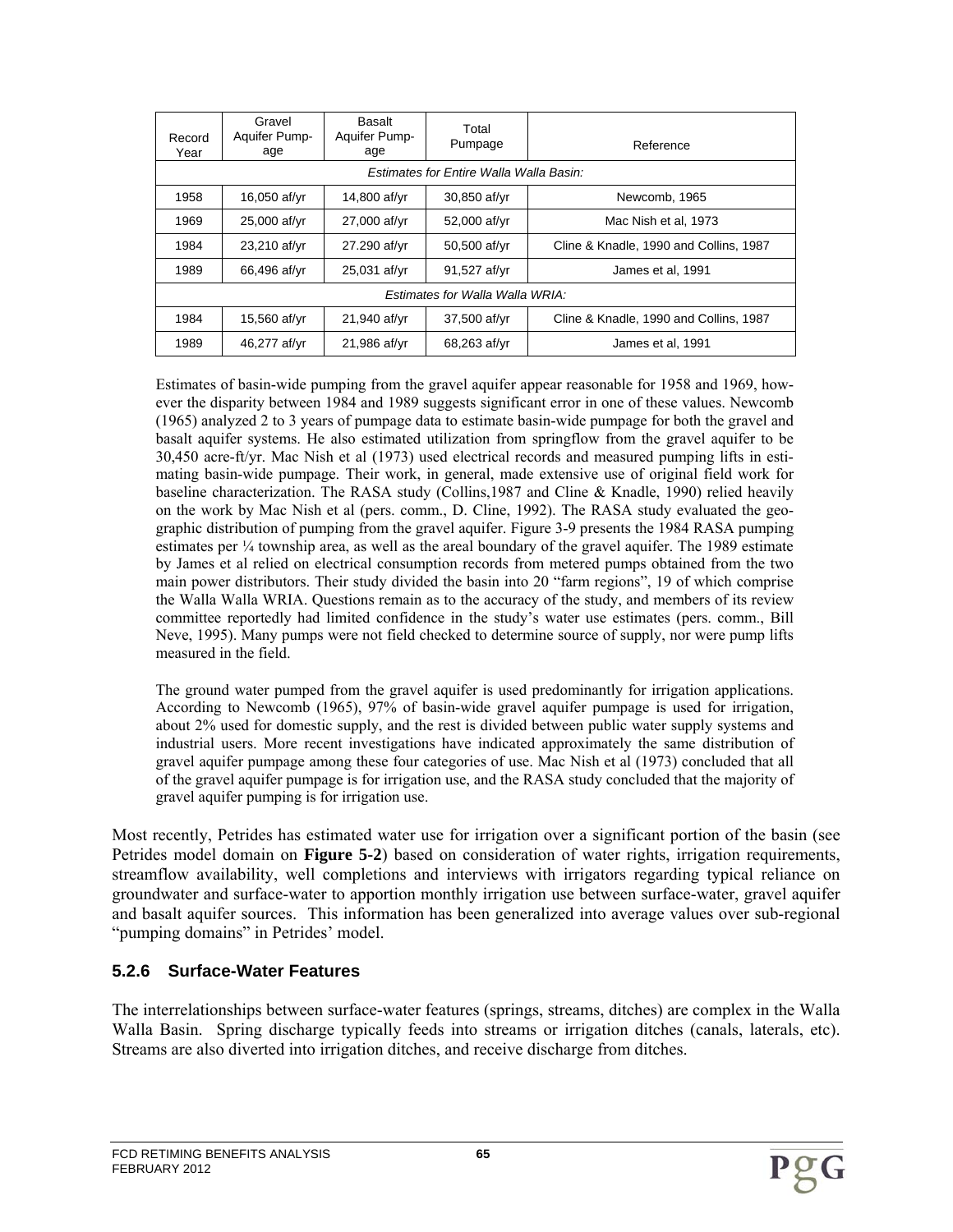#### *Streams*

Stream reaches within the watershed can exhibit perennial, intermittent, or ephemeral flow depending on source areas, hydrogeologic conditions, and irrigation operations. The major streams supplying the watershed (e.g. North and South Forks of Walla Walla River, Mill Creek) are perennial upstream of irrigation diversions; however, flows are significantly depleted by irrigation diversions. Most other streams draining the lower Blue Mountains slope are non-perennial, with intermittent flows reported over reaches of Pine, Couse, Birch, Cottonwood, Reser, Russel and Dry creeks (Newcomb, 1965).

Groundwater interactions with streams vary between gaining and losing depending on local conditions. Newcomb (1965) described a general pattern of losing and gaining conditions, noting that most mountainfed streams lose water while crossing the unconsolidated deposits on the upper parts of the valley floor, and then regain flow from groundwater discharge in the middle and lower parts of the alluvial fans. Barker and Mac Nish (1976a) note that stream reaches with elevations over 850 feet msl typically lose water to the aquifer during the entire year, reaches with elevations below 750 feet tend to gain water from the aquifer year-round, and reaches with elevations between 750 and 850 feet msl tend to have variable seasonal groundwater interactions.

USGS streamflow data in the basin are relatively sparse. The USGS is currently gaging at Mill Creek (both upstream and immediately downstream of the Yellowhawk Creek diversion) and the Walla Walla River near Touchet. Relatively long-term continuous data are also available for both North and South Forks of the Walla Walla River upstream of major diversions (although recent data are absent). USGS datasets of various lengths are also available from the Touchet River, Blue Creek and Garrison Creek.

The Walla Walla River exhibits both gaining and losing reaches. During the irrigation season, the river was historically dry over a reach between Milton-Freewater (i.e. below the Little Walla Walla River diversion) and the Washington-Oregon border (WWBWC, 2002). Flow returns to the river via groundwater discharge near the border. Between the 1970's and the turn of the century, data regarding the occurrence and extent of dry riverbed conditions are largely unavailable. A major change in flow regime occurred in 2000 when three irrigation districts began leaving significant flows<sup>22</sup> in the river, expanding the perennial reach downstream into areas previously dry due to irrigation diversions.

WWBWC have been performing and evaluating seepage runs on the Walla Walla River twice yearly from 2002 through present (WWBWC, 2009c). Their runs generally begin on the north and south forks, and include both manual measurements and data from established gages. During the low-flow season (August), their analysis shows a spatial distribution of 4 gaining and 4 losing reaches (1 undetermined), with a small net seepage loss over the entire studied reach. Most of the seepage occurs in the reach between Mauer Land and the Grove School Bridge (Oregon), whereas a net gain occurs in the Washington reaches. A WWBWC water balance for October 2007 shows both higher diversions, tributary inflows, and a significant net positive seepage gain over the entire studied reach. The difference between these two seasonal "snapshots" likely reflects differences in antecedent and existent distribution of irrigation water, irrigation recharge and groundwater pumping for the entire river. WWBWC also performed seepage surveys on Mill Creek (fall 2008 and spring 2009), the Touchet River (early and late summer, 2009) and the east and west Little Walla Walla River (spring and late summer of 2009).

WWBWC has collected and compiled flow data from small order streams in the watershed since as early as 2002 (WWBWC, 2009). Their monitoring includes sites on the Little Walla Walla (east and west), Mud Creek, Big Spring Branch, Walsh Creek, Johnson Creek, Dugger Creek, Schwartz Creek, Crocket

l  $22$  About 13 cfs was left in the river in 2000, later increased to between 20 and 30 cfs in order to maintain wet conditions and support fish passage.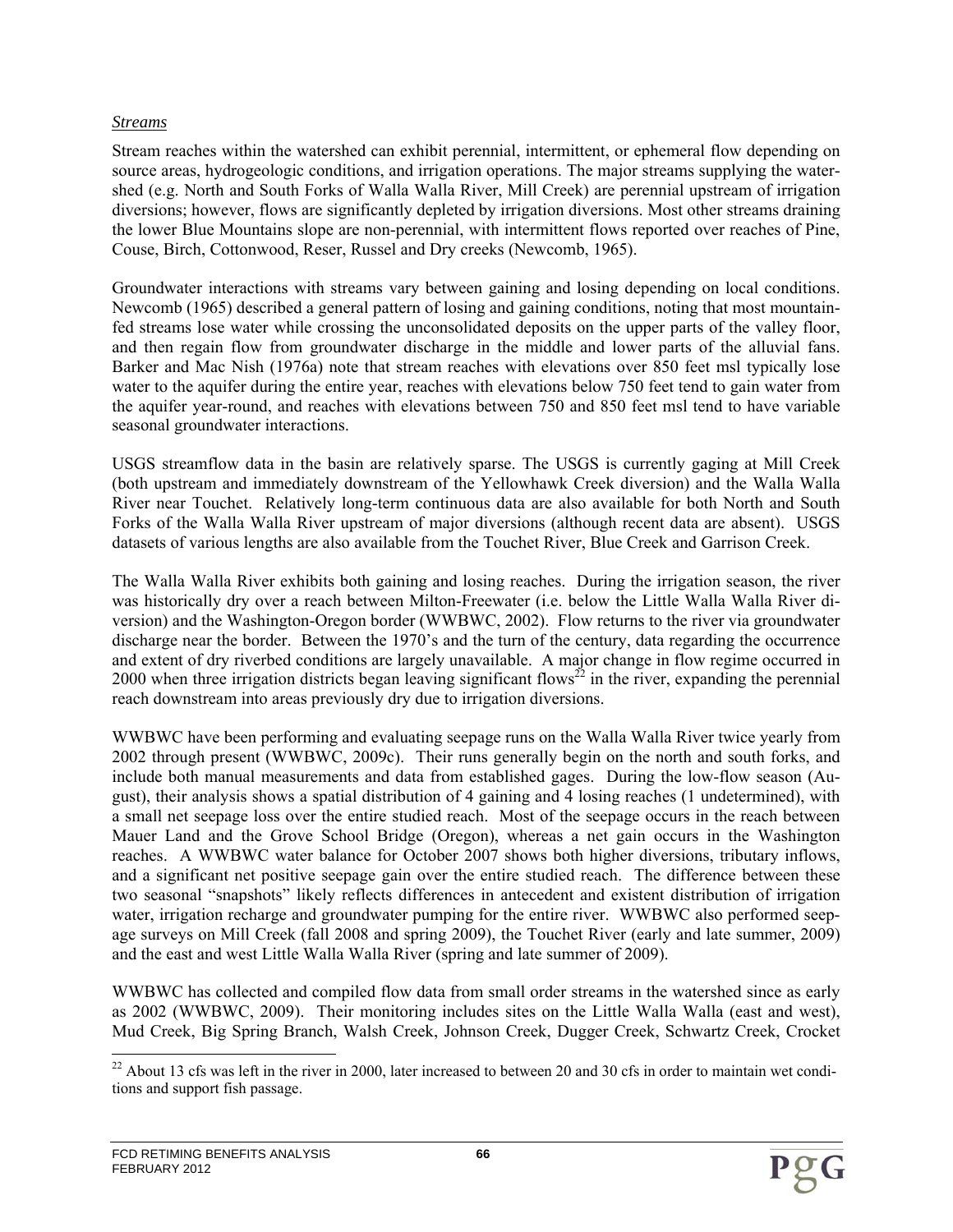System, Ford Branch System, and others. The raw data are maintained in a database, which is currently under revision (QA/QC and import from Microsoft Excel into Access).

Ecology (2005) evaluated surface-water/groundwater exchange in the Walla Walla Watershed, with particular emphasis on the Touchet River and Mill Creek, based on fieldwork performed between July and October 2002. For the Walla Walla River, Ecology notes most of the groundwater inflow appears to occur between the confluence with Mill Creek and the Town of Touchet. While this observation is not substantiated with comparison to other reaches, instream mini-piezometer data from that reach do suggest gaining conditions. The USGS Walla Walla River gage near Touchet (below the confluence of the Touchet River) shows annual summer 7-day minimum streamflows typically ranging from several cfs to around 20 cfs, with no particular trend discernable between 1950 and 2010. Ecology's seepage runs generally showed losing conditions on the Touchet River as the river crosses unconsolidated sediments, losing conditions on Mill Creek between its headwater canyons (where it gains flow from groundwater) to the Yellowhawk Creek diversion, and losing conditions in Yellowhawk Creek through its confluence with the Walla Walla River.

#### *Springs*

Springs play a significant role in the hydrology of the basin, showing an estimated 56,000 af/yr of groundwater discharge compared to an estimated 177,000 af/yr groundwater recharge (Barker & Mac Nish, 1976a). Piper et al (1933) developed the first estimate of annual average spring discharge in the early 1930's (about 50,000 af/yr). Newcomb identified two spring zones (inner and outer) associated with the Mill Creek and Walla Walla River alluvial fans, as well other isolated springs. Newcomb cataloged a representative subset of these springs and provided estimates of discharge where available. Barker & Mac Nish (1976a) defined 5 spring zones and estimated approximate annual discharge for each zone. WWBWC has measured GPS locations for 7 selected springs (some spring elevation estimates have been refined by Petrides), and has monitored discharge in 42 surface-water bodies (streams and spring discharge conveyance, 18 in Washington and 24 in Oregon), predominantly since 2008. A published summary of spring/stream monitoring (WWBWC, 2009) only presents a small portion of the data, which are maintained in WWBWC's project database. Long-term spring discharge data and/or analysis of longterm trends are unavailable. Spring discharge is routed to various streams and conveyances, supporting streamflows, irrigation applications (consumptive use and irrigation recharge) and return to the aquifer via seepage losses.

### *Irrigation Canals and Ditches*

Barker and Mac Nish estimated that about 750 linear miles of mostly unlined ditches and canals cross over the gravel aquifer with a total bottom area of around 170 acres. Relative to the lateral dimensions of the gravel aquifer (about 10 by 20 miles), ditches occur at a fairly high density. Barker and Mac Nish postulated that the ditch bottoms are above the water table almost everywhere, and employed various assumptions to estimate monthly patterns of wet/dry ditch conditions over time and associated leakage through the ditch bottoms. They note that ditches and canals can leak at maximum rates of 1.3 ft/d for the first few days of the irrigation season until their bottoms become sealed, and leakage rates reduce to 0.17 ft/d (and 0.26 ft/d for coarser bed materials).

The Barker and Mac Nish estimates are not well documented, and are significantly smaller than estimates developed by HDR (2004) for the Army Corps of Engineers from measurements on canals owned by the Walla Walla Irrigation District (WWRID), the Hudson Bay District Improvement Company (HBDIC) and the Gardena Farms Burlingame Ditch. Based on estimates of ditch loss (cfs/ft) and typical canal widths, the HDR data indicate estimated leakage rates of 0 to 25 ft/d from WWRID reaches, 5 to 75 ft/d from HBDIC reaches, and 2 to 4 ft/d from Burlingame Ditch reaches. The high values on WWRID and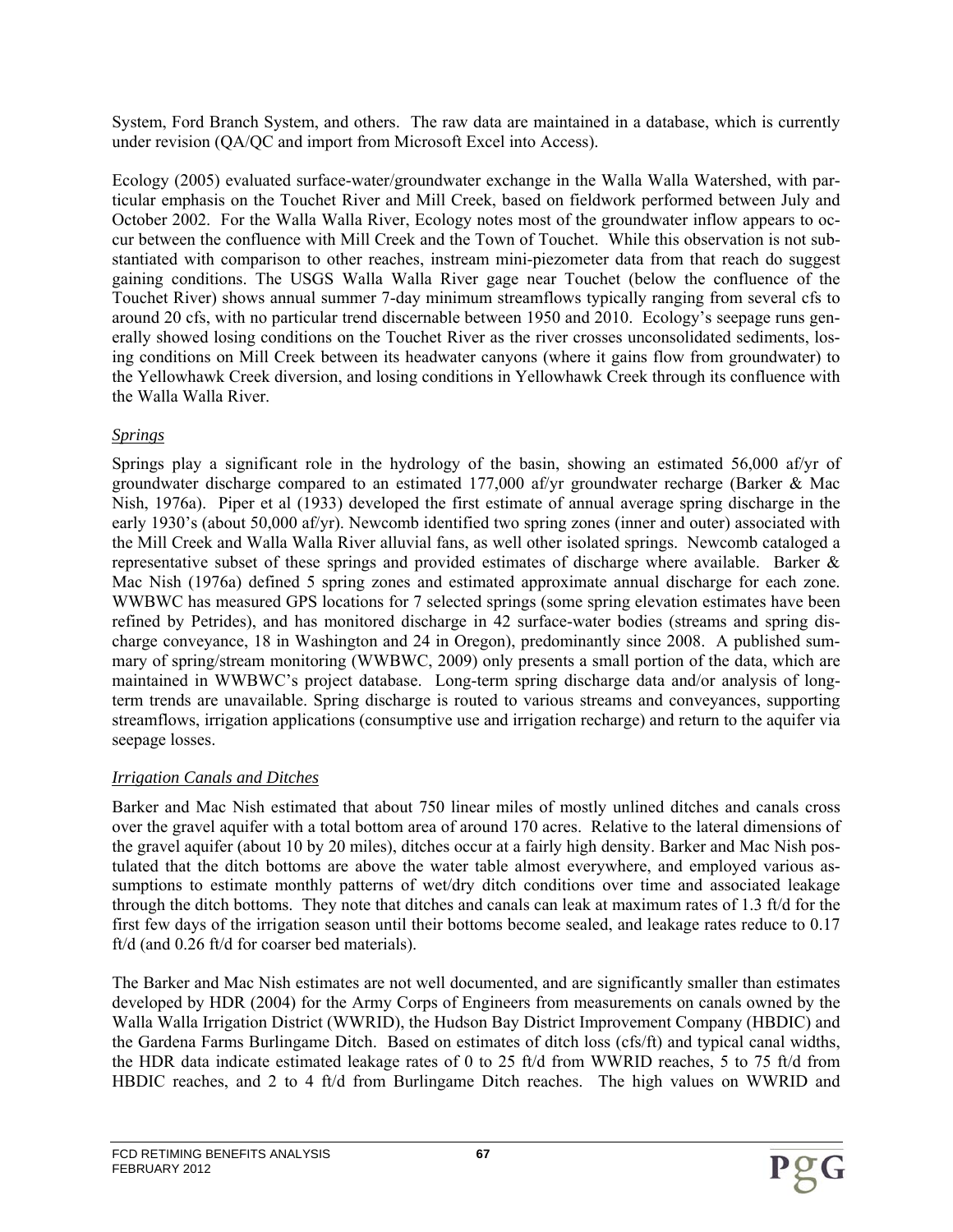HBDIC ditches may be associated with high permeability soils in the upper portion of the alluvial fan near Milton Freewater. HDR noted some gaining reaches on the WWRID (which were attributed to return flows from upstream flood irrigation) and seepage losses reappearing in lower elevation fields along some HBDIC ditch reaches.

Petrides has also estimated losses and gains on irrigation conveyances within his model area (**Figure 5-2**) based on field measurements at 35 locations collected in July 2007, October 2009 and August 2010. He reports that his estimates are likely more accurate than those made by HDR because they consider diversions occurring at the time of gaging measurements whereas HDR's utilized diversions measured at a different time than their seepage survey (i.e. assumed constant diversions throughout the irrigation season). Petrides resolved his field data to a GIS, in which reaches were defined and seepage loss/gain estimates were stored for the measurement events. Values of seepage loss were usually lower than estimates by HDR, and Petrides noted several gaining reaches, possibly associated with increased water-table height due to recharge from up-gradient unlined irrigation canals and applied excess irrigation. In addition, Petrides developed monthly estimates of gains/losses on conveyances between 2007 and 2009 based on modeling analysis.

## **5.2.7 Groundwater Levels and Flow Patterns**

Groundwater elevations and water-level hydrographs are typically used as model calibration targets. Based on data availability, a model may be calibrated to mapped groundwater elevation "snapshots" and/or to transient (time-varying) groundwater hydrographs. Transient hydrographs may include longterm changes in groundwater elevations associated with development, seasonal water-level variations due to natural and irrigation recharge, or short term aquifer responses to stresses such as pumping or a river flooding event. This section addresses the availability of groundwater level data and its potential application to model calibration.

Groundwater elevation maps are typically constructed based on a "snapshot" of water-level measurements taken at about the same time. If the water-level map is representative of stable groundwater conditions (i.e. the groundwater flow system has fully adjusted to relatively stable hydrologic stresses), these conditions can be used for a steady-state (constant over time) groundwater calibration. In many cases, a nearly stabilized groundwater level distribution is considered appropriate for "quasi-steady state" calibration.

Barker and Mac Nish (1976a) developed a representative water-table map for typical January conditions between 1969 and 1973. The map was used for transient model calibration (over one annual cycle) in a manner that assumes a fairly stabilized water-table condition (similar conditions at the beginning and end of the simulated year). Golder (2007) assembled a set of water-level calibration targets for the gravel aquifer, predominantly based on depths to water on Ecology well logs and reported (quarter-quarter) well locations, but supplemented by data from City of Walla Walla observation wells. Potential errors in well locations and variation in the time of water-level measurement (1940's through 2005) suggest that the Barker and Mac Nish map may provide a more consistent picture of conditions at one single time. However, the individual points used to generate the Barker and Mac Nish map are not preserved in their report, making use of this map more difficult for current model calibration.

Monthly water table elevation snapshots have been prepared by Petrides (2007-2009) and WWBWC (2009-2010). The snapshots are based on shallow aquifer monitoring at sites described in a recent WWBWC (2010) report. Supporting data are relatively sparse north of the Walla Walla River and west of Touchet.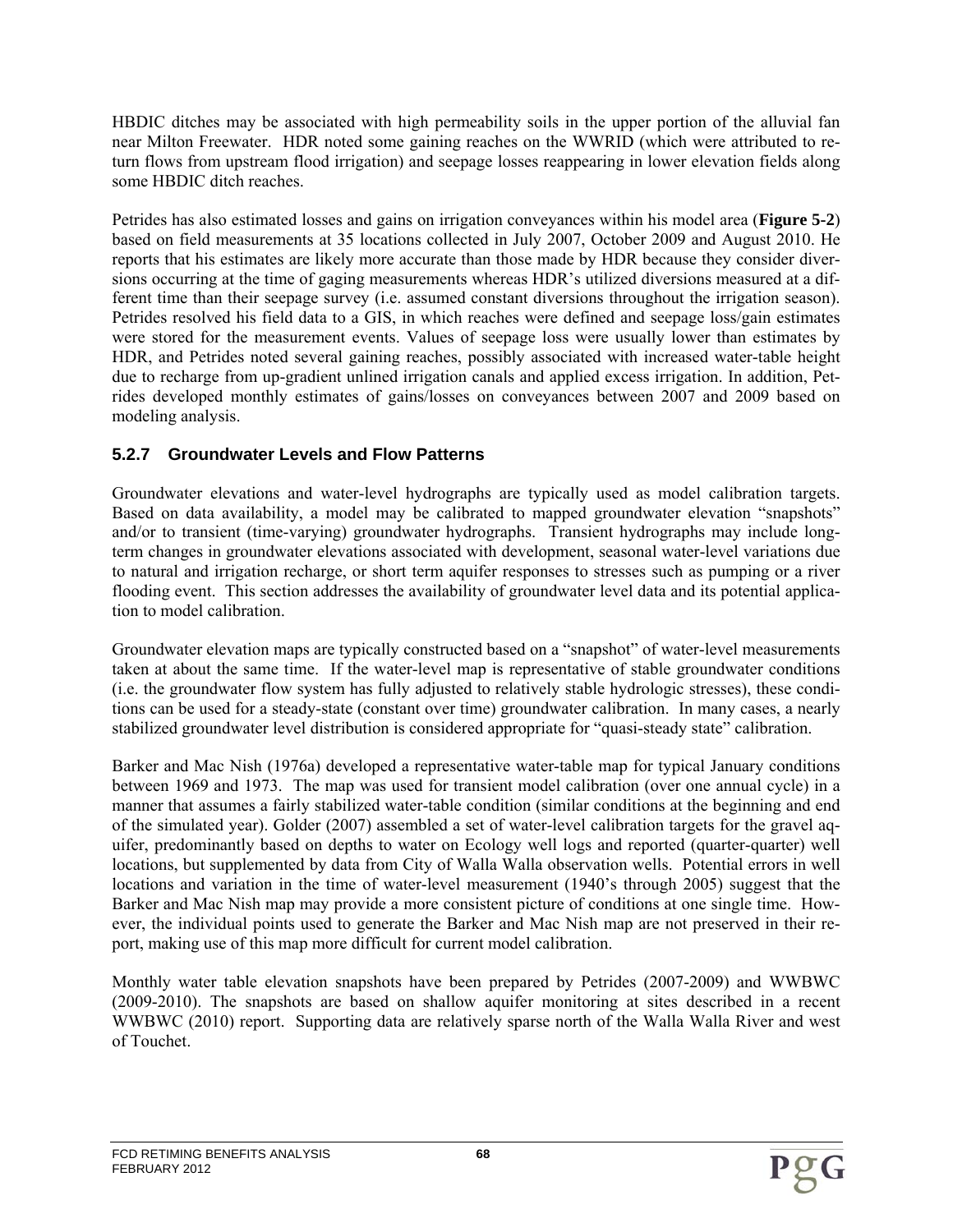As of 2009, WWBWC's monitoring network included 94 wells (38 in WA, 56 in OR), with continuous dataloggers installed in 56 wells. Most of the monitoring data were collected after 2003, although about a dozen wells have long-term records. Data from the WWBWC network has been used to construct hydrographs and evaluate water-level trends. Long-term (30-80 year) hydrographs are available for 7 "historic wells" in Oregon, of which 6 show decline. WWBWC attributes these declines to increased irrigation efficiency, groundwater extraction for irrigation, and reduced use of ditches associated with leaving water in the Walla Walla River post 2001. Shorter-term trends are available for the remainder of the 94-well network; although some wells have too sparse data for trend analysis and 15 wells have data beginning only in 2009. Seasonal variations observed in some of the shorter-term Oregon wells range from several feet to as much as 60 feet, and are influenced by seasonal variations in both pumping and recharge. Newcomb (1965) presents hydrographs of 8 wells in the gravel aquifer, with records spanning between 1933 and 1959. The hydrographs show greater water-level variations near the apex of the Walla Walla River alluvial fan, and a time lag for the appearance of river-sourced recharge in a down-slope direction.

PGG reviewed the USGS NWIS for groundwater level data in Washington State, hoping to supplement the long-term trends in Oregon with similar data from Washington. Out of 98 wells with more than 6 data points each, only 6 had more than 24 data points. Review of these records shows that most of the data were gathered between 1933 and 1961 (often over smaller intervals within that range) and that available data were typically insufficient to define water-level trends (one well had a 10-foot drop over 15 years). Most of the remaining wells were measured twice annually (or slightly more frequently) between 1970 and 1972. Assuming that these summer/winter measurements account for seasonal water-level variation, it appears that most wells exhibit  $\leq 5$  feet of fluctuations although some wells show 10 to 20 feet.

## **5.2.8 Aquifer Properties**

Barker and Mac Nish (1976a) estimated the hydraulic conductivity (K) and storage coefficient (S) of the gravel aquifer based on specific capacities (yield divided by drawdown) reported in wells and subsequent model calibration. They report higher K values near the upper alluvial fan altitudes and lower values where the fans broaden and coalesce near the lower, central area of the basin (as expected from sedimentary textures). K values were modified some during model calibration, and showed localized very-high K zones of 134-215 ft/d, broader high-K zones of 67-134 ft/d, extensive moderate-K zones of 13-67 ft/d, and low-K zones of less than 13 ft/d scattered around the margins. Calibrated values of S ranged from 0.10 to 0.25. The two lowest K ranges and higher values of S were interpreted to occur in the Gardena Terrace area. The model did not distinguish between aquifer properties in saturated portions of the MPC and QC units (i.e. a single value was used for the both units where commonly saturated).

Golder (2007) used specific capacity data from wells to estimate the transmissivity (T) of the gravel aquifer. They estimate that T ranges from about 30 ft<sup>2</sup>/d to 90,000 ft<sup>2</sup>/d, (mean 2,100, median 780); with higher values associated with younger, uncemented sands and gravels near stream and river channels. Cemented gravels have lower T values, with the lowest values associated with sand/gravel lenses in the silt aquitard or highly cemented gravels. Based on model calibration, Golder defined K zones of high (100 ft/d) and moderate (50 ft/d) values for the gravel aquifer, and a vertical hydraulic conductivity  $(K_v)$ for the underlying silt/clay aquitard of 0.008 ft/d. Golder employed the same S values estimated by Barker and Mac Nish of 0.10 to 0.25.

Petrides (2010a) summarizes the results of five aquifer tests conducted at the HBDIC infiltration basins near Milton-Freewater under variable conditions of background water-table trends and irrigation ditch conveyance. The tests employed a 4-inch diameter pumping well, three 2-inch diameter monitoring wells, and pumping rates between 33 and 82 gpm. Test results were analyzed by the method of Neuman (1974)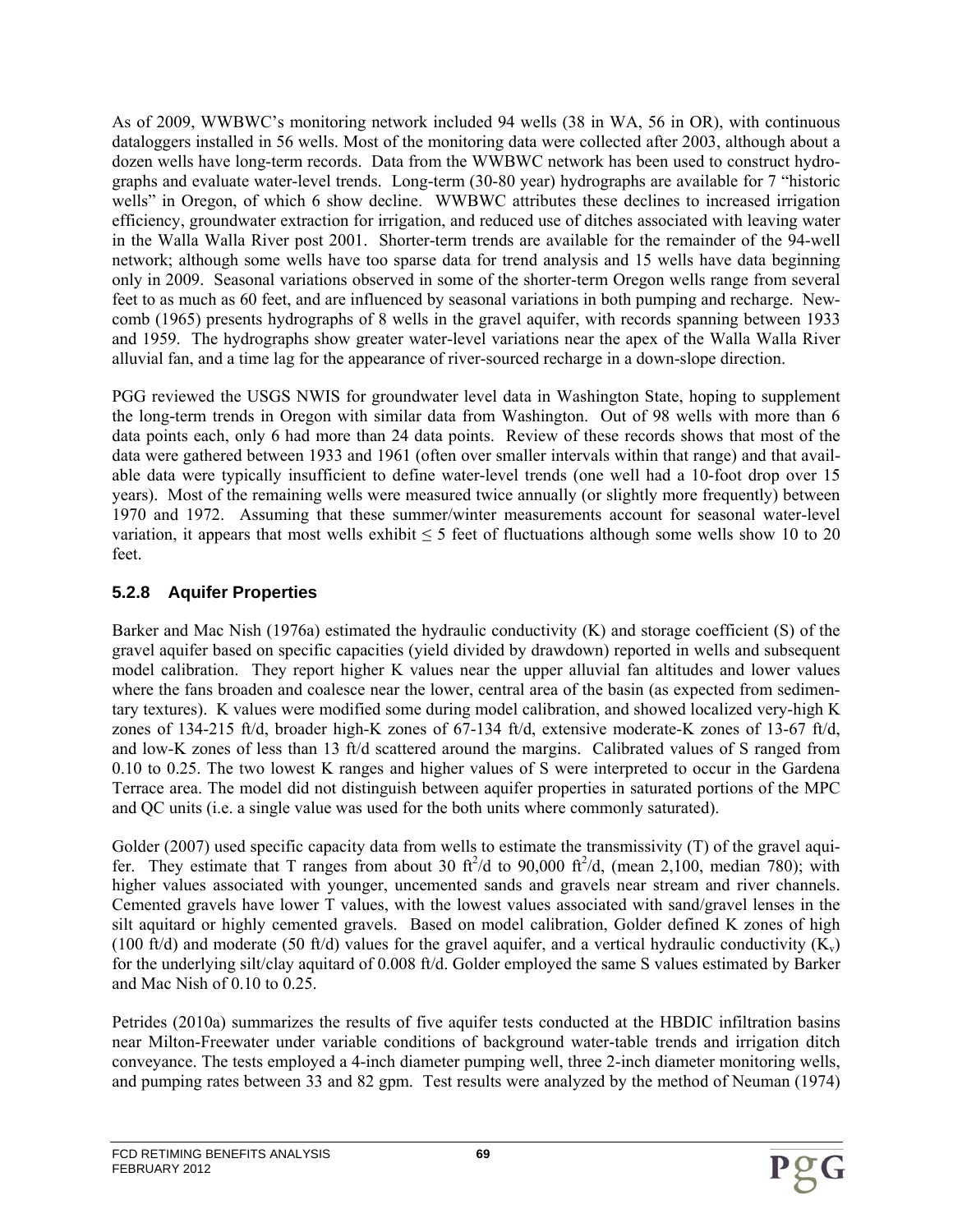for an unconfined aquifer with delayed gravity response. The tests suggest aquifer T values ranging from 12,600 to 19,600  $\text{ft}^2/\text{d}$  and K values ranging from 72 to 108 ft/d. Aquifer drawdowns during four of the five tests were on the order of only several tenths of a foot; greater aquifer stresses might provide more representative values of aquifer properties over larger aquifer volumes.

During model calibration, Petrides varied K values for the QF, QC and MPC units to achieve "best fit" model calibration. Petrides' calibration efforts largely focused on upper and middle portions of the basin (i.e. near infiltration sites), with less consideration of downstream areas such as Touchet and the Gardena Terrace. K values for the MPC ranged from about 90 to 200 ft/d (average 125 ft/d) and K values for the QC ranged from about 200 to 500 ft/d (average 360 ft/d) (Petrides, pers. comm., 2010). Given the greater presence of silty materials in downstream areas, lower K values would reasonably be expected in downstream portions of the basin.

# **5.3 RETIMING OF DEEP PERCOLATION LOSSES**

PGG estimated the retiming of deep percolation losses associated with irrigation conservation at the proposed site by comparing the portion of reduced Walla Walla diversion associated with deep percolation losses to the change in subsurface irrigation return flow from deep percolation losses back to the Walla Walla River. Transfer of changes to the flow regime of the Walla Walla River (reduced irrigation diversions and altered groundwater discharge) are assumed to influence the Columbia River without significant time lag, as discussed in Section 5.1.4. Under this condition, the "retiming benefit" due to reduced deep percolation losses (at any time) is equal to the reduced diversion from the Walla Walla River minus the change in groundwater discharge to the river due to reduced deep percolation losses:

$$
B_{RT} = \Delta_{DP} - \Delta_{RD} = (DP_{PRE} - DP_{POST}) - (RD_{PRE} - RD_{POST})
$$
 (*Equation 1*)

- Where:  $B_{RT}$  = retiming benefit (change in Columbia River flow)  $\Delta_{\text{DP}}$  = reduction in river diversion due to reduced deep percolation loss from conservation  $\Delta_{\rm RD}$  = reduction in river discharge via subsurface return flow due to
	- reduced deep percolation loss from conservation
	- $DP<sub>PRE</sub>$  = portion of diversion supplying deep percolation irrigation loss before conservation
	- $DP<sub>POST</sub>$  = portion of diversion supplying deep percolation irrigation loss after conservation
	- $RD<sub>PRE</sub>$  = river discharge from groundwater return flow before conservation
	- $RD_{POST}$  = river discharge from groundwater return flow after conservation

As RH2's analysis of irrigation losses assumes the maximum theoretical conservation savings (i.e. zero post-conservation deep percolation losses), Equation 1 above can be simplified to:

$$
B_{RT} = DP_{PRE} - RD_{PRE}
$$
 (Equation 2)

For the purpose of this project, only the retiming benefit during the critical period (July and August) has been defined as important for making water rights decisions. The reduced diversion associated with deep percolation losses (DP<sub>PRE</sub>) is calculated based on RH2's monthly estimates of deep percolation losses shown above in Section 5.1.5. The change in the timing of groundwater discharge to the Walla Walla River associated with reduced deep percolation losses requires consideration of: 1) deep percolation losses from the root zone; 2) migration of the irrigation "recharge pulse" downward within the vadose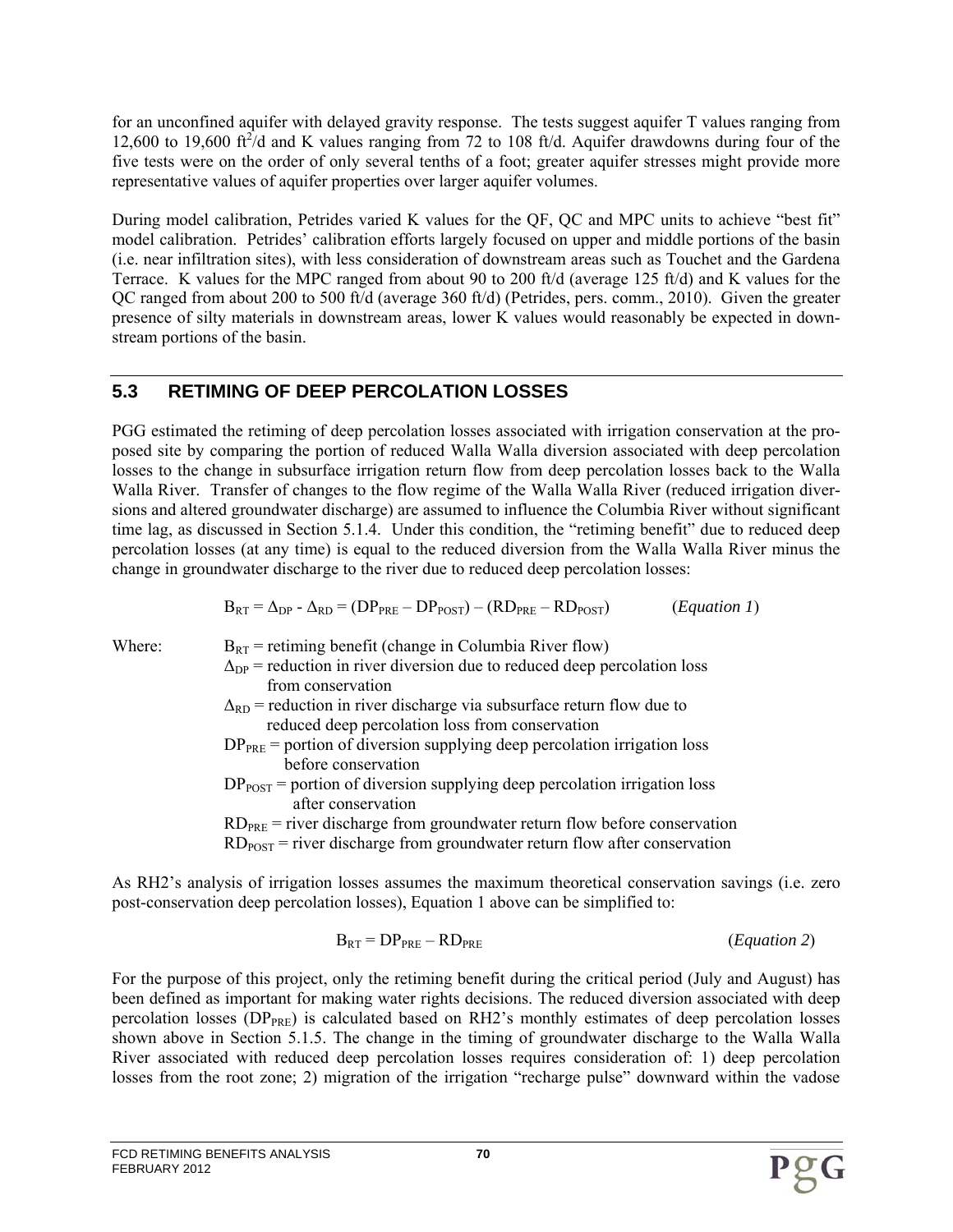zone (from the root zone to the water table); and 3) conveyance of the recharge pulse through the groundwater system to nearby surface-water discharge features. These three elements of subsurface return flow are discussed in the following sections.

#### **5.3.1 Deep Percolation Losses from the Site**

The WSCC reports that approximately 80 acres of the proposed site are available for conservation, and existing irrigation is predominantly performed with hand lines. The current (2009) basin-wide irrigation efficiency and distribution of irrigation losses has very similar values to those for hand lines (e.g. efficiency of 75.8 compared to 75 percent)<sup>23</sup>; therefore, the monthly deep percolation estimates presented in Section 5.1.5 were used to represent deep percolation at the site. Deep percolation for the months of March and October were assumed to occur in the second and first half of these months (respectively), based on a 7-month irrigation season from March 15 through October 15. RH2's monthly preconservation deep percolation estimates were converted into monthly rates and used as input for evaluation of the vadose zone.

Deep percolation for the post-conservation condition (center pivot with LEPA and IWM) was assumed to be zero to illustrate the maximum theoretical conservation effect. In actuality, a small amount of deep percolation is expected for the post-conservation condition. As further discussed below, model results can be easily adjusted to account for post-conservation deep percolation if needed.

### **5.3.2 Irrigation Recharge through the Vadose Zone**

The vadose zone beneath the site is estimated to be comprised of approximately 20 to 43 feet of Touchet Beds overlying about 22 to 57 feet of gravelly materials (Section 5.2.3). PGG used the modeling code Hydrus-1D (Simunek et al, 2008) to evaluate conveyance of the recharge pulse through the vadose zone under both current (pre-conservation) and future (post-conservation) conditions. **Appendix K** provides a detailed description of PGG's Hydrus analysis. Passage through the layered silty-sand rhythmites of the Touchet Beds (simulated as 33 feet (10 meters) thick) is predicted to provide considerable retiming (lagging and damping) of the recharge pulse. Additional lagging and damping is predicted when an additional 33 feet of gravelly vadose zone (gravel with fine-sand matrix) is simulated beneath the layered Touchet Beds. Predicted timing of irrigation recharge at the bottom of the vadose zone represented by the model for pre-conservation conditions is shown on **Figure 5-5**.In order to demonstrate the sensitivity of Hydrus-1D predictions to uncertainty regarding vadose-zone texture, **Figure 5-5** also shows predictions where the Touchet Beds were simulated purely as fine sand and purely as sandy silt. Neither of these representations is considered to be a realistic depiction of the Touchet Beds, but they provide conservative "end-points" of how increased sand or silt content would affect the predicted timing of the recharge pulse through the Touchet Beds. While simulation of "layered Touchet Beds overlying gravelly materials" is considered to be the most realistic of the representations, the range of representations evaluated provides a conservative range of vadose-zone retiming which was used as input to the saturated flow model discussed below. Damping factors associated with these predictions range from 79% (silty end member) to 45% (fine-sand end member), with the values of 68% and 76% estimated for layered Touchet Beds and layered Touchet Beds overlying gravelly materials (respectively) considered to be most realistic.

Although the post-conservation deep percolation estimate of zero did not require Hydrus simulation to predict return flow timing, PGG performed supplemental Hydrus runs where the pre-conservation deep percolation was reduced by 60%. This lower recharge reduces soil moisture content and unsaturated hy-

l <sup>23</sup> Appendix A shows that about 90% of irrigation in the Walla Walla Basin is comprised of hand line, wheel line or solid set – all of which have the same irrigation efficiency and loss pathway distribution.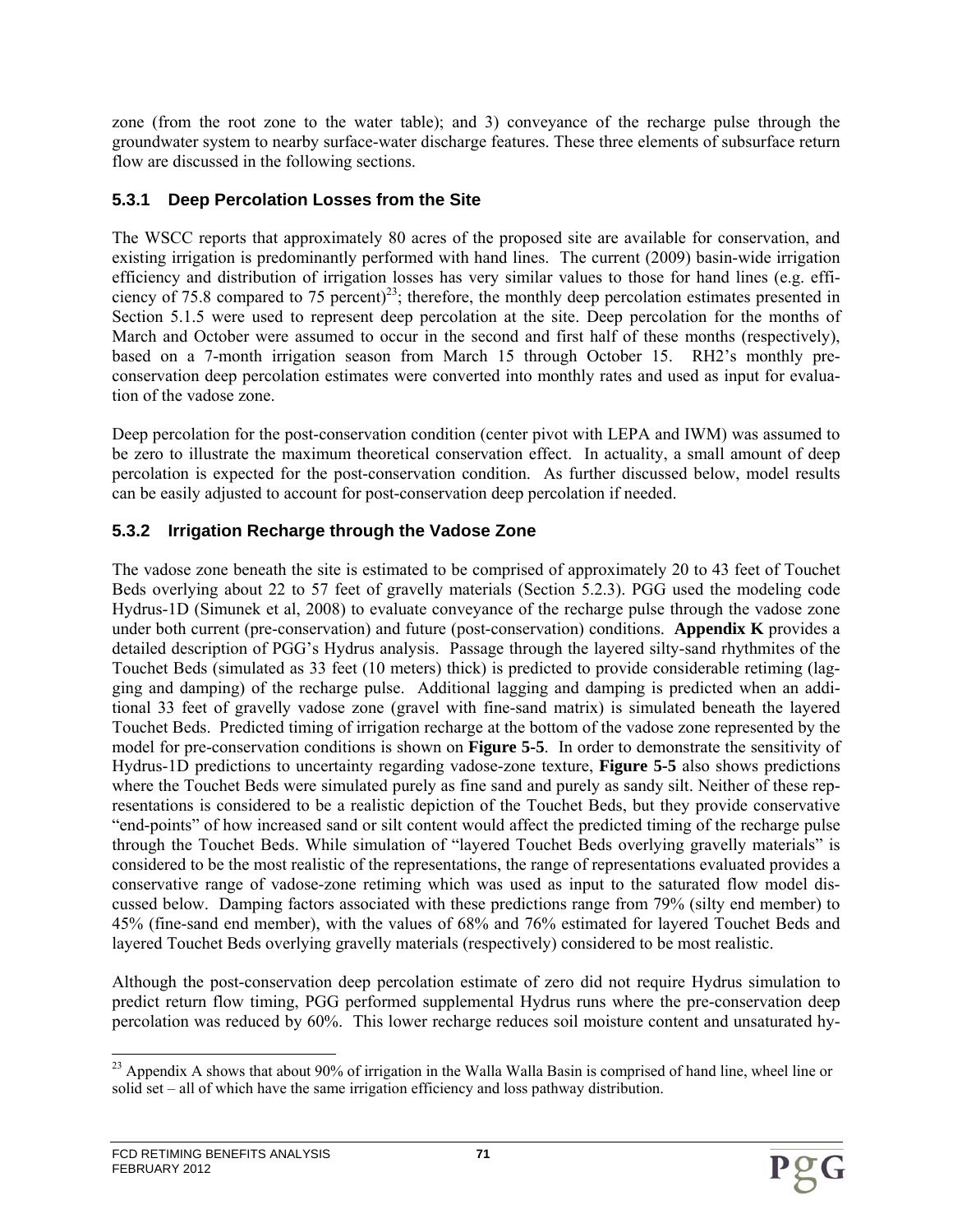draulic conductivity (K<sub>UNSAT</sub>) and increases predicted lagging/damping. Under this condition, the "layered" simulation of Touchet Beds was predicted to be over 90% damped for thicknesses exceeding 15 feet. Even lower values of post-conservation deep percolation would further reduce soil moisture content and increase predicted damping. With such high damping factors, the RD<sub>POST</sub> term in *Equation 1* can be reasonably represented as the annual average value of post-conservation deep percolation for refinement of retiming benefit estimates.

#### **5.3.3 Irrigation Recharge through the Saturated Flow System**

PGG constructed a groundwater flow model of the lower Walla Walla basin to evaluate the timing of subsurface irrigation return flow in the Gardena Terrace vicinity. Detailed description of the groundwater flow model is presented in **Appendix K**. The model was run using the U.S. Geological Survey's numerical modeling code "MODFLOW 2005" (Harbaugh, 2005) along with MODFLOW NWT (Niswonger et al, 2011). Because monitoring data are relatively sparse in the lower Walla Walla Valley, PGG developed a number of model "realizations" to represent a reasonable range of uncertainty in depicting the subregional groundwater flow system. Realizations were developed for upper-end and lower-end values of the key parameters that influence transmission of the recharge pulse from the site to the Walla Walla River (and other nearby surface-water features). Parameters varied included aquifer K and Sy, for which PGG's selected combinations provided low, medium and high relative values of aquifer dispersivity. In addition to varying aquifer properties affecting predicted diffusivity, PGG used a number of the Hydrus results for delivery of the irrigation recharge pulse through the vadose zone to the water table assuming that 80 acres of irrigated area are available for conservation at the proposed site (pers. comm., Myrick, 2011). As shown on **Figure 5-6**, these permutations produce a variety of predicted curves for groundwater discharge to surface-water features associated with pre-conservation irrigation recharge at the proposed site. These predicted schedules of groundwater discharge to the Walla Walla River represent the RDPRE term (in *Equation 2*) required for estimation of retiming benefit.

### **5.3.4 Estimation of Retiming Benefit**

**Figure 5-6** provides graphical depictions of the DP<sub>PRE</sub> and RD<sub>PRE</sub> terms used to estimate retiming benefit  $(B_{RT})$  in Equation 2. RD<sub>PRE</sub> is equivalent to the MODFLOW model results and DP<sub>PRE</sub> was taken from RH2's irrigation recharge estimates. For any day, the difference between the  $DP_{PRE}$  and  $RD_{PRE}$  curves represents the retiming benefit associated with conservation. For the purpose of this project, only the retiming benefit during the critical period (July and August) has been defined as important for making water rights decisions. As discussed in **Appendix K**, the model realization based on the Barker Mac Nish ("BMN") model parameters is likely to be the most accurate depiction of actual conditions in this western portion of the basin. Combined with a layered Touchet Bed depiction, this realization predicts a highly (98%) damped delivery of groundwater discharge to affected surface-water features (essentially fully damped with uniform year-round discharge<sup>24</sup>). Other  $RD_{PRE}$  curves show a range of predictions, with realizations where the vadose zone is depicted as layered Touchet Beds considered more realistic than depictions where the vadose zone is depicted as purely fine sand. Associated damping factors range from 68% to 97%, with an 84% average of all predictions. Given the range of  $RD_{PRE}$  predictions and the likely greater accuracy of the BMN realization, it seems reasonable to use the BMN values on **Figure 5-6** as the basis of estimating  $B_{RT}$ . The table below summarizes monthly estimates of retiming benefit based on the BMN realization with a layered Touchet Bed vadose zone for the 80-acre area proposed for conservation. For the critical months of July and August, these monthly average rates of retiming benefit translate to volumes of 10.5 and 5.8 acre-feet (respectively) based on the assumed 80 acres of conservation.

l <sup>24</sup> Even greater damping would be predicted for BMN results with vadose zone input from layered Touchet Beds overlying gravelly sediments.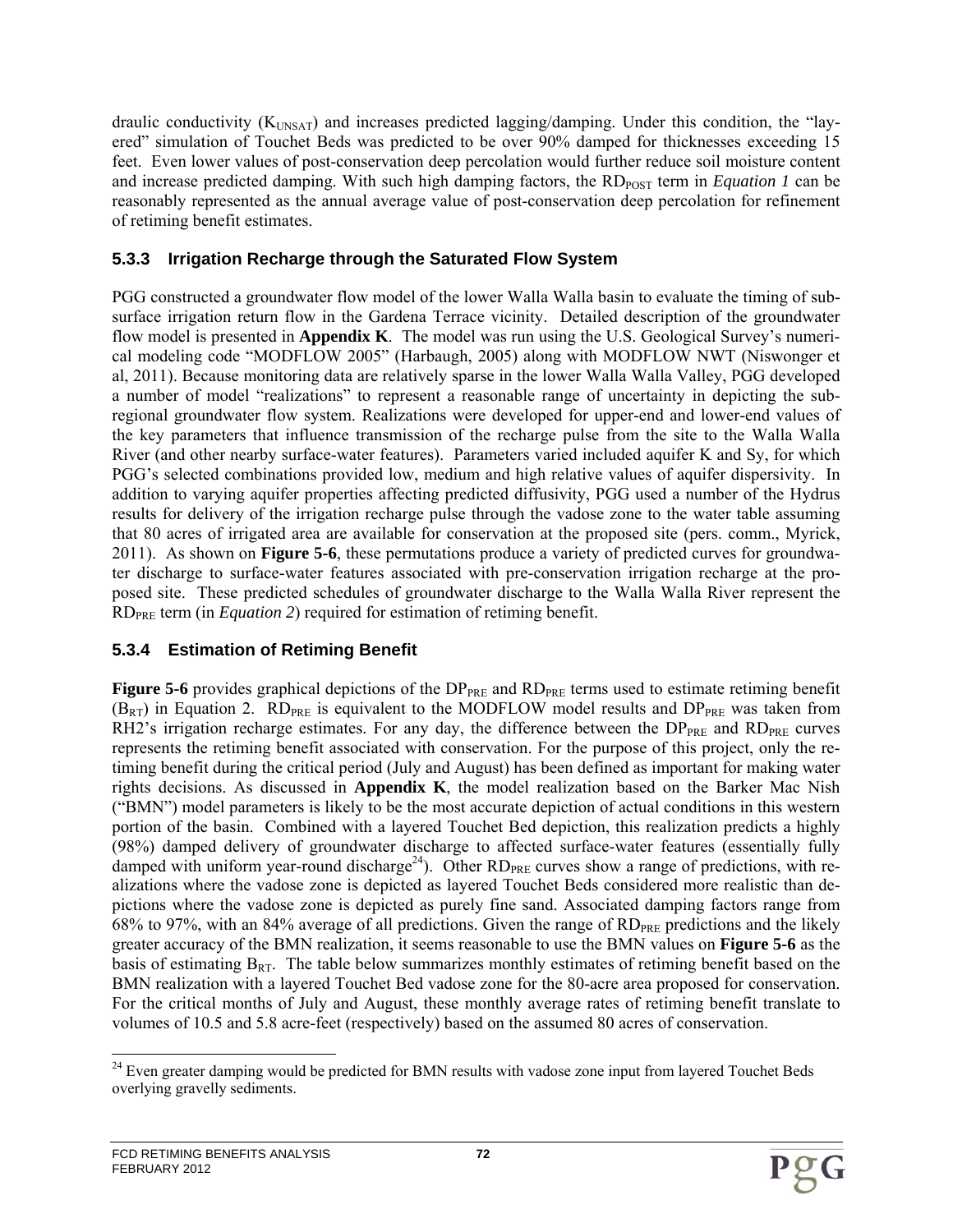|                                                                                                                         | IJan | Feb | Early<br>Mar | <b>ILate</b><br><b>I</b> Mar | Apr | <b>I</b> Mav | .Jun | Jul | Aug | Sep | lEarly<br><b>Oct</b> | <b>ILate</b><br><b>I</b> Oct | <b>Nov</b> | Dec                                                                                                                                    |
|-------------------------------------------------------------------------------------------------------------------------|------|-----|--------------|------------------------------|-----|--------------|------|-----|-----|-----|----------------------|------------------------------|------------|----------------------------------------------------------------------------------------------------------------------------------------|
| Irrigation                                                                                                              |      |     |              |                              |     |              |      |     |     |     |                      |                              |            |                                                                                                                                        |
| Recharge (cfs)                                                                                                          |      |     |              |                              |     |              |      |     |     |     |                      |                              |            | 0.000 0.000 0.000 0.005 0.038 0.154 0.237 0.258 0.181 0.113 0.034 0.000 0.000 0.000                                                    |
|                                                                                                                         |      |     |              |                              |     |              |      |     |     |     |                      |                              |            |                                                                                                                                        |
| Return Flow (cfs)   0.081 0.081   0.081   0.082   0.083   0.084   0.085   0.086   0.086   0.085   0.085   0.084   0.082 |      |     |              |                              |     |              |      |     |     |     |                      |                              |            |                                                                                                                                        |
| <b>Retiming Benefit</b>                                                                                                 |      |     |              |                              |     |              |      |     |     |     |                      |                              |            |                                                                                                                                        |
| (cfs)                                                                                                                   |      |     |              |                              |     |              |      |     |     |     |                      |                              |            | $-0.081$ $-0.081$ $-0.081$ $-0.081$ $-0.077$ $-0.045$ $-0.070$ $-0.151$ $-0.171$ $-0.095$ $-0.027$ $-0.052$ $-0.052$ $-0.084$ $-0.084$ |

Total conservation benefit can be estimated as the retiming benefit (above) plus the reduced evaporation associated with conservation ("E benefit"). RH2's estimates of pre-conservation and post-conservation evaporation losses in Section 5.1.5 suggest that E benefit will amount to 4.5 and 3.2 af for July and August over 80 acres of conservation. Thus, total conservation benefit during this critical period is predicted to amount to 15.0 and 9.0 af for July and August.

If consideration of non-zero values of post-conservation deep percolation is desired, the expected high degree of post-conservation vadose-zone damping (previously discussed) suggests that the  $RD_{POST}$  term in *Equation 1* can be reasonably represented as the annual average of the post-conservation deep percolation. Thus, estimation of retiming benefit with *Equation 1* rather than *Equation 2* can be easily accomplished. If historic crop selections at the proposed site have irrigation requirements which differ greatly from the study-area wide requirements presented in Section 5.1.2, refinement of the above conservation benefit calculations may be desirable.

It should also be noted that after the initiation of conservation at the proposed site, time will be required for the hydrologic system to adjust towards the zero (or low) values of post conservation subsurface return flow. Water stored in both the vadose zone and the groundwater flow system in the site vicinity will slowly drain away, providing discharge to the Walla Walla River (and other surface-water receptors) greater than estimated for long-term conditions by PGG's model analyses. During this period, surfacewater flows will likely receive additional retiming benefit because the entire reduction in the portion of river diversion supporting deep percolation loss will be realized due to the immediate effects of conservation but only a portion of the reduction in return flow will be realized.

# **5.4 FURTHER CONSIDERATIONS FOR CONSERVATION EFFORTS**

If additional sites are identified on the Gardena Terrace focus area at a later date, PGG would recommend characterization of site conditions (thickness and texture of vadose zone) in a manner similar to above. Additional Hydrus runs may be required to simulated vadose zone conditions below the site, as well as additional MODFLOW runs to simulate retiming in the groundwater flow system. It should be noted, however, that if the site has thicker unsaturated sequences of Touchet Beds and/or is farther from the Walla Walla River, predicted retiming is likely to be even more damped than described above, and best professional may be all that's required to assess retiming at the new site.

The above analysis did not consider retiming benefit from groundwater sourced (or mixed groundwater / surface-water sourced) sites. Retiming benefit for such sites would be less than surface-water sourced sites, because the impact of groundwater pumping is expected to be damped similar (but not equal) to the predicted retiming for subsurface return flow of irrigation recharge. The less damped the impact of groundwater pumping on the river, the more similar the conservation benefit would be to surface-water sourced farms such as the proposed conservation site. Thus, optimal candidates for groundwater (or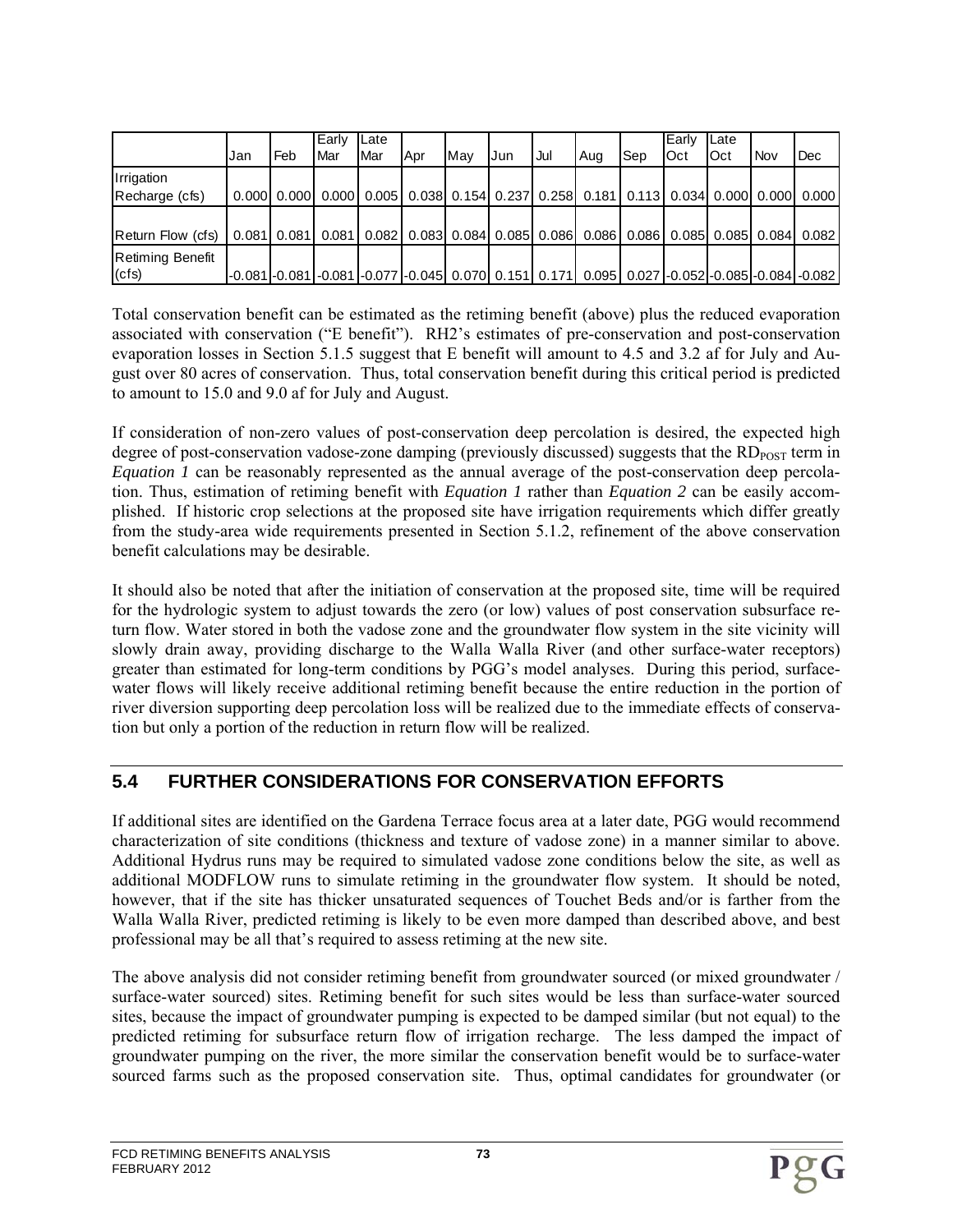mixed) source sites would be farms close to the Walla Walla River which overlie considerable thicknesses of the fine-grained, Touchet Bed vadose zone.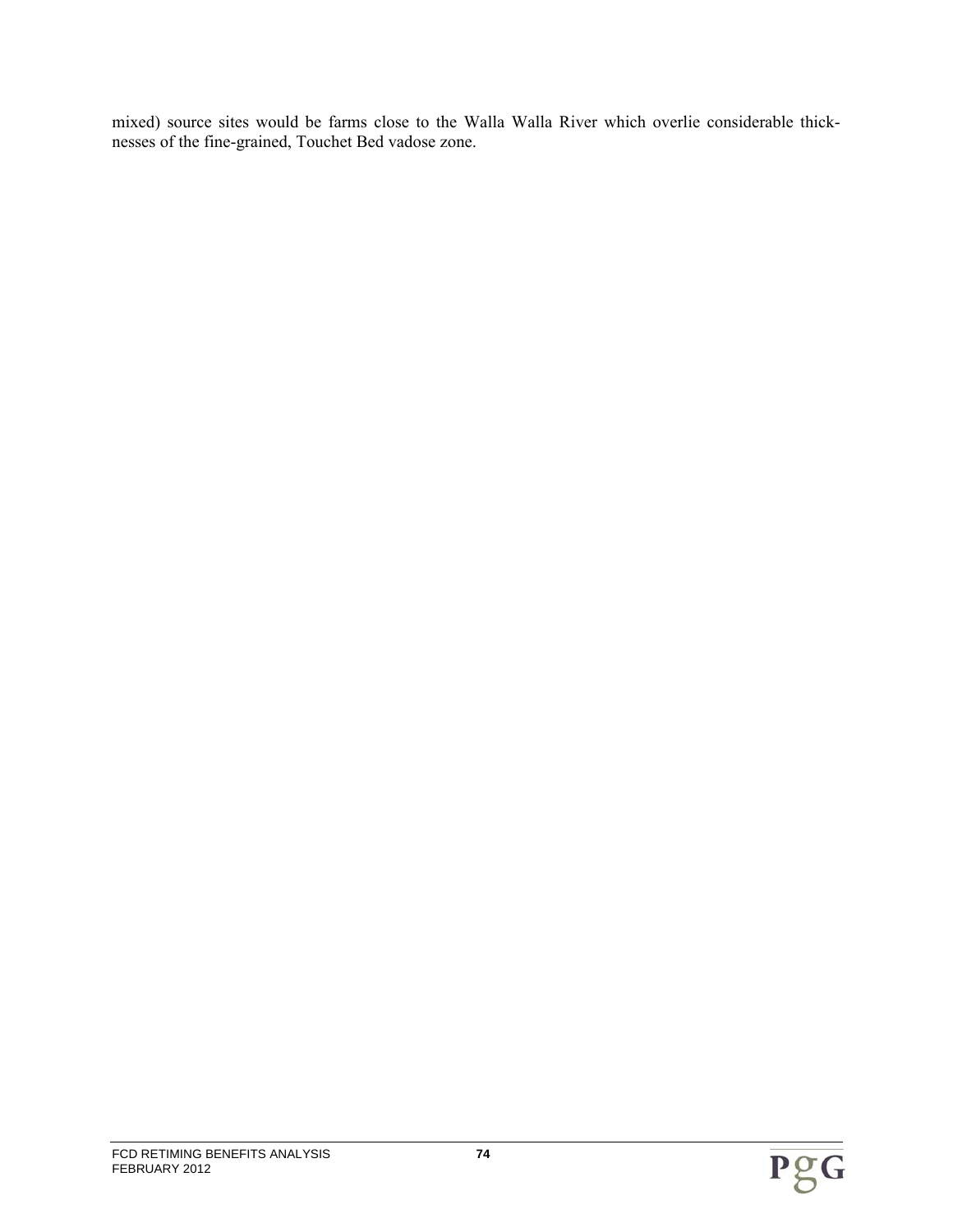# **REFERENCES**

- Aspect Consultants. 2004. Level 1 watershed assessment wria 31 (Rock-Glade Watershed) Prepared for: WRIA 31 Planning Unit http://www.klickitatcounty.org/NaturalR/Content.asp?fC=29&fD=3
- Baker, Troy. 2009. Watershed management initiative monitoring program phase ii: final report GIS grid model development (WMI task 3.6). Walla Walla Basin Watershed Council. 12/3/2009
- Barker, R.A. and R.D. Mac Nish. 1976. "Digital Model of the gravel aquifer, Walla Walla River Basin, Washington and Oregon" Washington State Department of Ecology Water Supply Bulletin N. 45. Prepared in cooperation with united States Geological Survey.
- Bauer, H.H., and J.J. Vaccaro. 1990. Estimates of ground-water recharge to the Columbia Plateau regional aquifer system, Washintong, Oregon and Idaho for predevelopment and current land-use conditions. USGS Water Resources Investigations Report 88-4108.
- Bauer, H.H., and Hansen Jr., A.J. 2000. Hydrology of the Columbia Plateau regional Aquifer System, Washington, Oregon and Idaho. USGS Water Resources Investigations Report 96-4106.
- Bear, Jacob. 1979. Hydraulic of ground water. New York, McGraw-Hill, 569 pp.
- Bouwer, H. and R. C. Rice. 1984. Hydraulic properties of stony vadose zones. Ground Water 22(6):696- 705.
- Bower, B and GSI. 2010. Aquifer recharge as a water management tool: Hudson Bay recharge testing site report (2004-2009). Report prepared for Hudson Bay District Improvement Company, dated March 1, 2010.
- Burns, John. 2011. Personal communication between John Burns of Franklin County Irrigation District and Peter Schwartzman and Dawn Chapel of Pacific Groundwater Group. April, 2011.
- California Department of Water Resources, 2011. IWFM web-page: http://baydeltaoffice.water.ca.gov/modeling/hydrology/IWFM/
- Carnahan, B., Luther, H.A., and Wilkes, J.O., 1969. Applied numerical methods: New York, John Wiley and Sons, 604 p.
- Chelan PUD, 1999. Initial Consultation Document. Rock Reach Project No. 2145.
- Columbia Basin Groundwater Management Area, Irrigation Water Management data, (2005) http://www.gwma.org/
- Davies-Smith, A., Bolke, E.L., and Collins, C.A., 1988, Geohydrology and digital simulation of the ground-water flow system in the Umatilla Plateau and Horse Heaven Hills area, Oregon and Washington: U.S. Geological Survey Water-Resources Investigations Report 87-4268, 72 p.
- Drost, B., Cox, S., and Schurr, K. 1997. Changes in ground-water levels and ground-water budgets, from Predevelopment to 1986, in Parts of the Pasco Basin, Washington. USGS WRIR 96-4086.
- ESI (Environmental Simulations Inc). 2011. Groundwater vistas version 6. http://www.groundwatermodels.com/
- Ferris, J.G., Knowles, D.B., Grown, R.H., and Stallman, R.W., 1962. Theory of aquifer tests: U.S. Geological Survey Water-Supply Paper 1536-E. 174 p.
- Flury, Markus. 2010. Professor of Soil Physics/Vadose Zone Hydrology, Department of Crop and Soil Sciences, Washington State University, Pullman, WA. Personal communication with Peter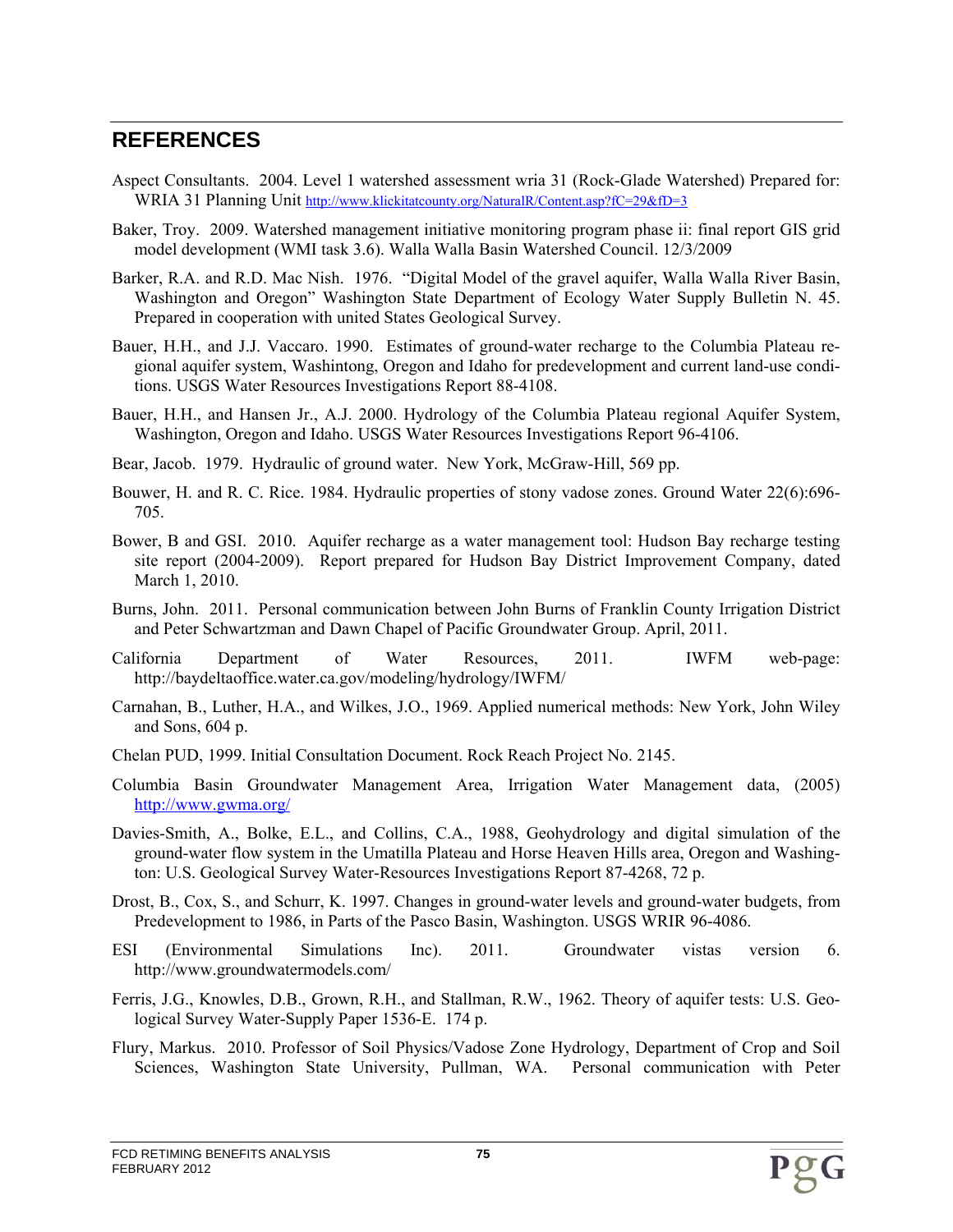Schwartzman of Pacific Groundwater Group, in which data from textural analysis of Horse Heaven Hills loess soils were shared. Email dated June 4, 2010.

- Franklin Conservation District, Study Area Data Irrigation data (1991-2009), crop acreage and type data (2005) – provided by Franklin Conservation District
- Freeze, R. A., and Cherry, J. A., 1979, Groundwater: Prentice-Hall, Englewood Cliffs, N.J., p. 174-178.
- Golder Associates (2007) "City of Walla Walla extended area aquifer storage and recovery model" Submitted to City of Walla Walla, Walla Walla Washington.
- GSI, 2007b. Geological setting of the Miocene (?) to recent suprabasalt sediments of the Walla Walla basin, southeastern Washington and northeastern Oregon. Technical report prepared by GSI Water Solutions Inc. for the Walla Walla Basin Watershed Council and the Washington Department of Ecology, dated August 2007.
- Hagood, M.C., 1986, Structure and evolution of the Horse Heaven Hills in south-central Washington, RHO-BW-SA-344 P, 190 p., 1 pl.
- Harbaugh, A.W., Banta, E.R., Hill, M.C., and McDonald, M.G., 2000, MODFLOW-2000, the U.S. Geological Survey modular ground-water model -- User guide to modularization concepts and the Ground-Water Flow Process: U.S. Geological Survey Open-File Report 00-92, 121 p.
- Harbaugh, A.W., 2005, MODFLOW-2005, the U.S. Geological Survey modular ground-water model the ground-water flow process: U.S. Geological Survey Techniques and Methods 6-A16.
- Heitstuman, John. 2011. Personal communication between John Heitstuman (chief of hydrology section, US Army Corps of Engineers, Walla Walla District) and Peter Schwartzman (Pacific Groundwater Group). June 2011.
- HDR Engineering Inc. (2004) "Irrigation System Analysis." Prepared for United States Army corps of Engineers Walla Walla Engineer District.
- Howell, Terry A., 2003. Irrigation Efficiency. Encyclopedia of Water Science, pp. 467-472.
- Jenkins, C.T., 1968, Computation of rate and volume of stream depletion by wells: U.S. Geological Survey Techniques of Water‑Resources Investigations, book 4, chap. D1, 17 p.
- Jenks, M., Niewendorp, C. Ferns, M., Madin, I., Staub, P., and Ma, L., 2006. Oregon Geologic Data Compilation (OGDC) v. 3. Oregon Department of Geology and Mineral Industries. http://www.oregongeology.org/sub/ogdc/background.htm.
- Khaleel, R., and Freeman, E.J., 1995. Variability and Scaling of Hydraulic Properties for 200 Area Soils, Hanford Site. October, 1995. Westinghouse Hanford Company, Richland, Washington. WHC-EP-0883.
- Last GV, GW Gee, EJ Freeman, WE Nichols, KJ Cantrell, BN Bjornstad, MJ Fayer, and DG Horton. 2006. Vadose Zone Hydrogeology Data Package for Hanford Assessments. Pacific Northwest National Laboratory, Richland, Washington.
- Liikala, T.L., 1994. Hanford-Pasco Hydrogeology Along the Southern Boundary of the Hanford Site Between the Yakima and Columbia Rivers, Washington. US DOE, PNNL, Richland Washington. September, 1994.
- Lindsey, K.A., and Gaylord, D.R., 1990. Lithofacies and Sedimentology of the Miocene-Pliocene Ringold Formation, Hanford Site, South-Central Washington. Northwest Science, vol 64, no 3.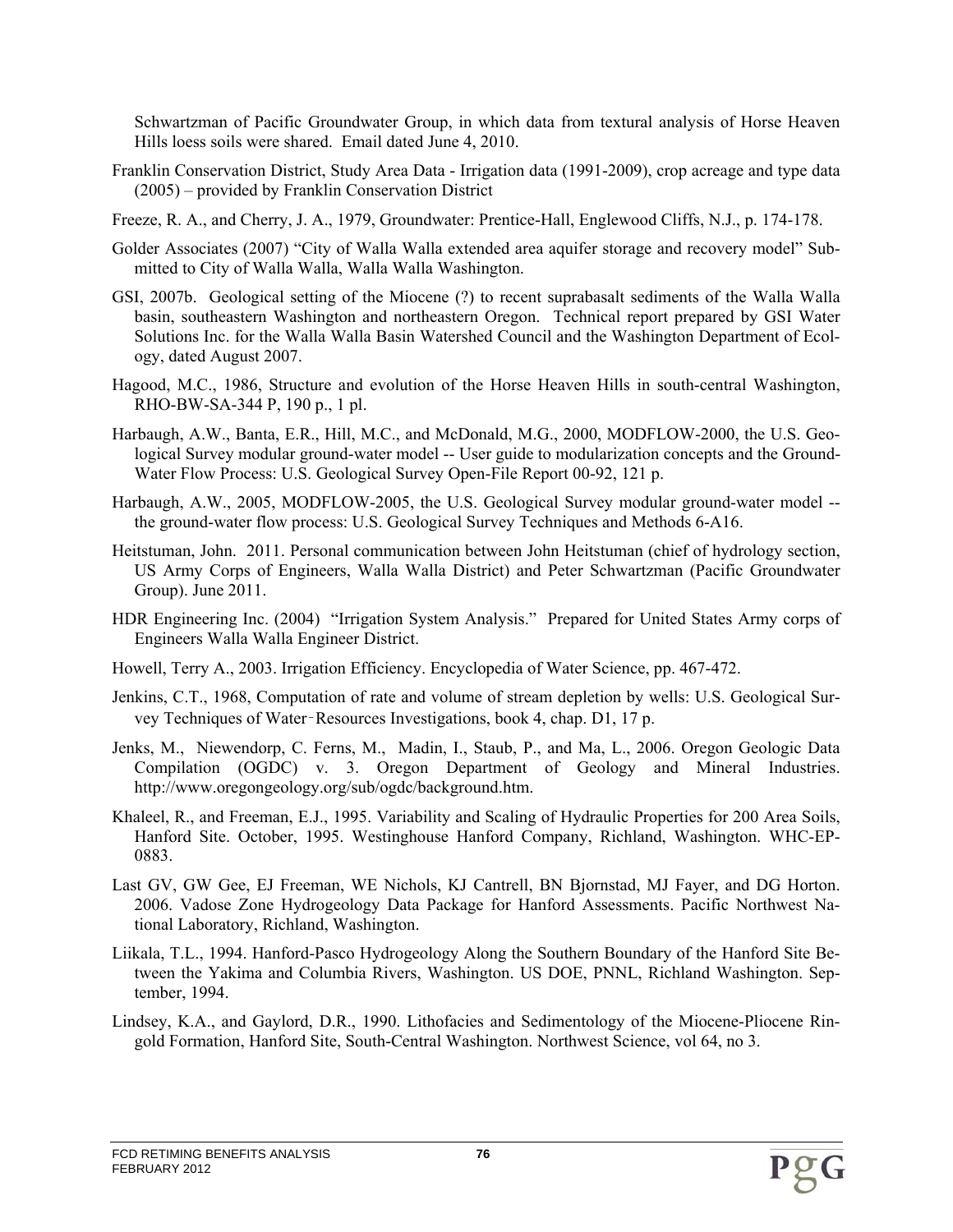- Lindsey, K., Tolan, T., Nielson, M., and Loper, S., 2009. Geologic Framework of Selected Sedimentary and Columbia River Basalt Group Units in the Columbia Basin Groundwater Management Area of Adams, Franklin, Grant and Lincoln Counties, Washington, Edition 3. Columbia Basin GWMA, June 2009.
- Lindsay, K., Porchello, J., 2010. Personal Communication with Kevin Lindsay and John Porcello of Groundwater Solutions, Inc.
- Mac Nisch, R.D and R.A. Barker, R.A.. 1976. "Digital simulation of the basalt aquifer system, Walla Walla River Basin, Washington and Oregon" Washington State Department of Ecology Water Supply Bulletin N. 44. Prepared in cooperation with United States Geological Survey.
- Mac Nisch, R.D, Myers, D.A. and Barker, R.A. 1973. Appraisal of ground-water availability and management projections, Walla Walla River basin, Washington and Oregon. Washington State Department of Ecology Water Supply Bulletin N. 37. Prepared in cooperation with United States Geological Survey.
- Maulem, Y. 1976. A new model for predicting the hydraulic conductivity of unsaturated porous media. Water Resources Research, Vol. 12, No. 3, pp. 513-522
- Metcalf, Becky Elise. 2003. Monitoring of Groundwater and Surfacewater Interactions on the Walla Walla River, Oregon for the Purpose of Restoring In-Stream flows for ESA Listed Fish Habitat. Thesis for the degree of Master of Science in Bioresource Engineering, Oregon State University, June 11, 2003.
- Molenaar, D. 1982. Water in the Horse Heaven Hills, south-central Washington. Washington Department of Ecology Water Supply Bulletin 51 (prepared in cooperation with the U.S. Geological Survey).Newcomb, R.C. (1965) "Geology and Groundwater Resources of the Walla Walla River Basin Washington –Oregon" Water supply bulletin N0 21 Division of water Resources Department of Conservation State of Washington, U.S. Geological Survey.
- Myrick, Jack. 2011. Washington State Conservation Commission irrigation efficiency specialist. Personal communication with Peter Schwartzman of Pacific Groundwater Group. August 2011.
- Nemes, Attila, M. Schaap and F. Leij. 1999. UNSODA model version 2. http://www.ars.usda.gov/Services/docs.htm?docid=8967
- Newcomb, Reuben Clair; Strand, J. R.; Frank, F. J., 1972. Geology and ground-water characteristics of the Hanford Reservation of the U.S. Atomic Energy Commission, Washington. USGS Professional Paper 717.
- Newcomer, D. R., Thornton, E.C., Liikala, T.L., 2002. Groundwater Chemistry and Hydrogeology of the Upper Saddle Mountains Basalt-Confined Aquifer South and Southeast of the Hanford Site. November, 2002. PNNL-14107.
- Nielsen, Mark. 2010 & 2011. Personal communication on numerous occasion with Pacific Groundwater Group and RH2 Engineering.
- Niswonger, R.G., S. Panday and M. Ibaraki. 2011, MODFLOW-NWT, A Newton formulation for MOD-FLOW-2005: U.S. Geological Survey Techniques and Methods 6-A37, 44 p.
- O'Callaghan, John. 2011. Personal communication between John O'Callaghan (U.S. Bureau of Reclamation, Ephrata Field Office) and Peter Schwartzman (Pacific Groundwater Group). April 2011.
- Pacific Groundwater Group and NHC (Northwest Hydraulic Consultants), 1995. Initial watershed assessment, water resources inventory area 22, Walla Walla river watershed. Department of Ecology Open File Technical Report 95-11, dated May 5 1995.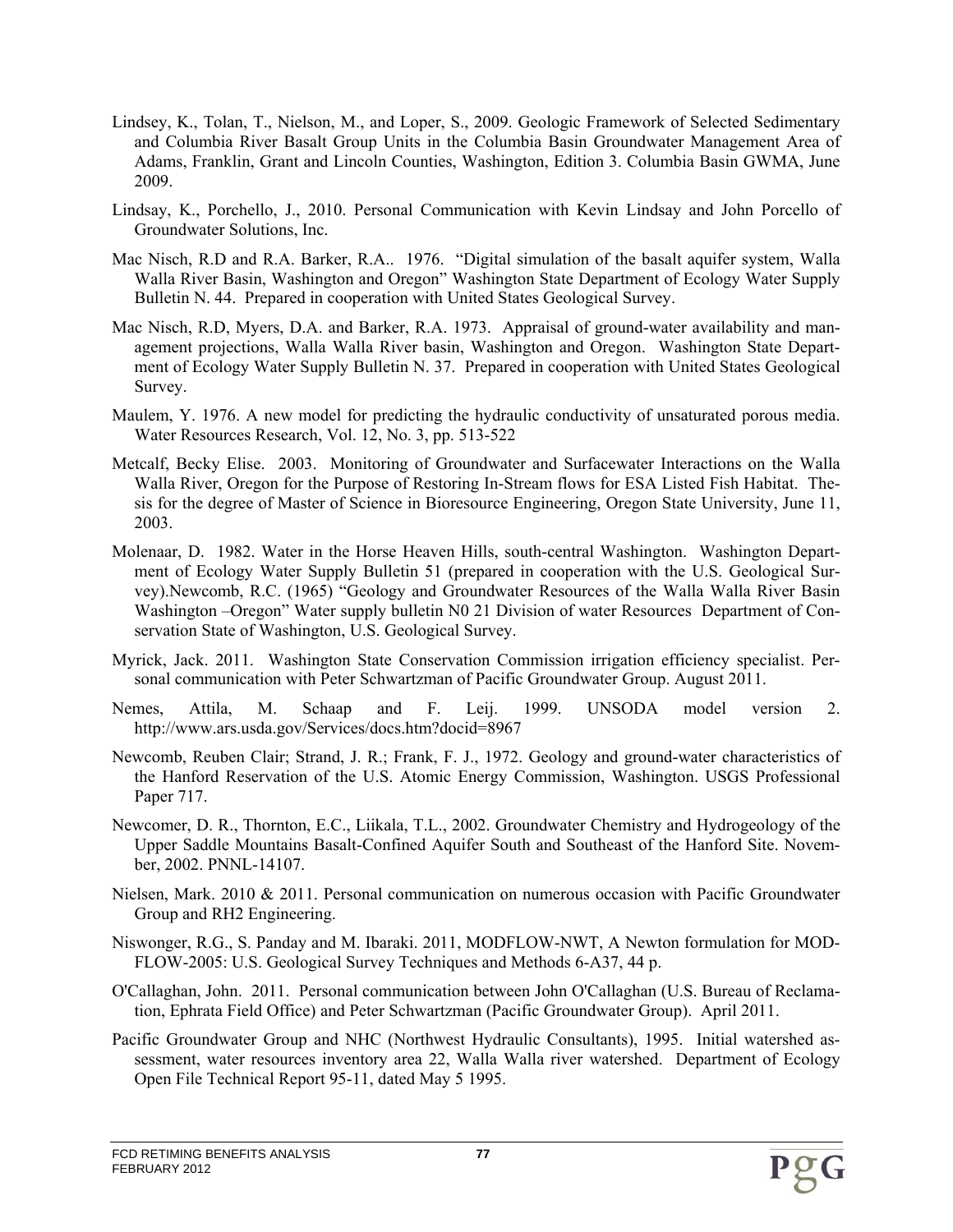- Packard, F.A., Hansen, A.J., Jr., and Bauer, H.H. 1996. Hydrogeology and simulation of flow and the effects of development alternatives on the basalt aquifers of the Horse Heaven Hills, south-central Washington: U.S. Geological Survey Water-Resources Investigations Report 94-4068, 92 p.
- Petrides A. (2008). Modeling Surface Water and Groundwater Interactions Near Milton-Freewater, Oregon. Corvallis, Oregon: Thesis for MS Bioresource Engineering, Oregon State University.
- Petrides, A. 2010a. Aquifer testing in the Walla Walla Basin. Report submitted to the Walla Walla Basin Watershed Council dated August 2010.
- Petrides, A. 2010b. PhD Candidate at Oregon State University. Personal communication with Peter Schwartzman, Principal Hydrogeologist at Pacific Groundwater Group, May though December 2010.
- Petrides, A. 2010b. PhD Candidate at Oregon State University. Personal communication with Peter Schwartzman, Principal Hydrogeologist at Pacific Groundwater Group, January though July 2011.
- Piper, A.M., Robinson, T.W. and Thomas, H.E., 1933. Ground water in the Walla Walla Basin, Orgon-Washington. U.S. Geological Survey open file report, 99 p.
- Porcello, J., Tolan, T., Lindsey, K., 2009. Groundwater Level Declines in the Columbia River Basalt Group and their Relationship to Mechanisms for Groundwater Recharge: A Conceptual Groundwater System Model. Prepared for the Columbia Basin GWMA. June, 2009.
- Powell, H. and W. Myers. 1979. Preliminary Groundwater Assessment of the Horse Heaven Hills. Washington Department of Ecology Publication OFTR 79-04. April 1979.
- Reeves, H.W., 2008, STRMDEPL08—An Extended Version of STRMDEPL with Additional Analytical Solutions to Calculate Streamflow Depletion by Nearby Pumping Wells: U.S. Geological Survey Open-File Report 2008–1166, 22 p.
- Rockware, 2006. Rockworks [computer software]. Version 2006. www.rockware.com
- Schaap, M., F. Leij, and M. van Genuchten. ROSETTA: a computer program for estimating soil hydraulic parameters with hierarchical pedotransfer functions. Jounal of Hydrology 251 (2001) 163-176.
- Schaap, M.G., F. Leij and M. van Genuchten. 1998. Neural network analysis for hierarchical prediction of soil water retention and saturated hydraulic conductivity. Soil Sci. Soc. Am. J. 62:847-855. http://www.ars.usda.gov/services/docs.htm?docid=8953
- Simunek, J., van Genuchten, Th., Sejna, 2006. The HYDRUS-Software Package for Simulating the Twoand Three-Dimensional Movement of Water, Heat, and Multiple Solutes in Variably-Saturated Media. PC Progress, Praque, Czech Republic..
- Simunek, J., Sejna, M., Saito, H., Sakai, M., van Genuchten, Th., 2008. The HYDRUS-1D Software Package for Simulating the One-Dimensional Movement of Water, Heat, and Multiple Solutes in Variably-Saturated Media. Department of Environmental Sciences, UC Riverside, California.
- Spencer, Patrick. 1989. A small mammal fauna from the Touchet Beds of Walla Walla County, Washington: support for the multiple-flood hypothesis. Northwest Science, Vol. 63, No. 4, 1989.
- Spencer, Patrick. 2011. Professor of geology at Whitman College, Walla Walla, WA. Personal communication with Peter Schwartzman of Pacific Groundwater Group on May 10, 2011.
- Stejskal M. (2003) "Assessment of the Walla Walla River Flow Loss". Prepared for the Walla Walla Basin Watershed Council. Oregon State University.
- Strebel, Stan. 2011. Personal communications with between Stan Strebel (City of Pasco Deputy City Manager) and Dawn Chapel (Pacific Groundwater Group). April 2011.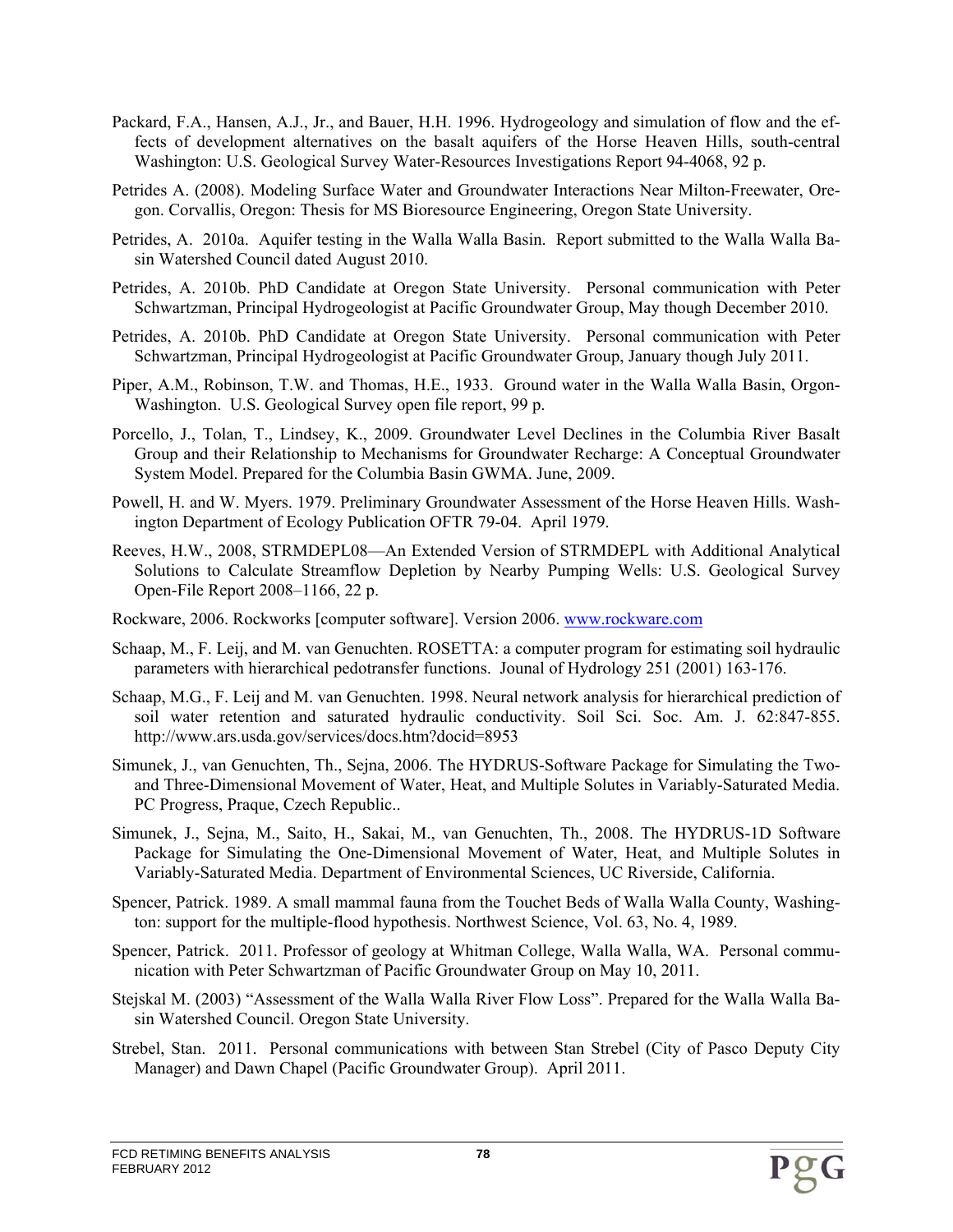- Thomas, B. E., L. A. Goodman and T.D. Olsen. 1999. Hydrogeologic assessment of the Sequim-Dungeness area, Clallam County, Washington. USGS Water Resources Investigation Report 99-4048.
- Thorne, Paul D., Bergeron, Marcel P., Williams, Mark D., Freedman, Vicky L., 1996. Groundwater Data Package for Hanford Assessments. Pacific Northwest National Laboratory (PNNL) Technical Report PNNL-14753 Rev. 1.
- USBR (United States Bureau of Reclamation). 2010. AgriMet. [Online] 1988-1994. http://www.usbr.gov/pn/agrimet/h2ouse.html.
- USBR (United States Bureau of Reclamation), 2011. *Columbia Basin Project, Project Data*. Webpage accessed June, 2011. http://www.usbr.gov/projects/Project.jsp?proj\_Name=Columbia%20Basin%20Project&pageType=ProjectDataPage
- U.S. Army Corps of Engineers, 2002. Walla Walla Watershed Report.
- U.S. Department of Agriculture, 1985. State of Washington Irrigation Guide: Appendix A Climatic Stations for Consumptive Use.
- USFWS, 2010. U.S. Fish and Wildlife Service wetlands mapping available online. http://www.fws.gov/wetlands/Data/Mapper.html
- van Genuchten, M. 1980. A closed form solution for predicting the hydraulic conductivity of saturated soils. Soil Science Society of America Journal, Volume 44.
- van Genuchten, M., F. Leij, and S. Yates. 1991. The RETC code for quantifying the hydraulic functions of unsaturated soils, version 1.0. EPA Report 600/2-91/065, U.S. Salinity Laboratory, USDA-ARS, Riverside, California.
- Vermeul, V.R., Cole, C.R., Bergeron M.P., Thorne, P.D., Wurstner, S.K., 2001. Transient Inverse Calibration of Site- Wide Groundwater Model to Hanford Operational Impacts from 1943 to 1996— Alternative Conceptual Model Considering Interaction with Uppermost Basalt Confined Aquifer. August, 2001. PNNL-13623.
- Walla Walla Basin Watershed Council. 2007. Results of the first season of shallow aquifer recharge testing at the Locher Road site, Walla Walla County, Washington. Report prepared for Gardena Farms Irrigation District #13 and Washington Department of Ecology, dated July 2007.
- Walla Walla Basin Watershed Council. 2009a. Surface water monitoring in the Walla Walla Basin. Dated January 29, 2009.
- Walla Walla Basin Watershed Council. 2009b. Water management initiative monitoring program phase II: final report, seasonal seepage assessments (WMI Task 4.2). Dated January 29, 2009.
- Walla Walla Basin Watershed Council. 2010a. Water management initiative phase II: final report, shallow aquifer monitoring in the Walla Walla Basin. Dated February 1, 2010.
- Walla Walla Basin Watershed Council. 2010b. Watershed Management Initiative Phase II: Final Report, Walla Walla Basin GIS Data Model For the Analysis of Hydrology and Fisheries Data (WMI Task 5.5). Not dated.
- Washington Department of Ecology. 2005. Assessment of surface water and groundwater interchange in the Walla Walla Rive Watershed. Publication No. 05-03-020 dated August, 2005.
- Washington Division of Geology and Earth Resources, 2005. Digital 1:100,000-scale geology of Washington State, version 1.0: Washington Division of Geology and Earth Resources, Open File Report 2005-3.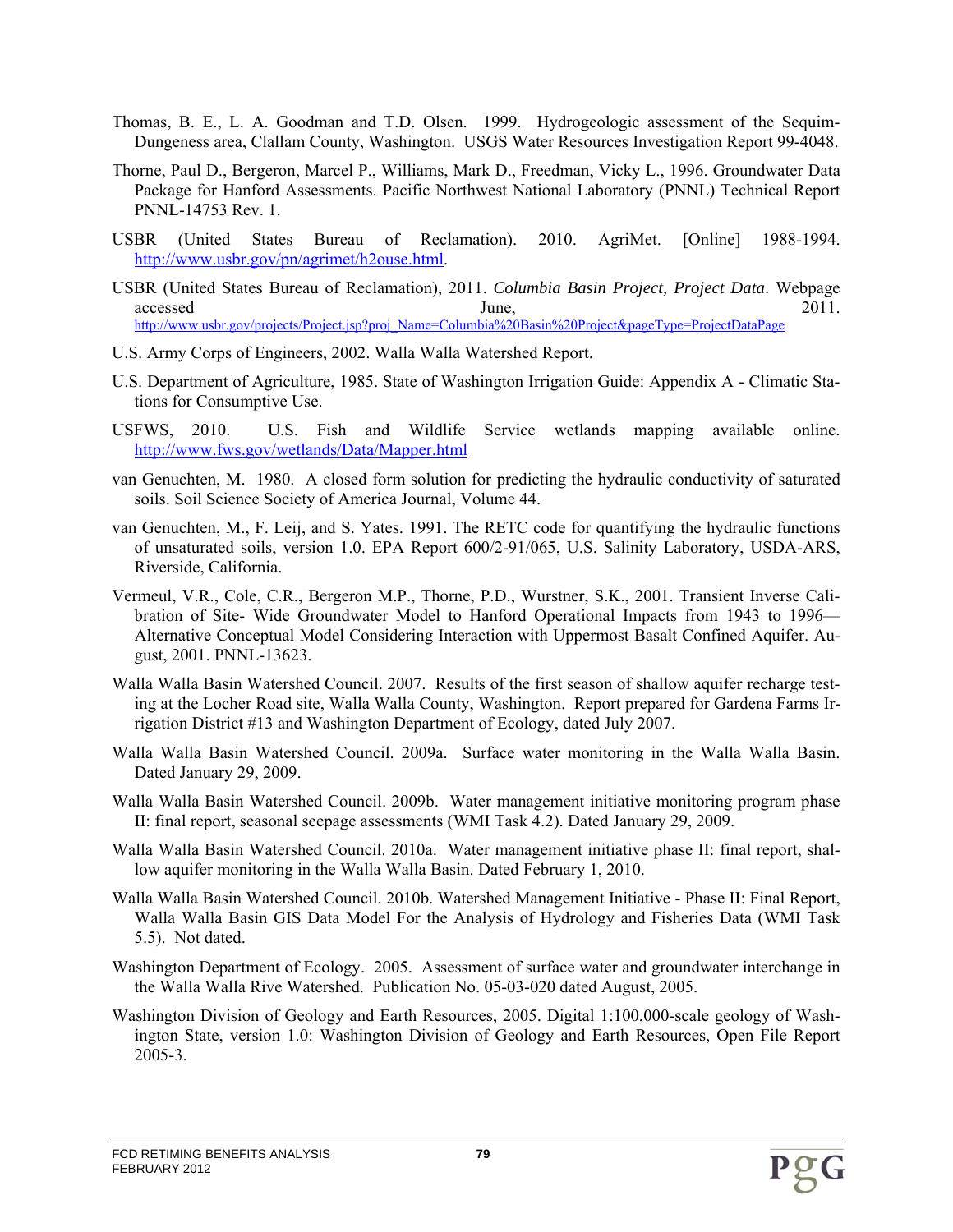Washington State Department of Agriculture, Crop acreage and type data (2005) –provided by Franklin Conservation District

- Weber, Larry J., et al., 2005. Mcnary Dam Forebay Temperature Improvements Computational Fluid Dynamics (CDF) Numberical Model Study. IIHR – Hydroscience  $\&$  Engineering, College of Engineering, University of Iowa, 2005.
- Williams, B., Bjornstad, B., Lanigan, D., Keller, J., Rockhold, M. 2006. Borehole Data Package for One CY 2005 CERCLA Well 699-S20-E10, 300-FF-5 Operable Unit, Hanford Site, Washington. Pacific Northwest National Laboratory, Richland, Washington. PNNL-15417. March 2006.
- Wozniak, Karl. 2008. "Water Use Recharge Estimates in the Umatilla and Walla Walla Drainage Basins, Oregon" Ground water/ Hydrology Section Oregon Water Resources Department.
- Wright, Roger. 2011. Personal communication between Roger Wright of Franklin County Irrigation District and Peter Schwartzman and Dawn Chapel of Pacific Groundwater Group. March & April, 2011.